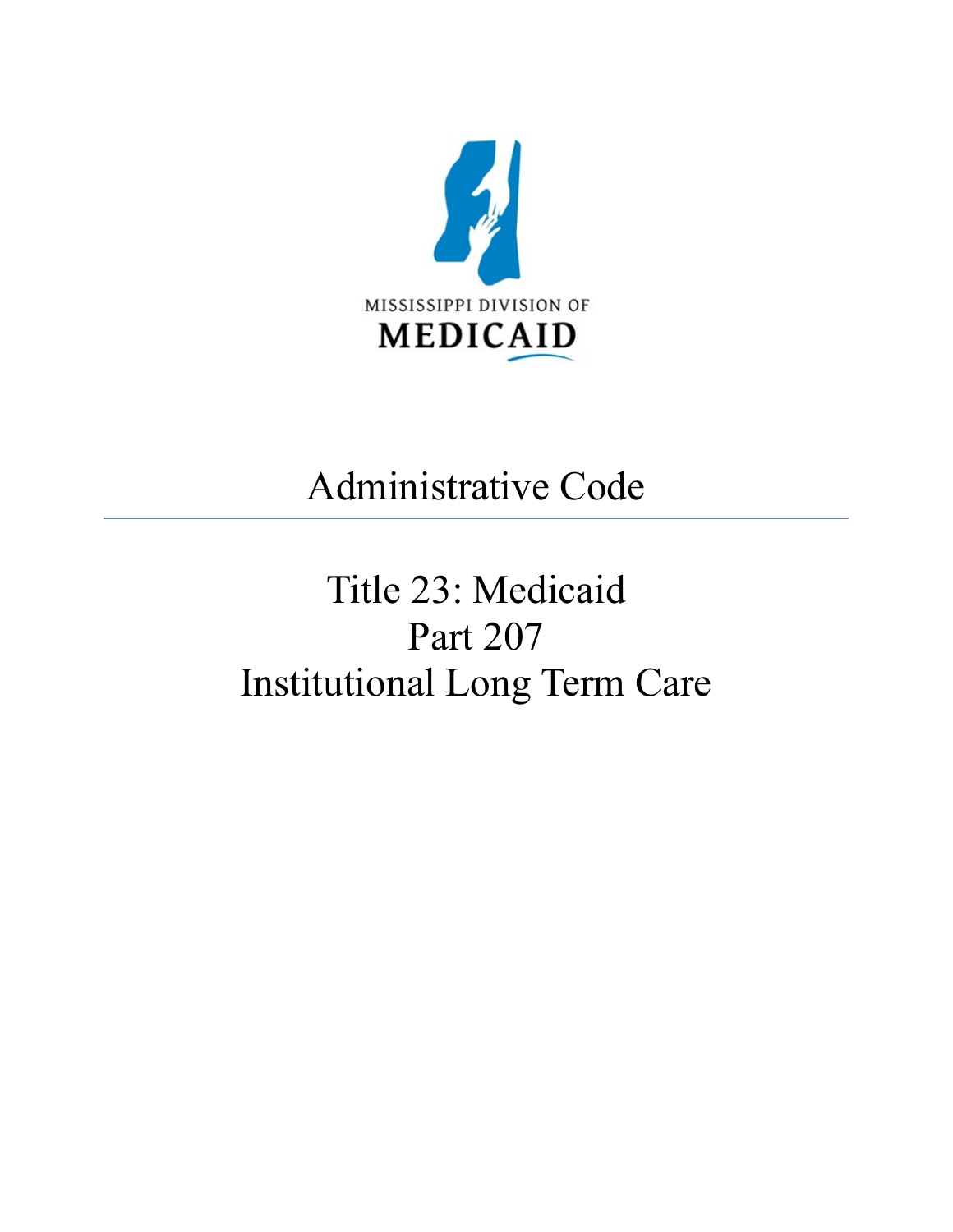### **Table of Contents**

| Rule 1.3: Qualification Requirements for Pre-Admission Screening and Resident Review |  |
|--------------------------------------------------------------------------------------|--|
|                                                                                      |  |
|                                                                                      |  |
|                                                                                      |  |
|                                                                                      |  |
|                                                                                      |  |
|                                                                                      |  |
|                                                                                      |  |
|                                                                                      |  |
|                                                                                      |  |
|                                                                                      |  |
|                                                                                      |  |
|                                                                                      |  |
|                                                                                      |  |
|                                                                                      |  |
|                                                                                      |  |
|                                                                                      |  |
|                                                                                      |  |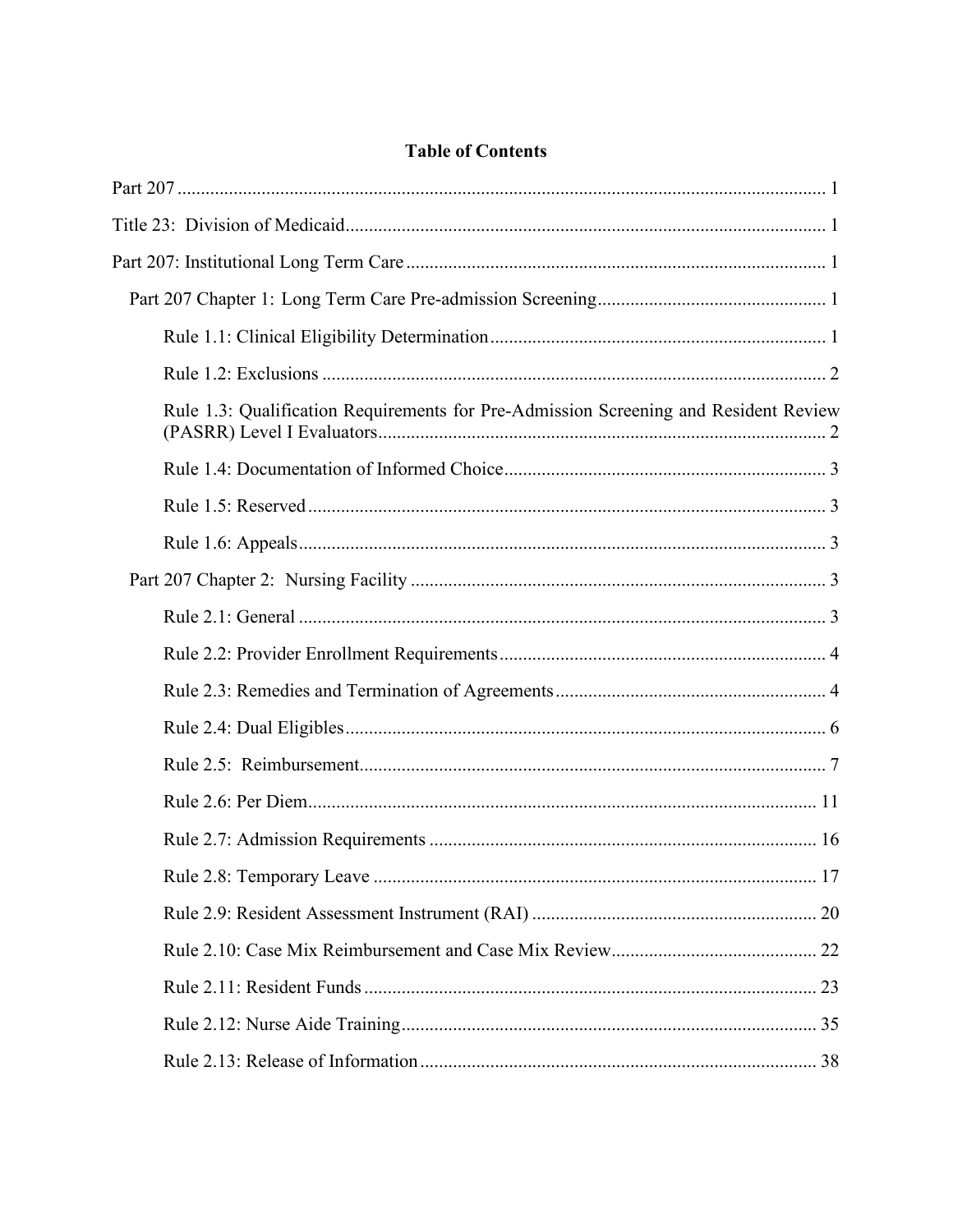| Individualized, Resident Specific Custom Manual and/or Custom<br>Rule 2.18:<br>Motorized/Power Wheelchairs Uniquely Constructed or Substantially Modified for a |
|-----------------------------------------------------------------------------------------------------------------------------------------------------------------|
|                                                                                                                                                                 |
|                                                                                                                                                                 |
| Part 207 Chapter 3: Intermediate Care Facility for Individuals with Intellectual Disabilities<br>(ICF/IID)<br>57                                                |
|                                                                                                                                                                 |
|                                                                                                                                                                 |
|                                                                                                                                                                 |
|                                                                                                                                                                 |
|                                                                                                                                                                 |
|                                                                                                                                                                 |
|                                                                                                                                                                 |
|                                                                                                                                                                 |
|                                                                                                                                                                 |
|                                                                                                                                                                 |
| Rule 3.11: Individualized, Resident Specific Custom Manual and/or Custom<br>Motorized/Power Wheelchairs Uniquely Constructed or Substantially Modified for a    |
|                                                                                                                                                                 |
|                                                                                                                                                                 |
|                                                                                                                                                                 |
|                                                                                                                                                                 |
|                                                                                                                                                                 |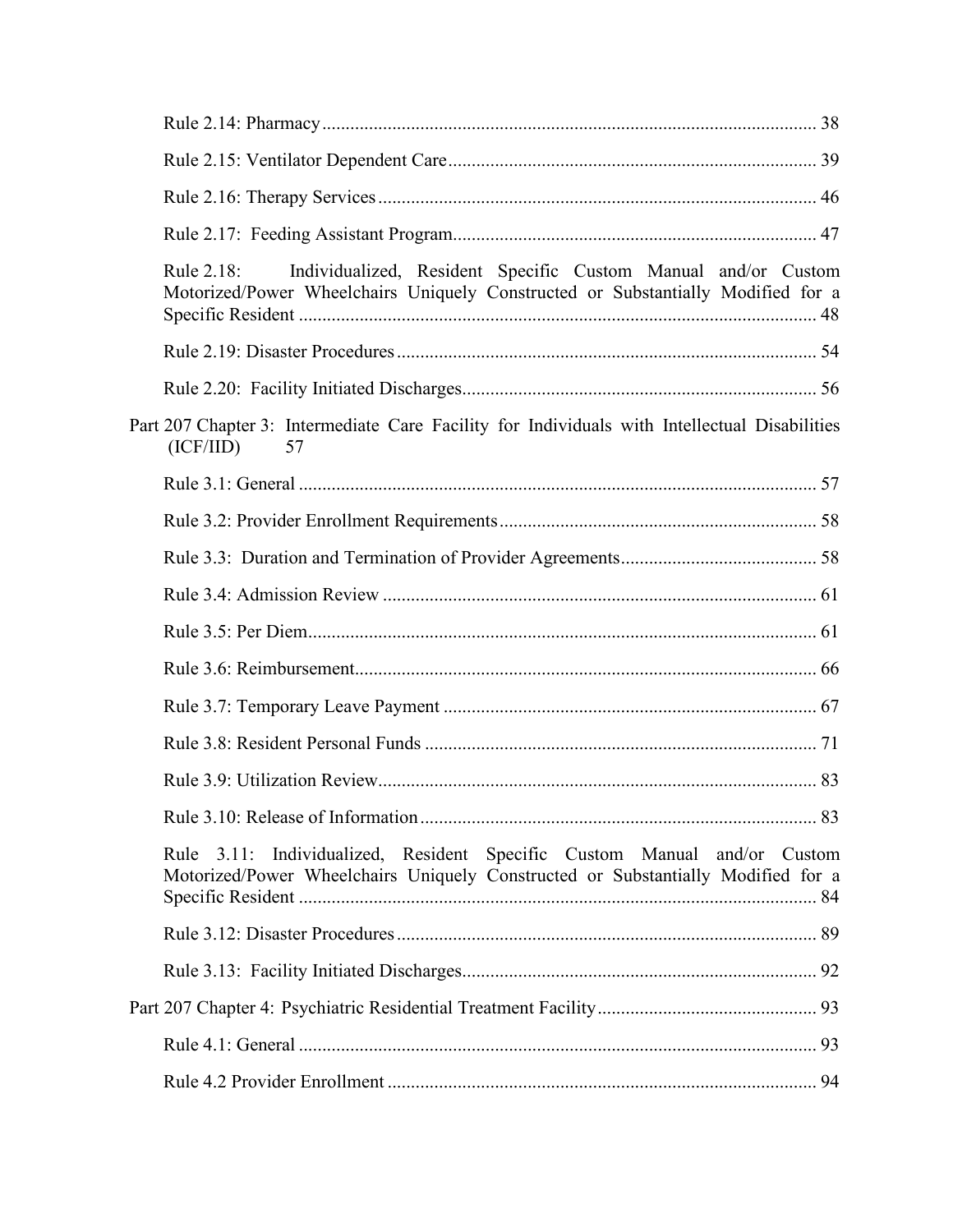| Rule 4.11: Medical Treatment and Early and Periodic Screening, Diagnosis, and |  |
|-------------------------------------------------------------------------------|--|
|                                                                               |  |
|                                                                               |  |
|                                                                               |  |
|                                                                               |  |
|                                                                               |  |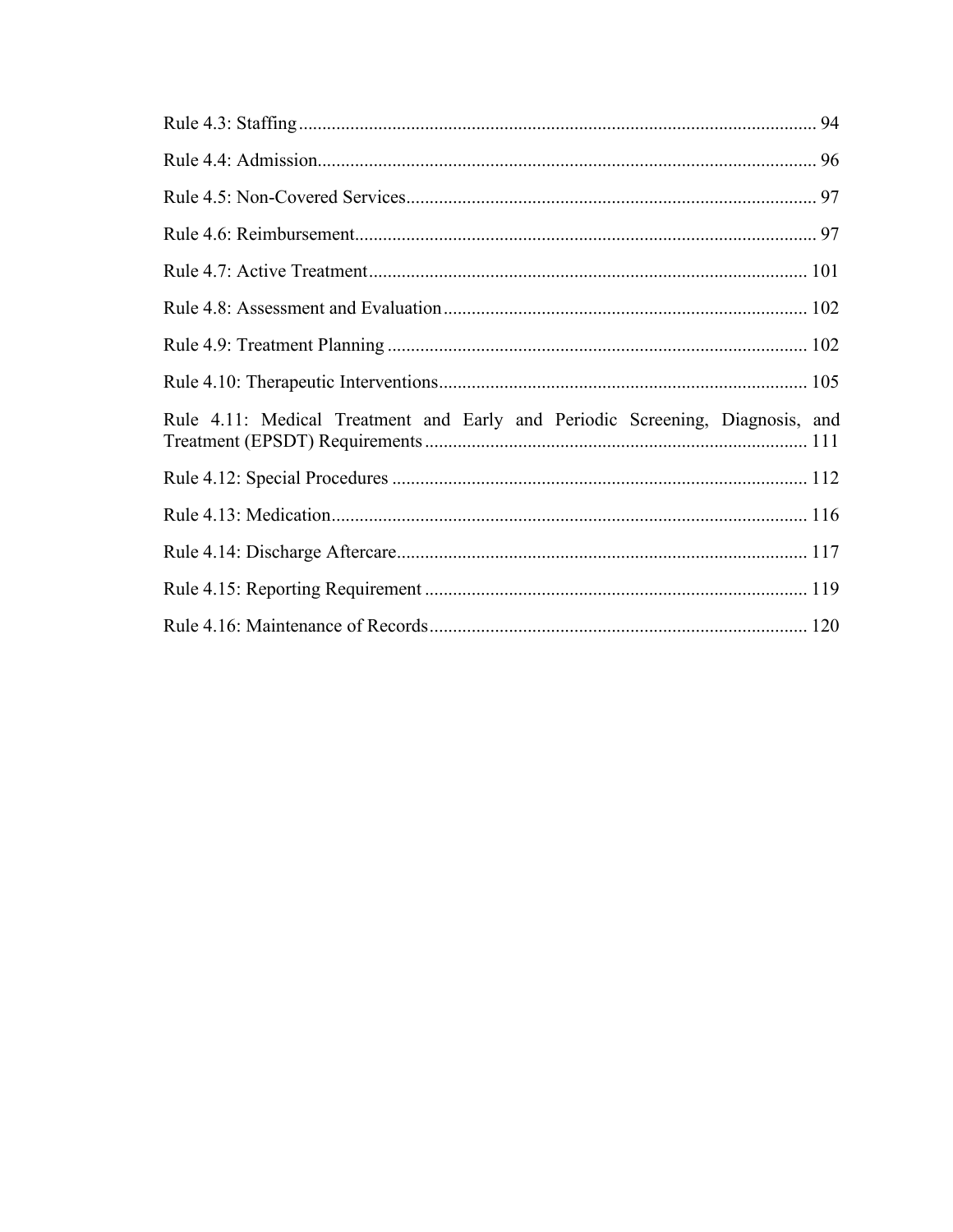#### <span id="page-4-0"></span>**Title 23: Division of Medicaid**

#### <span id="page-4-1"></span>**Part 207: Institutional Long Term Care**

#### <span id="page-4-2"></span>**Part 207 Chapter 1: Long Term Care Pre-admission Screening**

#### <span id="page-4-3"></span>*Rule 1.1: Clinical Eligibility Determination*

- A. A Pre-Admission Screening and Resident Review (PASRR) Level I must be performed prior to admission to a Medicaid certified nursing facility (NF), except for the exclusions listed under Miss. Admin. Code Part 207, Rule 1.2., to:
	- 1. Assess the person's clinical eligibility and need for NF services.
		- a) A person must meet the Division of Medicaid's specific numerical threshold for clinical eligibility, or be approved based on a secondary review, in order to be considered clinically eligible.
		- b) Clinical eligibility determinations, which are unable to be determined by the Division of Medicaid, will be submitted to a Mississippi licensed physician for the determination.
		- c) A person must also have signed physician's orders upon admission to the NF.
	- 2. Confirm whether or not the person has a mental illness (MI), an intellectual disability/developmental disability (ID/DD) and/or a related condition (RC), and/or
	- 3. Assess whether the person requires specialized rehabilitative services or supplemental services and supports.
- B. If the PASRR Level I confirms that an individual has MI, ID/DD and/or an RC, or if specialized rehabilitative services or supplemental services and supports are required then the individual must complete a PASRR Level II prior to admission to the NF. [Refer to Miss. Admin. Code Part 206, Chapter 3]
- C. The PASRR Level I must be submitted to the Division of Medicaid via the Envision web portal upon completion. The completed PASRR Level I must be faxed to the Division of Medicaid if the provider is not a Mississippi Medicaid provider.
- D. The provider who performs the PASRR Level I certification must retain the document in the person's medical record and must make it available to the Division of Medicaid upon request.

Source: Miss. Code Ann. §§ 43-13-117; 43-13-121.

History: Revised eff. 06/01/19.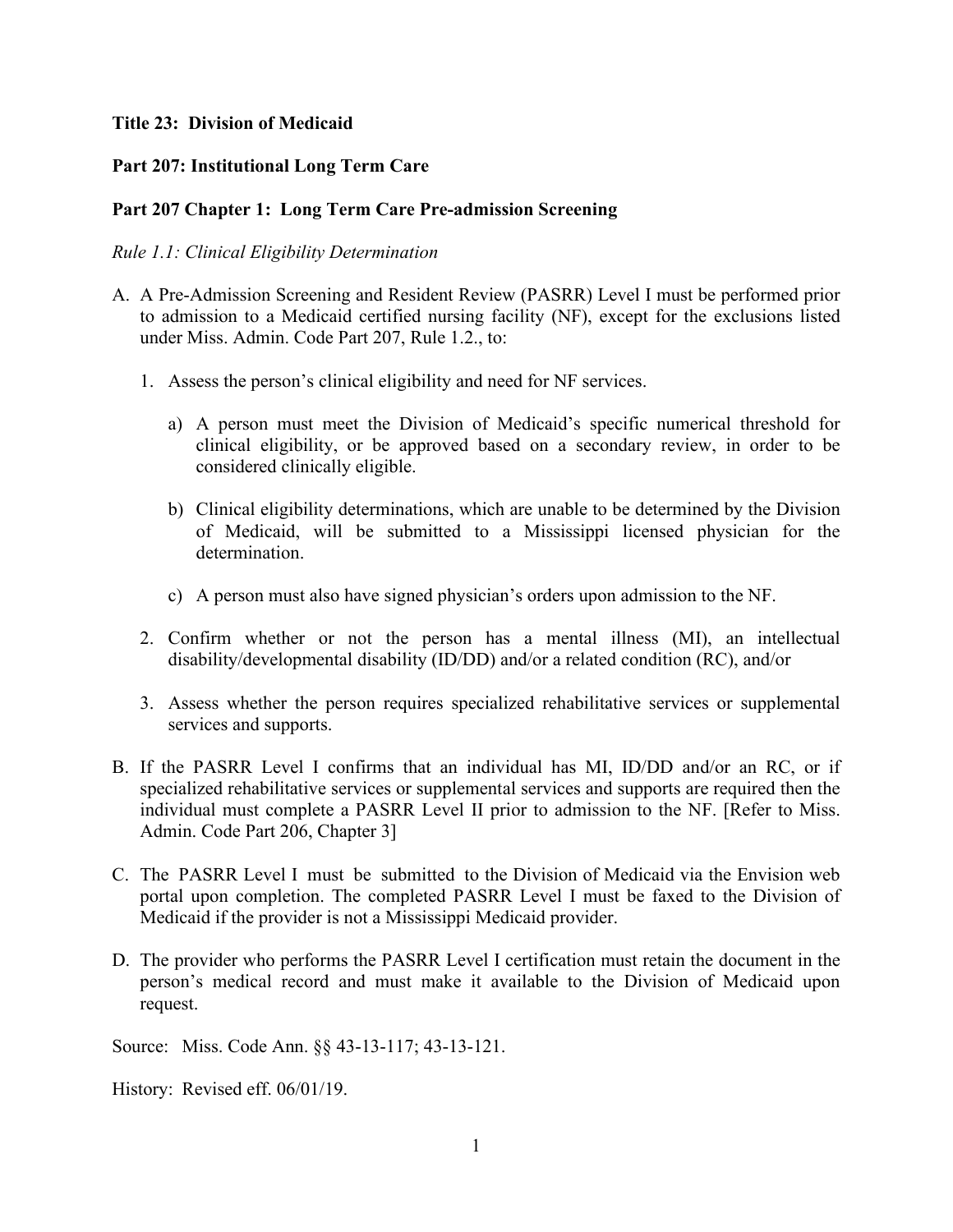#### <span id="page-5-0"></span>*Rule 1.2: Exclusions*

- A. A Pre-Admission Screening and Resident Review (PASRR) Level I is not required when a person is:
	- 1. Admitted to a nursing facility (NF) when the person was discharged from an acute care hospitalization directly into a NF for continued treatment of a condition for a period of less than thirty (30) days.
		- a) The person must be admitted to a NF short stay covered under Medicare Part A, Medicare Part C Plan, or other payor, as a skilled NF resident, and
		- b) The attending physician must certify before admission to the NF that the person is likely to require less than thirty (30) days of NF services.
	- 2. Discharged from a NF due to exhaustion of hospital temporary leave days and is subsequently re-admitted to a NF.
	- 3. Transferring from one (1) Medicaid certified NF to a different Medicaid certified NF with or without an intervening hospital stay.
- B. If a person who enters a NF as an exempted hospital discharge is later found to require more than thirty (30) days of NF care, the State mental health or intellectual disability authority must conduct a resident review within forty (40) calendar days of the NF admission.

Source: 42 C.F.R. § 483.106; Miss. Code Ann. §§ 43-13-117, 43-13-121.

History: Revised. eff. 06/01/19.

#### <span id="page-5-1"></span>*Rule 1.3: Qualification Requirements for Pre-Admission Screening and Resident Review (PASRR) Level I Evaluators*

The Pre-Admission Screening Resident Review (PASRR) Level I must be completed by the following qualified individuals:

- A. Physician,
- B. Nurse Practitioner or Registered Nurse,
- C. Licensed Social Worker,
- D. Rehabilitation Counselor,
- E. Designee by facility/setting, or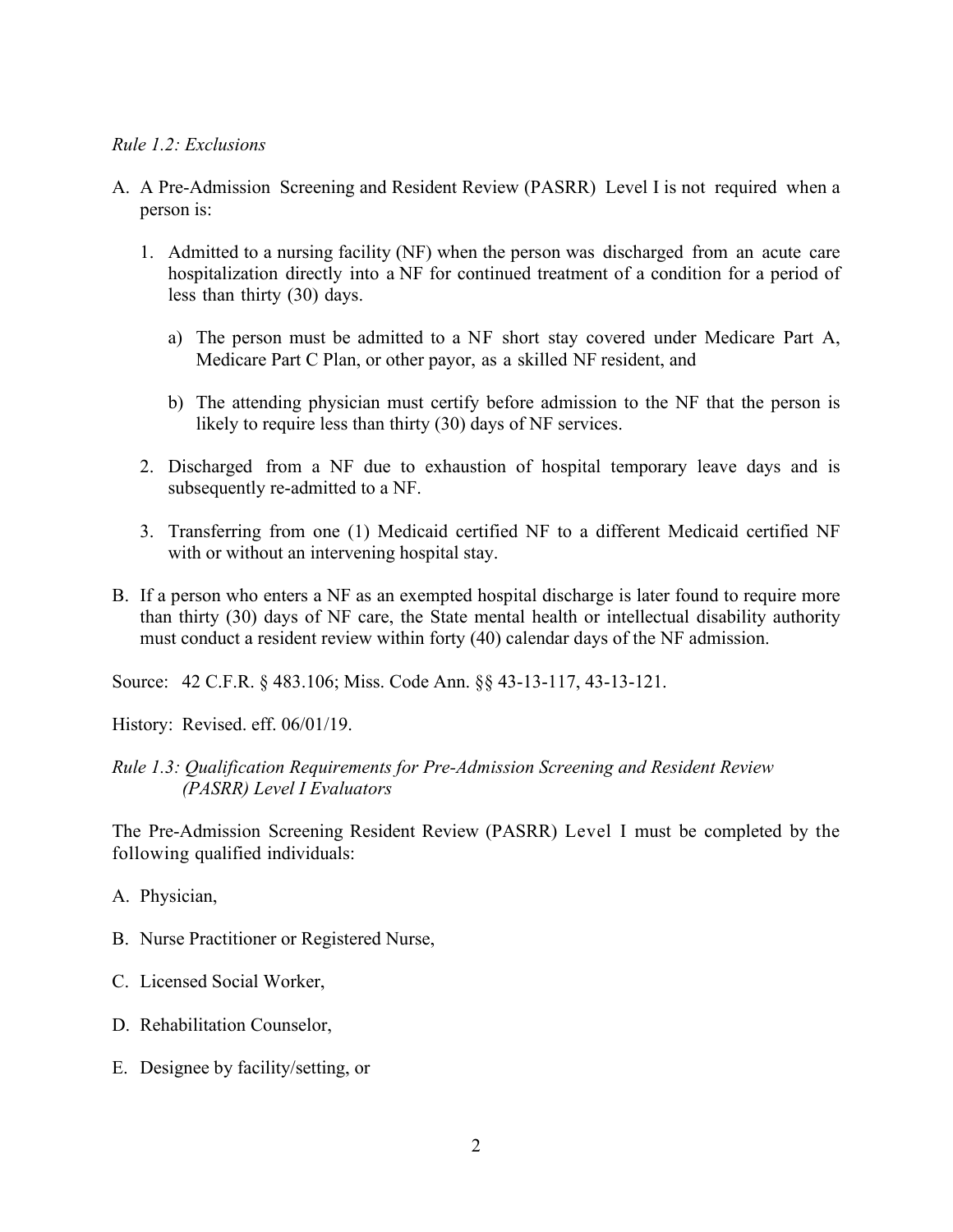F. Certified Assessor.

Source: Miss. Code Ann. §§ 43-13-117, 43-13-121.

History: Revised eff. 06/01/19.

<span id="page-6-0"></span>*Rule 1.4: Documentation of Informed Choice*

- A. A person must be advised of all identified placement options funded by the Division of Medicaid as part of ensuring that an informed choice is made regardless of where a person applies for services. Medicaid beneficiaries have the right to freedom of choice of providers for Medicaid covered services. [Refer to Miss. Code Part 200, Rule 3.6]
- B. The PASRR Level I Informed Choice section must be signed by the person and/or their legal and/or designated representative.
- C. The PASRR Level I will not be processed without the Informed Choice section having being completed and signed.

Source: Miss. Code Ann. §§ 43-13-117, 43-13-121.

History: Revised eff. 06/01/19.

<span id="page-6-1"></span>*Rule 1.5: Reserved*

History: Reserved eff. 06.01.19.

<span id="page-6-2"></span>*Rule 1.6: Appeals*

Persons have the right to appeal long-term care eligibility denials. [Refer to Miss. Admin. Code Part 300]

Source: Miss. Code Ann. §§ 43-13-116, 43-13-117, 43-13-121.

History: Revised eff. 06/01/19.

#### <span id="page-6-3"></span>**Part 207 Chapter 2: Nursing Facility**

<span id="page-6-4"></span>*Rule 2.1: General*

A. The Division of Medicaid will execute a provider agreement with a nursing facility (NF) only when the Mississippi Department of Health (MSDH) or Centers for Medicare and Medicaid Services (CMS) has certified the NF has met all participation requirements in accordance with federal and state law.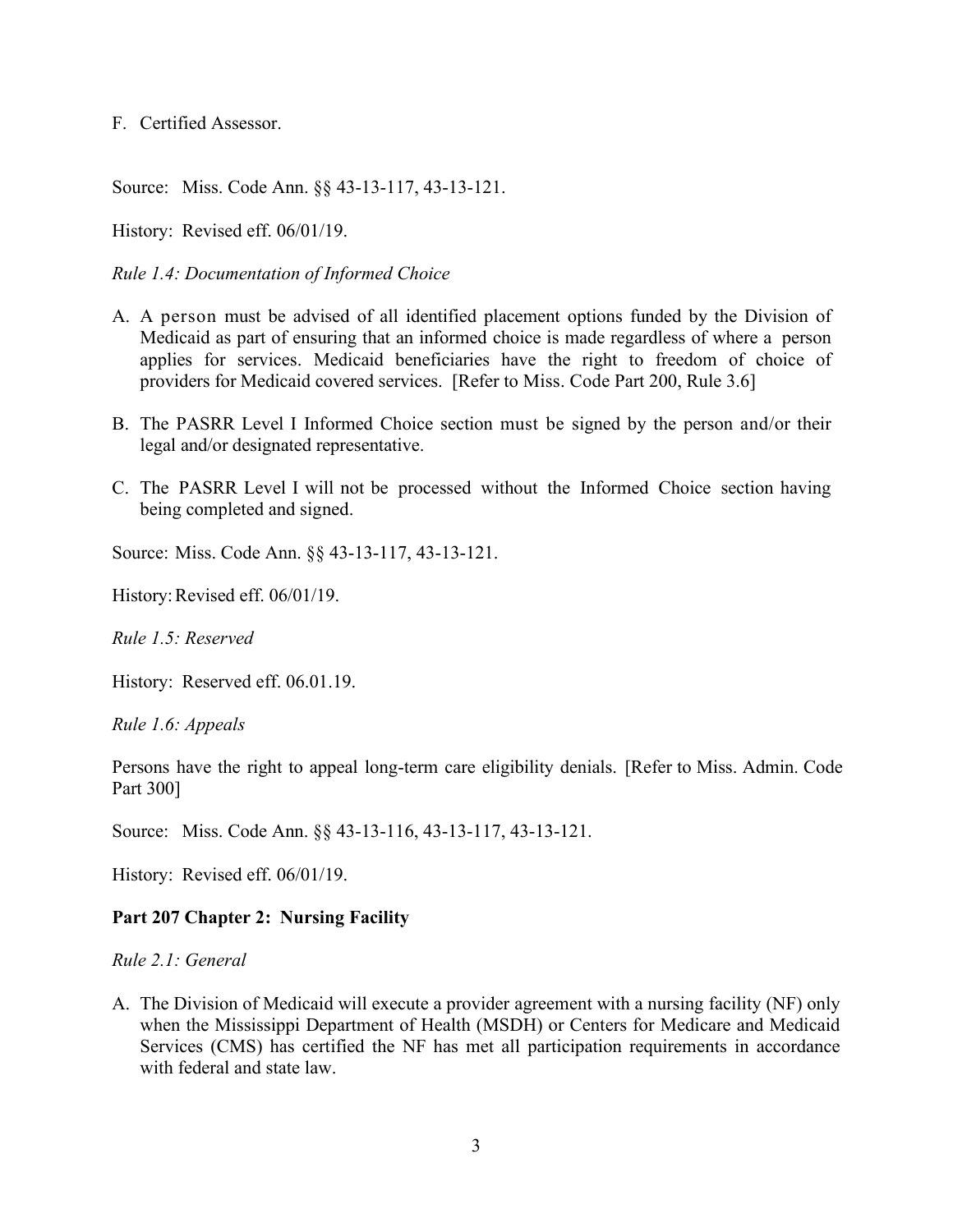- B. The Division of Medicaid does not make payments to any NF prior to the date of certification and execution of a valid Medicaid provider agreement.
- C. If the Division of Medicaid has adequate documentation showing good cause, it may refuse to execute an agreement, or may cancel an agreement, with a certified facility. A provider agreement is not valid, even though certified by the State survey agency, if the facility fails to meet the civil rights requirements set forth in 45 C.F.R. Parts 80, 84 and 90.
- Source: 45 C.F.R. Parts 80, 84, 90; 42 C.F.R. §§ 442.10, 442.12, 483.1; Miss. Code Ann. §§ 43- 11-1, 43-13-117, 43-13-121.

History: Revised eff. 04/01/2020.

#### <span id="page-7-0"></span>*Rule 2.2: Provider Enrollment Requirements*

Nursing facility providers must satisfy all requirements set forth in Part 200, Chapter 4, Rule 4.8 in addition to the following provider type specific requirements:

- A. National Provider Identifier (NPI), verification from National Plan and Provider Enumeration System (NPPES).
- B. Written confirmation from the IRS confirming the tax identification number and legal name.
- C. Copy of license or current certification letter and from the state of servicing location.

Source: Miss. Code Ann. § 43-13-121

#### <span id="page-7-1"></span>*Rule 2.3: Remedies and Termination of Agreements*

- A. The Division of Medicaid will use one (1) or more of the following remedies when deemed appropriate by the Centers for Medicare and Medicaid Services (CMS) or the Division of Medicaid based on results of surveys conducted by the Mississippi State Department of Health, Bureau of Health Facilities Licensure and Certification (MSDH HFLC):
	- 1. Temporary Management,
	- 2. Denial of payment for new admissions,
	- 3. Civil money penalties,
	- 4. Transfer of residents,
	- 5. Closure of the facility and transfer of residents, and/or
	- 6. State monitoring.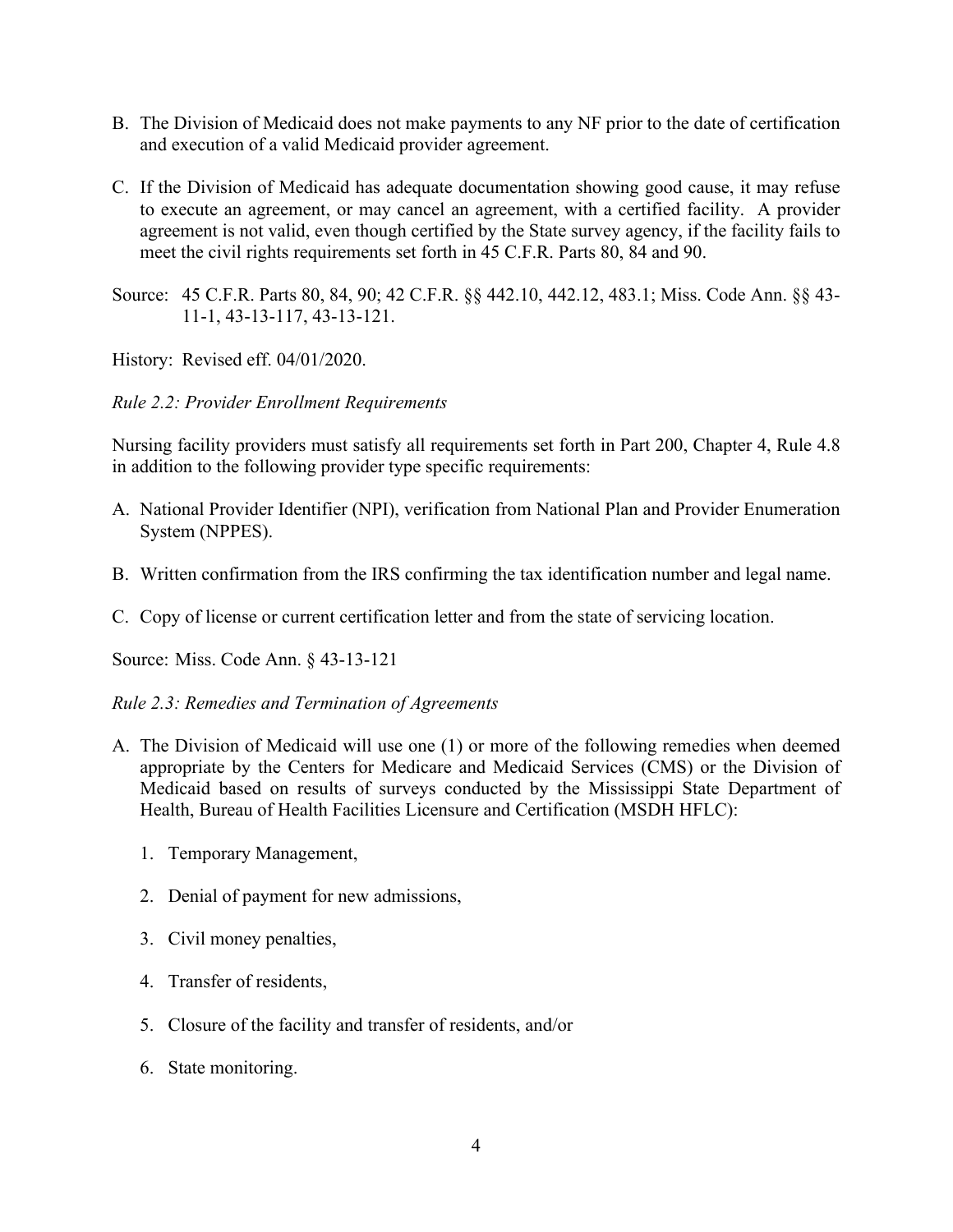- B. Remedies will be applied in accordance with federal and state requirements.
- C. The Division of Medicaid and/or CMS may terminate any Medicaid participating nursing facility's (NF's) provider agreement if an NF nursing facility:
	- 1. Is not in substantial compliance with the requirements of participation, regardless of whether or not immediate jeopardy is present,
	- 2. Fails to submit an acceptable plan of correction within the timeframe specified by CMS and/or the Division of Medicaid, or
	- 3. Fails to relinquish control to the temporary manager, if that remedy is imposed by CMS and/or the Division of Medicaid.
- D. Notice of Termination: Before terminating a provider agreement, CMS and/or the Division of Medicaid will provide written notification to the NF and public notification via local and/or general newspaper publication as follows:
	- 1. At least two (2) calendar days before the effective date of the termination for an NF with immediate jeopardy deficiencies, and
	- 2. At least fifteen (15) calendar days before the effective date of termination for an NF with non-immediate jeopardy deficiencies that constitute noncompliance.
- E. Reimbursement: When a provider agreement is terminated, federal regulations provide that payments may continue for no more than thirty (30) days from the date the provider agreement is terminated if it is determined that:
	- 1. Reasonable efforts are being made to transfer the residents to another NF, community care, or other alternate care, and
	- 2. Additional time is needed to facilitate an orderly transfer of the residents.
- F. Discharge and Relocation of Residents
	- 1. When CMS or the Division of Medicaid terminates a nursing facility's (NF) provider agreement, the Division of Medicaid will arrange for the safe and orderly transfer of all Medicare and Medicaid residents to another NF. The NF must send written notification to each Medicaid resident, legal representative and/or responsible party, and attending physician, advising of the impending closure.
	- 2. The resident or the resident's legal representative and/or responsible party must be given an opportunity to designate a preference for a specific NF or other alternative arrangements. A resident's rights/freedom of choice in selecting an NF or alternative to NF placement must be respected. An NF chosen for the relocation of a Medicaid beneficiary must be: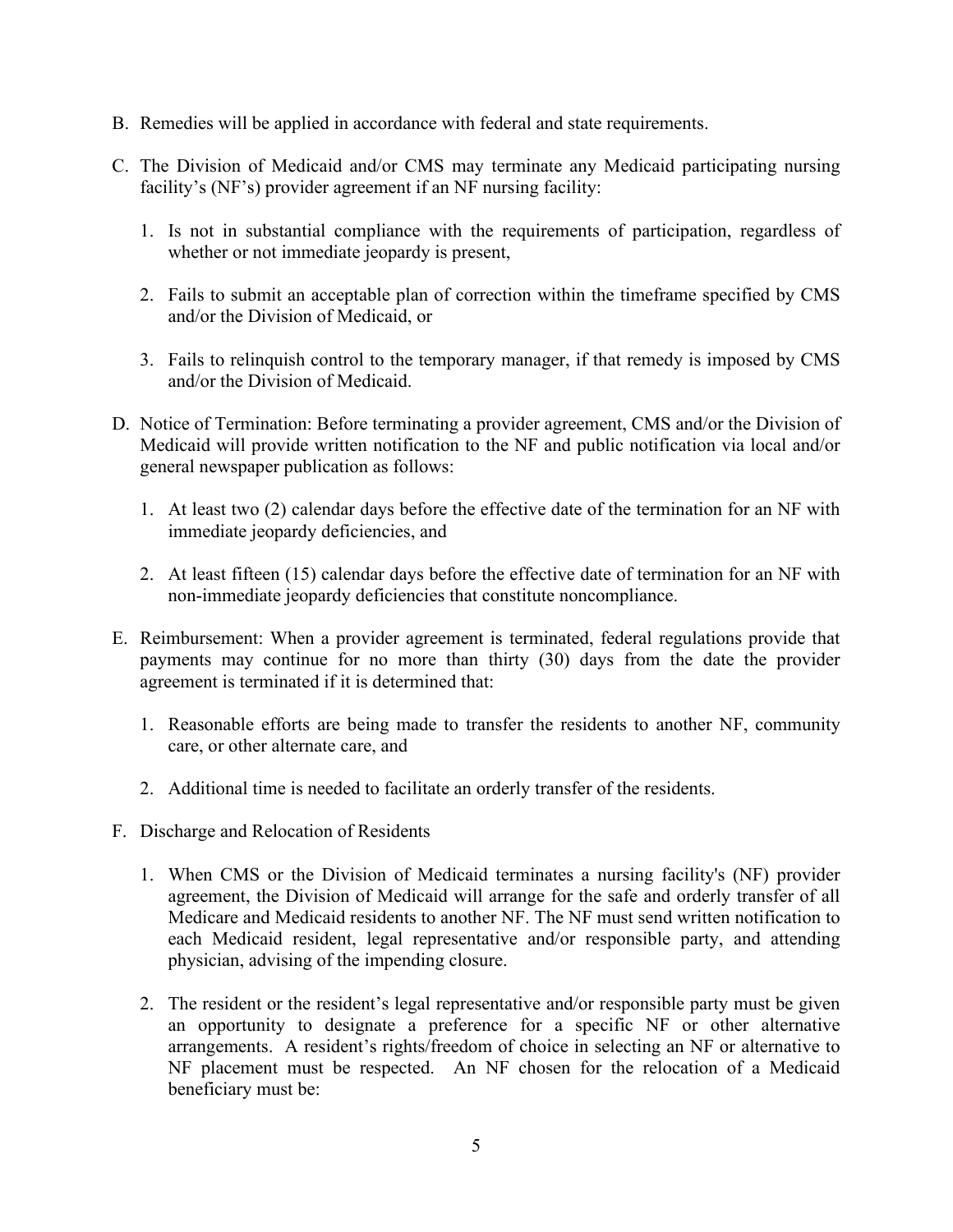- a) Title XIX certified and in good standing under its provider agreement, and
- b) Able to meet the needs of the resident.
- G. Resident Trust Fund Accounts maintained by the closing facility must be properly inventoried and receipts obtained for audit purposes by the Division of Medicaid. All documentation required to perform an audit of the residents' trust fund account must be maintained and available for review. This includes, but is not limited to, residents' trial balances, residents' transactions histories, bank statements, vouchers, and receipts of purchases. In addition, the NF must maintain a current surety bond to cover the total amount of funds in the trust fund account.
- H. Reinstatement After Termination
	- 1. When a provider agreement has been terminated by the Office of Inspector General (OIG), CMS and/or the Division of Medicaid under 42 C.F.R. § 489.53, a new agreement with that provider will not be accepted unless it is found that:
		- a) The reason for termination of the previous agreement has been removed and there is reasonable assurance that it will not recur, and
		- b) The provider has fulfilled, or has made satisfactory arrangements to fulfill, all of the statutory and regulatory responsibilities of its previous agreement.
	- 2. To be considered for re-instatement the Division of Medicaid must receive:
		- a) A notification of re-instatement from the appropriate entity,
		- b) An application for re-instatement to participate in the Medicaid program, and
		- c) The Division of Medicaid has the sole discretion to determine the final retroeligibility effective date.
- Source: 42 C.F.R. Part 488, Subpart F; 42 C.F.R. §§ 483.10; 483.75; 489.53; 489.55; Miss. Admin. Code Title 15, Part 16, Subpart 1, Chapter 45; Miss. Code Ann. §§ 43-13-117, 43-13-121.

History: Revised eff. 04/01/2020.

#### <span id="page-9-0"></span>*Rule 2.4: Dual Eligibles*

A state is not required to pay for any expenses related to payment for deductibles, coinsurance, or co-payments for Medicare cost sharing for dually eligibles that exceed what the state's Medicaid program would have paid for such service for a beneficiary who is not a dually eligible. When a state's payment for Medicare cost-sharing for a dually eligible is reduced or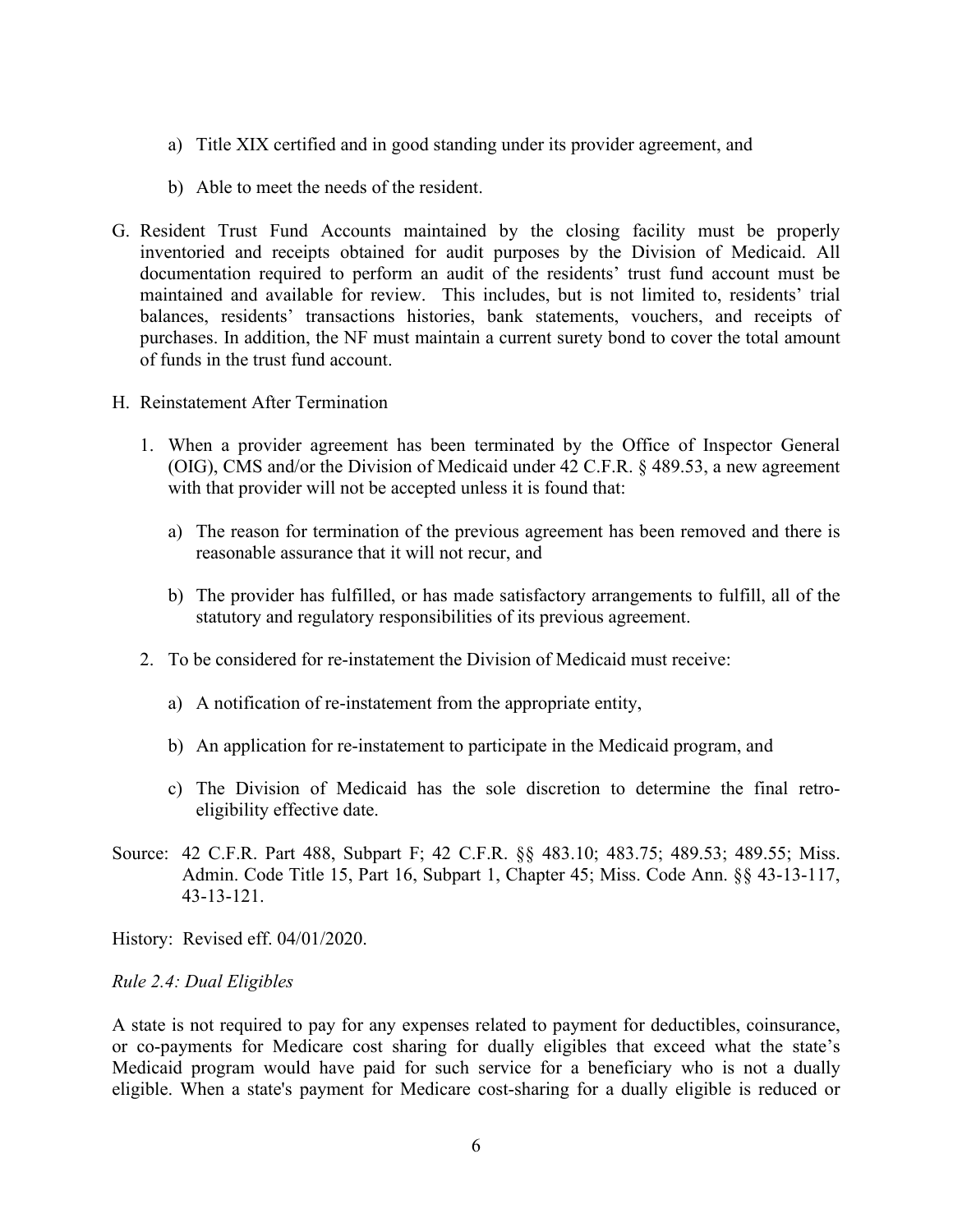eliminated, the Medicare payment plus the state's Medicaid payment is considered payment in full; and the dually eligible cannot be billed the difference between the provider's charge and the Medicare and Medicaid payment. Medicare is the primary payor for dually eligible recipients, and providers are obligated to comply with the requirements covering the coordination between the two programs. Persons eligible for Medicare and Medicaid are entitled to all covered services available under both programs, but a claim must be filed with Medicare, if Medicare covers the service.

Source: Miss. Code Ann. § 43-13-121; 42 U.S.C. 1396u–3; 42 CFR § 447.15; Balanced Budget Act of 1997, Social Security Act 1902 (a) (10)(E)

#### <span id="page-10-0"></span>*Rule 2.5: Reimbursement*

- A. Participating Mississippi nursing facilities must prepare and submit a Medicaid cost report for reimbursement.
	- 1. All cost reports are due by the end of the fifth (5th) calendar month following the reporting period.
	- 2. Failure to file a cost report by the due date or the extended due date will result in a penalty of fifty dollars (\$50.00) per day and may result in the termination of the provider agreement.
- B. The Division of Medicaid uses a prospective method of reimbursement. Effective as of July 1, 2021 all rates and/or fees for items and services will remain the same as those in effect July 1, 2021, with no adjustments except for amended desk reviews or audits affecting the rates calculated effective prior to July 1, 2021.
	- 1. The rates are calculated from cost reports and resident case-mix assessment data.
	- 2. Standard rates are calculated annually with an effective date of January first  $(1<sup>st</sup>)$ .
	- 3. Rates are adjusted quarterly based on changes in the case-mix of the facility. Effective after July 1, 2021, rates are not adjusted quarterly without authorization from the state legislature
	- 4. In no case may the reimbursement rate for services exceed an individual nursing facility's customary charges to the general public for such services in the aggregate, except for those public nursing facilities rendering such services free of charge or at a nominal charge.
	- 5. Prospective rates may be adjusted by the Division of Medicaid pursuant to changes in federal and/or state laws or regulations.
	- 6. Prospective rates may be adjusted by the Division of Medicaid based on revisions to allowable costs or case-mix scores or to correct errors.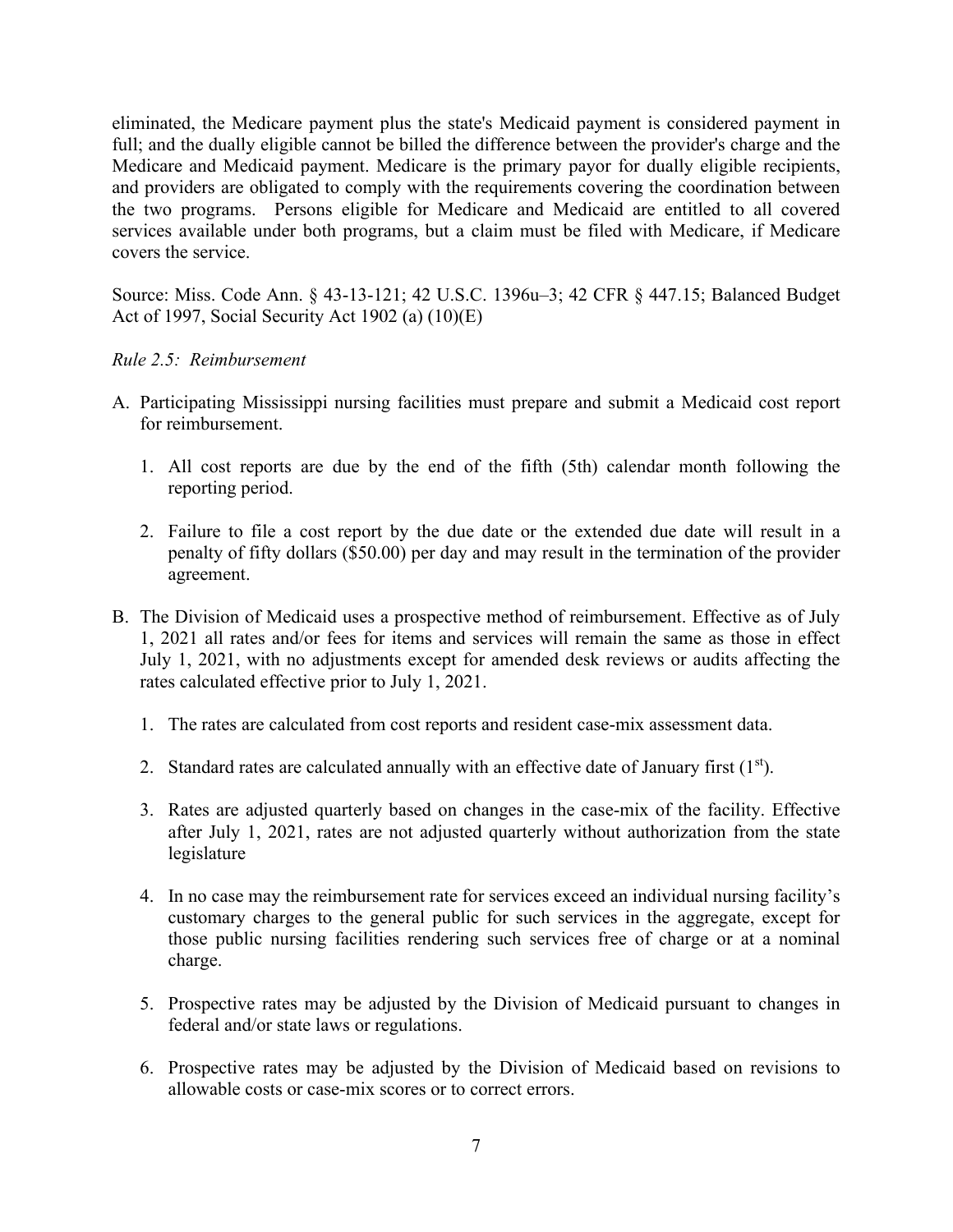- a) These revisions may result from amended cost reports, field visit reviews, audits or other corrections.
- b) Facilities are notified in writing of amounts due to or from the Division of Medicaid as a result of these adjustments.
- c) There is no time limit for requesting settlement of these amounts.
- C. The Division of Medicaid conducts periodic cost report financial reviews of selected nursing facilities to verify the accuracy and reasonableness of the financial and statistical information contained in the Medicaid cost reports. Adjustments will be made as necessary to the cost reports based on the results of the reviews.
- D. Each nursing facility that is participating in the Medicaid program must keep and maintain books, documents and other records as prescribed by the Division of Medicaid in substantiation of its cost reports for a period of three (3) years after the date of submission to the Division of Medicaid of an original cost report, or three (3) years after the date of submission to the Division of Medicaid of an amended cost report.
	- 1. Providers who are required to pay assessments must keep and preserve books and records as necessary to determine the amount of the assessments for which it is liable for no less than five (5) years.
	- 2. Providers must maintain adequate documentation, including, but not limited to, financial records and statistical data, for proper determination of costs payable under the Medicaid program.
		- a) The cost report must be based on the documentation maintained by the nursing facility.
		- b) All non-governmental nursing facilities must file cost reports based on the accrual method of accounting.
		- c) Governmental nursing facilities have the option to use the cash basis of accounting for reporting.
	- 3. Documentation of financial and statistical data must be maintained in a manner consistent from one (1) period to another and must be current, accurate and in sufficient detail to support costs contained in the cost report.
	- 4. Providers must make available to the Division of Medicaid all documentation that substantiates the information included in the nursing facility cost report for the purpose of determining compliance with Medicaid rules.
		- a) These records must be made available as requested by the Division of Medicaid.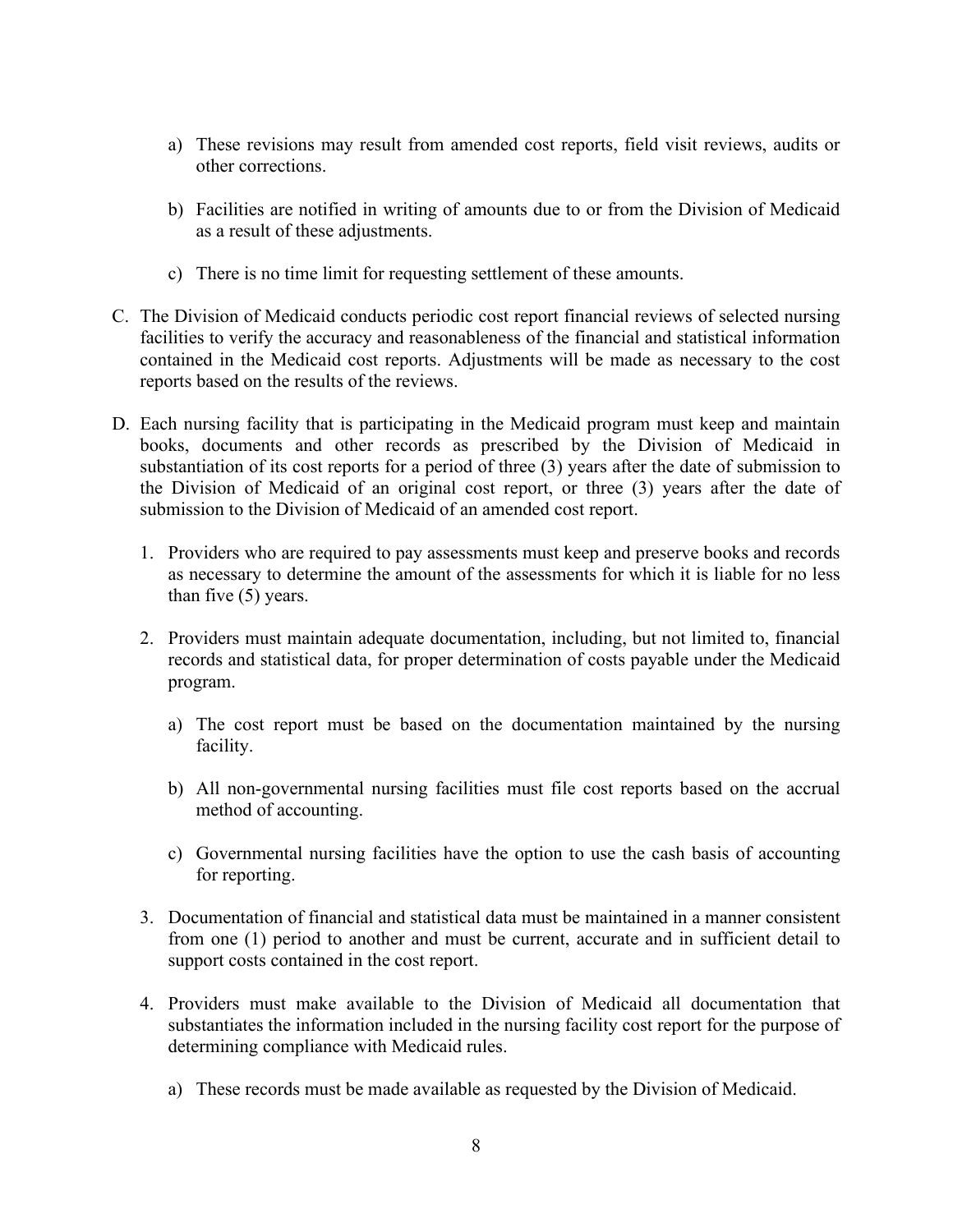- b) All documentation which substantiates the information included in the nursing facility cost report, including any documentation relating to home office and/or management company costs must be made available to the Division of Medicaid reviewers as requested by the Division of Medicaid.
- E. The Division of Medicaid reimburses for the day of admission to a nursing facility.
	- 1. The day of discharge is not reimbursed by the Division of Medicaid unless it is the same day as the date of admission.
	- 2. Nursing facilities cannot bill the resident or responsible party for the day of discharge.
- F. The Division of Medicaid reimburses for home/therapeutic and inpatient hospital temporary leave.
	- 1. Home/therapeutic temporary leave is limited to forty-two (42) days per year in addition to holidays listed in Miss. Admin. Code Part 207, Rule 2.8. Reimbursement is limited to fifteen (15) consecutive days per leave period.
	- 2. Inpatient hospital temporary leave days are not limited except for reimbursement of a maximum of fifteen (15) consecutive days per leave period.
	- 3. If the resident has utilized the fifteen (15) consecutive day maximum, the resident must return to the facility for twenty-four (24) consecutive hours before the nursing facility can be reimbursed for a new temporary leave period.
	- 4. If the resident is on inpatient hospital leave and has not been discharged, the nursing facility is responsible for providing transportation for the return to the nursing facility.
- G. The Division of Medicaid does not reimburse for the following instances:
	- 1. Nursing facilities which bill the Division of Medicaid for fifteen (15) consecutive days of home/therapeutic or inpatient hospital temporary leave, discharge the resident from the nursing facility, and subsequently refuse to readmit the resident under the nursing facility's resident return policy when a bed is available.
	- 2. Inpatient hospital temporary leave for days when a resident is transferred to a Medicare skilled nursing facility (SNF) or a swing bed after an acute care hospitalization.
	- 3. Medicaid billing of home/therapeutic or inpatient hospital temporary leave for more than fifteen (15) consecutive days.
- H. Nursing facilities must bill the appropriate day code as follows:
	- 1. For a resident who has a home/therapeutic temporary leave bill a home/therapeutic leave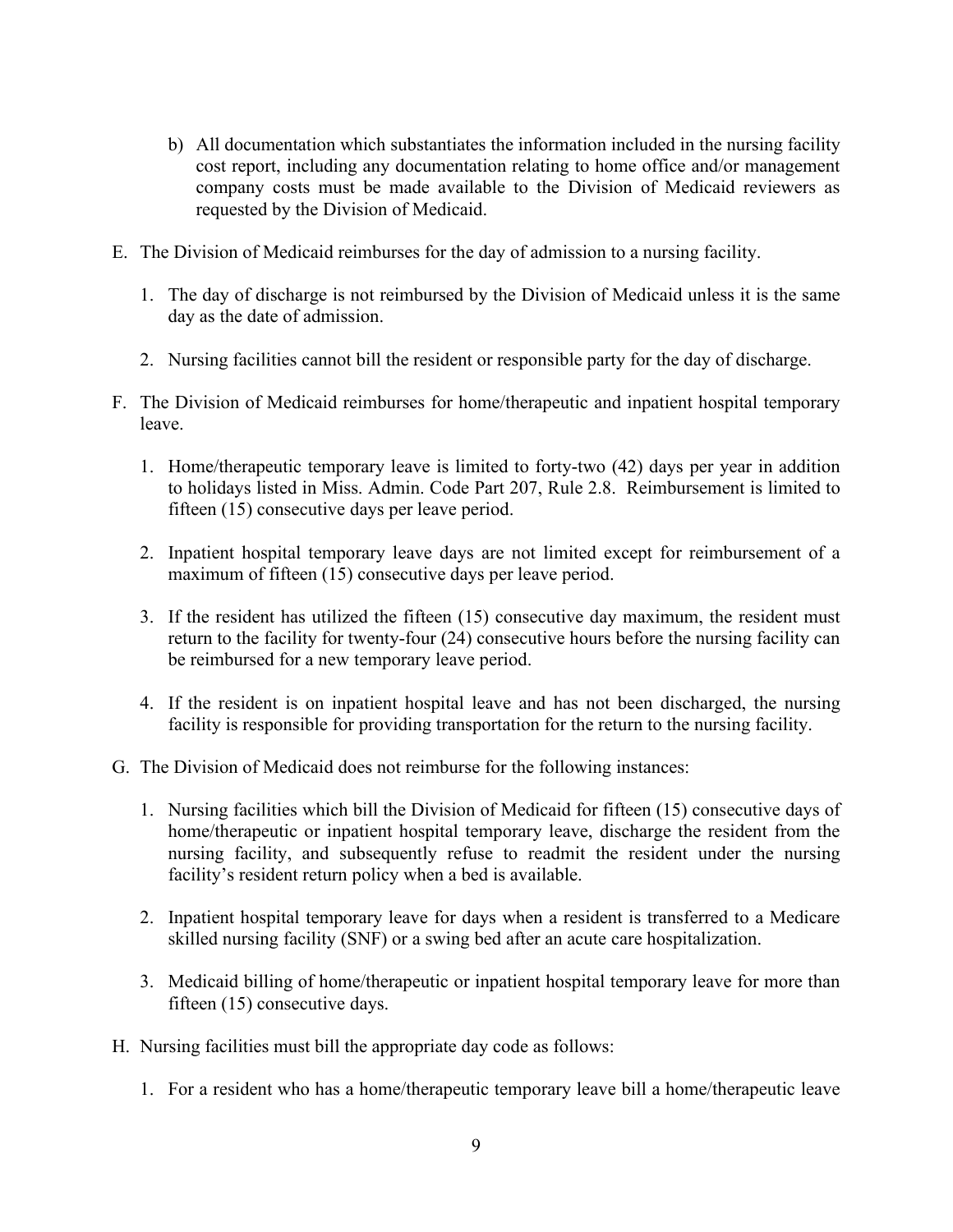day code beginning the calendar day the resident:

- a) Leaves the facility for eight (8) consecutive hours or more during the day excluding:
	- 1) Dialysis,
	- 2) Chemotherapy,
	- 3) Physical therapy,
	- 4) Speech therapy,
	- 5) Occupational therapy, or
	- 6) Medical treatments that occur two (2) or more days per week,
- b) Is out of the facility at twelve midnight (12 a.m.),
- c) Is out of the facility for a hospital observation stay of eight (8) or more consecutive hours, or
- d) Returns from a therapeutic leave if the resident was out of the facility for eight (8) or more consecutive hours on the return day except for the day of return after a hospital observation stay of eight (8) or more consecutive hours.
- 2. For a resident who has an inpatient hospital temporary leave, bill an inpatient hospital leave day code beginning the calendar day the resident is admitted to an inpatient hospital for continuous acute care.
- 3. Bill a room and board day code:
	- a) If the resident does not meet the criteria for either a home/therapeutic or inpatient hospital temporary leave,
	- b) If the resident receives:
		- 1) Dialysis,
		- 2) Chemotherapy,
		- 3) Physical therapy,
		- 4) Speech therapy,
		- 5) Occupational therapy, or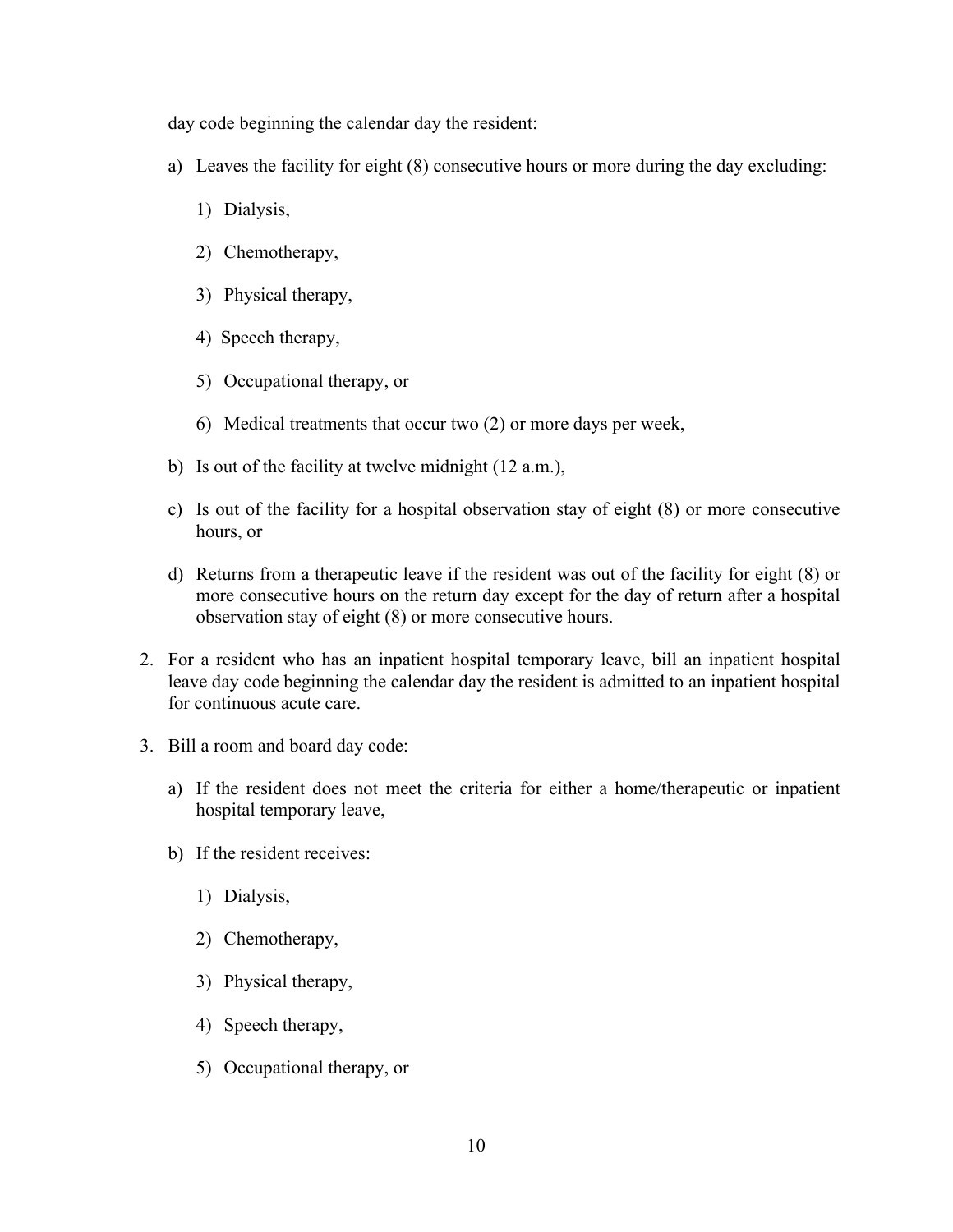- 6) Medical treatments that occur two (2) or more days per week.
- c) The day the resident returns to the nursing facility from an inpatient hospital acute care stay or a hospital observation stay of eight (8) or more consecutive hours, or
- d) The day the resident returns to the nursing facility from a home/therapeutic leave if the resident was out of the facility for less than eight (8) consecutive hours. [Refer to Miss. Admin. Code Part 207, Rule 2.5.H.3.c)]
- I. Nursing facilities are required to maintain complete and accurate room and board and temporary leave records in order to accurately bill the fiscal intermediary.
- J. Nursing facilities must enter the correct temporary leave, regardless of the resident's payment source, in the case-mix web portal to match the billing records as specified in Miss. Admin. Code Part 207, Rule 2.5.H.1. or 2.
	- 1. The deadline for entering temporary leave information for the quarter is the fifth  $(5<sup>th</sup>)$  day of the second  $(2<sup>nd</sup>)$  month following the end of the quarter the leave occurred.
	- 2. The case-mix review process includes a review and reconciliation of the facility's official home/therapeutic and inpatient hospital temporary leave records.
- Source: 42 C.F.R. Part 447, Subparts B and C; Miss. Code Ann. §§ 43-13-117, 43-13-121, 43- 13-145.
- History: Revised eff. 05/01/2022; Revised eff 07/01/2021; Revised eff. 11/01/2019; Revised eff. 08/01/2018 except for Miss Admin Code Part 207, Rule 2.5.F.1. revised to correspond with SPA 18-0005 (eff. 07/01/2018) eff. 08/01/2018.

<span id="page-14-0"></span>*Rule 2.6: Per Diem*

- A. The nursing facility must provide and pay for all items and services required to meet the needs of a resident.
- B. Items and services covered by Medicare or any other third party must be billed to Medicare or the other third party and are considered non-allowable on the cost report. Applicable crossover claims must also be filed with the Division of Medicaid.
- C. The following items and services are included in the Medicaid per diem rates and cannot be billed separately to the Division of Medicaid or charged to a resident:
	- 1. Room/bed maintenance services,
	- 2. Nursing services,
	- 3. Respiratory therapy (RT) services,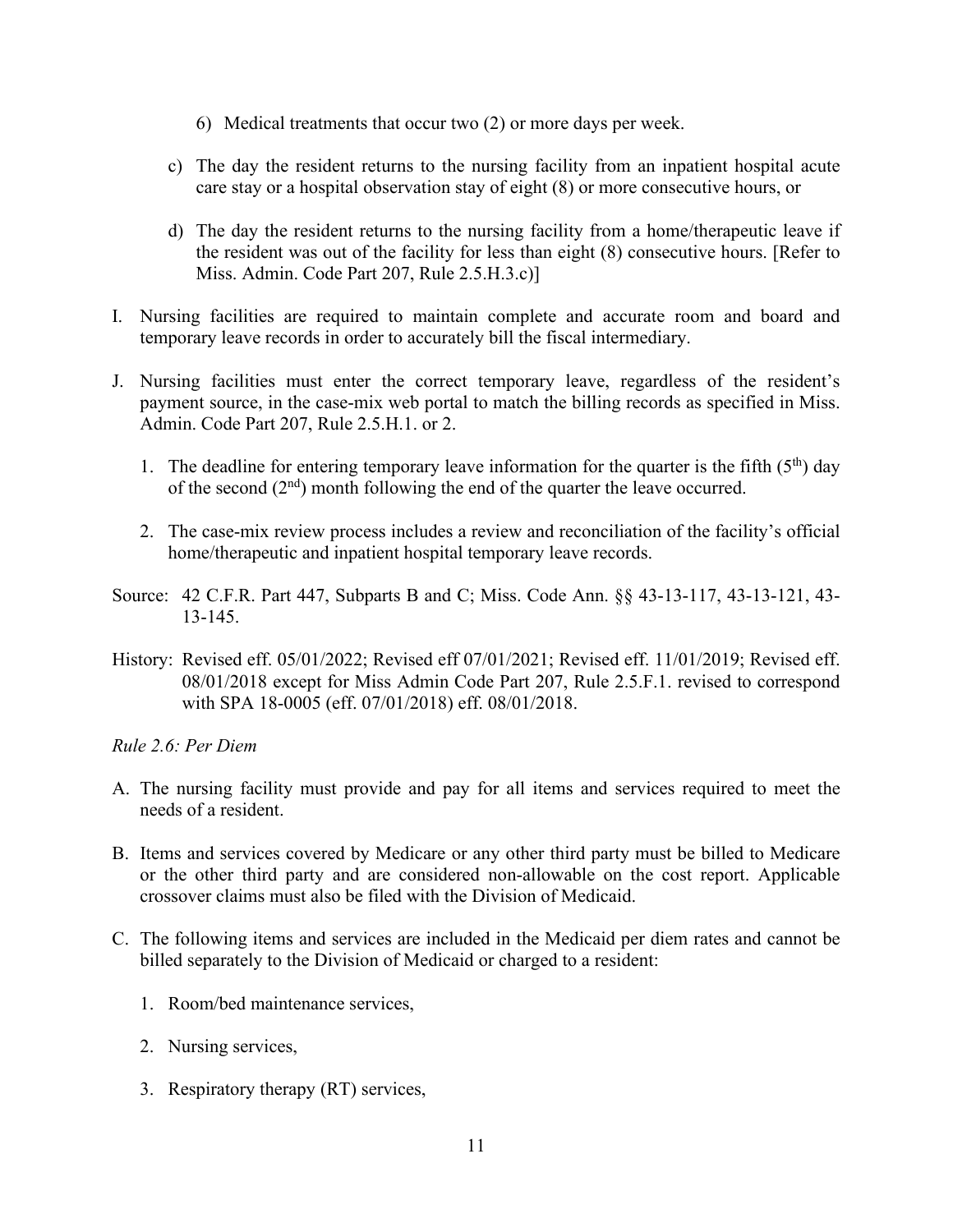- 4. Dietary services, including nutritional supplements,
- 5. Activity services,
- 6. Medically-related social services,
- 7. Laundry services including the residents' personal laundry,
- 8. Over-the-counter (OTC) drugs,
- 9. Legend drugs not covered by Medicaid drug program, Medicare, private, Veterans Affairs (VA), or any other payor source,
- 10. Medical supplies including, but not limited to, those listed below. The Division of Medicaid defines medical supplies as medically necessary disposable items, primarily serving a medical purpose, having therapeutic or diagnostic characteristics essential in enabling a resident to effectively carry out a practitioner's prescribed treatment for illness, injury, or disease and appropriate for use in the nursing facility. [Refer to Miss. Admin. Code Part 207, Rule 2.6.D. for medical supplies which must be billed outside the per diem rate.]
	- a) Enteral supplies,
	- b) Diabetic supplies,
	- c) Incontinence garments, and
	- d) Oxygen administration supplies.
- 11. Durable medical equipment (DME), and/or medical appliances, except for DME and/or medical appliances listed in Miss. Admin. Code Part 207, Rule 2.6.D. The Division of Medicaid defines DME and/or medical appliances as an item that (1) can withstand repeated use, (2) primarily and customarily used to serve a medical purpose, (3) is generally not useful to a resident in the absence of illness, injury or congenital defect, and (4) is appropriate for use in the nursing facility.
- 12. Routine personal hygiene items and services as required to meet the needs of the residents including, but not limited to:
	- a) Hair hygiene supplies,
	- b) Comb and brush,
	- c) Bath soap,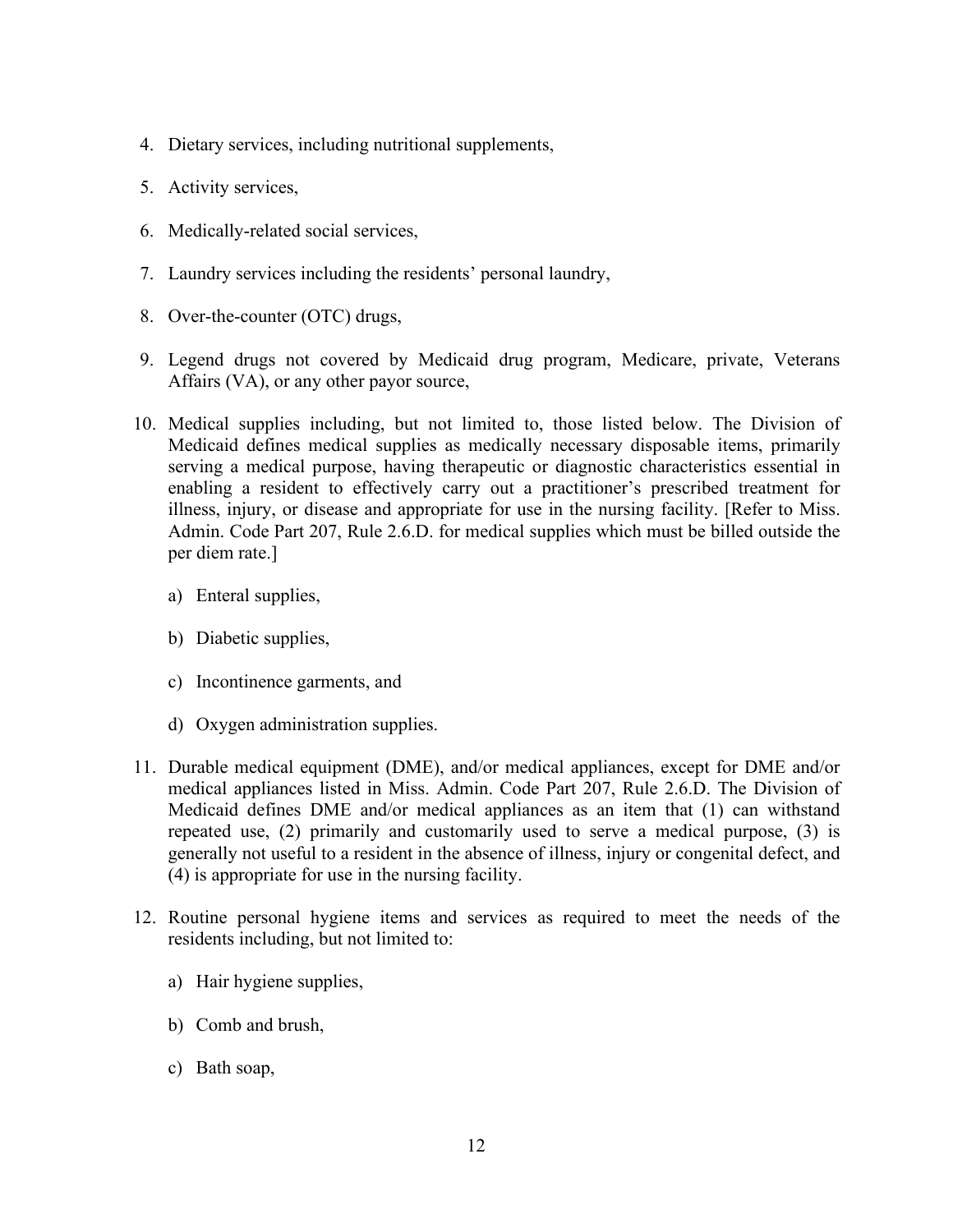- d) Disinfecting soaps or specialized cleansing agents when indicated to treat special skin problems or to fight infection,
- e) Razor and shaving cream,
- f) Toothbrush and toothpaste,
- g) Denture adhesive and denture cleaner,
- h) Dental floss,
- i) Moisturizing lotion,
- j) Tissues, cotton balls, and cotton swabs,
- k) Deodorant,
- l) Incontinence supplies,
- m) Sanitary napkins and related supplies,
- n) Towels and washcloths,
- o) Hair and nail hygiene services, including shampoos, trims and simple haircuts as part of routine grooming care, and
- p) Bathing.
- 13. Private room coverage as medically necessary:
	- a) The Medicaid per diem reimbursement rate includes reimbursement for a resident's placement in a private room if medically necessary and ordered by a physician. The Medicaid reimbursement for a medically necessary private room is considered payment in full for the private room. The resident, the resident's family or the Division of Medicaid cannot be charged for the difference between a private and semi-private room if medically necessary.
	- b) The resident may be charged the difference between the private room rate and the semi-private room rate when it is the choice of the resident or family if the provider informs the resident in writing of the amount of the charge at the time of admission or when the resident becomes eligible for Medicaid.
- 14. Ventilators. [Refer to Miss. Admin. Code Part 207, Rule 2.15.]
- 15. The nursing facility must provide non-emergency transportation unless the resident chooses to be transported by a family member or friend.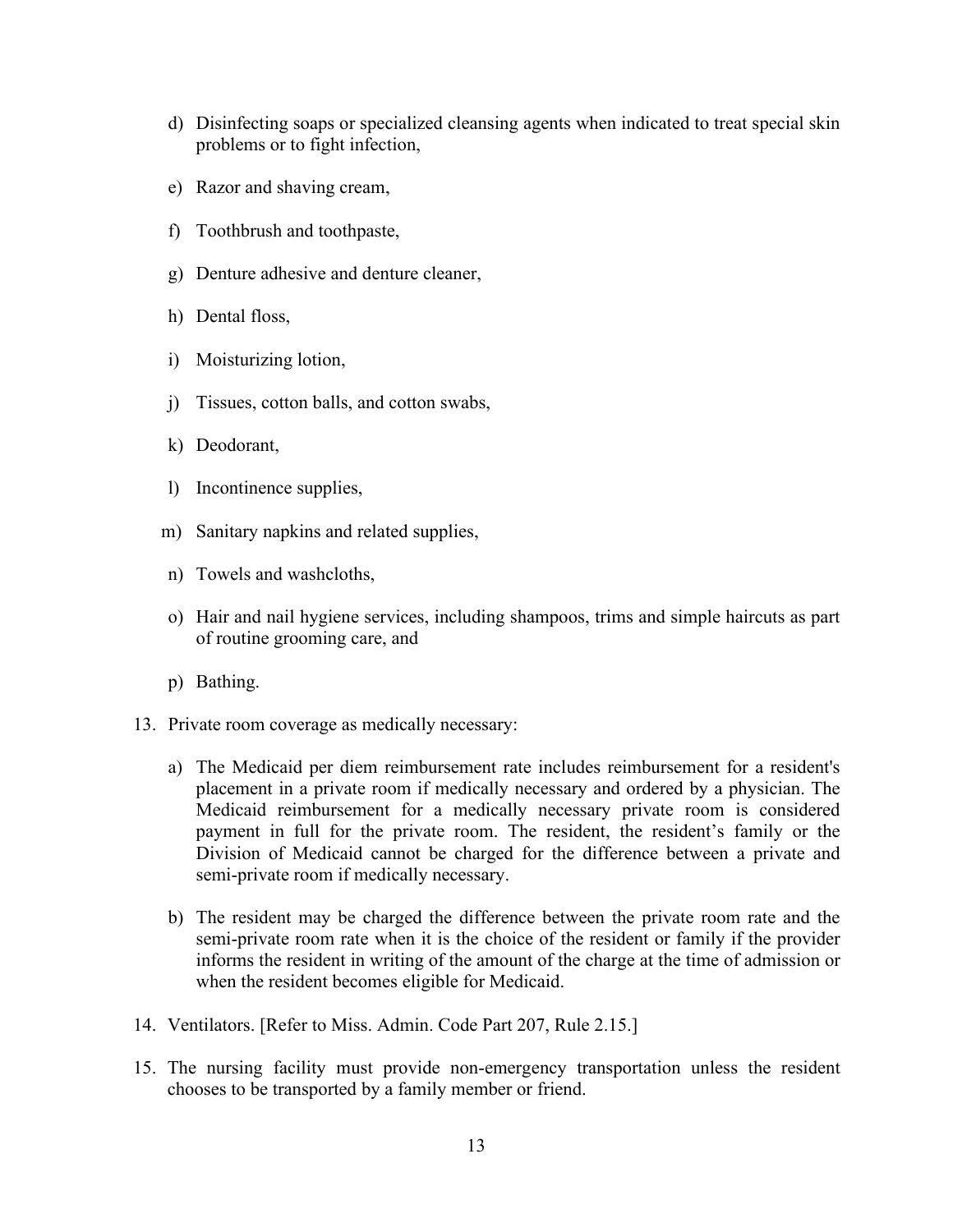- 16. The nursing facility cannot use the Non-Emergency Transportation (NET) Broker to arrange transportation for residents. Nursing facilities may use NET providers that also provide NET services for the NET Broker if:
	- a) The nursing facility arranges the transportation, and
	- b) Pays the NET provider directly.
- D. The following items and services are not included in the Medicaid per diem rates, are considered non-allowable costs on the nursing facility's cost report, and must be billed directly to the Division of Medicaid by a separate provider with a separate provider number from that of the nursing facility:
	- 1. Laboratory services,
	- 2. X-ray services,
	- 3. Drugs covered by the Medicaid drug program, Medicare, Veteran's Affairs (VA), or any other payor source,
	- 4. Physical therapy (PT), occupational therapy (OT), and speech-language pathology (SLP) services,
	- 5. Ostomy supplies,
	- 6. Continuous Positive Airway Pressure (CPAP) Devices effective January 2, 2015,
	- 7. Bi-level Positive Airway Pressure (BiPAP) Devices effective January 2, 2015.
	- 8. Individualized, resident specific custom manual and/or custom motorized/power wheelchairs uniquely constructed or substantially modified for a specific resident effective January 2, 2015. [Refer to Miss. Admin. Code Part 207, Rule 2.18 for definition and coverage criteria.]
	- 9. Emergency transportation described in Miss. Admin. Code Part 201.
- E. Prior authorization from a Utilization Management/Quality Improvement Organization (UM/QIO), the Division of Medicaid or designated entity is required for the following:
	- 1. Individualized, resident specific custom manual and/or custom motorized/power wheelchairs uniquely constructed or substantially modified for a specific resident, and
	- 2. PT, OT and SLP services, and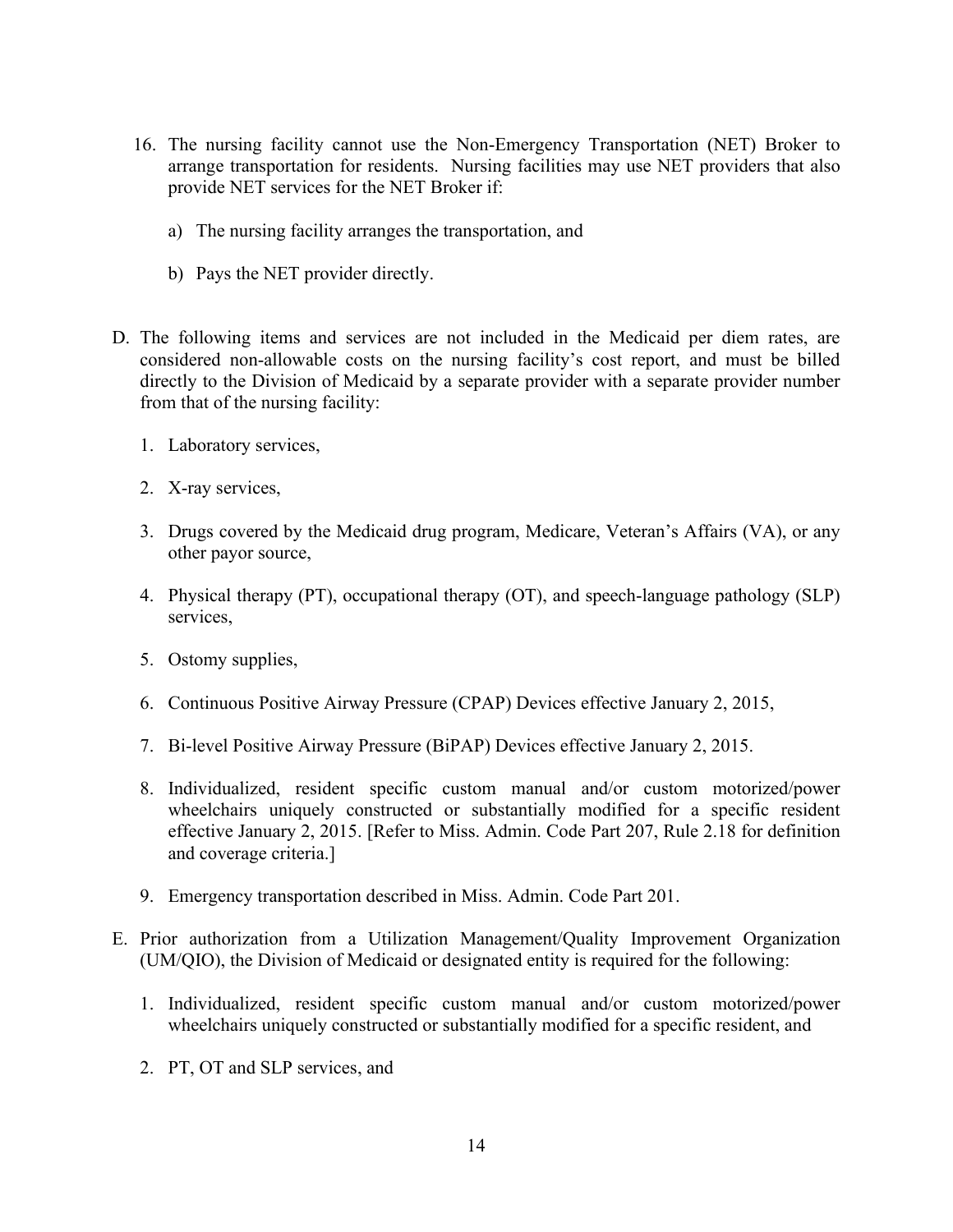- 3. All other DME and/or medical appliances identified in Part 209 requiring prior authorization.
- F. Prior authorization from the Division of Medicaid or UM/QIO is required for ventilators except for those in a Nursing Facility for the Severely Disabled (NFSD).
- G. All nursing facilities must prominently display the below information in the nursing facility, and provide to applicants for admission and residents the below information in both oral and written form:
	- 1. How to apply for and use Medicare and Medicaid benefits, and
	- 2. How to receive refunds for previous payments covered by such benefits.
- H. The nursing facility must:
	- 1. Inform each resident who is entitled to Medicaid benefits, in writing, at the time of admission to the nursing facility or when the resident becomes eligible for Medicaid of:
		- a) The items and services that are included in the nursing facility services under the State Plan and for which the resident may not be charged, and
		- b) Those other items and services that the nursing facility offers and for which the resident may be charged, and the amount of charges for those services.
	- 2. Inform each resident when changes are made to the items and services specified in Miss. Admin. Code Part 207, Rule 2.6.G.1.
	- 3. Inform each resident before, or at the time of admission, and periodically during the resident's stay, of services available in the facility and of charges for those services, including any charges for services not covered under Medicare or by the facility's per diem rate.
- I. The nursing facility may charge any amount greater than or equal to the Medicaid rate for non-Medicaid residents for items and services consistent with the notice stated in Miss. Admin. Code Part 207, Rule 2.6.G.
	- 1. The nursing facility's non-Medicaid per diem rate may be set above the Medicaid per diem rate but the items and services included in the non-Medicaid rate must be identical to the items and services included in the Medicaid per diem rate.
	- 2. Items and services available in the nursing facility not covered under Title XVIII or the nursing facility's Medicaid per diem rate must be available and priced identically for all residents in the facility.
- J. A nursing facility cannot require a deposit before admitting a Medicaid beneficiary.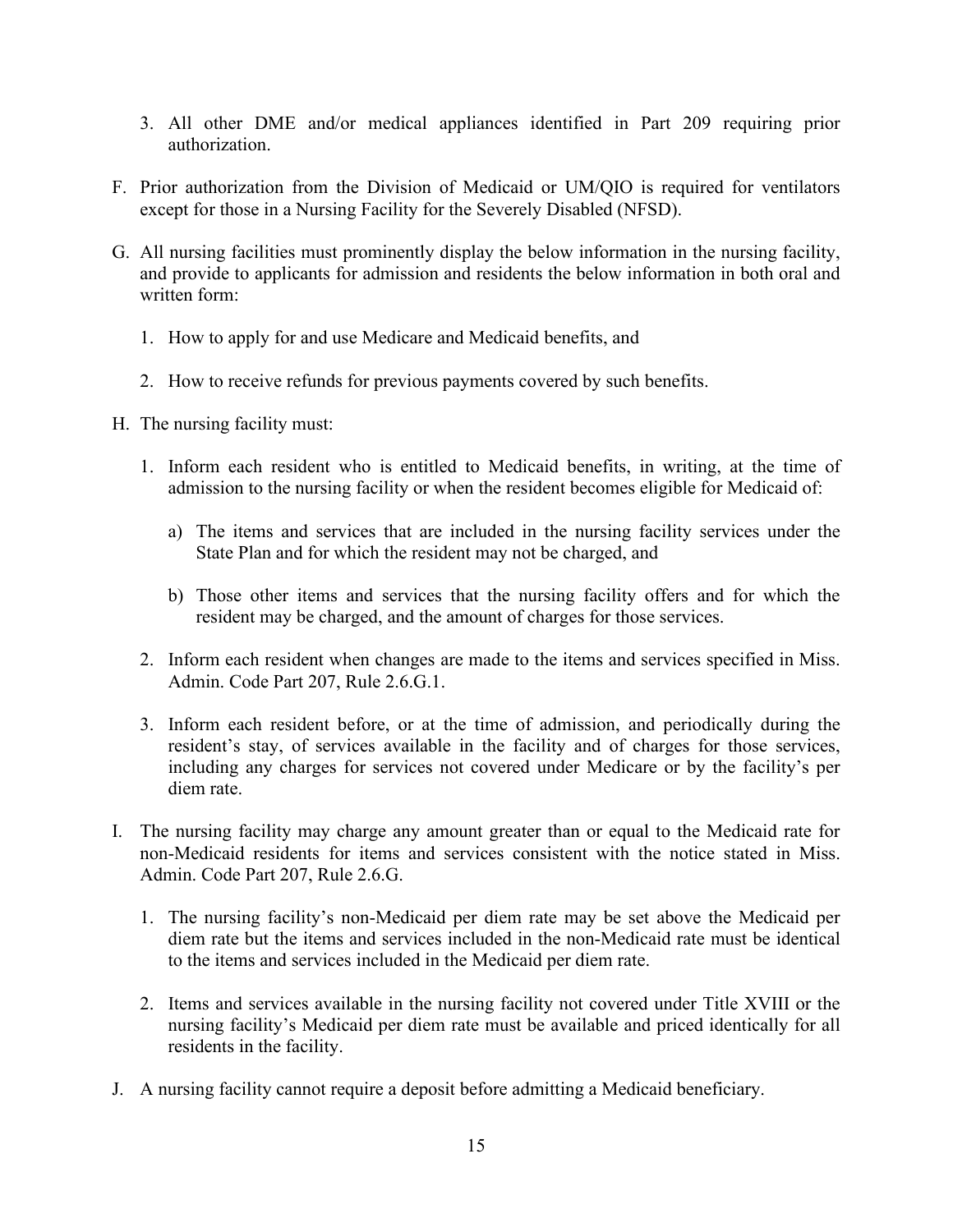Source: 42 C.F.R. §§ 483.10, 483.65; Miss. Code Ann. §§ 43-13-117, 43-13-121.

History: Revised eff. 05/01/2022; Revised eff. 09/01/19; Added Miss. Admin. Code Part 207, Rule 2.6.C.15 and D.9 eff. 09/01/2018; Revised to correspond to SPA 18-0001 (eff. 01/01/2018) eff. 8/01/2018. Revised eff. 08/01/2017; Removed Miss. Admin. Code Part 207, Rule 2.6.D.6 (retroactively eff. 01/02/2015) eff. 11/01/2016; Revised eff. 01/02/2015.

#### <span id="page-19-0"></span>*Rule 2.7: Admission Requirements*

- A. A Pre-Admission Screening and Resident Review (PASRR) Level I must be completed to determine clinical eligibility for persons seeking admission to a Division of Medicaid certified nursing facility (NF) regardless of payment source except for the exclusions listed in Miss. Admin. Code Part 207, Rule 1.2.
	- 1. The PASRR Level I must be submitted to the Division of Medicaid's Envision web portal upon completion. The completed PASRR Level I must be faxed to the Division of Medicaid if the provider is not a Mississippi Medicaid provider.
	- 2. A person must receive a PASRR Level I numerical threshold score of fifty (50) or greater to be clinically eligible for NF placement, or be determined clinically eligible through a secondary review or physician's determination.
	- 3. Persons with mental illness (MI), an intellectual disability/developmental disability (ID/DD) and/or a related condition (RC) determined to require a NF level of care must receive a PASRR Level II to ensure appropriate placement and the provision of necessary specialized rehabilitative services or supplemental services and supports regardless of payment source.
- B. The PASRR Level I Section X summary, physician's admission orders for the persons immediate care, applicable communication form, and PASRR Level II, if required, must be submitted electronically by the admitting NF to the Medicaid Regional Office of the person's county of residence for determining Medicaid eligibility.
- C. Persons seeking admission to a Nursing Facility for the Severely Disabled (NF-SD) must meet the following additional requirements:
	- 1. Have a diagnosis of spinal cord injury, closed head injury, long-term ventilator dependency or another diagnosis similar or closely related to the severity and involvement of care of those diagnoses, and
	- 2. Be assigned one (1) of the following Minimum Data Set (MDS) Resource Utilization Group (RUG)-IV 48 Grouper categories: ES3, ES2, HE2, HE1, HD2, HD1, HC2, HC1, HB2, HB1, LE2, LE1, LD2, LD1, LC2, LC1, LB2, LB1.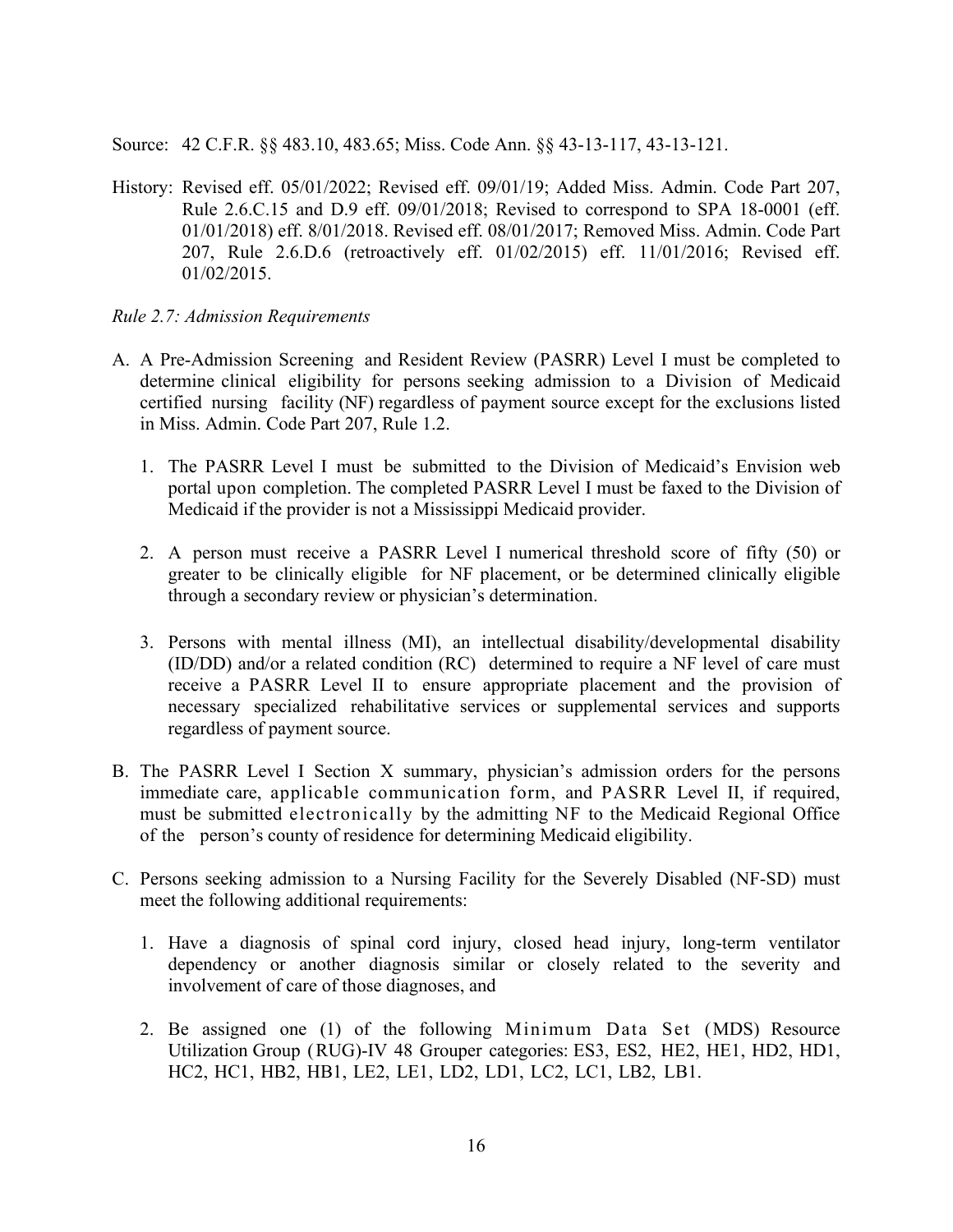- Source: 42 U.S.C. §§ 1395i-3, 1396r; 42 C.F.R. §§ 435.1010, 483.100-483.106, 483.112; 483.120; Miss. Code Ann. §§ 43-13-117, 43-13-121; SPA 15-004.
- History: Revised eff. 06/01/19; Revised to correspond to SPA 15-004 (eff. 01/01/2015) eff. 07/01/2015.

#### <span id="page-20-0"></span>*Rule 2.8: Temporary Leave*

- A. The Division of Medicaid defines temporary leave as a temporary absence for one (1) or more calendar days the resident is out of the nursing facility for:
	- 1. A home/therapeutic temporary leave.
		- a) The temporary leave is defined as:
			- 1) Eight (8) consecutive hours or more during the day excluding:
				- (a) Dialysis,
				- (b) Chemotherapy,
				- (c) Physical therapy,
				- (d) Speech therapy,
				- (e) Occupational therapy, or
				- (f) Medical treatments that occur two (2) or more days per week.
			- 2) An absence at twelve midnight (12 a.m.), or
			- 3) A hospital observation stay of eight (8) or more consecutive hours.
		- b) The first  $(1<sup>st</sup>)$  day of a temporary leave begins the calendar day the resident left the nursing facility.
		- c) The end of the home/therapeutic temporary leave is the calendar day:
			- 1) The resident returns to the nursing facility,
			- 2) After the resident returns if the resident was out of the nursing facility for eight (8) or more hours as of midnight (12 a.m.) on the day the resident returned to the nursing facility,
			- 3) The resident returns to the nursing facility after a hospital observation stay of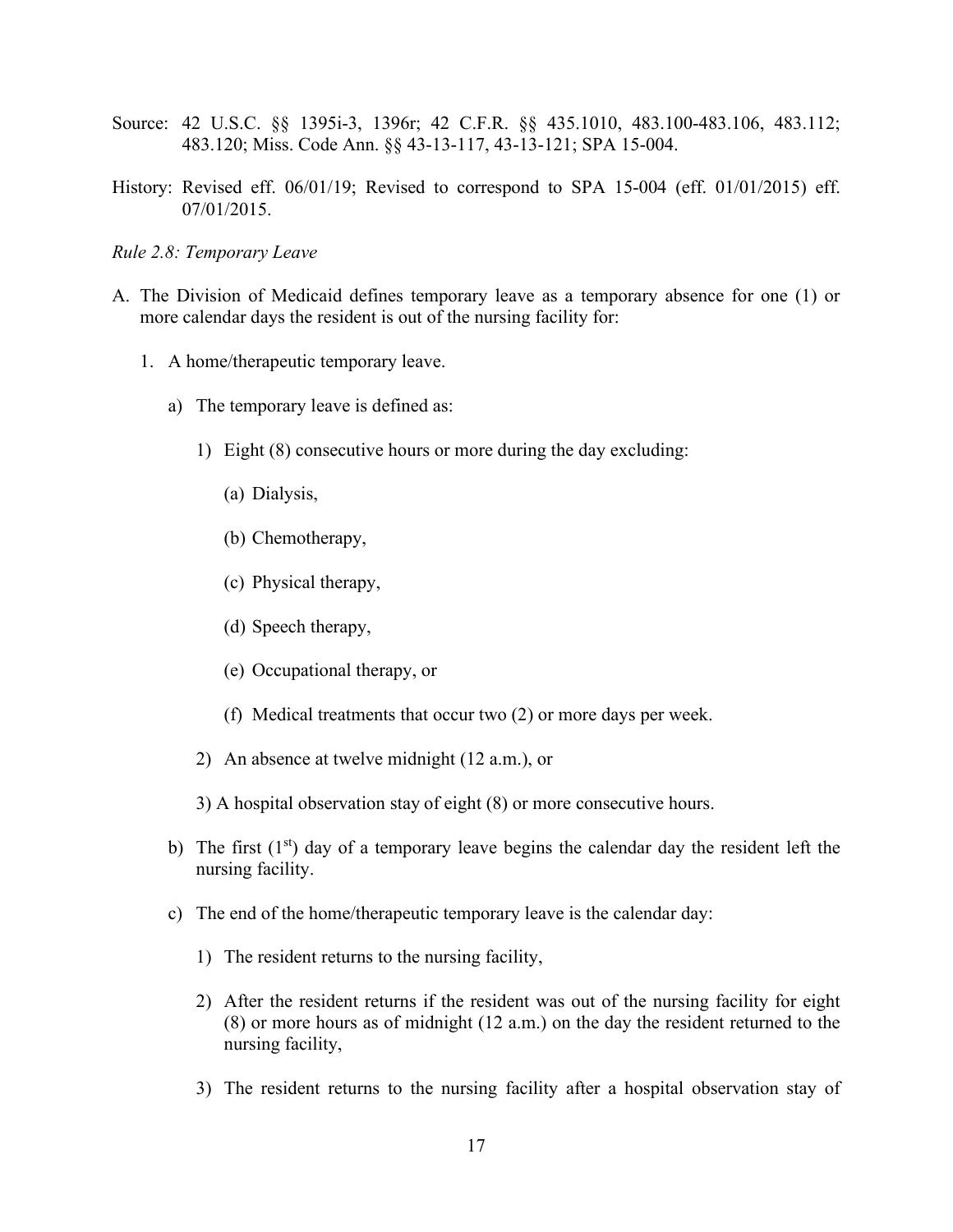eight (8) or more consecutive hours, or

- 4) The resident is admitted to an inpatient hospital acute care stay from an observation stay.
- 2. An inpatient hospital temporary leave.
	- a) The temporary leave is defined as an admission to the inpatient hospital for continuous acute care.
	- b) The first (1st) day of a temporary leave begins the calendar day the resident is admitted to the inpatient hospital for continuous acute care.
	- c) The end of the temporary leave is the calendar day the resident returns to the nursing facility.
- B. Before the resident departs on home/therapeutic or inpatient hospital temporary leave, the nursing facility must provide a written notice to the resident and/or family member or legal representative explaining the nursing facility's temporary leave, bed-hold and resident return policies.
	- 1. The written notice must define the period of time during which the resident is permitted to return and resume residence in the nursing facility.
	- 2. The written notice must also state that if the resident's absence exceeds the Division of Medicaid's bed-hold limit the resident will be readmitted to the nursing facility upon the first availability of a semi-private bed if the resident still requires the services provided by the nursing facility.
- C. The Division of Medicaid covers up to fifteen (15) consecutive days of home/therapeutic temporary leave per one (1) absence for up to a total of forty-two (42) days per state fiscal year, which begins July 1 and ends June 30 of the following calendar year, in addition to certain holidays.
	- 1. The holidays included in home/therapeutic temporary leave are:
		- a) Christmas Day,
		- b) The day before Christmas Day,
		- c) The day after Christmas Day,
		- d) Thanksgiving Day,
		- e) The day before Thanksgiving Day, and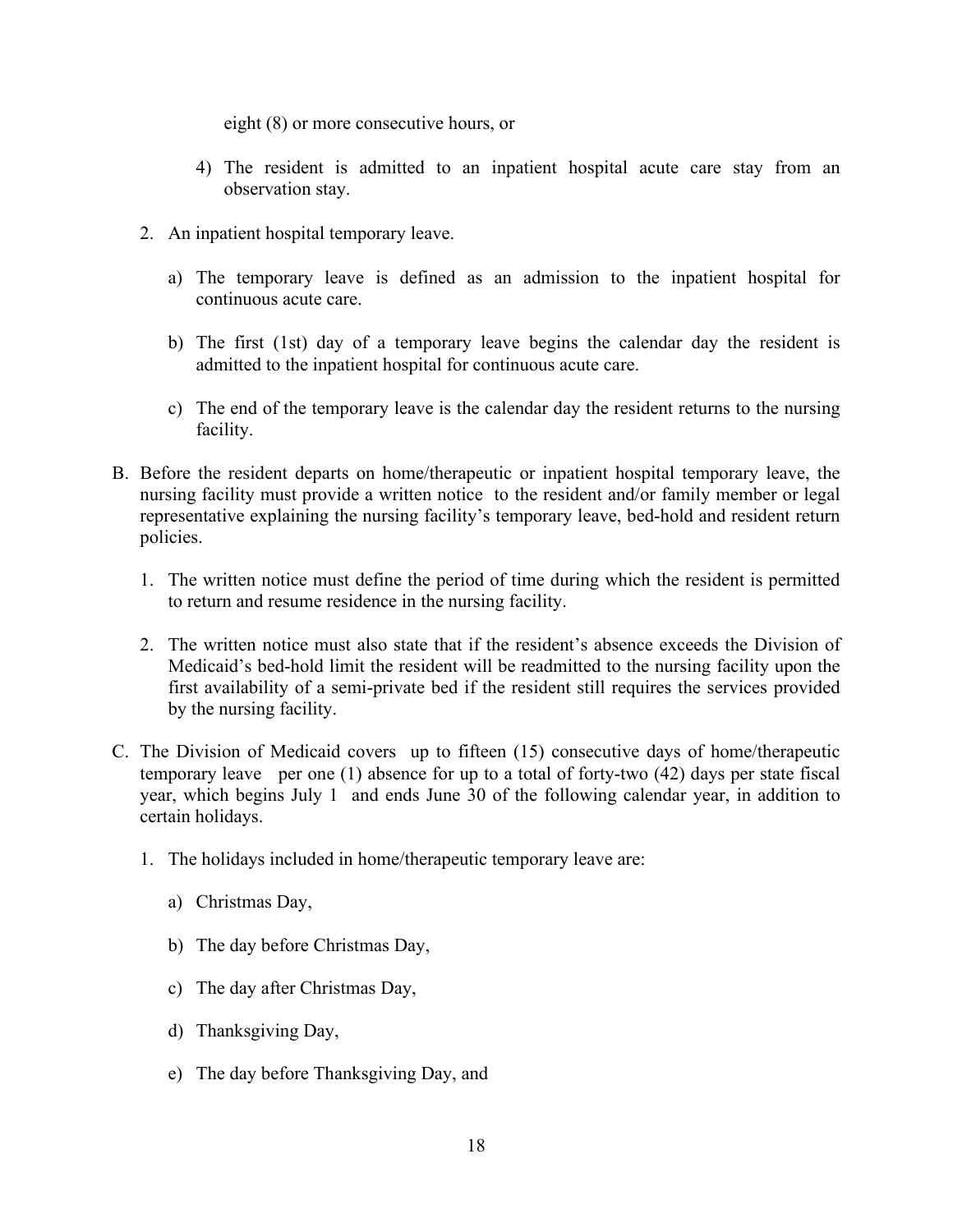- f) The day after Thanksgiving Day.
- 2. All home/therapeutic temporary leave days must be approved by the attending physician.
- 3. Home/therapeutic temporary leave includes the resident's absence for:
	- a) Eight  $(8)$  or more consecutive hours during the calendar day or at midnight  $(12 a.m.).$
	- b) A hospital observation stay of eight (8) or more consecutive hours when the resident is not admitted for an inpatient hospital acute care stay, or
	- c) Outpatient treatments except for:
		- 1) Dialysis,
		- 2) Chemotherapy,
		- 3) Physical therapy,
		- 4) Speech therapy,
		- 5) Occupational therapy, or
		- 6) Medical treatments that occur two (2) or more days per week.
- 4. The nursing facility must reserve the resident's bed in anticipation of the resident's return and cannot fill the resident's bed with another resident during the covered period of home/therapeutic temporary leave.
- 5. Nursing facilities cannot refuse to readmit a resident from home/therapeutic temporary leave if the facility has billed for home/therapeutic leave days and the resident still requires the services provided by the nursing facility.
- 6. After a fifteen (15) day home/therapeutic temporary leave period has been exhausted, a new leave of absence for home/therapeutic temporary leave does not begin until the resident has returned to the nursing facility for twenty-four (24) hours or longer.
- D. The Division of Medicaid covers fifteen (15) consecutive days of inpatient hospital temporary leave per each absence for continuous acute care during an inpatient hospital stay.
	- 1. The period of leave is determined by counting the first  $(1<sup>st</sup>)$  day of leave as the calendar day the resident was admitted to an inpatient hospital for continuous acute care after leaving the nursing facility.
	- 2. There is no maximum number of inpatient hospital temporary leave days per each state fiscal year.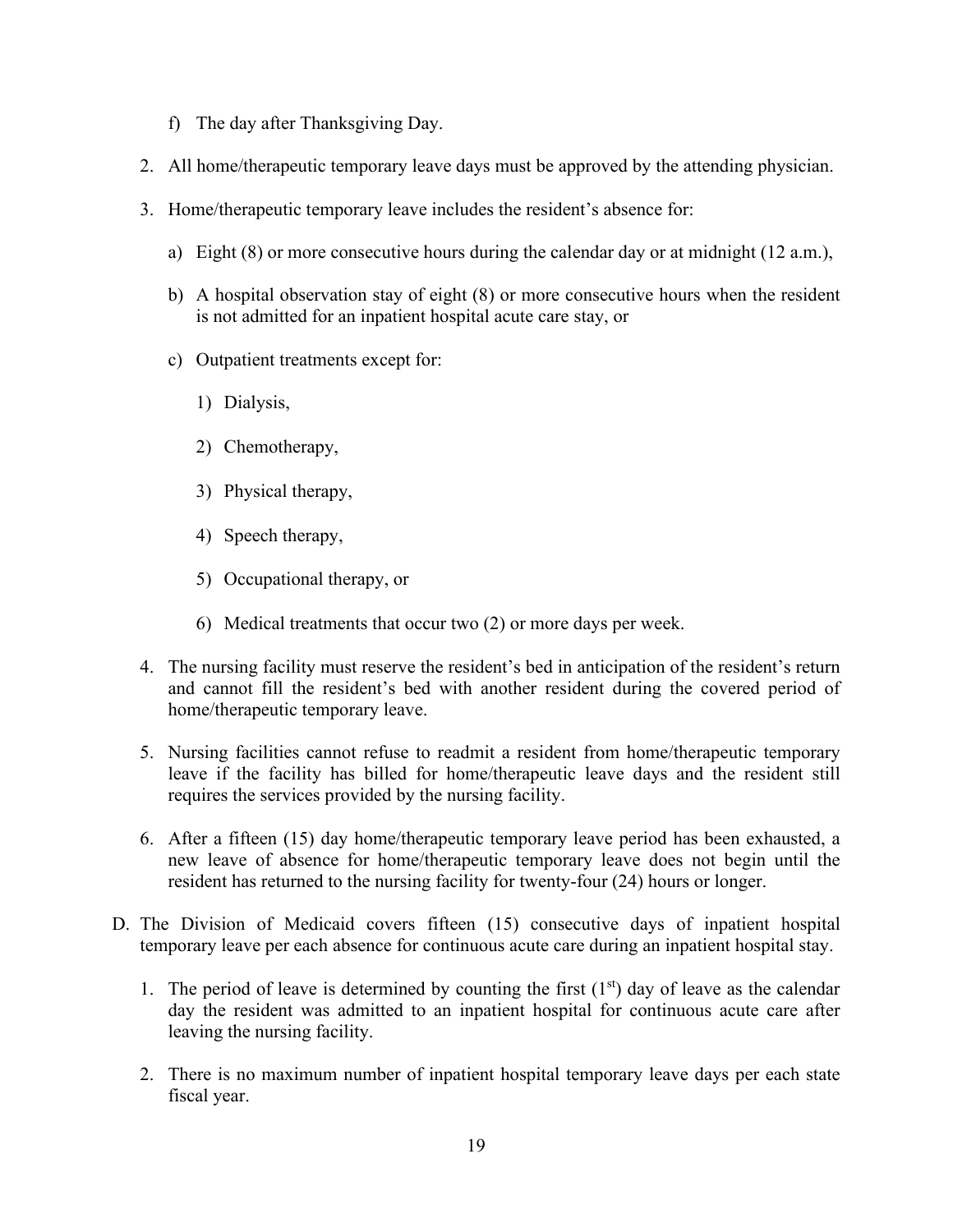- 3. Inpatient hospital temporary leave applies to acute care hospital stays in a licensed hospital including geriatric psychiatric units.
- 4. Inpatient hospital temporary leave does not apply if the resident is admitted for:
	- a) Hospital observation stays,
	- b) Medicare-only skilled nursing facility (SNF) stays, or
	- c) Swing-bed stays.
- 5. After a fifteen (15) day inpatient hospital temporary leave period has been exhausted, a new leave of absence for acute hospitalization does not begin until the resident has returned to the nursing facility for a period of twenty-four (24) hours or longer.
- 6. As long as the resident has remained in the inpatient hospital receiving acute care and returns to any Medicaid certified nursing facility, the nursing facility is not required to complete a new Pre-Admission Screening (PAS) form.
- 7. Nursing facilities cannot refuse to readmit a resident from inpatient hospital temporary leave if the facility has billed for inpatient hospital leave days and still requires the services provided by the nursing facility.
- 8. The nursing facility must reserve the resident's bed in anticipation of the resident's return and cannot fill the resident's bed with another resident during the covered period of inpatient hospital temporary leave.

Source: 42 C.F.R. § 447.40; Miss. Code Ann. §§ 43-13-117, 43-13-121.

- History: Revised eff. 11/01/2019; Revised eff. 08/01/2018 except for Miss Admin Code Part 207, Rule 2.8.C. revised to correspond with SPA 18-0005 (eff. 07/01/2018) eff. 08/01/2018.
- <span id="page-23-0"></span>*Rule 2.9: Resident Assessment Instrument (RAI)*
- A. Nursing facilities must complete the Minimum Data Set (MDS) 3.0, including Section S, which is the Resident Assessment Instrument (RAI) specified by the Division of Medicaid and approved by the Centers of Medicare and Medicaid Services (CMS), on all residents regardless of source of payment.
- B. Section S identifies beneficiaries residing in an Alzheimer's/dementia care unit of a nursing facility which must be completed on all residents during the specified time period of each of the following MDS assessments including, but not limited to:
	- 1. Comprehensive (NC) which includes: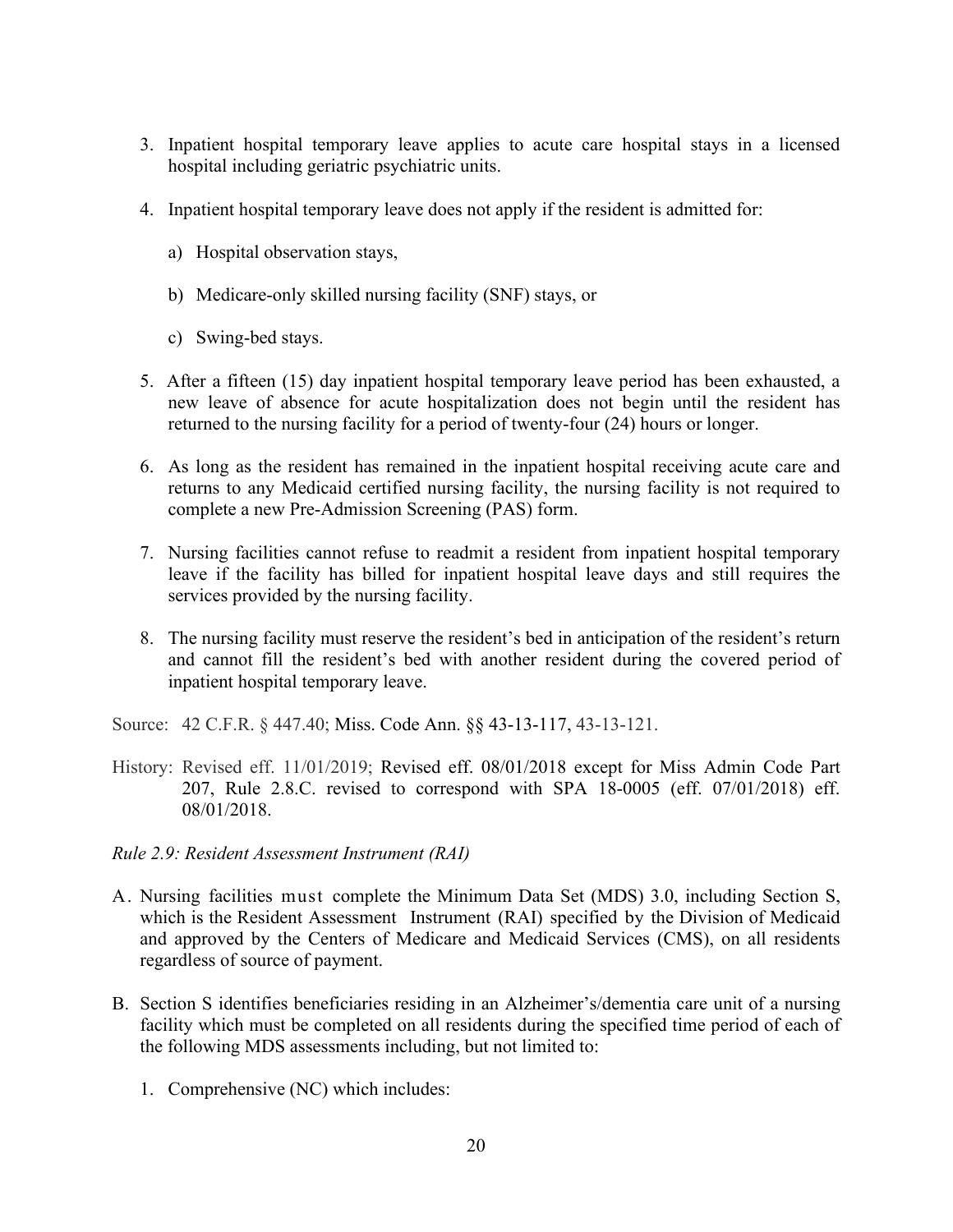- a) Admission,
- b) Annual,
- c) Significant Change in Status Assessment (SCSA), and
- d) Significant Correction to Prior Comprehensive Assessment (SCPA),
- 2. Prospective Payment System (PPS),
- 3. Quarterly (NQ),
- 4. Significant Correction to Prior Quarterly Assessment (SCQA),
- 5. Entry Tracking Record (NT),
- 6. Death in Facility Tracking Record (NT),
- 7. Discharge Assessment Return not anticipated (ND), and
- 8. Discharge Assessment Return Anticipated (ND).
- C. Nursing facilities cannot indicate in Section S that a resident has received care in an Alzheimer's/dementia care unit if the nursing facility does not have a designated Alzheimer's/dementia care unit. The fourteen (14) day look-back period cannot include:
	- 1. A resident's hospital stay in a geriatric psychiatric unit, or
	- 2. An Alzheimer's/dementia care unit stay in another nursing facility.
- D. The RAI must be completed in accordance with the most current CMS Long-Term Care Facility Resident Assessment Instrument User's Manual and the Division of Medicaid's requirements as follows:
	- 1. An Admission Assessment, which is a comprehensive assessment, must be completed by the fourteenth  $(14<sup>th</sup>)$  calendar day of the resident's admission.
	- 2. An Annual Assessment, which is a comprehensive assessment, must be completed within three hundred sixty-six (366) calendar days of the previous assessment reference date for an OBRA comprehensive and ninety-two (92) calendar days of the previous assessment reference date for an OBRA Quarterly assessment.
	- 3. A Significant Change in Status Assessment, which is a comprehensive assessment, must be completed by the fourteenth  $(14<sup>th</sup>)$  calendar day following the determination that a significant change has occurred.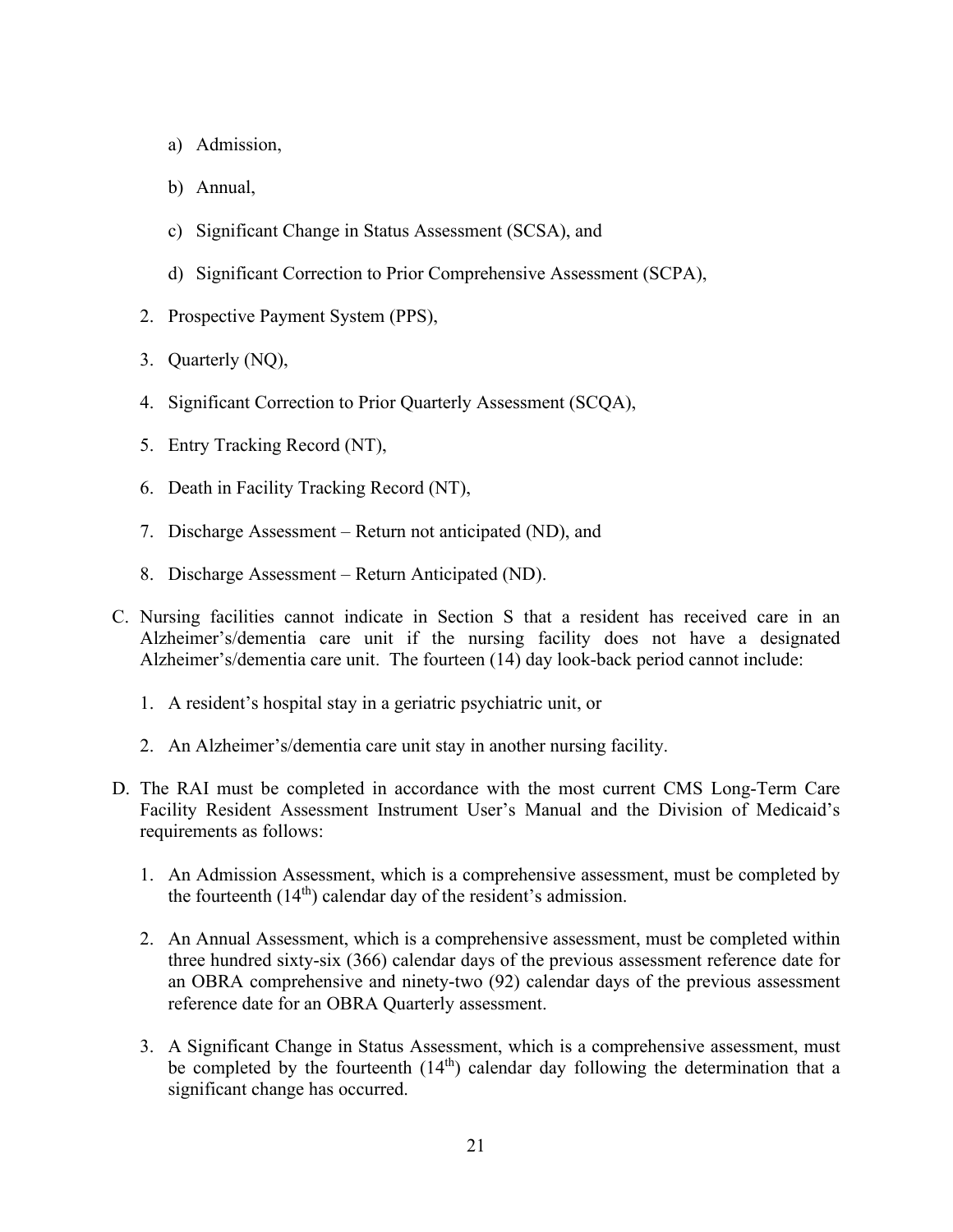- 4. A Quarterly Assessment, which is a non-comprehensive assessment, must be completed no less than eighty (80) calendar days and no more than ninety-two (92) calendar days from the previous assessment reference date.
- 5. A Significant Correction to Prior Comprehensive Assessment must be completed no later than the fourteenth  $(14<sup>th</sup>)$  calendar day following the determination that a significant error in a prior comprehensive assessment has occurred.
- 6. A Significant Correction to Prior Quarterly Assessment, which is a non-comprehensive assessment, must be completed no later than fourteen (14) days following the determination that a significant error in a prior quarterly assessment has occurred.
- Source: [42 U.S.C. §§ 1395i-3,](https://a.next.westlaw.com/Link/Document/FullText?findType=L&pubNum=1000546&cite=42USCAS1395I-3&originatingDoc=ND6B5A4C0513111DFAE16D36C58685461&refType=LQ&originationContext=document&transitionType=DocumentItem&contextData=(sc.Search)) 1396r; 42 C.F.R. §§ 483.20, 483.315; Miss. Code Ann. §§ 43-13- 117, 43-13-121.
- History: Revised eff. 05/01/2022; Revised eff. 08/01/2017; Revised to correspond to MS SPA 15- 004 (eff. 01/01/2015) eff. 07/01/2015.
- <span id="page-25-0"></span>*Rule 2.10: Case Mix Reimbursement and Case Mix Review*
- A. The Division of Medicaid utilizes a resource utilization grouper-version 4 (RUG-IV) fortyeight (48) group model for case mix calculation for reimbursement. Effective as of July 1, 2021 all rates and/or fees for items and services will remain the same as those in effect July 1, 2021, with no adjustments except for amended desk reviews or audits affecting the rates calculated effective prior to July 1, 2021.
	- 1. Each of the forty-eight (48) resident classifications as well as the default classification is assigned case mix weights.
	- 2. The classifications are calculated electronically using the minimum data set (MDS) assessment data and the RUG-IV calculation program.
- B. Clinical documentation must be maintained in the clinical record which supports the MDS 3.0 assessment and substantiates the resources and services needed to provide care to the resident.
	- 1. Review results are based only on the supporting original clinical documentation available and presented during the review.
	- 2. No additional original clinical documentation will be accepted after the exit conference.
- C. Documentation for case mix reimbursement must adhere to the Division of Medicaid's Supportive Documentation Requirements.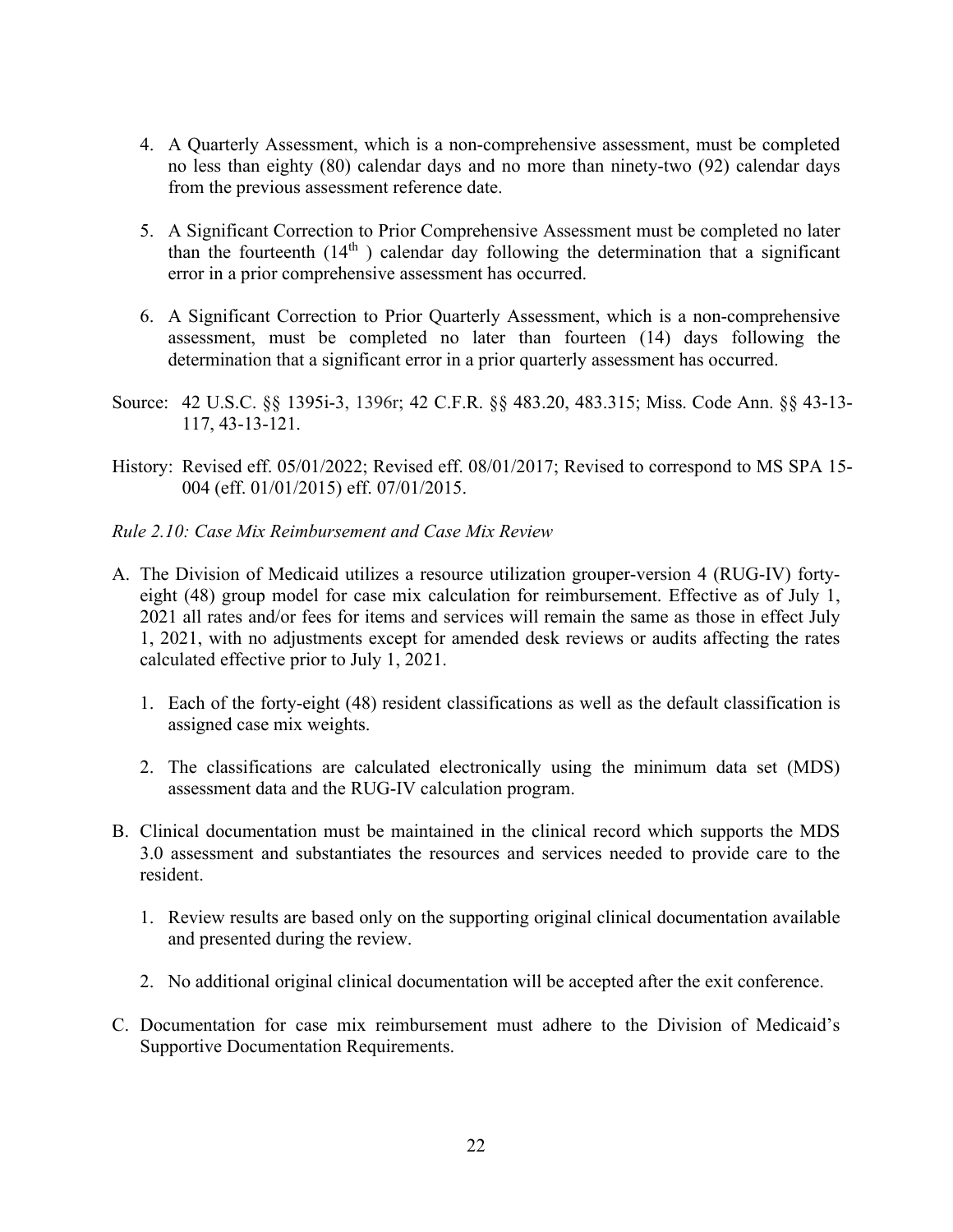D. In addition to the clinical documentation review, the case mix review process includes a review of the facilities' official bed hold record which includes therapeutic and hospital leave records.

Source: 42 C.F.R. § 483.75; Miss. Code Ann. §§ 43-13-117, 43-13-121; SPA 15-004.

History: Revised eff. 07/01/2021; Revised eff. 04/01/2017. Revised to correspond to SPA 15-004 (eff. 01/01/2015) eff. 07/01/2015.

#### <span id="page-26-0"></span>*Rule 2.11: Resident Funds*

#### A. Basic Requirements

- 1. The facility must, upon written authorization by the resident, accept responsibility for holding, safeguarding and accounting for the resident's personal funds. The facility may make arrangements with a federally or state insured banking institution to provide these services, but the responsibility for the quality and accuracy of compliance with the requirements of this section remains with the facility. The facility may not charge the resident for these services, but must include any charges in the facility's basic daily rate.
- 2. Resident fund accounts are reviewed to assist facilities in developing acceptable systems of accounting for resident funds.
- 3. Penalties may be assessed on any licensed nursing facility that fails to maintain an auditable system of accounting for residents' funds or has had repeated instances of noncompliance with the provisions of federal law and of the requirements contained in this section.
- B. Statement Provided at Time of Admission The facility must provide each resident and responsible party with a written statement at the time of admission that states the following:
	- 1. All services provided by the facility must be distinguished between the services included in the facility's basic rate and those services not included in the facility's basic rate. The statement must include both the services that may be charged to the resident's personal funds and the amount of such charges.
	- 2. There is no obligation for the resident to deposit funds with the facility.
	- 3. The resident has the right to select how personal funds will be handled. The following alternatives must be included:
		- a) The resident's right to receive, retain and manage his/her personal funds or to have this done by a legal guardian, if any,
		- b) The resident's right to apply to the Social Security Administration to have a representative payee designated for purposes of federal or state benefits to which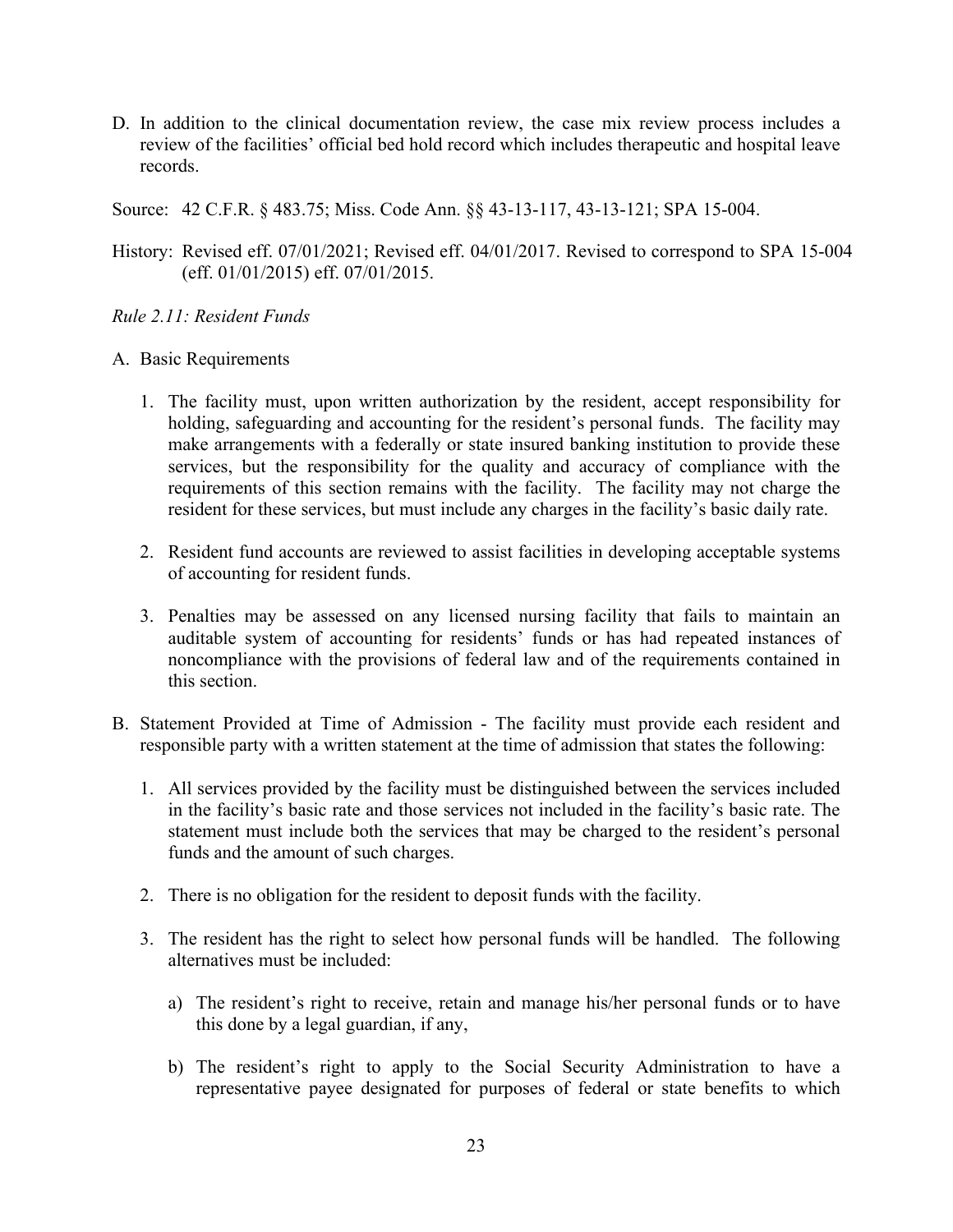he/she may be entitled,

- c) The resident's right to designate, in writing, another person to act for the purpose of managing his/her personal funds, and
- d) The resident's right to require the facility to hold, safeguard, and account for such personal funds under a system established and maintained by the facility, if requested by the resident.
- 4. Any charge for this service is included in the facility's basic rate.
- 5. The facility is permitted to accept a resident's funds to hold, safeguard, and account for, only upon the written authorization of the resident or representative, or if the facility is appointed as the resident's representative payee.
- 6. The facility is required to arrange for the management of the resident's personal funds if the resident becomes incapable of managing his/her personal funds and does not have a representative.
- 7. The facility must maintain a complete copy of its resident trust fund policies and procedures and must make them accessible and available for review.
- C. Individual Records The facility must maintain current, written, individual records of all financial transactions involving the resident's personal funds which the facility has been given for holding, safeguarding, and accounting. The facility must act as fiduciary of the resident's funds and account for these funds in an auditable manner. The facility must use Generally Accepted Accounting Principles (GAAP) when maintaining these records. GAAP means that the facility, for example, employs proper bookkeeping techniques by which it can determine, upon request, all deposits and withdrawals for each resident, how much interest these funds have earned for each resident, and the amount of individual resident funds. Resident fund records must:
	- 1. Include the resident's name.
	- 2. Identify the resident's representative, if any.
	- 3. Include the resident's admission date.
	- 4. Show the actual transaction date and amount of each deposit and withdrawal.
	- 5. Reflect the actual date of an adjusting or correcting entry.
	- 6. State the name of the person who accepted the withdrawn funds.
	- 7. Show the balance after each transaction.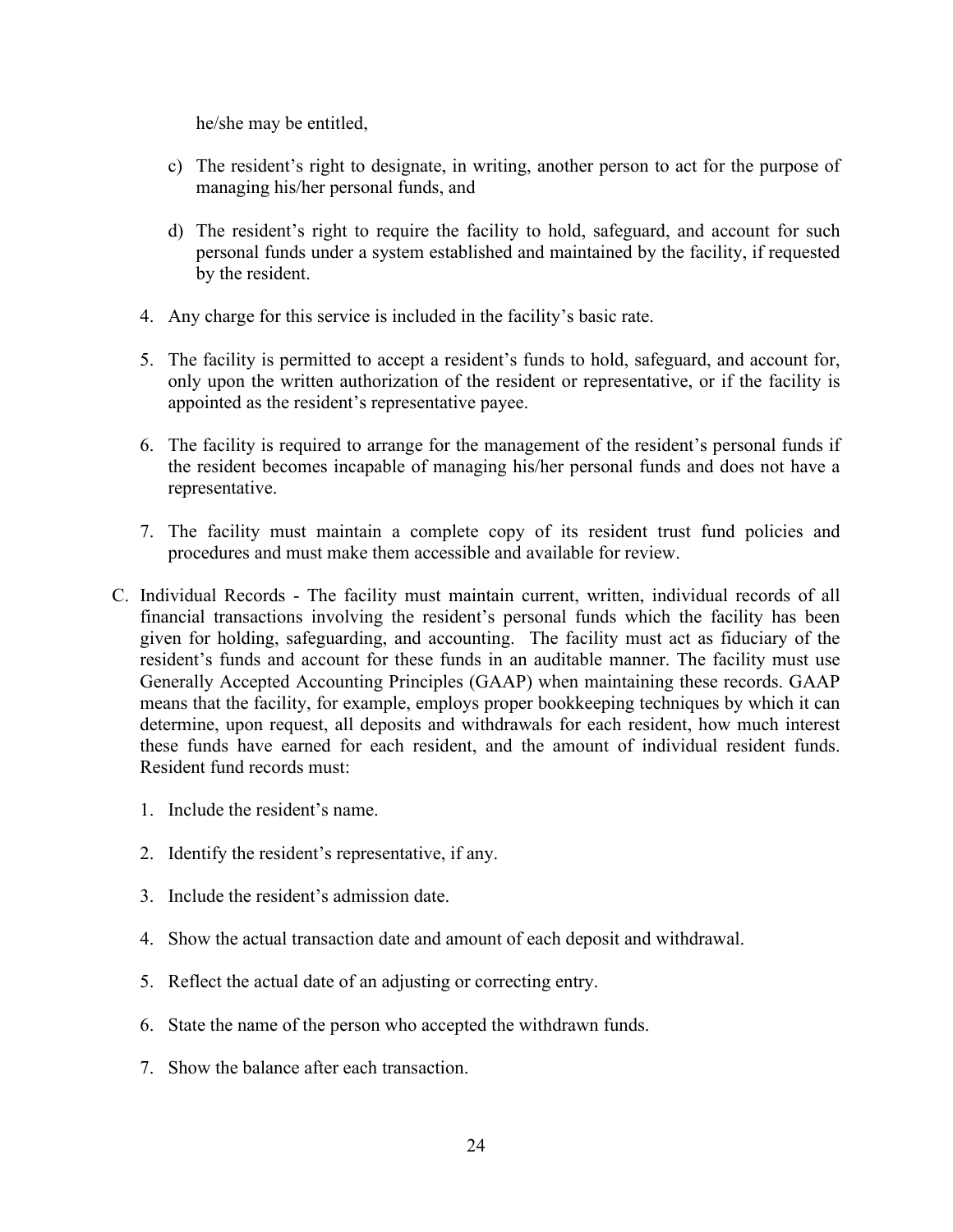- 8. Provide the appropriate signatures for all disbursements of funds, such as:
	- a) Resident's signature,
	- b) Resident's mark, or "x" with two witnesses' signatures,
	- c) Power of attorney's signature,
	- d) Resident's responsible party when the amount disbursed is supported by appropriate documentation, or
	- e) Two signatures of facility personnel when the amount disbursed is supported by appropriate documentation.
- 9. Document transaction with receipts indicating the purpose for which any withdrawn funds were spent. This restriction is applicable to all parties, except the residents and their power of attorney, who have written authorization to withdraw funds from a resident's trust fund account. Applicable parties include, but are not limited to, responsible parties, facility personnel, representative payees, etc. The facility must reimburse the resident's account for any undocumented transactions.
- 10. For powers of attorney, the provider must maintain a copy of the power of attorney in the resident's file, and before the provider can allow withdrawals of funds based upon the power, the provider must ensure that the power contains language sufficient to allow the holder to withdraw funds and expend them.
- 11. Reflect the resident's earned interest, if any.
- 12. Be reconcilable, at all times, with the current bank statement and/or petty cash.
- 13. Not include as an outstanding item any check written on a resident's account that has not been cashed within one year of check date. Any check held as outstanding for 12 months or more should be reissued to the appropriate party or voided and credited to the appropriate resident's account. If the check was a refund for a discharged or deceased resident, the funds may be sent to the State Treasurer as unclaimed funds. For further information on Accounting Upon Death or Discharge of Resident refer to the Title 23 Administrative Code Part 207, Chapter 3 Rule 3.7 M., and
- 14. Be kept for at least five years after the resident's discharge or death.
- D. Limitation on Charges to Resident Funds
	- 1. Acceptable charges to resident funds include, but are not limited to, the following general categories and examples, if proper authorization and documentation, as specified in under the heading "Individual Records" of this section is provided. The facility must notify the resident and/or responsible party, in advance, that there will be a charge for non-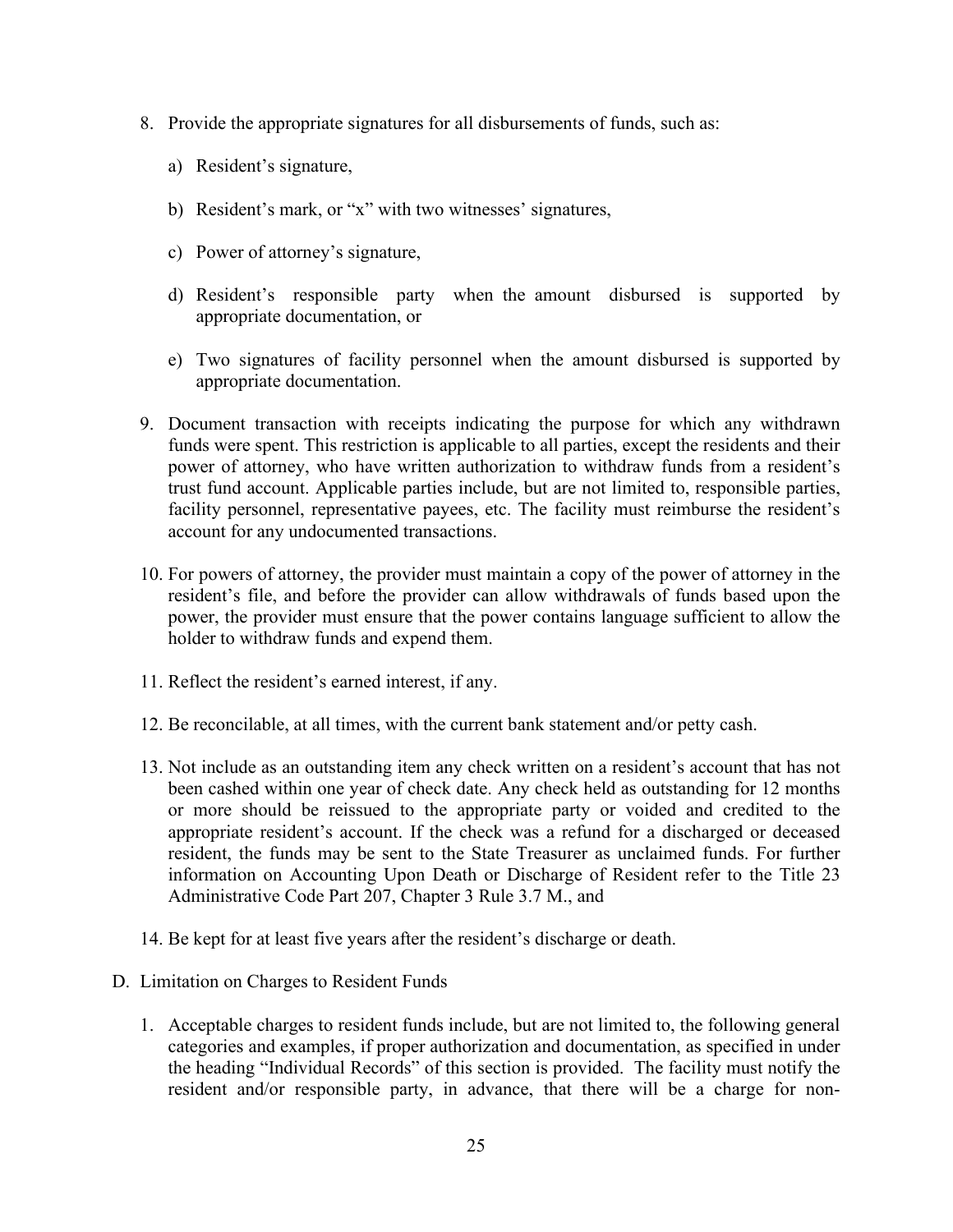Medicaid covered items and services, such as:

- a) Personal communication/entertainment items and services, like a telephone, television, radio, and computer,
- b) Personal comfort items, including tobacco, novelties, and candy,
- c) Items and services in excess of those included in the Medicaid per diem rate, such as grooming or cosmetic items which are requested by the resident. The resident must be furnished in advance with an itemized statement of charges for these items and services,
- d) Personal clothing,
- e) Personal reading material,
- f) Gifts purchased on behalf of the resident,
- g) Flowers and plants for the resident's room,
- h) Entertainment and social events outside the scope of that provided by the facility and included in the Medicaid per diem rate,
- i) Private sitters or aides,
- j) Private room provided that a private room is not medically necessary, such as isolation for infection control,
- k) Specially prepared or alternative food requested instead of or in addition to the food generally prepared by the facility, and
- l) Authorized cost-sharing in Medicaid-covered services, including Medicaid Income liability for room and board.
- 2. Unacceptable charges to resident funds include the following categories and examples:
	- a) Any charge not authorized and documented.
	- b) Nursing, dietary, activities, room/bed maintenance, and personal hygiene services.
	- c) Medically necessary items and services are reimbursed as part of the Medicaid per diem rate. However, any properly made charge for equipment or services, such as geriatric or geri-chairs, wheelchairs, support shoes, gurneys, and counseling services, must be supported by a written statement from the resident's physician that documents the item or service was not of medical necessity. Failure to maintain the physician's denial of medical necessity statement may result in the facility's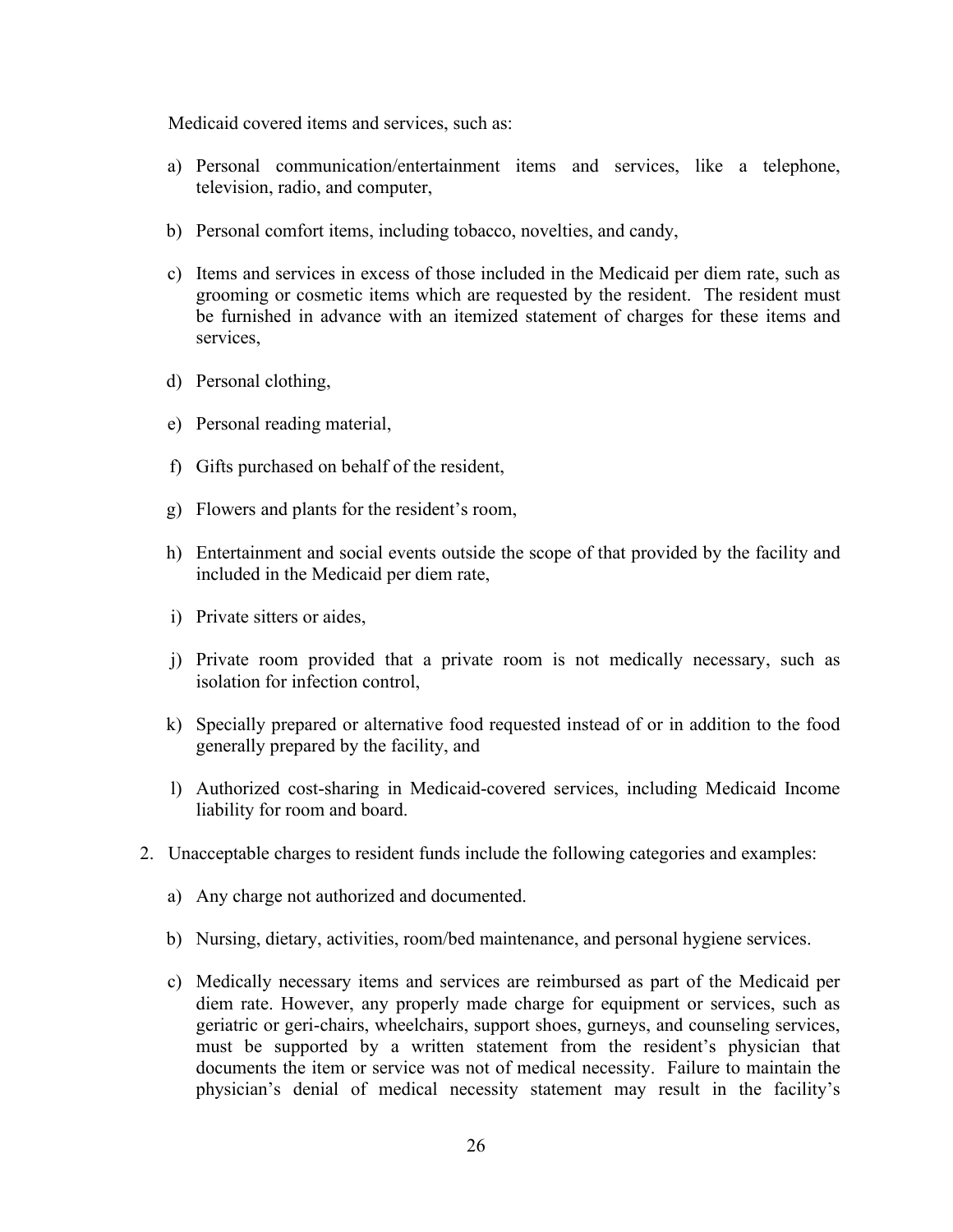reimbursement of charges to a resident's account.

- d) Transportation.
- e) Any item or service requiring a waiver of the resident's personal needs allowance, such as for repayment of a debt owed the facility*.* The personal needs allowance may be used by a nursing facility for nursing facility costs only upon the written authorization of the resident or the resident's responsible party and with the understanding by the resident that this action is voluntary and is not a requirement.
- f) Loans or collateral for loans to anyone, including the facility and other residents in the trust fund. A resident's balance must be positive at all times, as a resident with a negative balance is in effect borrowing money from the other residents.
- g) Transfers or gifts of money not authorized by the resident, such as when the resident's responsible party transfers funds without documentation that the funds were used for the benefit of the resident.
- h) Any item or service as a condition of admission or continued stay*.*
- E. Resident's Access to Financial Records and Quarterly Statements The facility must provide each resident, responsible party, or legal representative of each resident, reasonable access to the resident's financial records. In addition, the facility must provide a written statement, at least quarterly, to each resident, responsible party, or legal representative. The quarterly statement must reflect any resident funds which the facility has deposited in an interest bearing or a non-interest bearing account, as well as any resident funds held by the facility in a petty cash account.
- F. Commingling of Residents' Funds The facility must keep any funds received from a resident for holding, safeguarding and accounting separate from the facility's funds and from the funds of any person other than another resident in that facility. The facility may not open any additional accounts within the trust fund account, such as donation accounts, miscellaneous accounts, or the like. Only funds of the facility's residents may be maintained as part of the resident trust fund account.
- G. Deposit of Resident Funds into an Interest or Non-Interest Bearing Account
	- 1. The facility must deposit any resident's personal funds in excess of fifty dollars (\$50.00) in an interest bearing account(s) that is separate from any of the facility's operating accounts. The facility must credit all interest earned on such separate account(s) in one of the following ways, at the election of the facility:
		- a) Prorated to each resident's account on an actual interest-earned basis; or
		- b) Prorated to each resident's account on the basis of its end-of-quarter balance.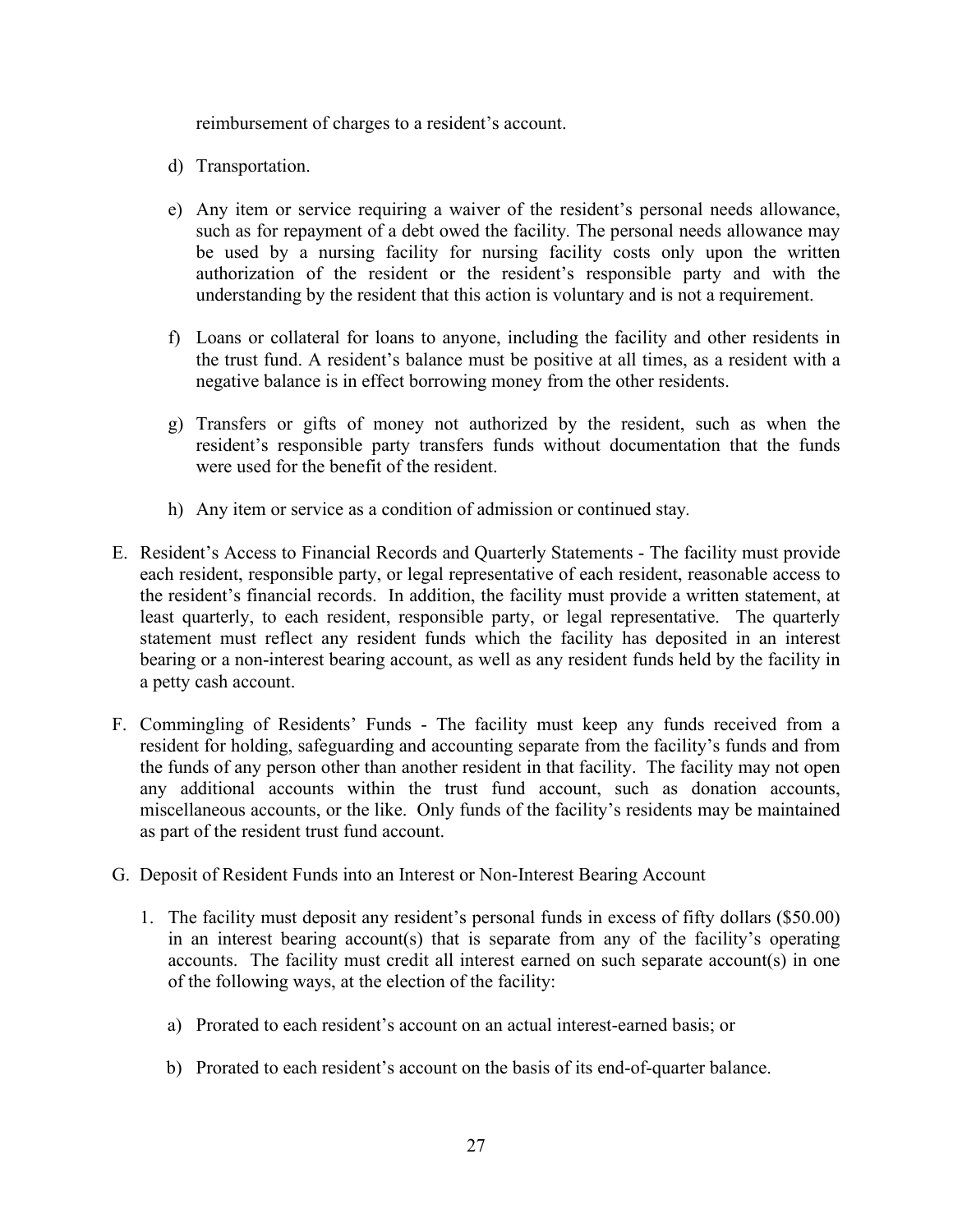- 2. The facility must maintain a resident's personal funds that do not exceed fifty dollars (\$50.00) in a non-interest bearing account, an interest-bearing account, or a petty cash fund. However, if the facility maintains a resident's personal funds of fifty dollars (\$50.00) or less in a pooled account with all other residents' funds, interest is accumulated based on the total amount of funds in the trust fund account; therefore, all residents must be allocated interest proportionately in that instance.
- 3. The facility may neither limit nor restrict any resident with funds on deposit within the resident trust fund account to a maximum of fifty dollars (\$50.00). A facility may not establish policy that conflicts with this absolute right of the residents for the facility to hold, safeguard, manage, and account for all residents' funds deposited with the facility.
- H. Access to Funds
	- 1. Funds held in the facility The residents must have access to funds daily during normal business hours and for some reasonable time of at least two (2) hours on Saturdays and Sundays. The facility must, upon request or upon the resident's transfer or discharge, during normal business hours, return to the resident, the legal guardian or the representative payee all funds remaining that the facility has received for holding, safeguarding and accounting and that are maintained in a petty cash fund.
	- 2. Funds held outside the facility For a resident's personal funds that the facility has received and that are deposited in an account outside the facility, the facility, upon request, must, within five (5) business days, return to the resident, the legal guardian, or the representative payee, all or any part of those funds.
- I. Accounting on Change of Ownership
	- 1. Duties of new owner Upon sale of the facility or other transfer of ownership, the facility must provide the new owner with a written accounting of all resident funds being transferred and obtain a written receipt for those funds from the new owner.
	- 2. Duties to resident The facility must give each resident or representative a written accounting of any personal funds held by the facility before any transfer of ownership occurs.
	- 3. Rights of resident In the event of a disagreement with the accounting provided by the facility, the resident retains all rights and remedies provided under state law.
	- 4. Sponsor signatures for fiscal responsibility A nursing facility cannot require a family member or other individual to sign a financial responsibility statement for a Medicaid resident. In instances where Medicaid beneficiaries have no family member or individual available for such signatures, it is clearly discriminatory for a Medicaid provider to refuse admission to the resident.
- J. Accounting Upon Death or Discharge of Resident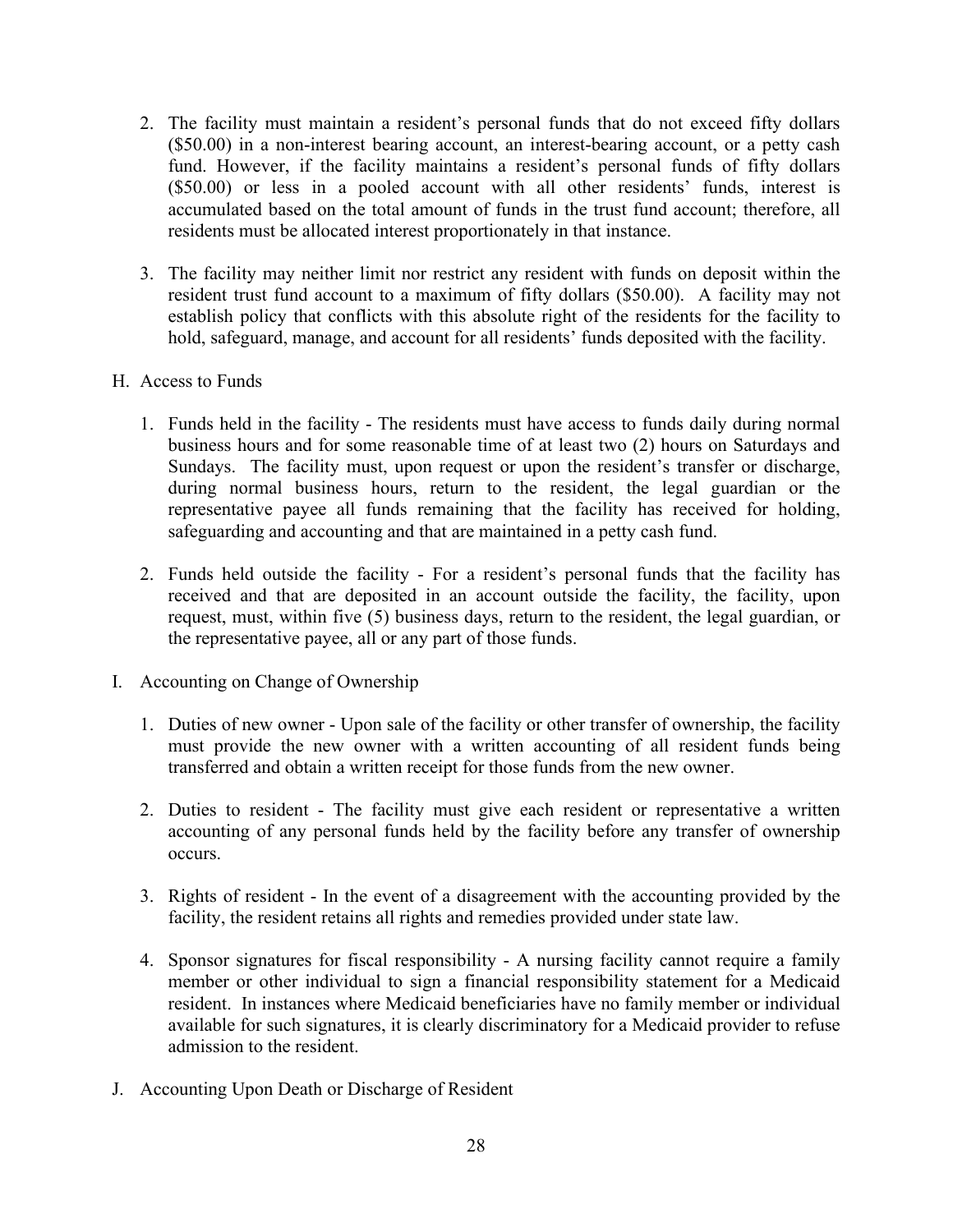- 1. The facility must, within thirty (30) days of a resident's death or discharge, convey the resident's funds and a final accounting of those funds to the individual or probate jurisdiction administering the resident's estate. If the deceased resident's estate has no executor or administrator, the facility must convey the resident's funds and provide a final accounting to the:
	- a) Resident's next of kin,
	- b) Resident's representative, or
	- c) Clerk of the probate court of the county in which the resident died.
- 2. Disposition of Funds for Deceased Resident Who Dies Intestate Within a Long-Term Care Facility
	- a) Any Medicaid beneficiary receiving medical assistance for services provided in a long-term care facility who dies intestate and leaves no known heirs shall have deemed, through acceptance of such medical assistance, the Division of Medicaid as the beneficiary of funds in his/her possession at the time of death, in an amount not to exceed two hundred fifty dollars (\$250.00). The Division of Medicaid is the beneficiary of these funds regardless of whether a claim is later made to the beneficiary's property in accordance with Miss. Code Ann. § 43-13-120(3) and (4).
	- b) The long-term care facility shall make a report to the State Treasurer of all funds, including any accrued interest, in the possession of the Medicaid beneficiary at the time of death. The report of such funds shall be on a form prescribed or approved by the State Treasurer and shall include the name of the deceased Medicaid beneficiary and his/her last known address prior to entering the facility, the name and last known address of each person who may possess an interest in such funds, and any other information which the State Treasurer prescribes by regulation . This report must be filed with the State Treasurer, with a copy to the Division of Medicaid, prior to November 1 of the year in which the facility provided services to the Medicaid beneficiary having funds to which this section applies.
	- c) Within one hundred twenty (120) days from November 1 of each year in which a report is made, the State Treasurer shall cause notice to be published in the newspaper in accordance with Miss. Code Ann. § 43-13-120(3). The Division of Medicaid shall pay the cost of publishing the notice.
	- d) The long-term care facility that makes a report of funds of a deceased Medicaid beneficiary shall pay over and deliver such funds, including any accrued interest, to the State Treasurer not later than ten (10) days after notice of such funds has been published by the State Treasurer.
	- e) If within ninety (90) days of the State Treasurer's publication no claims are made to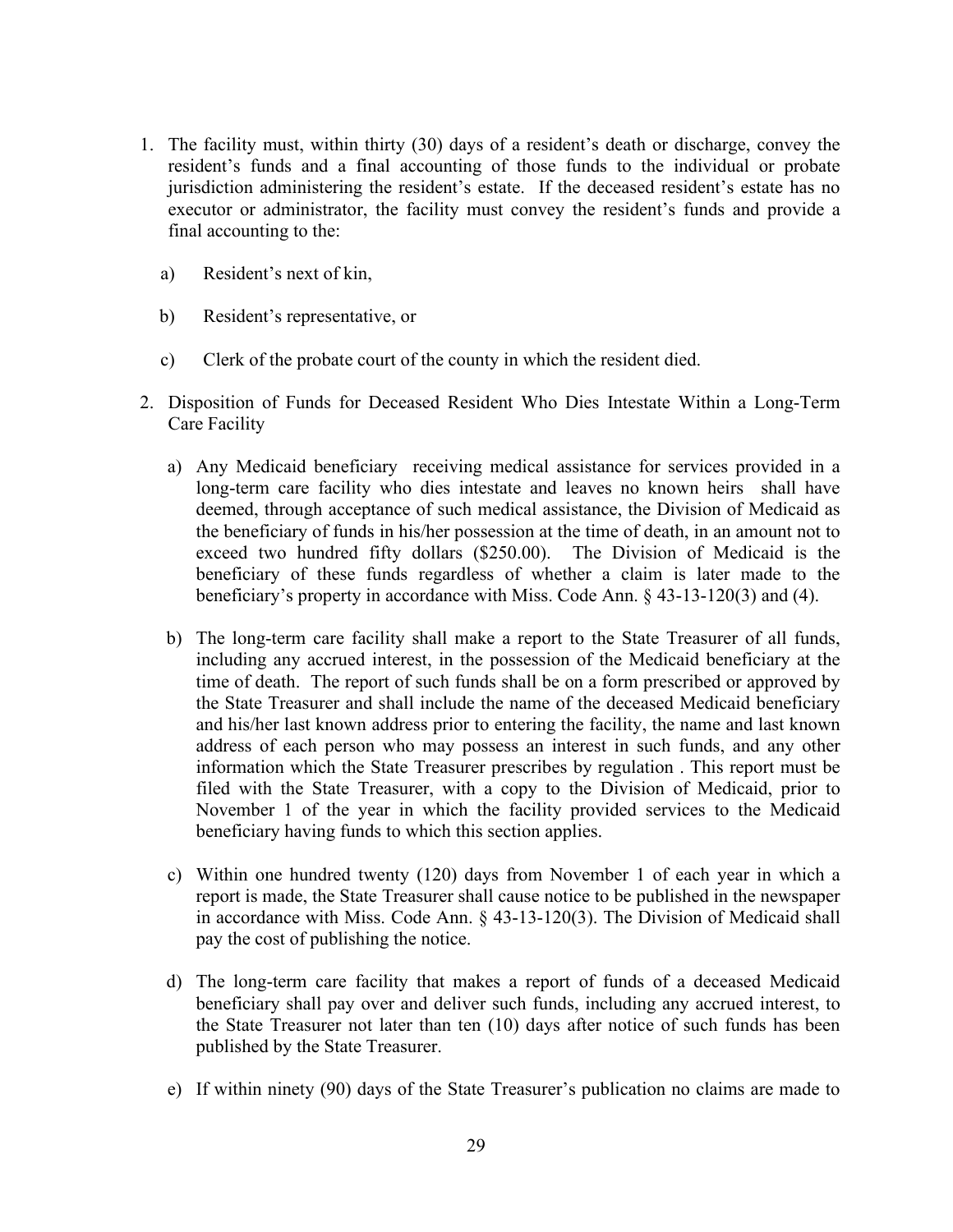the funds in excess of the two hundred fifty dollars (\$250.00) the Division of Medicaid has already received pursuant to 2.a) above, the State Treasurer shall place those funds in a special account in the State Treasury to the credit of the Division of Medicaid.

- 3. Disposition of Funds for Deceased Resident Who Dies Intestate in a State Institution
	- a) Miss. Admin. Code Part 207, Rule 2.11.J.2. shall not be applicable for residents of any state institution.
	- b) The funds of any resident in a state institution who dies intestate and without any known heirs may be deposited in the facility's operational account, after a period of one (1) year from the date of death.
- K. Surety Bond
	- 1. The facility must purchase a surety bond or otherwise provide assurance as to the security of all personal funds of residents deposited with the facility. A surety bond is an agreement between the principal (the facility), the surety (the insurance company), and the obligee (the residents of the trust fund), wherein the facility and the insurance company agree to compensate the resident for any loss of residents' funds that the facility holds, safeguards, manages and for which the facility accounts. The purpose of the surety bond is to guarantee that the facility will pay the resident for losses occurring for any failure by the facility to hold, safeguard, manage, and account for the residents' funds; that is, losses occurring as a result of acts or errors of negligence, incompetence or dishonesty.
	- 2. Unlike other types of insurance, the surety bond protects the obligee (the residents of the trust fund), not the principal, from loss. The surety bond differs from a fidelity bond, also called employee dishonesty insurance or a crime bond, which covers no acts or errors unless they involve dishonesty.
	- 3. The surety bond is the commitment of the facility to meet the standard of conduct. The facility assumes the responsibility to compensate the obligee (the residents of the trust fund), for the amount of the loss up to the entire amount of the surety bond. Therefore, the surety bond coverage must be for an amount equal to or greater than the highest daily balance for all resident funds held on deposit. A copy of the surety bond and evidence of the payment of the premium for the appropriate bond coverage amount must be kept at the facility and available for inspection.
	- 4. Reasonable alternatives to a surety bond must:
		- a) Designate the obligee, (the resident, individually, or in aggregate), who can collect in case of a loss,
		- b) Specify that the obligee may collect due to any failure by the facility, whether by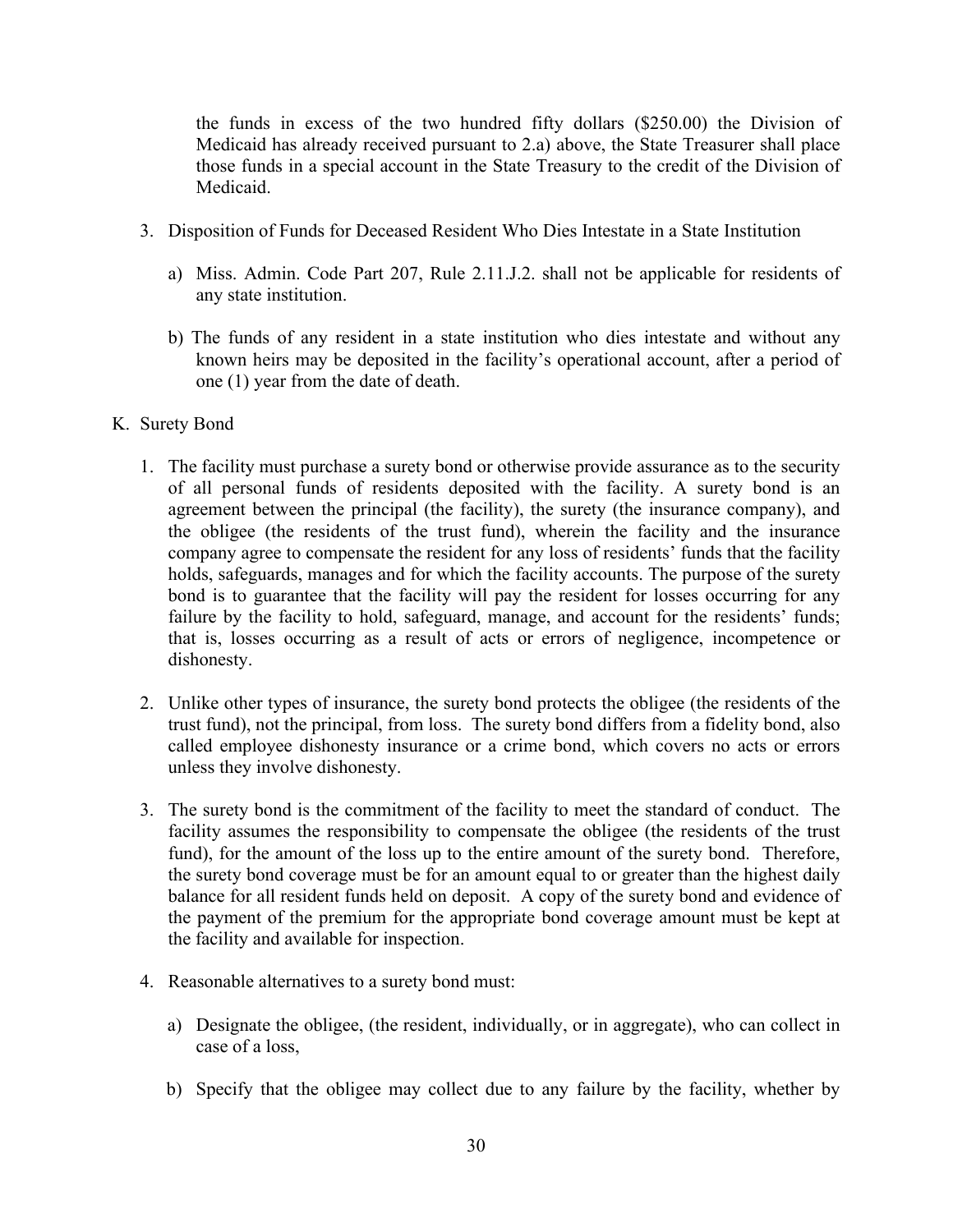commission, bankruptcy, or omission, to hold, safeguard, manage, and account for the residents' funds, and

- c) Be managed by a third party unrelated in any way to the facility or its management.
- 5. The facility cannot be named as an obligee. Self-insurance is not an acceptable alternative to a surety bond. Likewise, funds deposited in bank accounts protected by the Federal Deposit Insurance Corporation (FDIC), or similar entity, are not acceptable alternatives.
- 6. If a corporation has a surety bond that covers all of its facilities, the corporation's surety bond must be sufficient to ensure that all of the residents in the corporation's facilities are covered against any losses due to acts or errors by the corporation, its agents, or any of its facilities. The intent of focus is to ensure that if a corporation were to go bankrupt or otherwise cease to operate, the funds of the residents in the corporation's facilities would be protected.
- L. Resident Incapable of Managing Funds
	- 1. If a resident is incapable of managing personal funds and has no representative, the facility must refer the resident to the local office of the Social Security Administration (SSA) and request that a representative payee be appointed.
	- 2. In the time period between notification to the appropriate agencies, institution of formal guardianship proceedings, and notification to the local SSA office and the actual appointment of a guardian or representative payee, the facility must serve as temporary representative payee for the resident.
	- 3. In order to safeguard and maintain an accurate accounting of the resident's account, funds received on behalf of the resident must initially be deposited in the trust fund account before they can be disbursed for any expenses. A resident's monthly income source, like a Social Security check, cannot be commingled with facility funds prior to those funds being transferred to the trust fund account.
- M. Notice of Resource Limits, Medicaid or SSI
	- 1. The facility must notify each resident receiving medical assistance under Title XIX, Medicaid, when the amount in the resident's account reaches two hundred dollars (\$200) less than the SSI resource limit and five hundred dollars (\$500), less than the Medicaid resource limit, to remain eligible for Medicaid long term care benefits. The notice must include the fact that if the amount in the account, in addition to the value of the resident's other nonexempt resources, reaches the applicable resource limits, the resident may lose eligibility for Medicaid or SSI.
	- 2. The facility must issue written notification to the Medicaid regional office of any resident receiving medical assistance under Title XIX when the resident's account balance reaches the applicable resource limit.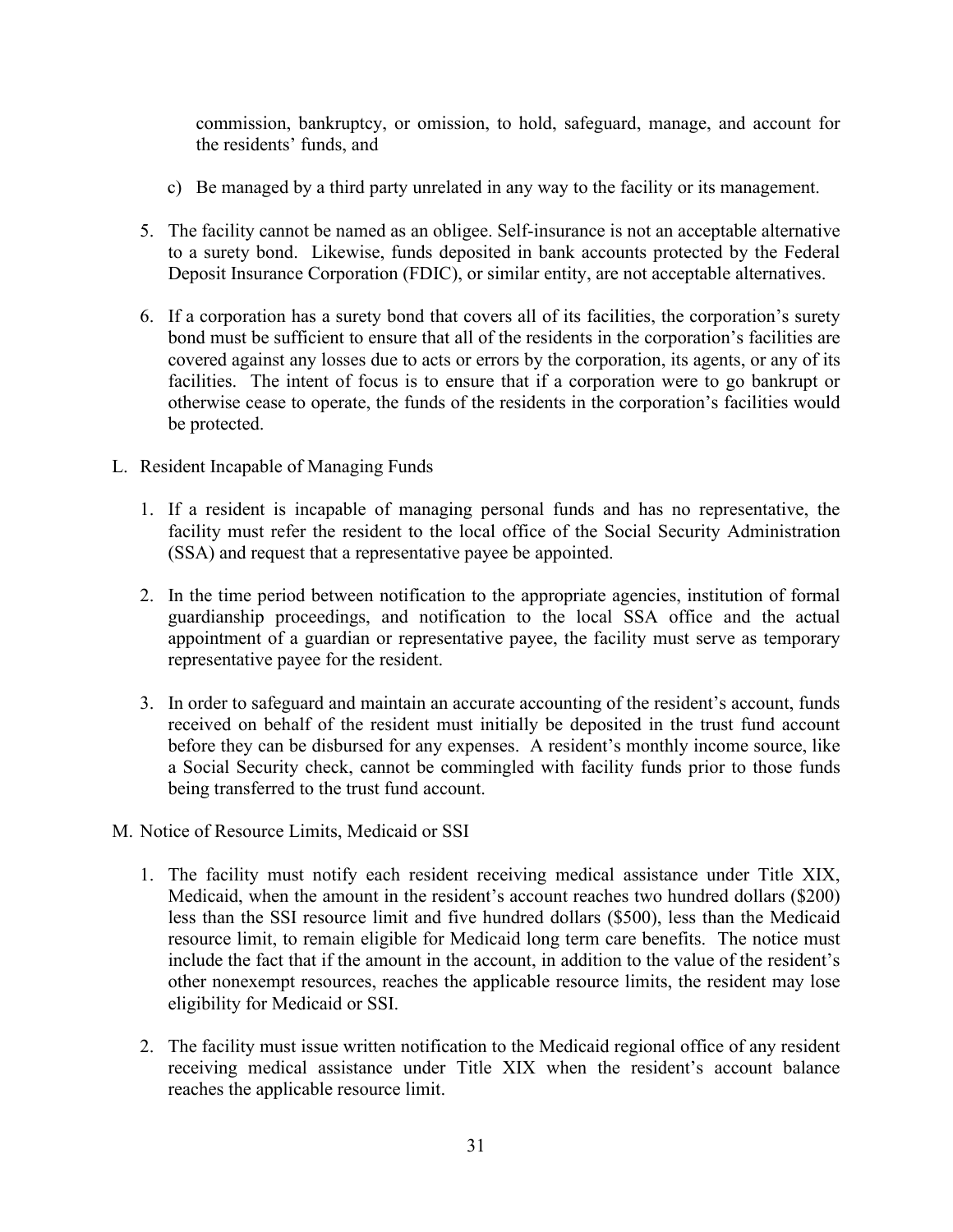- N. Glossary and Explanation of Common Terms Used in the Performance of Resident Trust Fund Reviews
	- 1. Basic Rate Also referred to as the standard or per diem rate. This is the rate that Medicaid pays the facility per Medicaid resident per day, as established periodically from cost reports and assessment data. The basic rate is important in the discussion of resident funds in that items and services included in the rate cannot be charged to a resident; the resident must be informed, in writing at the time of admission, of the items and services provided by the facility, as well as the items and services not included in the basic rate, and the amount of such charges that may be charged to the resident.
	- 2. Book Balance The total balance of all resident trust funds and petty cash held according to the accounting ledger.
	- 3. Census The total number of residents in a facility.
	- 4. Compliance The Omnibus Budget Reconciliation Act of 1987, Paragraph 17, 399, Section 1919(6)(A) requires a facility to establish and maintain a system that fully and completely accounts for the resident's funds managed by the provider. A facility that does this is issued an opinion by the Division of Medicaid that "the facility generally complies with Section 1919(6)(A)." A facility may be found to be in compliance and still have minor errors in its resident fund system; however, for a facility that lacks an accounting system, lacks several parts of an accounting system, or has a sufficient number of exceptions that would indicate a breakdown of the system of accounting, an opinion may be issued that "the facility does not comply with Section 1919(6)(A)."
	- 5. DOM Division of Medicaid.
	- 6. Fiduciary A fiduciary has rights and powers normally belonging to another person that must be exercised with a high standard of care for the benefit of the beneficiary. Regarding resident funds, a party who is entrusted to conduct the financial affairs of another person is acting in a fiduciary or trust capacity and has responsibility to use due care and to act in the best interests of the party for whom he is acting in this capacity. A party acting in a fiduciary capacity is also responsible to give an accounting of all transactions made on behalf of the party for whom he is acting in this capacity.
	- 7. Fiscal Agent The agency, under contract with the Division of Medicaid, for the purpose of disbursing funds to providers of services under the Medicaid program. The fiscal agent collects eligibility and payment information from agencies administering Medicaid and processes the information for payment to providers.
	- 8. GAAP Generally Accepted Accounting Principles. GAAP for resident trust funds means that the facility employs proper bookkeeping techniques by which it can determine, upon request, all deposits and withdrawals for each resident, how much interest these funds have earned for each resident and the amount of each individual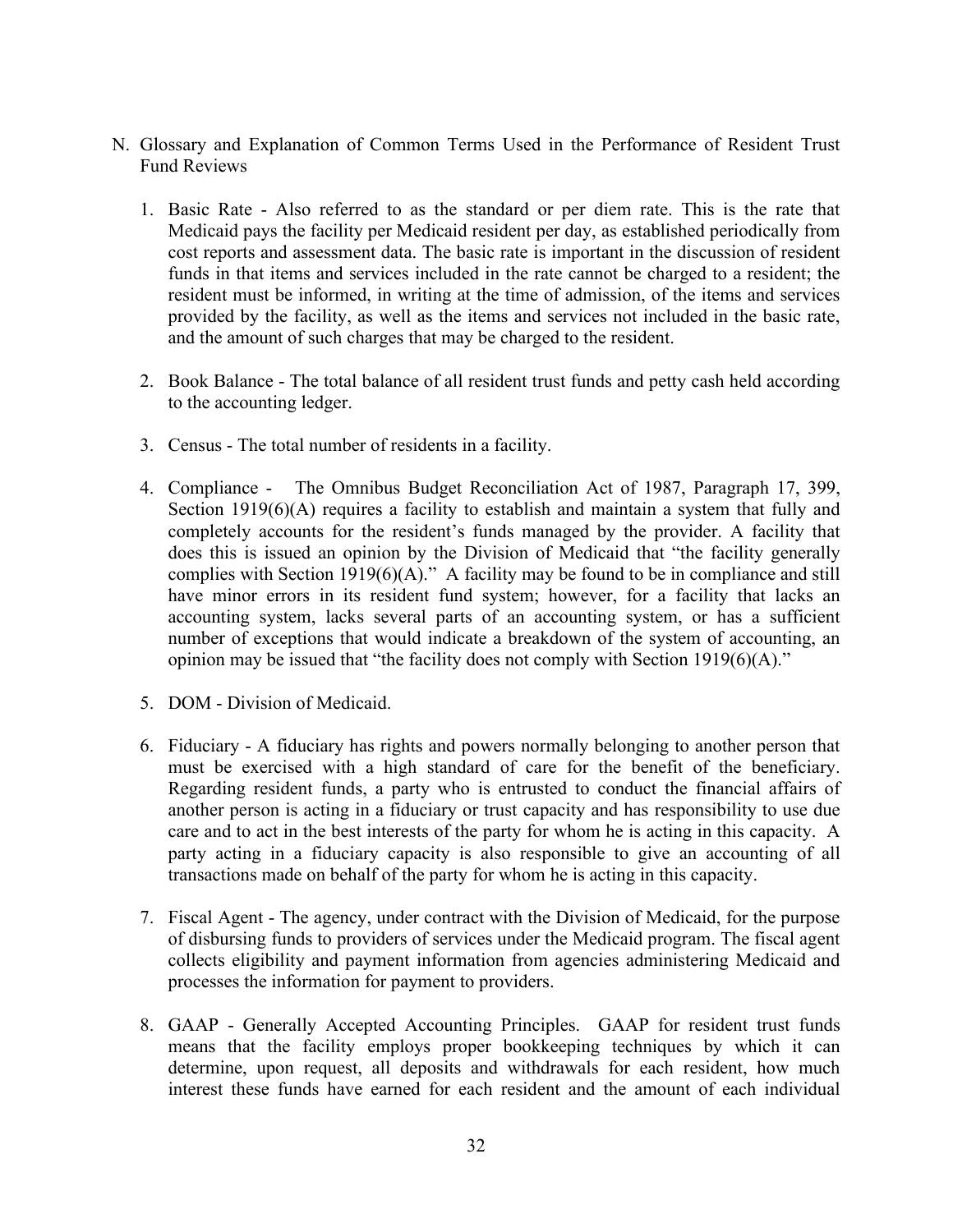resident's fund balance. Proper bookkeeping techniques may, include a computer software package for the accounting of resident trust funds, an individual ledger card, ledger sheet or equivalent established for each resident on which only those transactions involving the resident's personal funds are recorded and maintained.

- 9. Intestate Without a valid will at the time of death.
- 10. Legal Guardian A legal guardian, or conservator, is a person or persons appointed by the court of jurisdiction to manage the resident's income and assets in the best interest of the resident. The court may require a court order prior to disbursements of the resident's funds, and/or a periodic accounting to the court to document income and disbursements. A legal guardian or conservator must supply documentation to the facility for disbursements from the resident fund, just as any other responsible party for any other resident.
- 11. Medicaid Income The Medicaid income is the dollar amount shown on a resident's form DOM-317. It is the maximum liability that the resident owes to the facility each month for room and board.
- 12. Medically Necessary Items and Services Those items and services that are documented by the attending physician or medical personnel delegated by the attending physician as reasonable and necessary. If a resident's personal funds are expended for an item or service covered in the facility's basic rate, evidence must be in the resident's file to verify that the item or service is not medically necessary, and therefore justifiable as an expenditure of the resident's personal funds.
- 13. Obligee The party to whom the facility is legally or morally bound, i.e. "the residents of the trust fund". The obligee is the beneficiary of funds collected in the event of the failure of the facility to hold, safeguard, manage, and account for the resident's funds.
- 14. Per Diem Rate Refer to "Basic Rate."
- 15. Personal Needs Allowance (PNA) The amount of funds a resident is allowed to keep after room and board liability, supplemental health insurance premiums, and allowable minimum monthly needs allowances are deducted from the resident's gross income.
- 16. Plan of Correction An acceptable plan of correction must address each exception noted in the findings letter and include the following:
	- a) Documentation that the exception has been corrected,
	- b) The measures that have been put in place to ensure that the exception will not be repeated, and
	- c) The measures that have been put in place to monitor the continued effectiveness of the changes.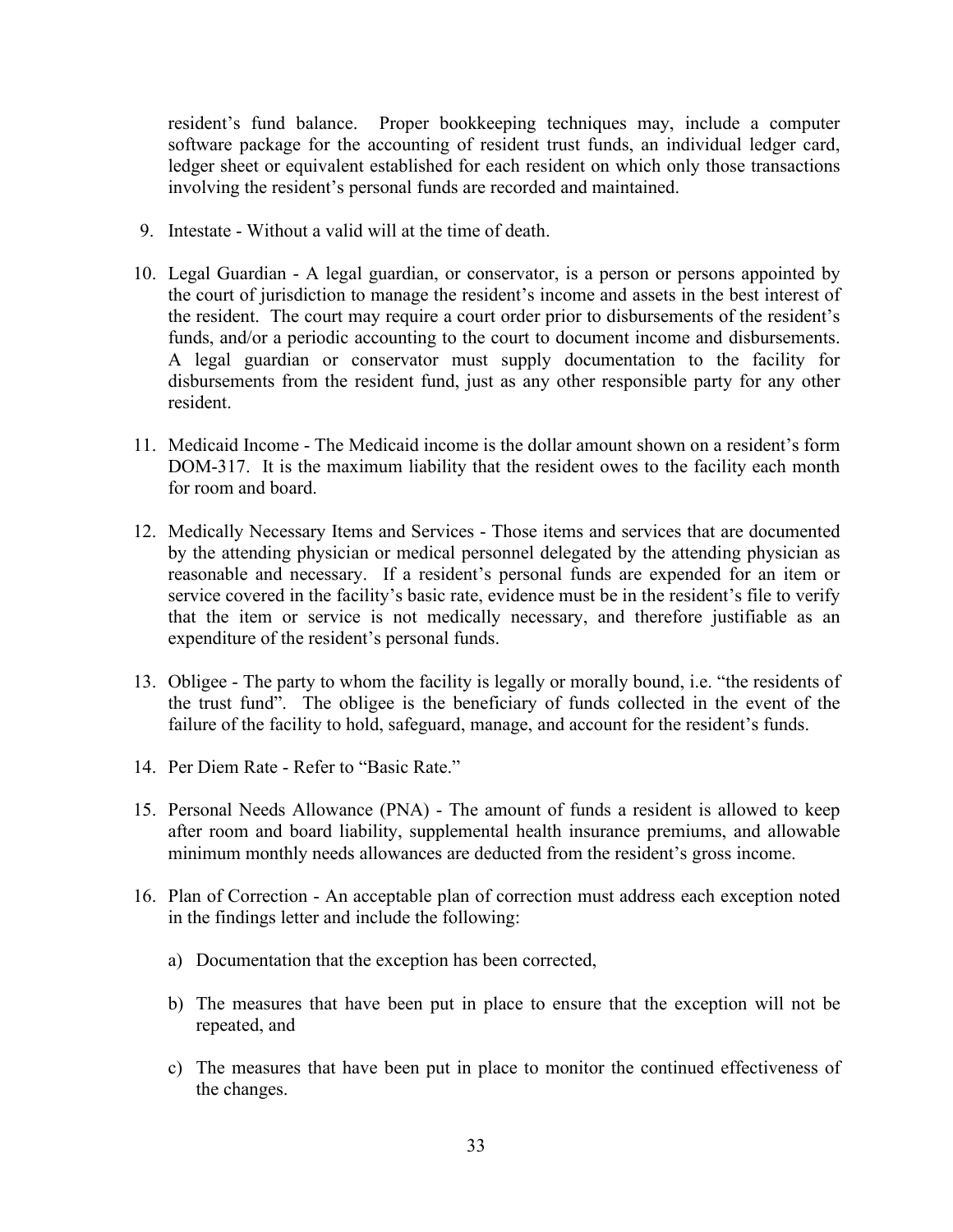- 17. Reconciliation At all times, the total of the residents' funds held, as noted from the bank's current statement of the balance and any cash held at the facility, must equal the total of the resident's funds as noted from the facility's accounting ledger for all residents participating in the resident trust fund. Any difference between the two (2) totals must be accounted for by documented outstanding credits and debits, or documented reconciling items such as unposted current interest, unposted petty cash vouchers, or corrections.
- 18. Representative Payee A resident may have someone designated to receive and manage their Social Security, Veterans Administration, Railroad Board, or other federal or state benefits. That party is the representative payee for the resident. A facility must be willing to be designated as a temporary representative payee if no responsible party is available to represent the resident.
- 19. Resident's Personal Funds All of a resident's money on deposit with the facility, including all of the resident's funds, regardless of the source, that are placed in trust at the facility.
- 20. Resource Limit The maximum amount of assets a resident may have in order to qualify for Medicaid services. For trust fund review purposes, there are two (2) resource limits to be considered, the Supplemental Security Income (SSI) resource limit and the Medicaid resource limit.
- 21. Responsible Party For resident trust fund purposes, may be known as sponsor or residents representative. A resident may serve as his own responsible party. In other instances, the responsible party is the individual who signs appropriate documentation, commonly known as a Trust Fund Authorization form, to assist the resident in managing the personal funds of the resident that are maintained within the resident trust fund account. Any withdrawal of funds by a responsible party must be for the benefit of the resident, must be signed, and must be supported by appropriate documentation (e.g., receipts or invoice).
- 22. State Institution These are facilities owned and operated by the State, such as: Mississippi State Hospital, Ellisville State School, East Mississippi State Hospital, North Mississippi Regional Center, Hudspeth Regional Center, South Mississippi Regional Center, University of Mississippi Medical Center, and the Boswell Regional Center. This listing is not intended to be all inclusive.
- 23. Testate Having a valid will at the time of death.
- 24. Trial Balance A listing of all residents participating in the resident trust fund and the balance of each resident's trust fund.
- 25. Written Authorization Authorization to establish a resident trust fund for a resident must be in the form of a written statement signed by the resident or responsible party. In addition, authorization to perform a specific transaction of funds for the resident must be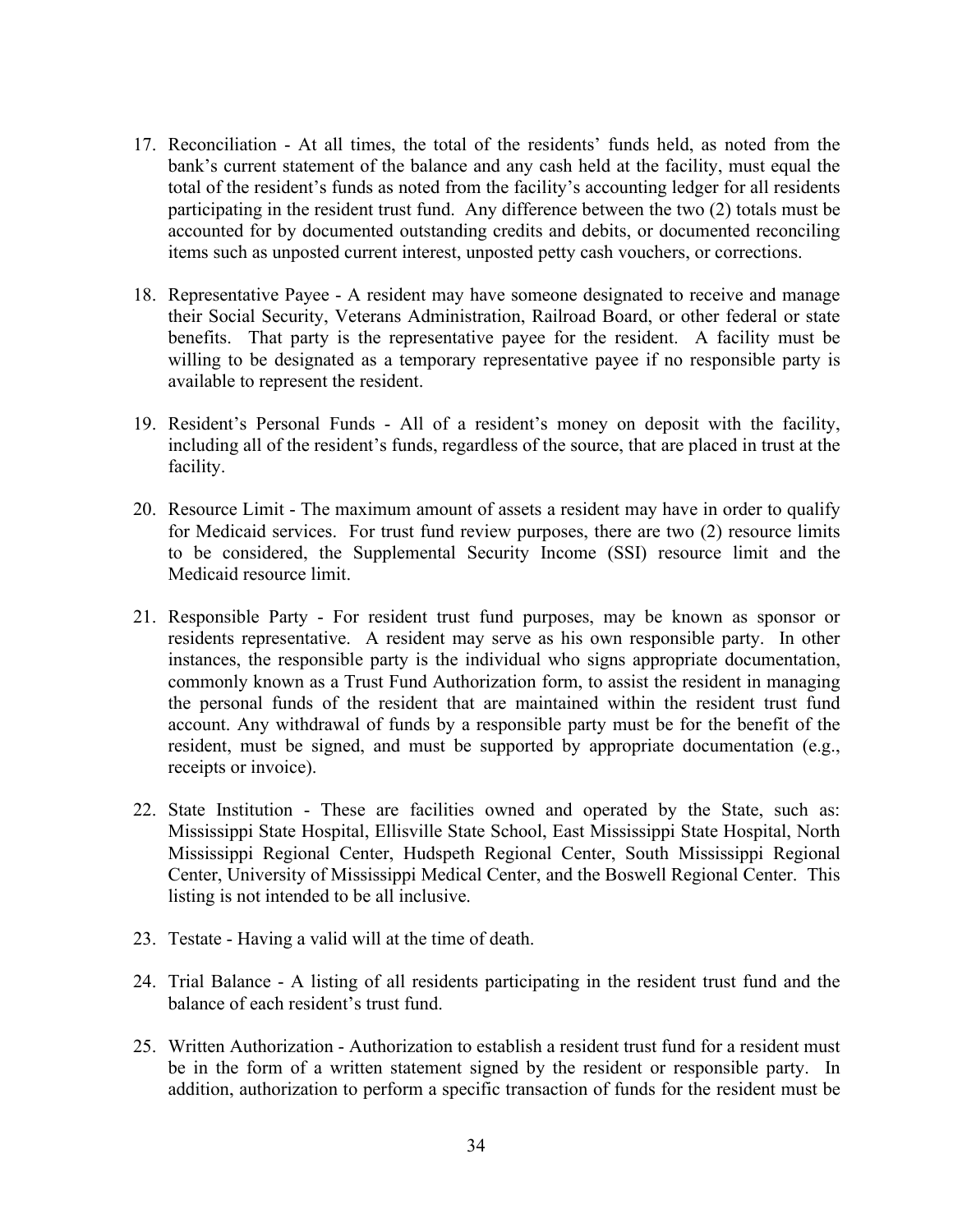in writing and/or documented with a receipt of purchase.

Source: 42 U.S.C. § 1396r; 42 C.F.R. §§ 431.53, 447.15, 483.420; Miss. Code Ann. §§ 43-13- 120, 43-13-121.

History: Revised eff. 05/01/2022; Revised eff. 09/01/2018; Revised eff. 12/1/2017.

# *Rule 2.12: Nurse Aide Training*

- A. Nurse Aide Training and Testing Reimbursement
	- 1. The Division of Medicaid uses the direct reimbursement method for nurse aide training and testing expenses incurred by nursing facilities.
	- 2. Reasonable cost of training and competency testing of nurse aides in order to meet the requirements necessary for the nurse aide to be certified are to be billed directly to Medicaid
- B. In-House Training Programs
	- 1. The nursing facility will be directly reimbursed by Medicaid for covered services, equipment, and supplies. In order to receive Medicaid reimbursement, the training program must have approval from the Mississippi State Department of Health (MSDH), Division of Health Facilities Licensure and Certification.
	- 2. Services and supplies approved for payment will be subject to application of the nursing facility's percentage of Medicaid utilization. The Medicaid utilization percentages of every facility are redetermined annually and are applicable for one (1) state fiscal year. The percentages are taken from the most recent cost report at the time of redetermination. Nursing facilities and training centers are notified in writing of their Medicaid utilization percent. In cases where no cost report data is available, eighty (80) percent will be applied to approved billings until such time that the correct Medicaid utilization percent can be determined. Nurse aide training centers' Medicaid utilization percentage will be redetermined annually and will be calculated based on the weighted average of Medicaid utilization percentages of associated facilities weighted by bed size.
	- 3. Only costs actually incurred by the facility will be considered for reimbursement. No reimbursements will be made for estimated cost.
	- 4. In-house training programs refer to the training area set up within a nursing facility or training center. In-house training programs include training areas set up by a nursing facility in a remote location due to space restrictions. A training center is an area set up for nurse aide training which serves more than one (1) facility and is located in an area remote from any of the associated facilities.
- C. Testing Fees are allowable for direct reimbursement for nurse aides who have been through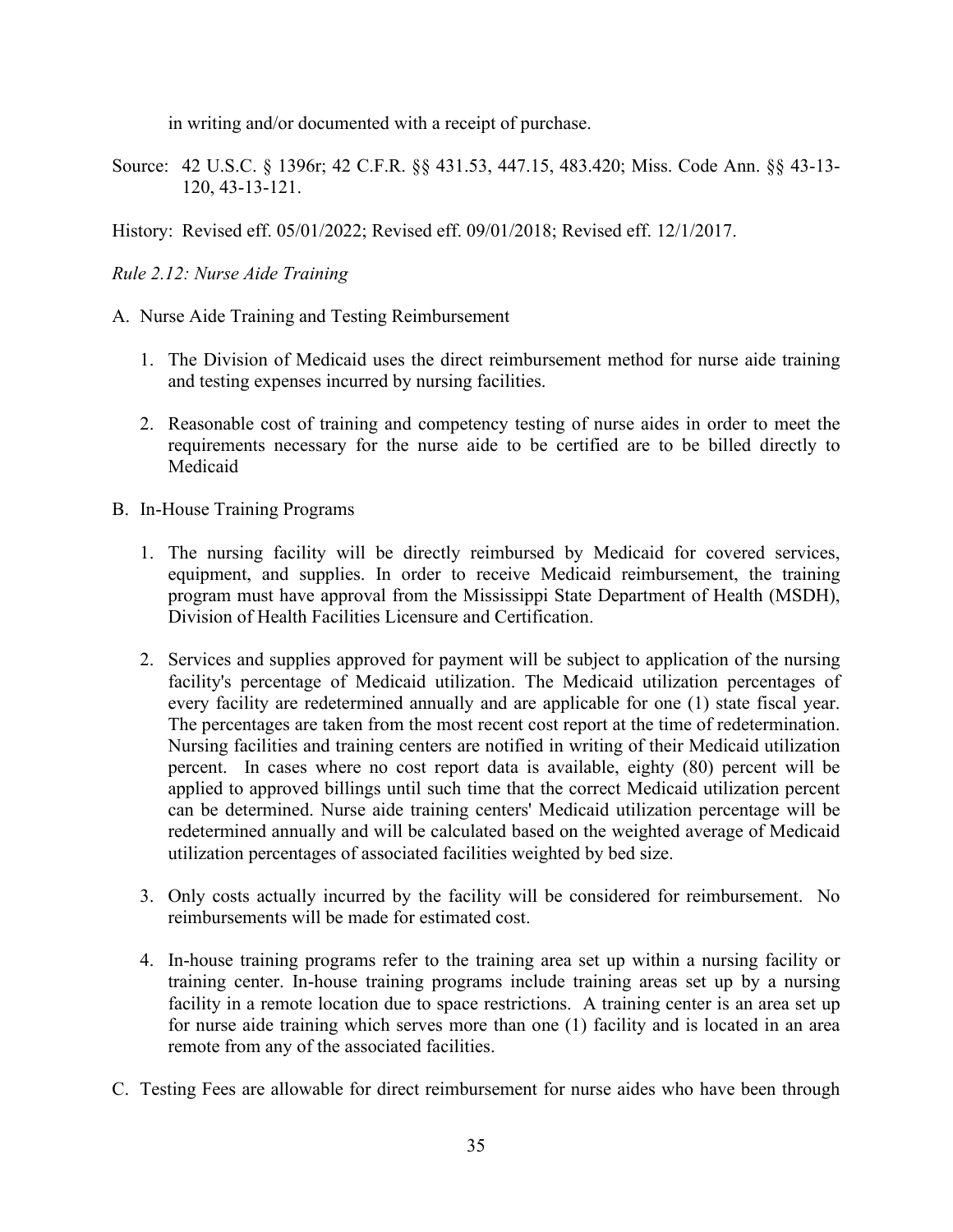an approved certification training program. Medicaid will reimburse for written or oral and clinical testing fees based on the fee schedule from the current testing services contracted by MSDH. Testing reimbursement will be subject to a nursing facility's Medicaid utilization percent just like training reimbursement. Testing must be billed by the employing facility of the nurse aide who was tested. This applies even to nurse aides trained in a training center. Training centers do not bill the nurse aide testing fees. Medicaid will reimburse the cost for a nurse aide to be tested up to three (3) times. If after three (3) attempts, a nurse aide fails to pass the tests, Medicaid requires the aide to complete another training program before any additional tests will be reimbursed. Testing fees must be billed with thirty (30) days of the test date. Pass/fail results must be included with the billing. Pass/fail results can include either the results received from the current testing service or the actual results given to the aides at the time of the tests.

- D. Out of Facility Training
	- 1. Facilities which do not have an approved nurse aide training and testing program and are not associated with an approved training center may acquire training for their employed aides at any approved non-facility-based Nurse Aide Training and Competency Evaluation Program (NATCEP). Medicaid has set a limit on reimbursable cost on training and evaluating a nurse aide outside the facility.
	- 2. The current limit is set at five hundred dollars (\$500.00) for each nurse aide's training session and testing. Medicaid will apply the Medicaid utilization percent of the employing facility to the lesser of the cost incurred or the limit to determine the amount reimbursable. Under no circumstances will Medicaid reimburse a facility for off-site training and testing costs when it is determined that the off-site training and testing site is receiving reimbursement from Medicaid for the same training or testing session. Out of facility training should be billed using the billing form for nurse assistant training expenses. Pass/fail results should be submitted with the billing form if the aide was tested.
	- 3. Facilities that do not have an approved nurse aide training program, which receive training for their employed nurse aides at an approved site that is a related party, are subject to reimbursement limits at cost. The training program must submit to Medicaid a record of the actual allowable costs incurred to run the training program for a month. Costs are determined allowable following the guidelines stated for approved training centers. Documentation must be submitted with the record of costs in accordance with other paragraphs of this section. The allowable reimbursement for each nurse aide trained for the related party nursing facility will be limited to cost and will be subject to the application of the Medicaid utilization percent.
	- 4. The Medicaid utilization percent is determined by the total allowable monthly costs that will be divided by two (2) to recognize the time for two (2) training sessions of two (2) weeks each in each month. The monthly costs will be further divided by the maximum number of aides allowed in each training session. This calculation will result in the determination of the allowable tuition rate for a nurse aide employed by a related party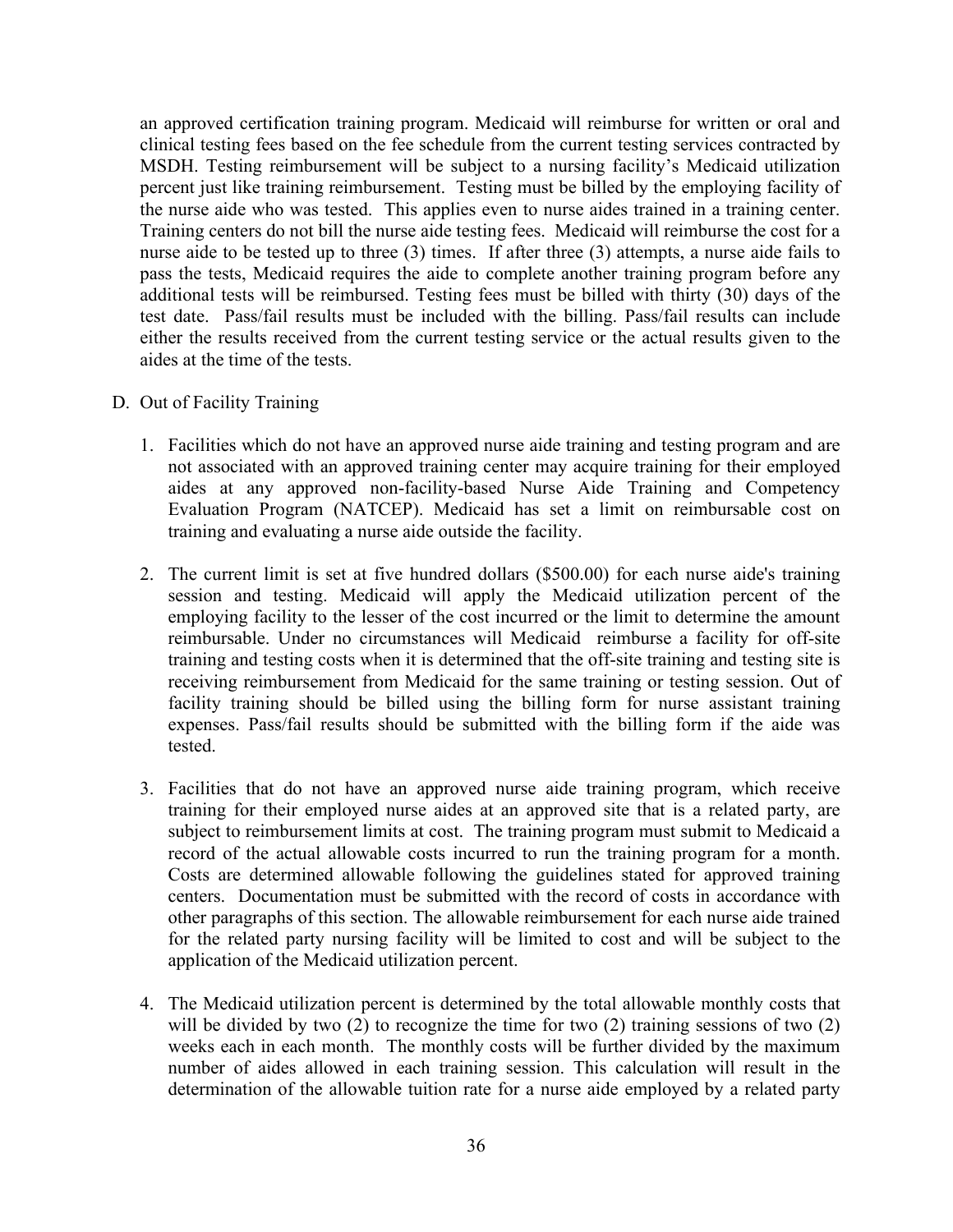nursing facility. The related party nursing facility will bill Medicaid the predetermined allowable tuition rate. Medicaid will then apply the facility's Medicaid utilization percent when approving the billing. The training program will be allowed to submit actual monthly costs as often as once per month. Submission of costs for subsequent months are only required when there is a permanent change. Facilities will have an option exercisable at the beginning of each state fiscal year and at the inception of the training program to report actual numbers of aides trained in total and for the related party nursing facility in each training session in order to prorate the monthly costs.

- E. Reimbursement to an Individual Not Yet Employed at the Time of Training Medicaid will reimburse the cost of an approved nurse aide training and competency evaluation program to an individual who is not employed, or who does not have an offer of employment, as a nurse aide on a pro rata basis under the following conditions:
	- 1. The individual is employed or receives an offer of employment from a nursing facility not later than twelve (12) months after completing an approved program.
	- 2. The individual incurred costs for the training and testing and can provide documentary evidence of them. Medicaid will not reimburse costs to an individual who received training through a grant.
	- 3. Medicaid will not approve costs in excess of the training and testing limits set for out-offacility training. The Medicaid utilization percent(s) of the facility(s) which employs the nurse aide will be applied to the approved cost to determine the reimbursement amount.
	- 4. Medicaid will reimburse one-half (1/2) of the settlement after six (6) months of full time employment by one (1) or more Mississippi nursing facilities. The remaining one-half (1/2) of the settlement will be reimbursed after the nurse aide has been employed full time for twelve (12) months by Mississippi nursing facilities.
	- 5. The facility which employs the nurse aide must submit the bill for reimbursement to Medicaid on the billing form for Nurse Assistant Training Expenses.
- F. Prohibition of Charges No nurse aide who is employed by, or who has an offer of employment from, a facility on the date on which the aide begins training and testing program may be charged for any portion of the program.
- G. Withdrawal of Program Approval MSDH will notify Medicaid in writing when program approval is withdrawn. As a result, reimbursement from Medicaid will be stopped as of the date of withdrawal of program approval. As an exception, Medicaid will reimburse the allowable costs incurred to complete a training session which is in progress on the date of withdrawal of program approval. If it is determined by the MSDH that the equipment and supplies purchased for the nurse aide training program were never used for nurse aide training, Medicaid will require reimbursement from the facility for all costs incurred by Medicaid. Where possible used training equipment should be transferred to another approved training site. Any funds received from the sale of nurse aide training equipment, which was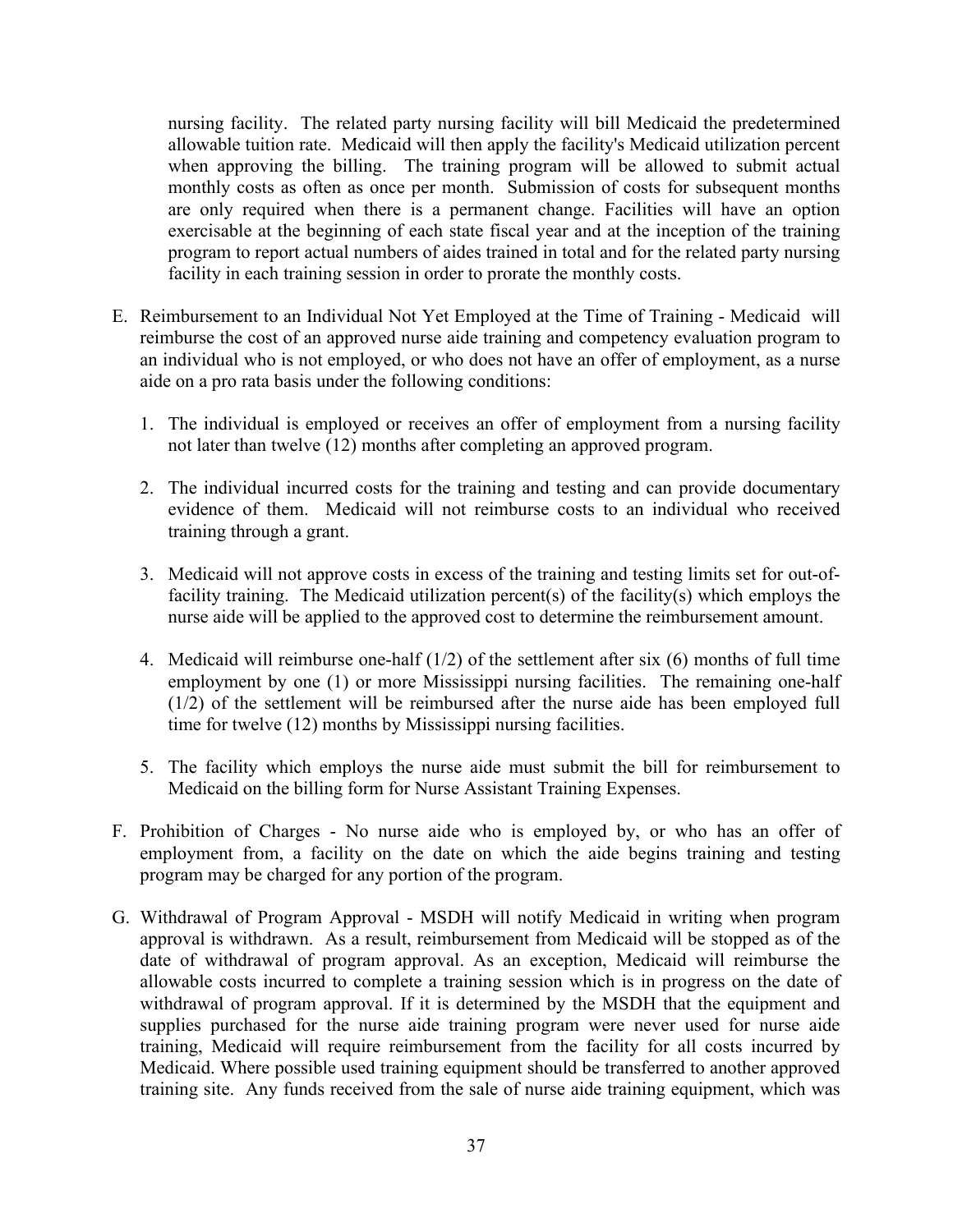paid for by Medicaid must be refunded at the Medicaid utilization percent in effect at the time of original reimbursement.

Source: Miss. Code Ann. § 43-13-121; 42 CFR § 483; OBRA 1987

## *Rule 2.13: Release of Information*

- A. Public access to records maintained by the Medicaid agency is mandated. The exceptions to public access are those records which are exempt as confidential or privileged.
- B. Beneficiary-Specific Information will only be released by the Medicaid agency when the requirements of federal regulation are met.
- C. Provider-Specific Information, including, but not limited to, cost reports, reimbursement rates, reimbursement amounts and reports not beneficiary-specific, will be available to the public when:
	- 1. A written request for the information is made to the Executive Director of the Medicaid agency,
	- 2. The information is available in existing agency files or reports, and
	- 3. The requestor reimburses the Medicaid agency for the costs associated with the compilation of the requested material, as permitted by law.
- D. Statistical Data that does not contain protected health information is available as requested. This type of information is generally available in the Medicaid agency annual report or other reports generated for agency reporting or administrative purposes. The requestor shall reimburse the Medicaid agency for the costs associated with the compilation of the requested material, as permitted by law.

Source: Miss. Code Ann. § 43-13-121; 25-61-1; 42 CFR 431.300 - 431.307; 45 CFR 160.164

#### *Rule 2.14: Pharmacy*

- A. Beneficiaries in nursing facilities may obtain medications from pharmacies holding retail, closed door or institutional permits. Nursing facility (NF) residents may receive unlimited prescriptions per month if the medication orders, signed by the prescribing provider, are documented in the individual patient record and maintained at the nursing facility.
- B. Beneficiaries maintain the ability to obtain Medicaid services from any institution, agency, pharmacy, person or organization that is qualified to furnish the services and willing to furnish them to that beneficiary. Participation in any package plan for medical care, such as those furnished by nursing facilities, must be strictly voluntary.
- C. A resident of a long-term care facility is allowed freedom of choice of pharmacy providers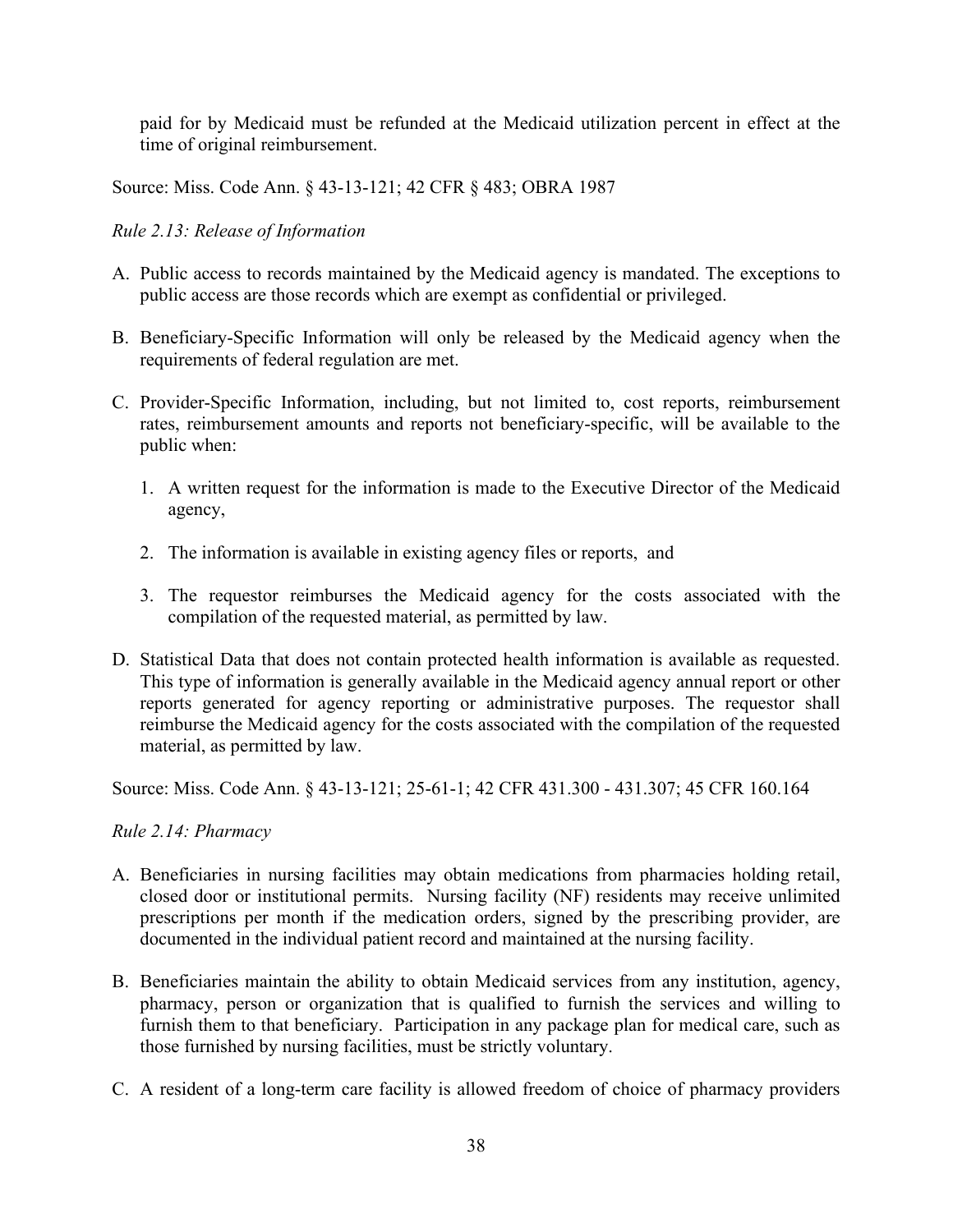for drugs covered by the Medicaid drug program. The freedom of choice is limited to pharmacies that meet labeling and packaging requirements established by the Mississippi State Board of Pharmacy.

D. Consequently, once a beneficiary chooses a particular provider or NF, he or she has clearly exercised freedom of choice with the respect to all items of medical care included within the scope of that nursing facility, including all services provided or arranged for by the NF which are reimbursed through the NF rates.

Source: Miss. Code Ann. § 43-13-121; Social Security Act 1902 (a)(23)

# *Rule 2.15: Ventilator Dependent Care*

- A. The Division of Medicaid defines ventilator dependent care (VDC) as mechanical ventilation for life support designed to replace and/or support normal ventilatory lung function.
- B. Effective January 1, 2015, the Division of Medicaid provides an established reimbursement per diem rate in effect as of July 1, 2021 in addition to the standard per diem rate in effect as of July 1, 2021 to Mississippi nursing facilities, excluding out-of-state nursing facilities and Nursing Facilities for the Severely Disabled (NF-SD), for residents requiring VDC services. Mississippi nursing facilities will receive the following reimbursement for a ventilator dependent resident:
	- 1. A standard per diem in effect as of July 1, 2021, and
	- 2. A ventilator per diem in effect as of July 1, 2021.
- C. Mississippi nursing facilities providing VDC services must file a VDC Addendum to its current provider agreement and it must be approved by the Division of Medicaid.
	- 1. The VDC Addendum must include required attestations regarding the nursing facility requirements consistent with Miss. Admin. Code Part 207, Rule 2.15 including, but not limited to:
		- a) Number of beds designated to serve ventilator dependent residents,
		- b) Required equipment,
		- c) Staffing ratios for the VDC resident(s), and
		- d) Documentation of a formal relationship between the nursing facility and a local hospital for the emergency care of all ventilator dependent residents.
	- 2. The Division of Medicaid reserves the right to approve VDC Addendums at its discretion based on: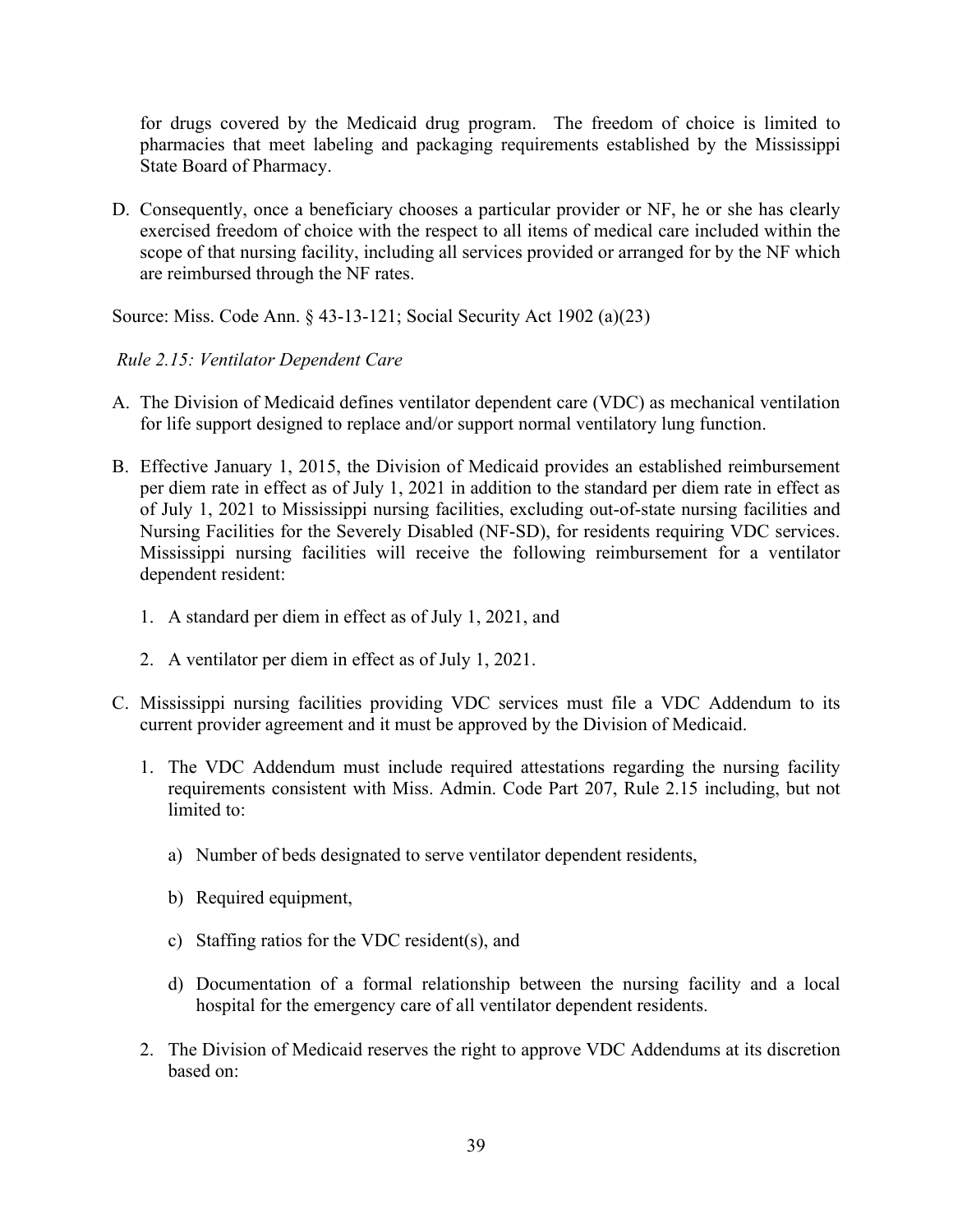- a) Geographic coverage,
- b) Market saturation, and/or
- c) The ability of the nursing facility to demonstrate compliance with certification requirements.
- 3. The approval of the VDC Addendum is dependent upon:
	- a) Successful completion of the VDC Addendum and submission of required documents,
	- b) Establishment of policies to support the operations of VDC services,
	- c) Successful completion of an on-site visit by Mississippi State Department of Health (MSDH), Health Facilities Licensure and Certification (HFLC), and
	- d) The nursing facility's completion of all other required documents applicable to providing VDC services as requested by HFLC or the Division of Medicaid.
- 4. The Division of Medicaid will close a VDC Addendum if the provider fails to submit any requested information or documentation within thirty (30) days of a request by the Division of Medicaid. Once closed, a provider is not eligible to re-apply for three (3) months.
- D. The Division of Medicaid reserves the right to terminate a nursing facility's provider agreement, including the VDC Addendum, based on failure to comply with Administrative Code requirements and/or state licensure and federal requirements.
	- 1. Upon receipt of a termination notice, the nursing facility has ten (10) days to submit a transfer plan for each resident which fully addresses their medical, social, and safety support needs in anticipation of and throughout the transfer process.
	- 2. Upon the Division of Medicaid's approval of the transfer plan, all transfers resulting from the termination of the provider agreement must be completed within thirty (30) days from the date of the termination notice.
	- 3. Providers notified of termination may appeal this decision pursuant to Miss. Admin. Code Part 300.
	- 4. The Division of Medicaid reserves the right to enforce an immediate transfer of ventilator dependent residents if the nursing facility's compliance failure is so egregious in nature that a resident's safety is threatened.
	- 5. Once terminated, the provider may not reapply to provide VDC services for one (1) year from the date of termination.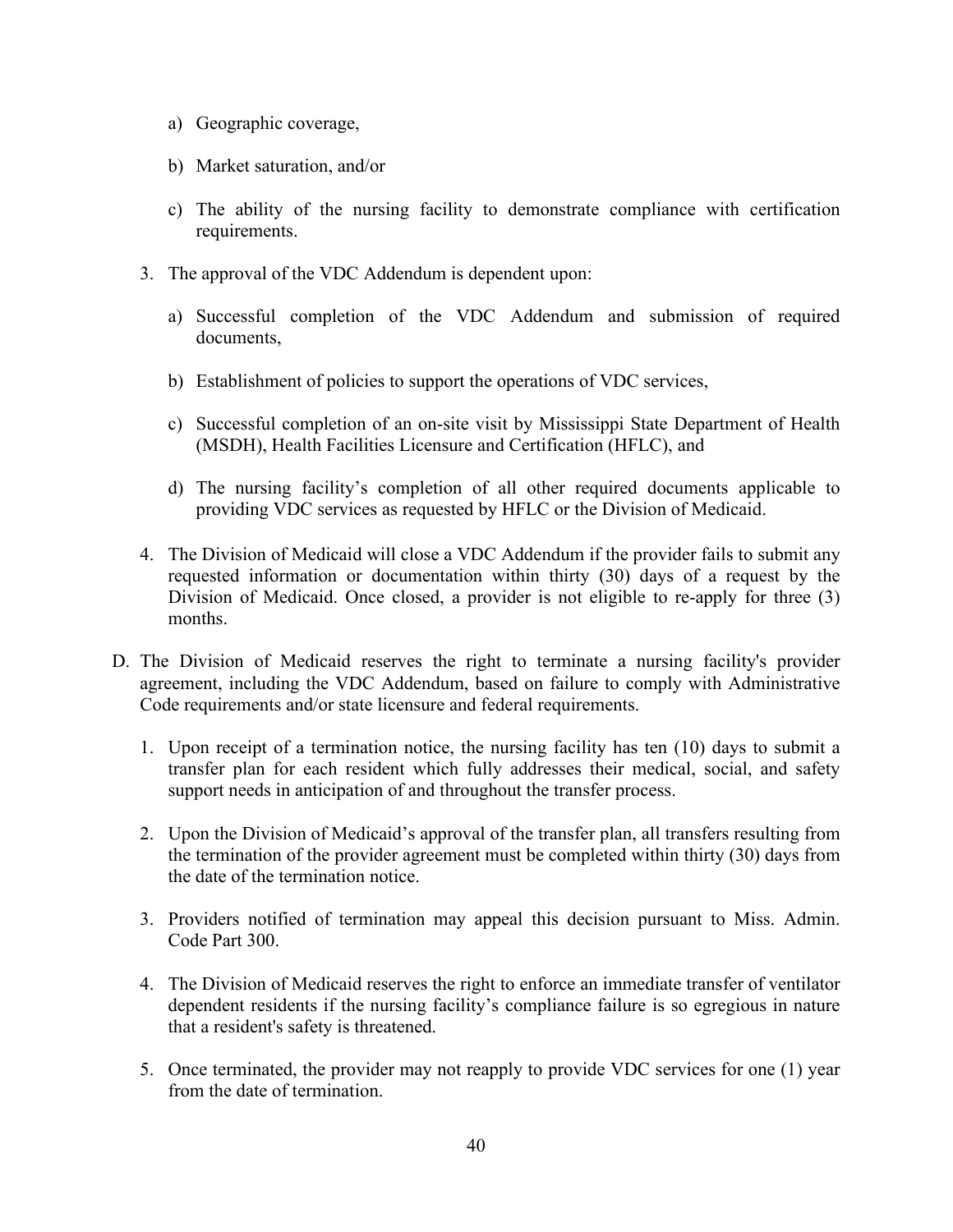- E. Nursing facilities providing services to ventilator dependent residents must:
	- 1. Meet all federal and state regulations governing nursing facilities.
	- 2. Provide residents in need of VDC services with the following licensed staff which cannot be included as part of the HFLC nursing facility state minimum staffing requirements:
		- a) One (1) registered nurse (RN) assigned the primary responsibility for the VDC services and ventilator dependent residents twenty-four (24) hours a day seven (7) days a week in addition to:
			- 1) One (1) RN for every ten (10) ventilator dependent residents (1:10),
			- 2) One (1) RN and one (1) licensed practical nurse (LPN) for every eleven (11) to fourteen (14) ventilator dependent residents, and
			- 3) Two (2) RNs for every fifteen (15) to twenty (20) ventilator dependent residents.
		- b) One (1) in-house licensed respiratory therapist (RT) twenty-four (24) hours a day seven (7) days a week with a ratio of one (1) RT for every ten (10) ventilator dependent residents (1:10).
	- 3. Must maintain separate staffing records for the nursing staff and respiratory staff responsible for the ventilator dependent residents.
	- 4. Ensure physician visits are conducted in accordance with the federal and state regulations for nursing facilities.
	- 5. Must provide adequate equipment and supplies for the provision of VDC services including, but not limited to:
		- a) Primary ventilators,
		- b) Back up ventilators,
		- c) Emergency batteries,
		- d) Oxygen tanks,
		- e) Suction machines,
		- f) Nebulizers,
		- g) Manual resuscitator,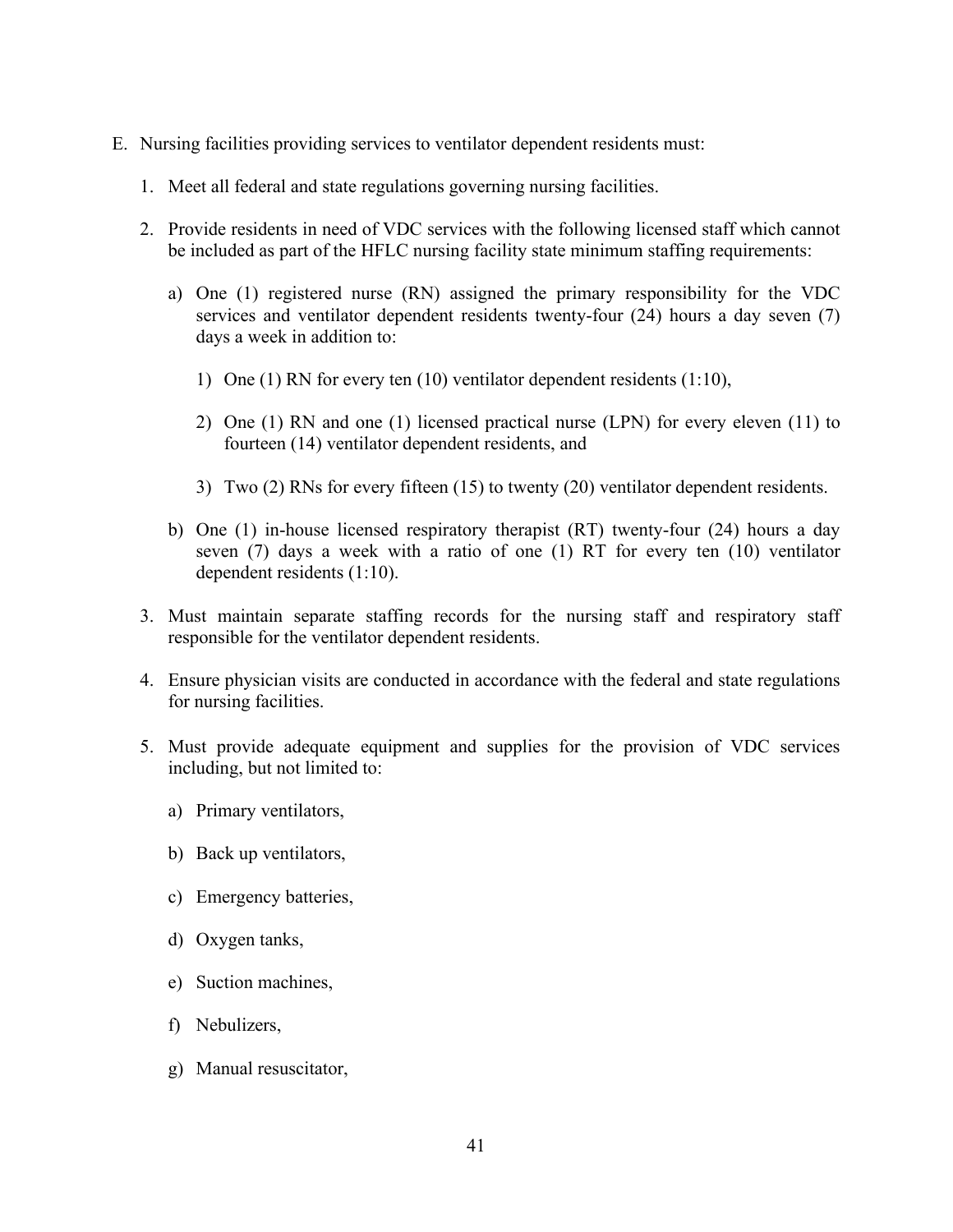- h) Pulse oximetry monitoring equipment,
- i) Nutrient infusion pumps, and
- j) Any medically necessary durable medical equipment (DME) and supplies.
- 6. Must have an audible, redundant external alarm system located outside the resident's room to alert of ventilator failure.
- 7. Must have written policies and procedures for ventilator dependent residents including, but not limited to:
	- a) Ventilator monitoring expectations,
	- b) Routine maintenance of ventilator equipment,
	- c) Specific staff training related to ventilator care and operation,
	- d) Staffing requirements,
	- e) Infection control program for:
		- 1) Ventilator dependent residents, to include:
			- (a) Actions to investigate, control, and prevent infections,
			- (b) Isolation procedures,
			- (c) Standard precautions,
		- 2) Maintenance and care requirements of equipment and disposal of supplies.
- 8. Place individuals admitted with any contagious diagnoses related to a respiratory illness in isolation according to the Centers for Disease Control (CDC) and requirements under 42 C.F.R. § 483.65.
- 9. Provide staff education and in-service training to direct and indirect care staff.
	- a) Required training must be completed prior to the provision of care, including infection control procedures and addressing the needs of a ventilator dependent resident.
	- b) Required training must be conducted annually to all staff provided by a:
		- 1) Licensed RT, or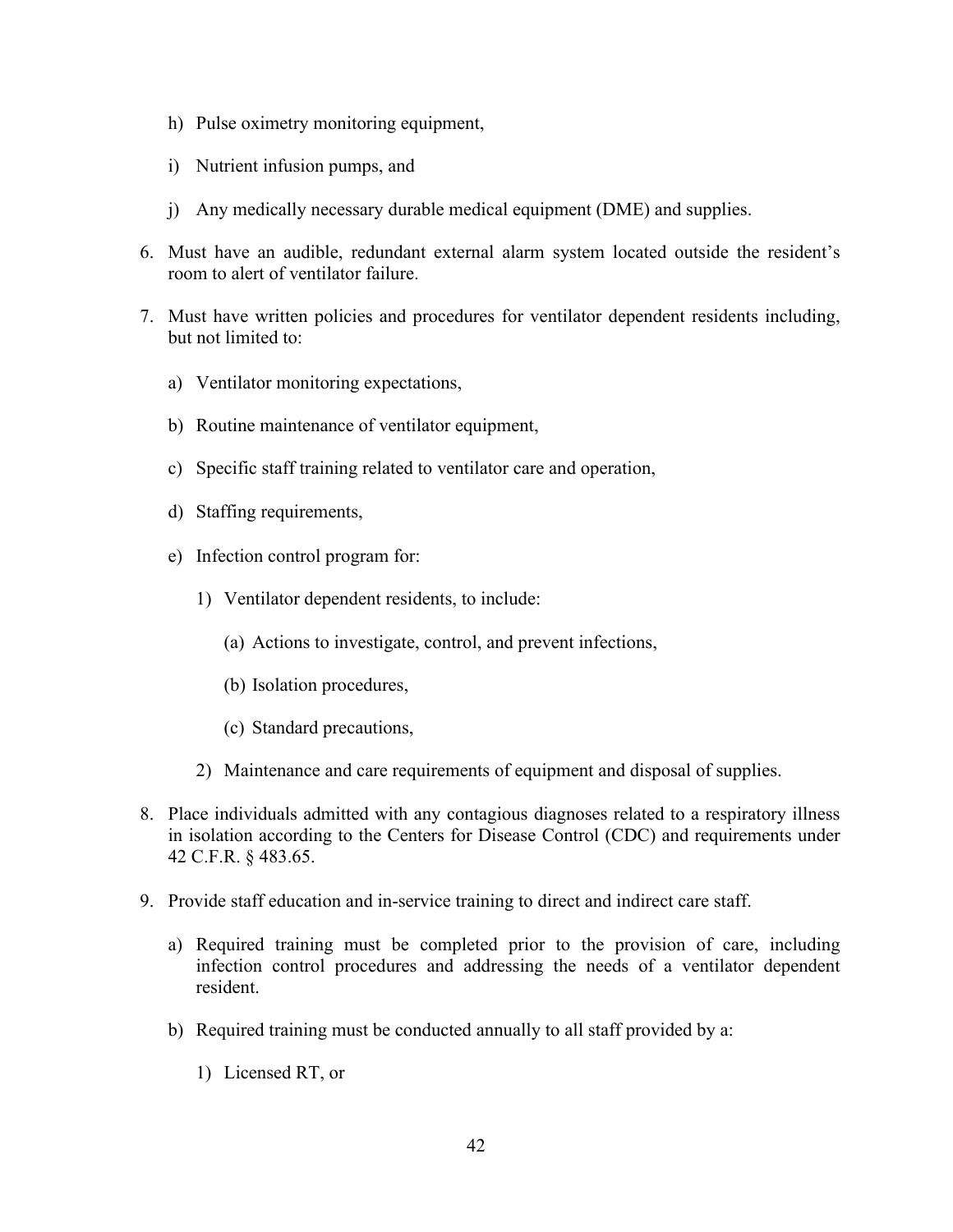- 2) Board certified pulmonologist.
- c) Additional training of nursing staff is required to be conducted by a full-time RN who has completed documented training in the care of ventilator dependent individuals by an RT or a board certified pulmonologist. This RN will be responsible for:
	- 1) Quarterly and on-going training to all VDC nursing staff as evidenced by documentation.
	- 2) Providing initial in-service training for ten (10) work days to all direct care and indirect care staff assuring they are competent to care for VDC residents.
- 10. Ensure the nursing facility's Emergency Plan includes:
	- a) Provisions for continuous operation of ventilator equipment during power outages and/or ventilator equipment failure, and
	- b) A revised Emergency Operations Plan approved by the MSDH Office of Emergency Planning and Response which includes the VDC services.
- 11. Execute a written agreement with a local acute care hospital:
	- a) Located within twenty (20) miles or thirty (30) minutes of an Emergency Department with the capability to treat emergencies for beneficiaries with ventilator dependency.
	- b) With provisions for twenty-four (24) hour access to VDC services.
	- c) Documenting a formal relationship between the nursing facility and a local acute care hospital that confirms the ability and willingness of the hospital to serve the acute care needs of residents requiring mechanical ventilation:
		- 1) On an as-needed basis, and
		- 2) In emergency situations when the entire VDC population of the unit/ventilator dependent residents must be temporarily transferred to the hospital.
		- 3) The agreement should outline transfer logistics and financial responsibilities.
- F. Residents in a nursing facility receiving VDC services must:
	- 1. Have long-term ventilator dependency greater than six (6) hours per day, for more than twenty-one (21) consecutive days prior to admission as a VDC resident.
	- 2. Be dependent on mechanical ventilation via a tracheostomy for at least fifty percent (50%) of each day or continuous mechanical ventilation via a tracheostomy for at least six (6) hours each day while in need of VDC services except during the weaning process.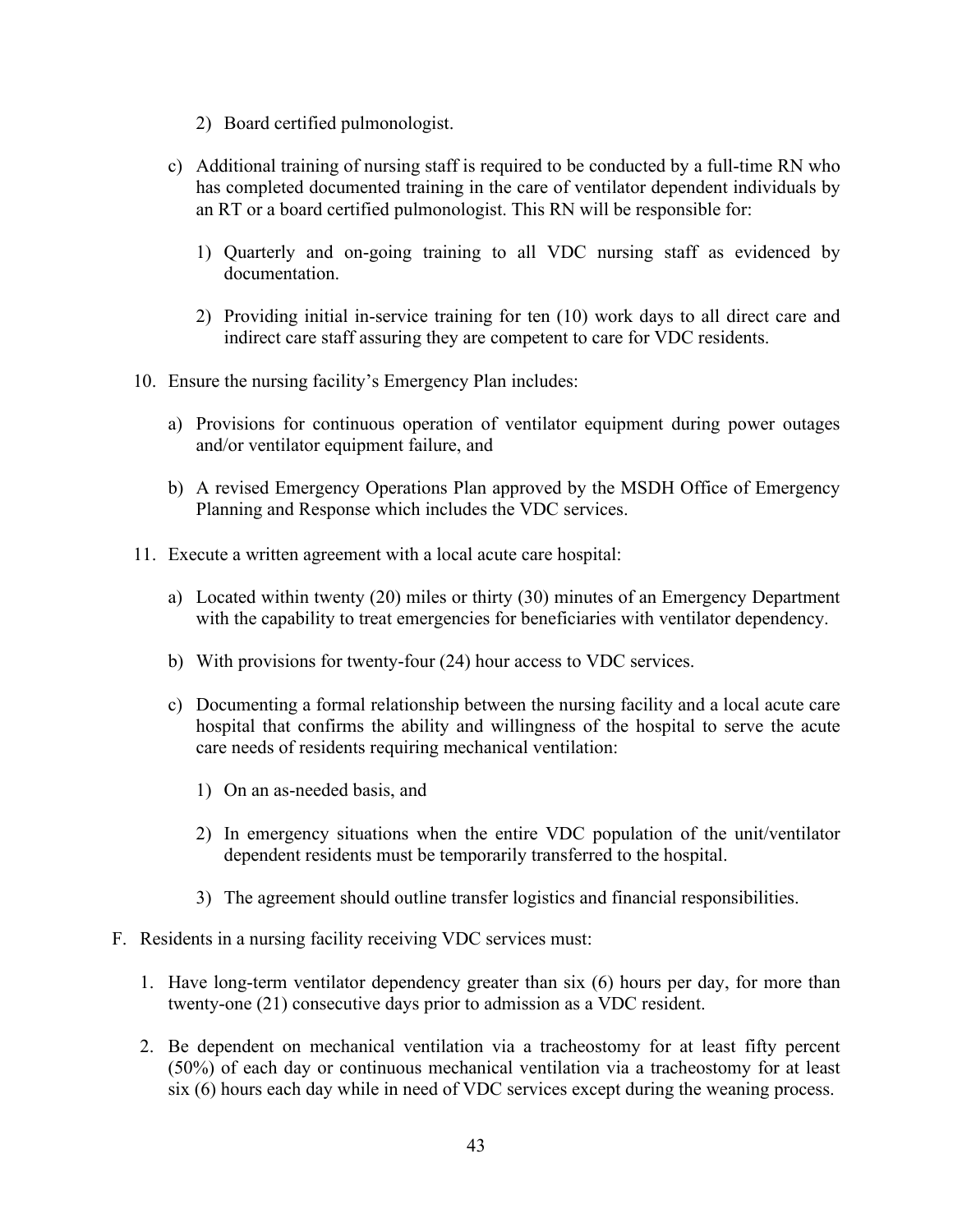- 3. Require daily respiratory intervention, including, but not limited to, oxygen therapy, chest physiotherapy or deep suctioning.
- 4. Be medically stable and not require acute care services prior to the transfer to the nursing facility.
- 5. Be prior authorized by the Division of Medicaid or the Utilization Management/Quality Improvement Organization (UM/QIO) for admission and recertified as required by the Division of Medicaid or UM/QIO to determine if the resident's medical condition warrants VDC services.
	- a) The nursing facility must provide documentation of continued medical necessity and weaning attempts to the Division of Medicaid or UM/QIO.
	- b) The resident is considered appropriate for VDC services until the weaning process is completed.
- G. The Division of Medicaid does not cover admissions as a VDC resident for those who only require continuous positive airway pressure (CPAP) or bi-level positive airway pressure (BiPAP).
- H. The Division of Medicaid approves out-of-state nursing facility placements for ventilator dependent beneficiaries when all the following are met:
	- 1. The nursing facility is a Mississippi Medicaid Provider,
	- 2. All efforts for in-state placement are exhausted,
	- 3. The transferring facility provides documentation of denial statements from Mississippi nursing facilities unable to care for the beneficiary or there are no nursing facilities beds available in Mississippi to treat VDC residents.
	- 4. The needs of the ventilator dependent beneficiary cannot be met in the state of Mississippi.
	- 5. The Division of Medicaid must prior authorize for medical necessity and approval must be obtained from the Executive Director,
	- 6. The beneficiary is:
		- a) Mississippi Medicaid eligible.
		- b) Eligible for long-term care placement.
		- c) Ventilator dependent and meets all the following requirements: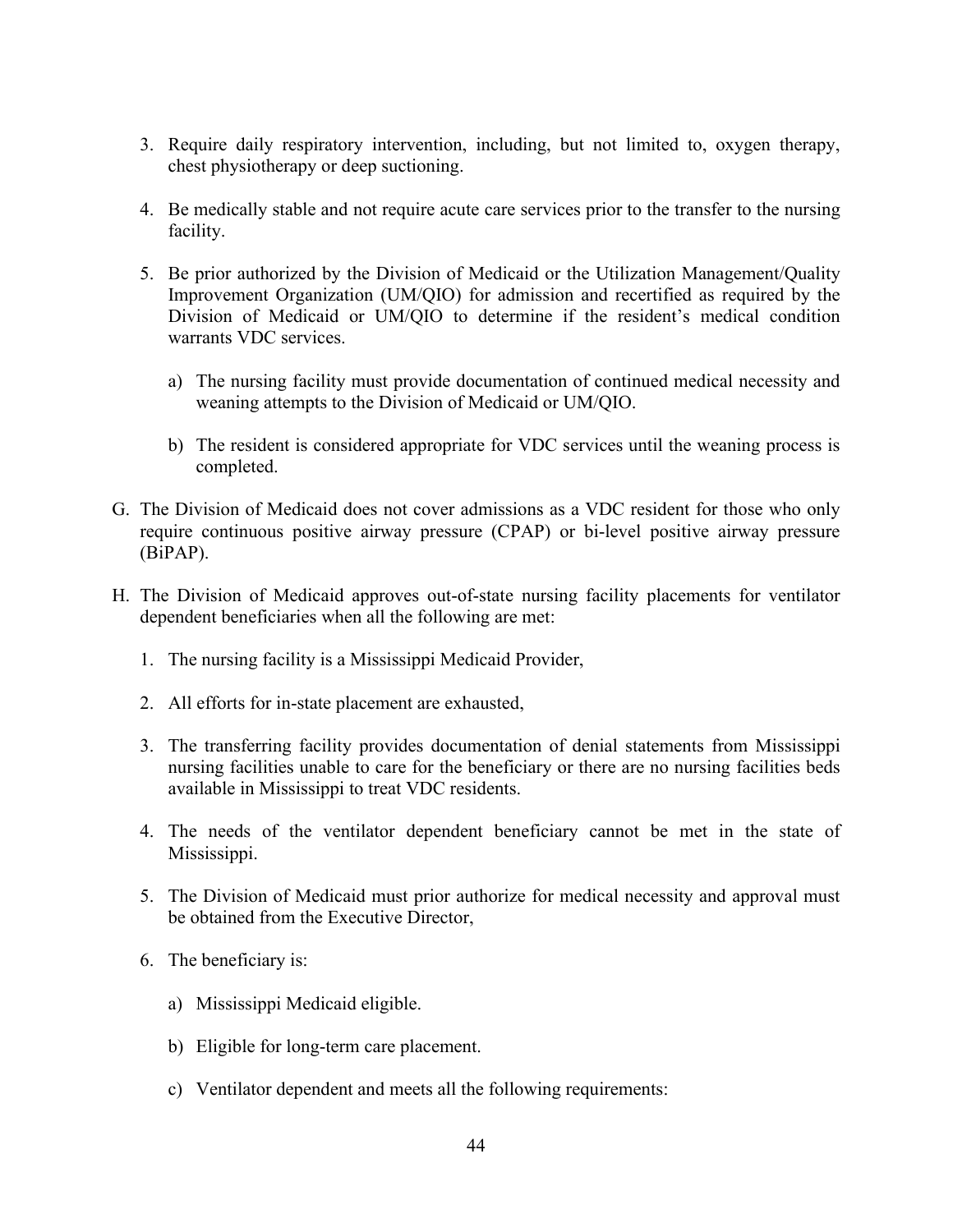- 1) The Division of Medicaid does not cover admission or recertification as a VDC resident for those who only require CPAP or BiPAP.
- 2) Medically stable and not require acute care services prior to the transfer to the nursing facility.
- 3) Has long-term ventilator dependency greater than six (6) hours per day, for more than twenty-one (21) consecutive days prior to admission as a VDC resident.
- 4) Requires daily respiratory intervention, including, but not limited to, oxygen therapy, chest physiotherapy or deep suctioning.
- 5) Be dependent on mechanical ventilation via a tracheostomy of at least fifty percent (50%) of each day or continuous mechanical ventilation via a tracheostomy for at least six (6) hours each day while in need of VDC services except during the weaning process.
- 6) Be prior authorized by the Division of Medicaid for admission and recertified as required by the Division of Medicaid to determine if the resident's medical condition warrants VDC services.
	- (a) The nursing facility must provide documentation of continued medical necessity and weaning attempts to the Division of Medicaid.
	- (b) The resident is considered appropriate for VDC services until the weaning process is completed.
- 7. Completion of an admission assessment as required by federal and state regulations and/or the Division of Medicaid.
- I. Beneficiaries admitted to an out-of-state nursing facility receiving reimbursement from Medicare must obtain approval from the Division of Medicaid prior to receiving Medicaid reimbursement.
- J. The Division of Medicaid reimburses out-of-state nursing facilities the lesser of the Medicaid rate of the domicile state or the maximum Mississippi Medicaid rate for their classification; however, the rates may be negotiated. The negotiated rate for nursing facilities may not exceed the higher of the Medicaid rate of the domicile state or the maximum Mississippi Medicaid rate for nursing facilities, as case mix adjusted. The out-of-state facility must:
	- 1. Provide an initial and quarterly Minimum Data Set (MDS) assessment for review,
	- 2. Provide a desk audit to determine the category classification using the current calculation for reimbursement, and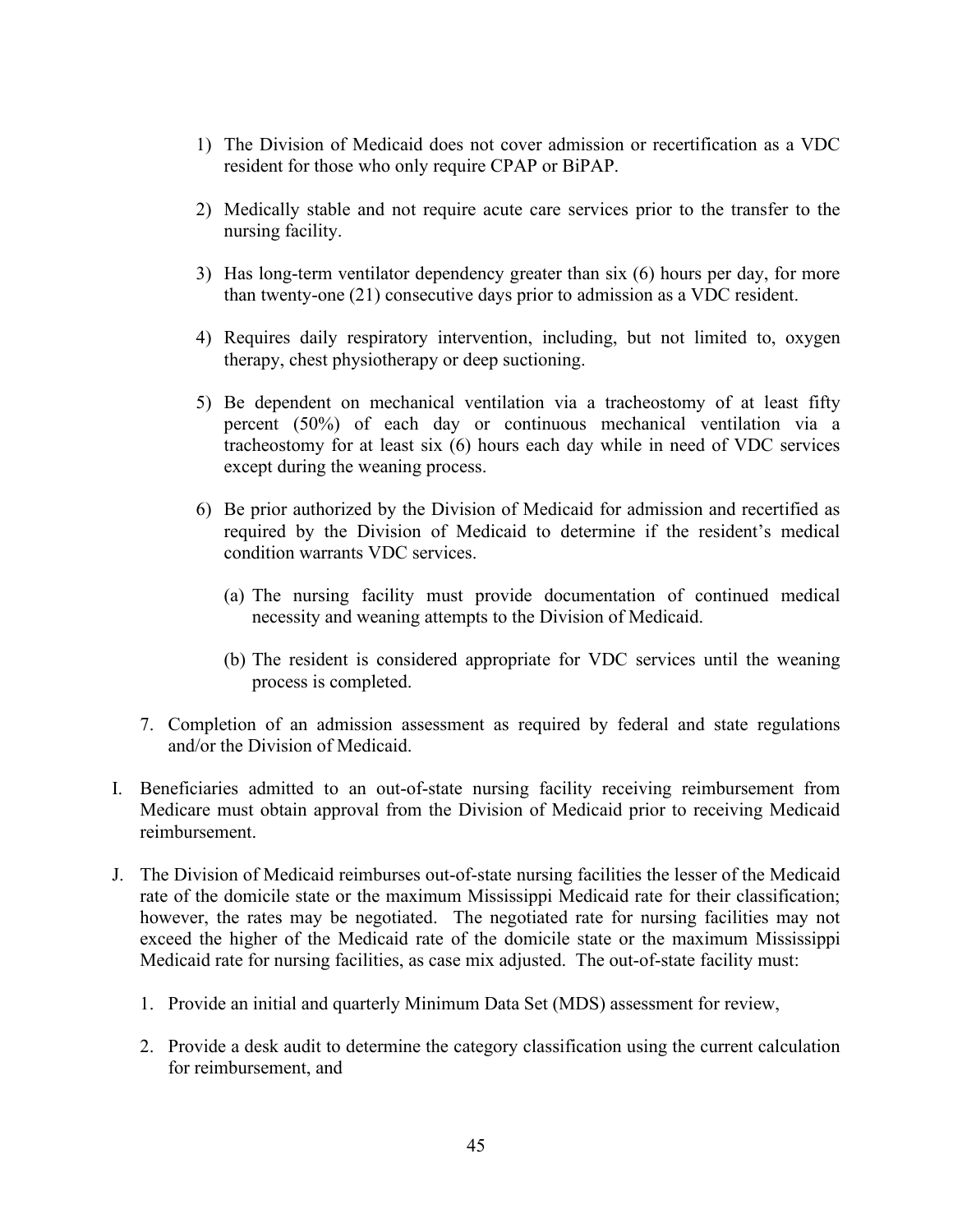3. Complete all required Omnibus Budget Reconciliation Act (OBRA) MDS assessments.

Source: Miss. Code Ann. §§ 43-13-117, 43-13-121; SPA 15-004.

History: Revised eff. 07/01/2021; Revised eff. 04/01/2017. Revised to correspond with SPA 15- 004 (eff. 01/01/2015) eff. 01/02/2015.

### *Rule 2.16: Therapy Services*

- A. All nursing facilities are required to provide rehabilitation services for residents. Requirements include physical, occupational and speech-language pathology therapies. Medicaid, consistent with third party liability rules, is obligated to cover these services.
- B. Prior authorization/pre-certification of certain physical, occupation, and speech-language pathology services is required by the Division of Medicaid. Therapy providers must prior authorize services through the Utilization Management and Quality Improvement Organization (UM/QIO) for Medicaid. Failure to obtain prior authorization will result in denial of payment to billing providers.
- C. The UM/QIO will determine medical necessity, the types of therapy services, and the number of visits/treatments reasonably necessary to treat the beneficiary's condition. A complete list of procedure codes that require prior authorization may be obtained through the UM/QIO. All procedures and criteria set forth by the UM/QIO are applicable and are approved by Medicaid.
- D. Providers must also adhere to all Medicaid outpatient therapy rules.
- E. Nursing Facility for the Severely Disabled Miss. Admin. Code Part 207, Rule 2.16 is not applicable to a Nursing Facility for the Severely Disabled (NFSD). Therapy services for this provider type are inclusive in the per diem rate in effect as of July 1, 2021 and cannot be billed separately.
- F. Medicaid-Only Residents Therapy services for Medicaid-only residents may be provided by state-licensed therapists who have a current Medicaid provider number. Nursing facilities may apply for a group therapy provider number for billing purposes.
- G. Dually Eligible Residents Mississippi law requires providers participating in the Medicaid program to determine if a beneficiary is covered by a third party source, and to file and collect all third party coverage prior to billing Medicaid. This includes beneficiaries who are Medicare/Medicaid dual eligibles. Therapists providing services to dually eligible beneficiaries must bill Medicare as the primary coverage. All therapy providers must meet state and federal requirements.

Source: Miss. Code Ann. §§ 43-13-117, 43-13-121, SPA 15-004.

History: Revised eff. 07/01/2021.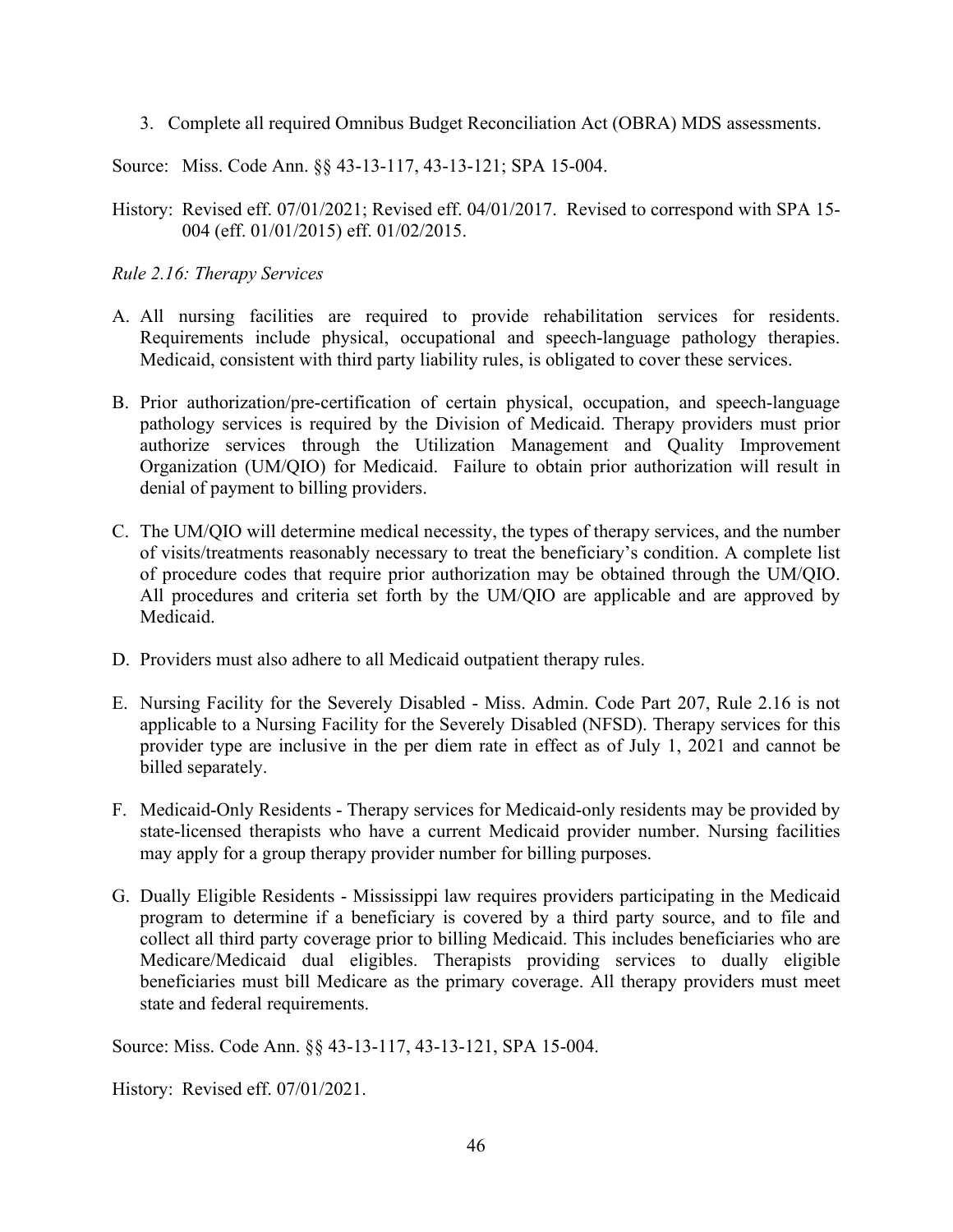### *Rule 2.17: Feeding Assistant Program*

- A. Feeding Assistant Reimbursement will remain the same as the reimbursement in effect as of July 1, 2021, with no adjustments except for amended desk reviews or audits affecting the rates calculated effective prior to July 1, 2021.
	- 1. The Division of Medicaid uses the direct reimbursement method for feeding assistant training expenses incurred by nursing facilities. Reasonable costs of training of feeding assistants in order to meet the requirements necessary for the feeding assistant to be certified and are to be billed directly to Medicaid. The nursing facility will be directly reimbursed by Medicaid for covered services and items as defined on the agency website. In order to receive Medicaid reimbursement, the training program must have approval from the Mississippi State Department of Health (MSDH), Division of Health Facilities Licensure and Certification.
	- 2. Services and supplies approved for payment will be subject to application of the nursing facility's percentage of Medicaid utilization. The Medicaid utilization percentages of every facility are redetermined annually and are applicable for one (1) state fiscal year. The Medicaid utilization percentages are taken from the most recent cost report at the time of redetermination. The percentages are frozen as calculated for the rate effective as of July 1, 2021, with no adjustments except for amended desk reviews or audits affecting the rates calculated effective prior to July 1, 2021. Nursing facilities and training centers are notified in writing of their Medicaid utilization percent. In cases where no cost report data is available, eighty (80) percent will be applied to approved billings until such time that the correct Medicaid utilization percent can be determined. Training centers' Medicaid utilization percentage will be redetermined annually and will be calculated based on the weighted average of Medicaid utilization percentages of associated facilities weighted by bed size. Training Center percentages are frozen as calculated for the rate effective as of July 1, 2021, with no adjustments except for amended desk reviews or audits affecting the rates calculated effective prior to July 1, 2021.
		- 3. The Division of Medicaid will reimburse the nursing facilities or related training centers for the minimum required services and supplies. A facility or training center will be reimbursed for no more than four (4) training sessions per year. No costs actually incurred by the facility or the training center will be considered for reimbursement, like for electricity, gas, or water. No reimbursements will be made for estimated cost. The cost of manuals approved for use by MSDH will be reimbursed.
		- 4. Training programs refer to the training area set up within a nursing facility or training center. Training programs include, but are not limited to, training areas set up by a nursing facility in a remote location due to space restrictions and training centers where an area has been set up for training that serves more than one (1) facility and is located in an area remote from any of the associated facilities.
		- 5. No reimbursement is available for training costs incurred by individuals or for tuition to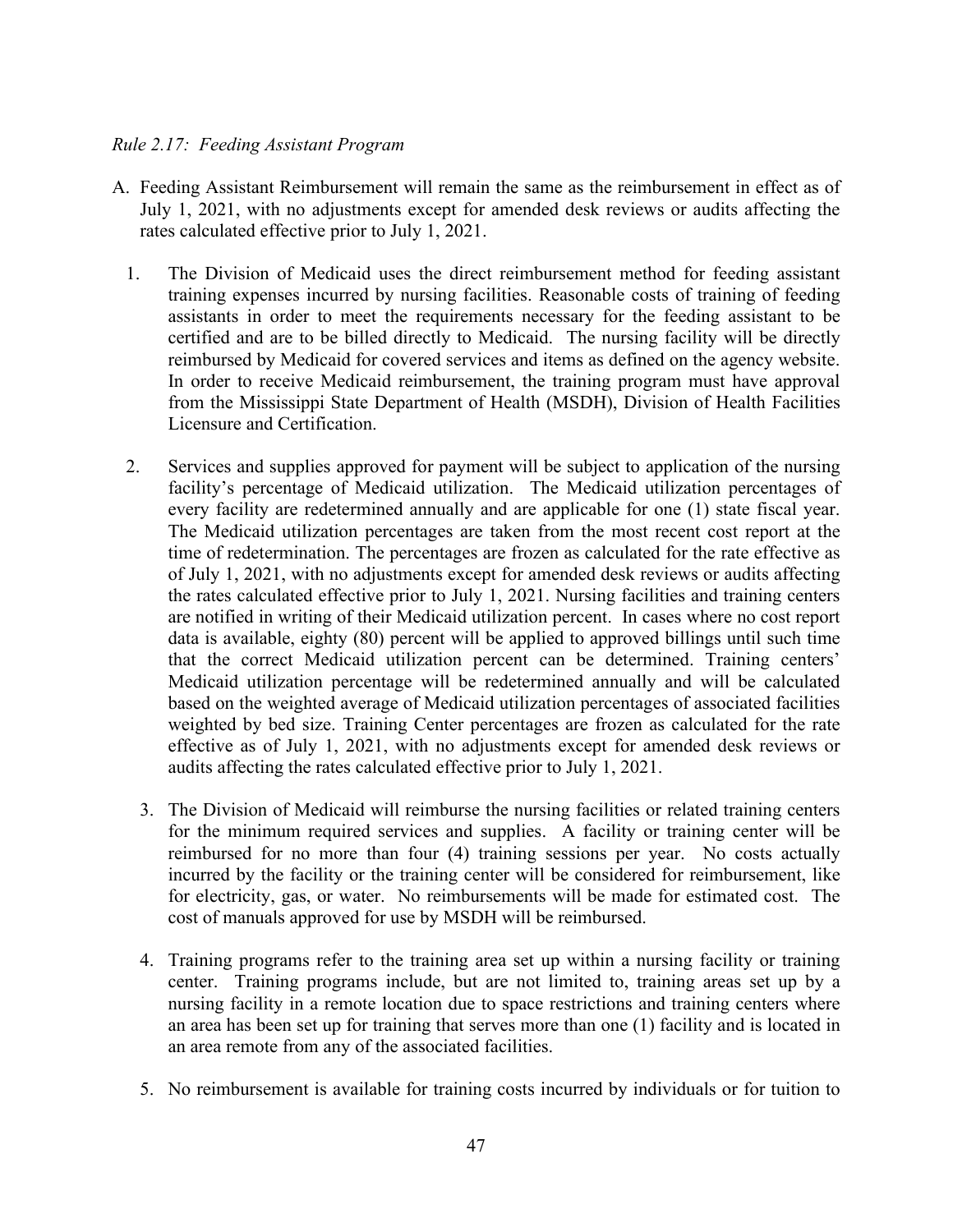outside entities.

- B. Billing rules requirements for billing of training can be found on the agency website.
- C. Withdrawal of Program Approval
	- 1. The Mississippi State Department of Health (MSDH) will withdraw approval of a program if it is determined that any of the minimum requirements are not met by the program.
	- 2. Upon withdrawal of approval, MSDH will notify the entity in writing and will explain the reason(s) for the withdrawal of the approval. Students who have started a program from which approval has been withdrawn must be allowed to complete the course.
	- 3. MSDH will notify Medicaid in writing when program approval is withdrawn. As a result, reimbursement will be stopped as of the date of withdrawal of program approval. However, Medicaid will reimburse the allowable costs incurred to complete a training session which is in progress on the date of withdrawal of program approval.

Source: Miss. Code Ann. §§ 43-13-117, 43-13-121; 42 CFR §483.158; 42 CFR § 483.160.

History: Revised eff. 07/01/2021.

- *Rule 2.18: Individualized, Resident Specific Custom Manual and/or Custom Motorized/Power Wheelchairs Uniquely Constructed or Substantially Modified for a Specific Resident*
- A. The Division of Medicaid defines a wheelchair as a seating system that is designed to increase the mobility of residents who would otherwise be restricted by inability to ambulate or transfer from one place to another.
- B. The Division of Medicaid defines an individualized, resident specific custom manual and/or custom motorized/power wheelchair as one that has been uniquely constructed or substantially modified for a specific resident referred to in this Rule as "custom manual wheelchair" and/or "custom motorized/power wheelchair".
- C. The Division of Medicaid does not classify the following wheelchairs as custom manual and/or custom motorized/power wheelchairs:
	- 1. Standard manual wheelchairs,
	- 2. Standard manual wheelchairs with added accessories,
	- 3. Standard motorized/power wheelchairs, and/or
	- 4. Standard motorized/power wheelchairs with added accessories.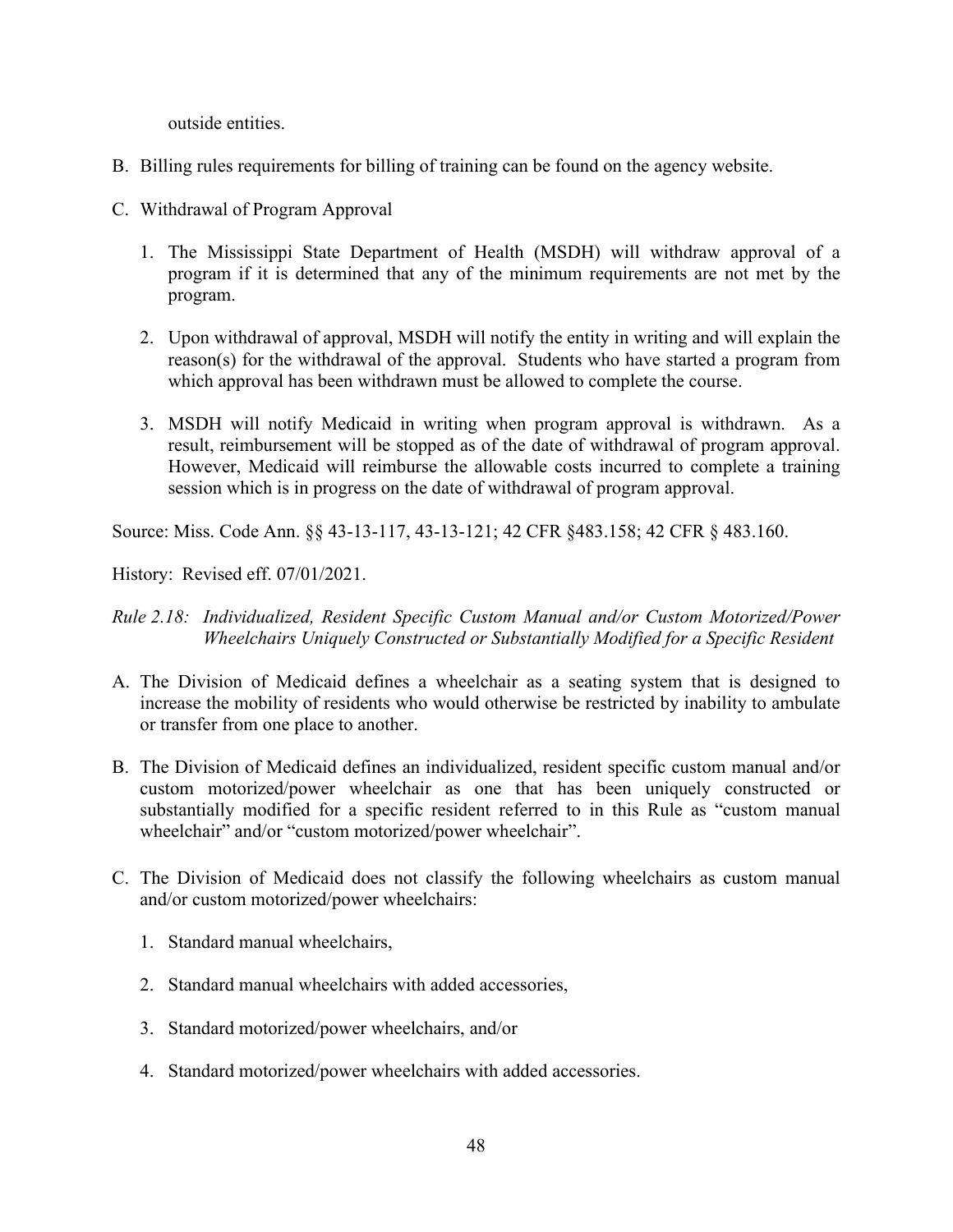- D. The Division of Medicaid covers custom manual and/or custom motorized/power wheelchairs and accessories for rental up to the purchase price or purchase when:
	- 1. Medically necessary with comprehensive documentation that a standard wheelchair cannot meet the resident's needs and the resident requires the custom manual and/or custom motorized/power wheelchair for six (6) months or longer,
	- 2. Ordered by a pediatrician, orthopedist, neurosurgeon, neurologist, or a physiatrist,
	- 3. Not primarily used as a restraint, and
	- 4. Prior authorized by the Utilization Management/Quality Improvement Organization (UM/QIO).
- E. The Division of Medicaid requires the following documentation for a custom manual and/or custom motorized/power wheelchair.
	- 1. A face-to-face evaluation by a pediatrician, orthopedist, neurosurgeon, neurologist, or a physiatrist who is prescribing the custom manual and/or custom motorized/power wheelchair which includes, but is not limited to:
		- a) The reason for the evaluation visit was a mobility examination.
		- b) If the resident currently possesses a custom manual and/or custom motorized/power wheelchair not previously purchased by the Medicaid program.
		- c) A certificate of medical necessity with comprehensive documentation that describes the medical reason(s) why a custom manual and/or custom motorized/power wheelchair is medically necessary such that no other type of wheelchair can meet the needs of the resident including, but not limited to:
			- 1) The diagnosis/co-morbidities and conditions relating to the need for a custom manual and/or custom motorized/power wheelchair.
			- 2) Description and history of limitation/functional deficits.
			- 3) Description of physical and cognitive abilities to utilize equipment.
			- 4) History of previous interventions/past use of mobility devices.
			- 5) Description of existing equipment, age of equipment, and specifically why it is not meeting the resident's needs.
			- 6) Explanation as to why a less costly mobility device is unable to meet the resident's needs.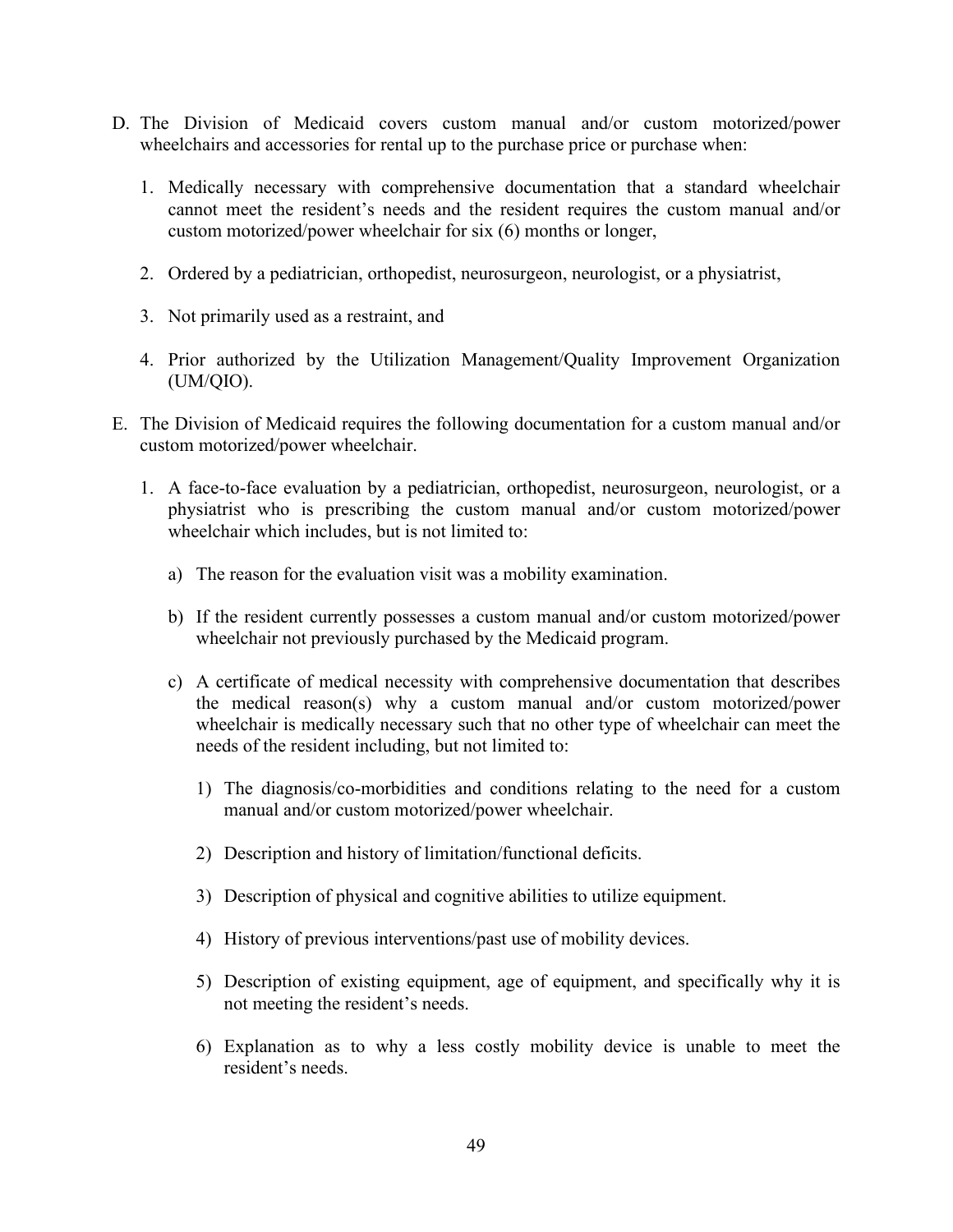- 7) Description of the resident's ability to safely tolerate/utilize the prescribed custom manual and/or custom motorized/power wheelchair.
- 8) The type of custom wheelchair and each individual attachment and/or accessory required by the resident.
- 2. An initial evaluation by a physical therapist (PT) or occupational therapist (OT), not employed by the Durable Medical Equipment (DME) provider or the manufacturer, within three (3) months of the date of the written prescription to determine the individualized needs of the resident which includes whether the resident currently possesses a custom manual and/or custom motorized/power wheelchair, not previously purchased by the Medicaid program.
- 3. An agreement by both the prescribing physician and the PT or OT performing the initial evaluation that the individualized equipment being ordered is appropriate to meet the needs of the resident.
- 4. A subsequent evaluation after the delivery of the custom manual and/or custom motorized/power wheelchair by a PT or OT, not employed by the DME provider or the manufacturer, to determine if the custom manual and/or custom motorized/power wheelchair is appropriate for the resident's needs. The DME provider cannot bill the Division of Medicaid until the PT/OT documentation verifies on the subsequent evaluation that the custom manual and/or custom motorized/power wheelchair is appropriate for the resident's needs.
- 5. The PT/OT initial and subsequent evaluations must include the appropriate seating accommodation for the resident's height and weight, specifically addressing anticipated growth and weight gain or loss.
- F. The Division of Medicaid covers a custom motorized/power wheelchair only when a custom manual wheelchair cannot meet the needs of the resident and the resident must:
	- 1. Be bed/chair confined with documented severe abnormal upper extremity dysfunction or weakness,
	- 2. Expect to have physical improvements or the reduction of the possibility of further physical deterioration from the use of a custom motorized/power wheelchair,
	- 3. Be for the necessary treatment of a medical condition,
	- 4. Have a poor prognosis for being able to self-propel a functional distance,
	- 5. Not exceed the weight capacity of the custom motorized/power wheelchair prescribed,
	- 6. Have sufficient eye and/or hand perceptual capabilities to operate the custom motorized/power wheelchair safely,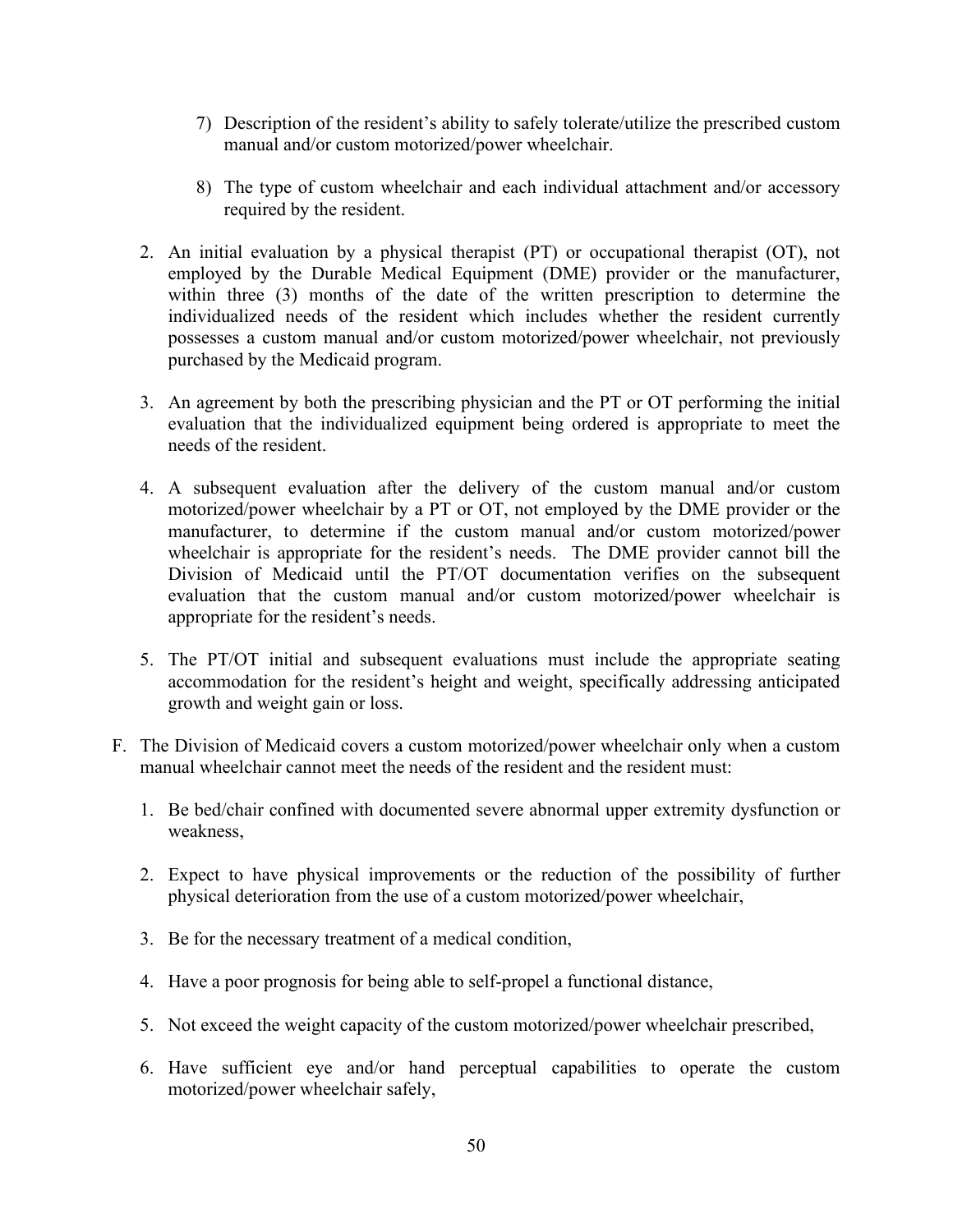- 7. Have sufficient cognitive skills to understand directions, such as left, right, front, and back, and be able to maneuver the motorized/power wheelchair in these directions independently,
- 8. Be independently able to move away from potentially dangerous or harmful situations when seated in the custom motorized/power wheelchair,
- 9. Demonstrate the ability to start, stop, and guide the custom motorized/power wheelchair within a reasonably confined area,
- 10. Be in an environment conducive to the use of the custom motorized/power wheelchair.
	- a) The environment must have sufficient floor surfaces and sufficient door, hallway, and room dimensions for the custom motorized/power wheelchair to turn and enter and exit, as well as necessary ramps to enter and exit the nursing facility.
	- b) The environmental evaluation must be documented and signed by the resident/caregiver and DME provider for the custom motorized/power wheelchair.
- G. The Division of Medicaid covers a customized electronic interphase device, specialty and/or alternative controls if the resident is unable to manage a custom motorized/power wheelchair without the assistance of said device. The Division of Medicaid requires documentation of an extensive evaluation of each customized feature required for physical status and specification of the medical benefit of each customized feature.
	- 1. For a joystick, the resident must demonstrate safe operation of the custom motorized/power wheelchair with an extremity, such as the hand or foot, using a joystick hand or foot operated device. The resident can manipulate the joystick with fingers, hand, arm, or foot.
	- 2. For a chin control device, the resident must demonstrate safe operation of the custom motorized/power wheelchair with manipulation of the chin control device. The resident must have a medical condition which prevents the use of their hands/arms but is able to move their chin and safely operate the chair in all circumstances.
	- 3. For a head control device, the resident must demonstrate safe operation of the custom motorized/power wheelchair with manipulation of the head control device. The resident must have a medical condition which prevents the use of their hands/arms but is able to move their head freely with control of their head and can safely operate the chair in all circumstances.
	- 4. For an extremity control device, the resident must demonstrate safe operation of the custom motorized/power wheelchair with manipulation of the extremity control device. The resident must have a medical condition which prevents or limits fine motor skills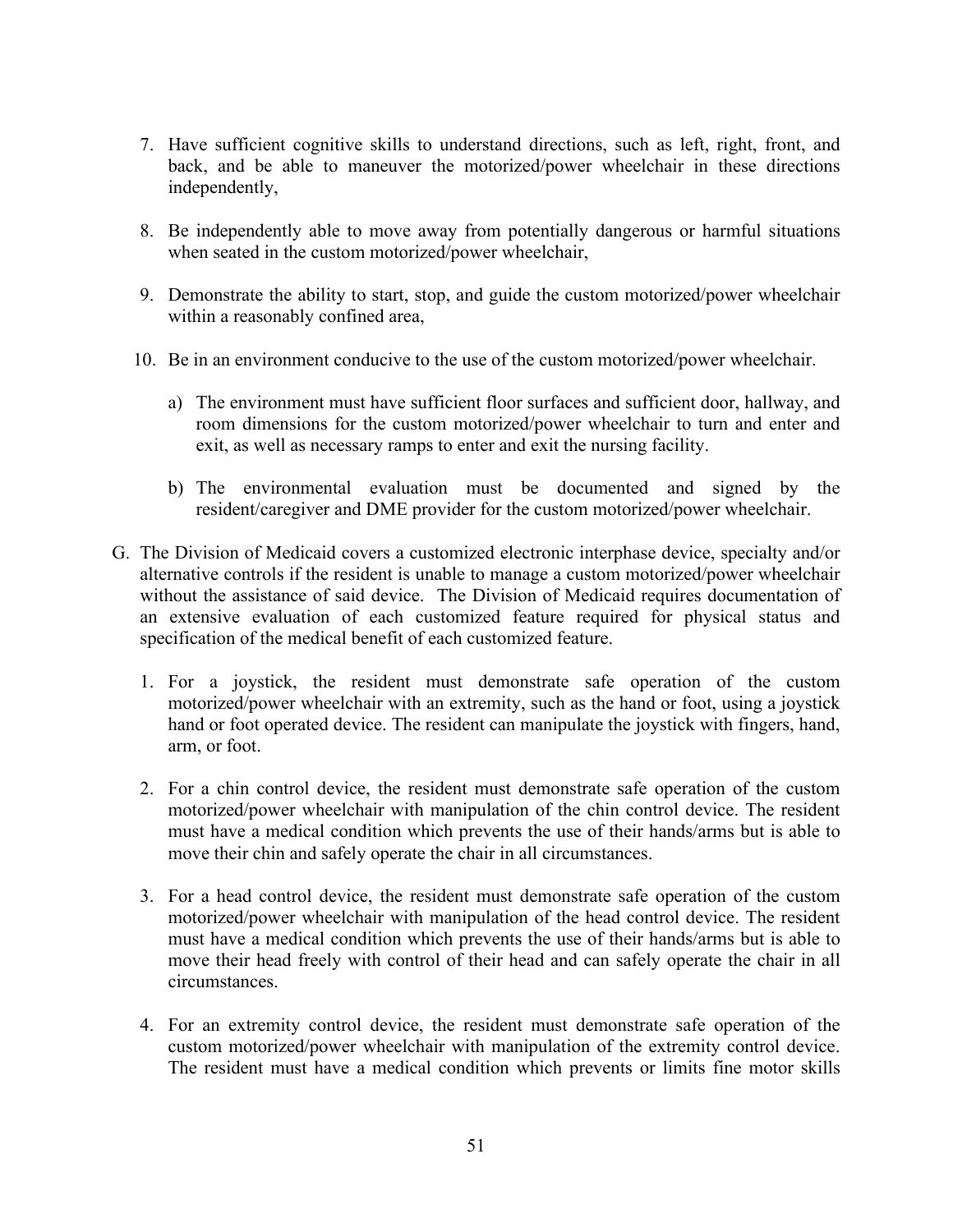during the use of their extremities but is able to move their hands/arms/legs to safely operate the chair in all circumstances.

- 5. For a sip and puff feature, the resident must demonstrate safe operation of the custom motorized/power wheelchair with manipulation of the sip and puff control. The resident cannot move their body at all and cannot operate any other driver except this one.
- H. Custom manual and custom motorized/power wheelchairs are limited to one (1) per resident every five (5) years based on medical necessity. Reimbursement:
	- 1. Is made for only one (1) custom manual and custom motorized/power wheelchair at a time.
	- 2. Includes all labor charges involved in the assembly of the wheelchair and all covered additions, accessories and modifications.
	- 3. Includes support services such as emergency services, delivery, setup, education and ongoing assistance with use of the wheelchair.
	- 4. Is made only after the PT or OT subsequent evaluation is completed.
- I. The DME providers must ensure the prescribed custom manual and/or custom motorized/power wheelchair and accessories are adequate to meet the resident's needs, must ensure the proper height and width, and must provide an automatic or special locking mechanism for residents unable to apply manual brakes.
- J. The DME provider providing custom motorized/power wheelchairs to residents must:
	- 1. Have at least one (1) employee with Assistive Technology Professional (ATP) certification from Rehabilitation Engineering and Assistive Technology Society of North America (RESNA) who specializes in wheelchairs and who must be registered with the National Registry of Rehab Technology Suppliers (NRRTS).
		- a) The NRRTS and RESNA certified personnel must have direct, in-person, face-to-face interaction and involvement in the custom motorized/power wheelchair selection for the resident.
		- b) RESNA certifications must be updated every two (2) years.
		- c) NRRTS certifications must be updated annually.
		- d) If the certifications are found not to be current, the prior authorization request for the motorized/power wheelchair will be denied.
	- 2. Provide a lifetime warranty on the powered mobility base frame against defects in material and workmanship for the lifetime of the resident.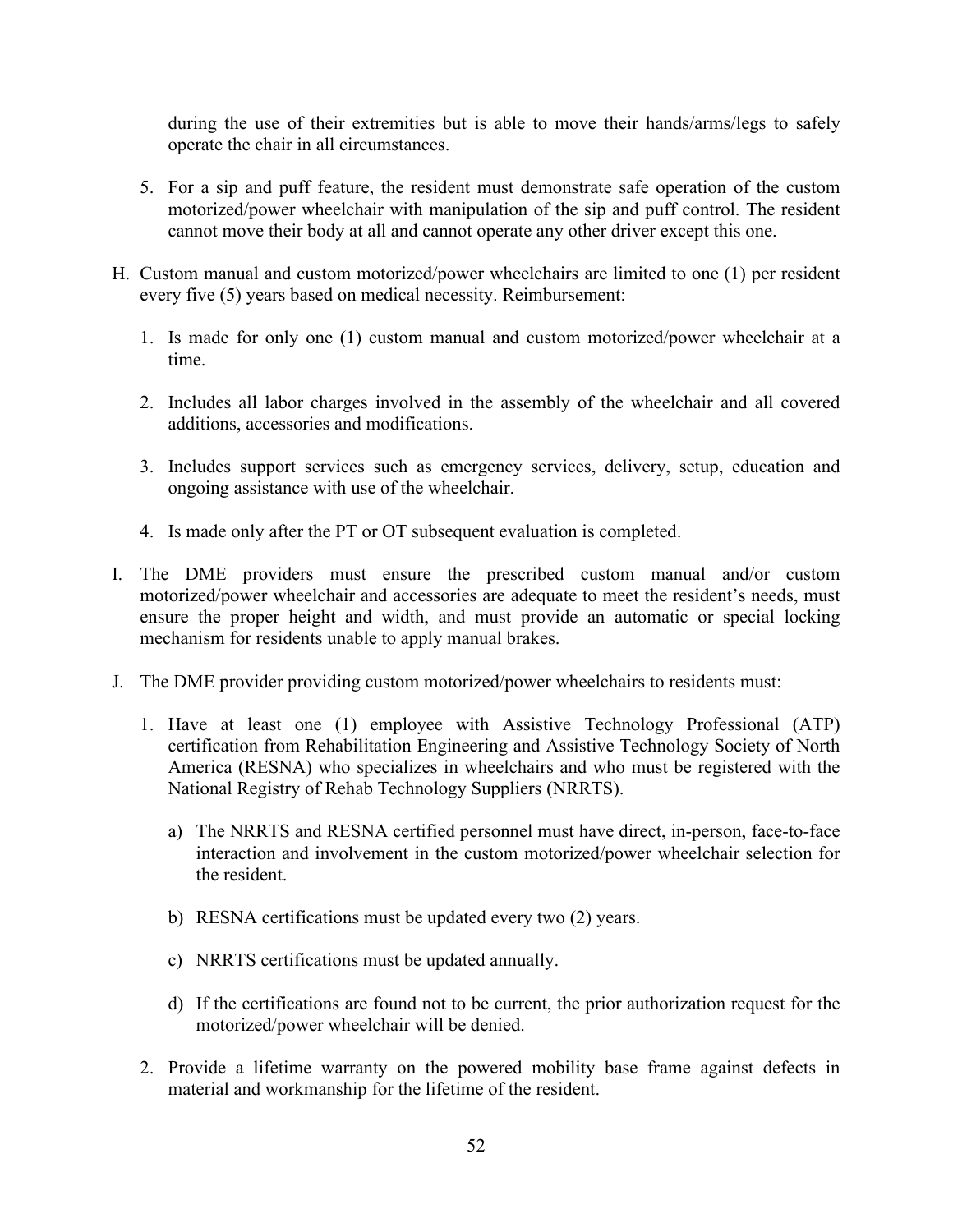- 3. Provide a two (2) year warranty of the major components, beginning on the date of delivery to the resident.
	- a) The main electronic controller, motors, gear boxes and remote joystick must have a two (2) year warranty from the date of delivery.
	- b) Cushions and seating systems must have a two (2) year warranty or full replacement for manufacturer defects or if the surface does not remain intact due to normal wear.
- 4. If the DME provider supplies a custom motorized/power wheelchair that is not covered under a warranty, the DME provider is responsible for any repairs, replacement or maintenance that may be required within the two (2) years.
- K. DME providers providing custom motorized/power wheelchairs, customized electronic interphase devices, specialty and/or alternative controls for wheelchairs, extensive modifications and seating and positioning systems must have a designated repair and service department, with a technician available during normal business hours, between eight (8:00) a.m. and five (5:00) p.m. Monday through Friday. Each technician must keep on file records of attending continuing education courses or seminars to establish, maintain and upgrade their knowledge base.
- L. The Division of Medicaid covers repairs, including labor and delivery, of a custom manual and/or custom motorized/power wheelchair owned by the resident not to exceed fifty percent (50%) of the maximum allowable reimbursement for the cost of replacement.
	- 1. The nursing facility is responsible for the repairs, including labor and delivery, of custom manual and/or custom motorized/power wheelchairs delivered to the resident prior to January 2, 2015.
	- 2. Major repairs and/or replacement of parts require prior authorization from the UM/QIO and must include an estimated cost of the necessary repairs, including labor, and documentation from the practitioner that there is a continued need for the custom manual and/or custom motorized/power wheelchair.
	- 3. An explanation of time involved for repairs and/or replacement of parts must be submitted to the UM/QIO.
	- 4. Manufacturer time guides must be followed for repairs and/or replacement of parts.
	- 5. The Division of Medicaid defines repair time as point of service and does not include travel time to point of service.
	- 6. No payment is made for repairs or replacement if it is determined that intentional abuse, or misuse, of the wheelchair or components has occurred, which includes damage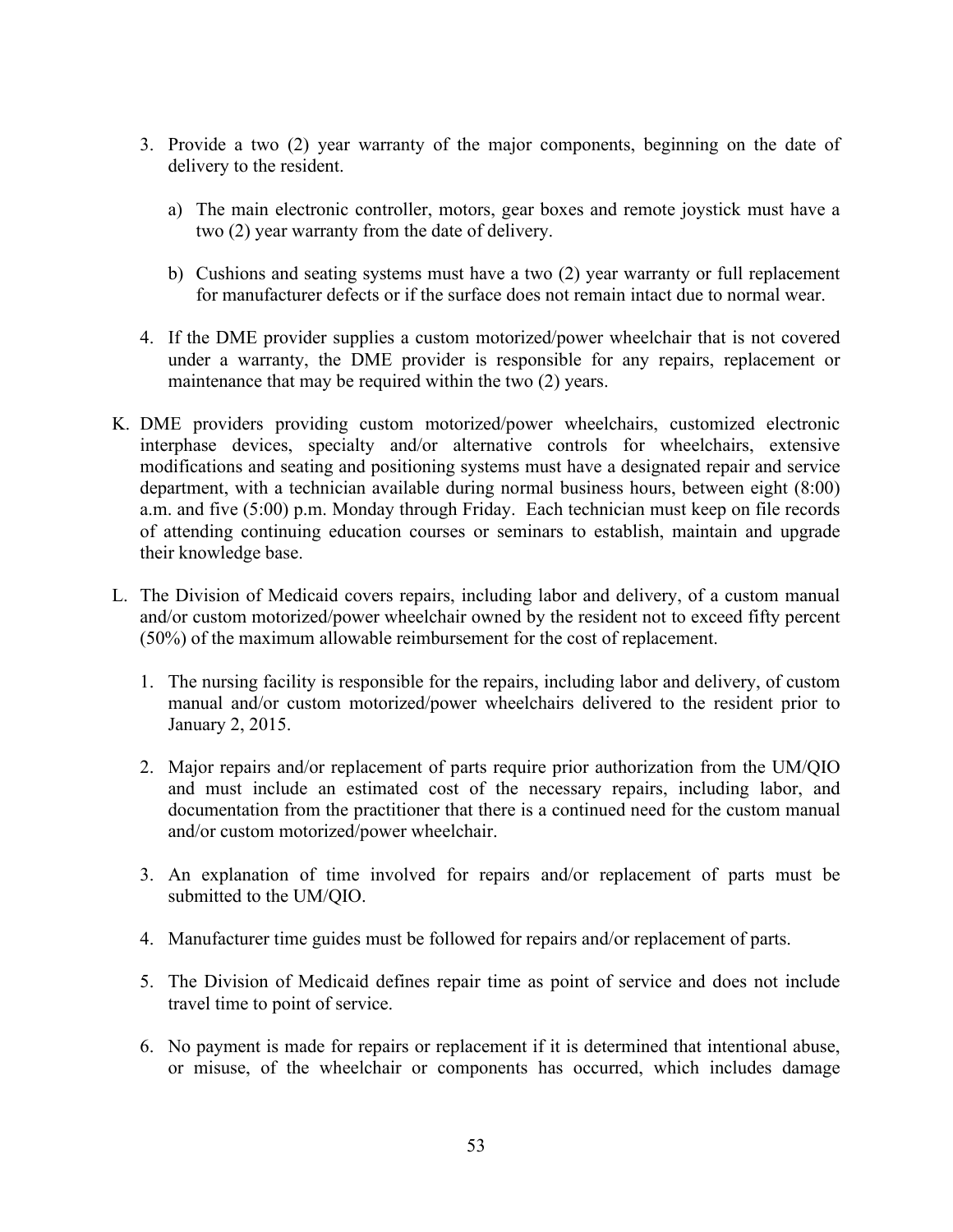incurred due to inappropriate covered transportation for the prescribed custom manual and/or custom motorized/power wheelchair.

- 7. Reimbursement will be made for up to one (1) month for a rental of a wheelchair while the resident's wheelchair is being repaired.
- 8. The Division of Medicaid does not cover the repair of a rented custom manual and/or custom motorized/power wheelchair.

Source: Social Security Act § 1834; Miss. Code Ann. §§ 43-13-117; 43-13-121.

History: New eff. 01/02/2015.

## *Rule 2.19: Disaster Procedures*

- A. Nursing facilities must comply with all federal, state, local, and Mississippi State Department of Health (MSDH) emergency preparedness requirements, and must establish and maintain an emergency preparedness program in accordance with 42 C.F.R. § 483.73.
- B. Nursing facilities must develop and maintain an emergency preparedness plan that must be reviewed and updated at least annually and must:
	- 1. Be based on and include a documented, facility-based and community-based risk assessment, utilizing an all-hazards approach, including missing residents.
	- 2. Include strategies for addressing emergency events identified by the risk assessment.
	- 3. Address resident population, including, but not limited to, persons at-risk; the type of services the nursing facility has the ability to provide in an emergency; and continuity of operations, including delegations of authority and succession plans.
	- 4. Include a process for cooperation and collaboration with local, tribal, regional, state, or federal emergency preparedness officials' efforts to maintain an integrated response during a disaster or emergency situation, including documentation of the nursing facility's efforts to contact such officials and, when applicable, of its participation in collaborative and cooperative planning efforts.
- C. Nursing facilities must develop a system to track the location of on-duty staff and sheltered residents in the nursing facility's care during and after an emergency. If on-duty staff and sheltered residents are relocated during the emergency, the nursing facility must document the specific name and location of the receiving facility or other location.
- D. Nursing facilities may temporarily transfer or discharge residents to other in-state nursing facilities or to an evacuation location identified in their MSDH approved emergency operations plan during declared public health emergencies and must: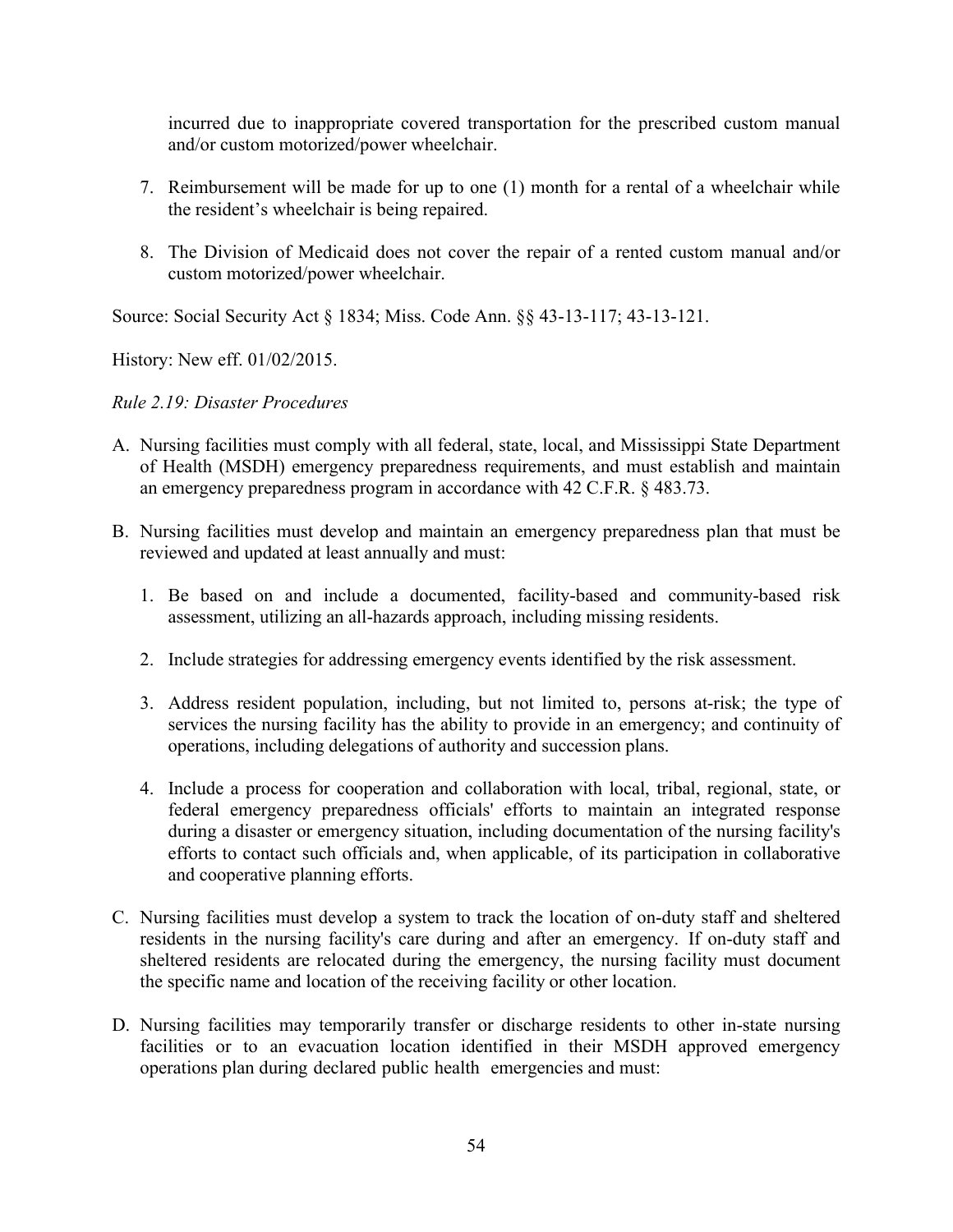- 1. Determine by day fifteen (15) of the evacuation whether or not residents will be able to return to the evacuating facility within thirty (30) days from the date of the evacuation.
- 2. Notify all residents and/or their responsible parties, receiving facilities, MSDH and the Division of Medicaid of the determination of whether or not the residents will be able to return to the evacuating facility within thirty (30) days. The evacuating facility must confirm and document that all parties noted above have received their determination and notice.
	- a) Nursing facilities transferring residents to an in-state nursing facility with an anticipated return to the evacuating facility within thirty (30) days may bill the Division of Medicaid for the services that were provided at the receiving facility for a maximum of thirty (30) days and:
		- 1) Must notify the resident and, if known, a family member or legal guardian/representative of the transfer and the transfer location.
		- 2) Must code the Minimum Data Set (MDS) as though the resident was never transferred as long as the resident's return to the facility is within the thirty (30) day timeframe.
		- 3) Must follow all inpatient hospital and home/therapeutic leave policies regardless of whether the resident is on home leave, at the evacuating facility, or the receiving facility.
		- 4) Are responsible for payment to the receiving facility for the services that the receiving facility provides to the evacuated residents.
		- 5) Cannot include the evacuating residents in their census and must report actual costs incurred by the evacuating facility for all residents in its care. The receiving facility must report the actual census, including the evacuated residents, and the actual costs incurred by the receiving facility. No offset of the revenue received from the evacuating facility will be required.
		- 6) Cannot include payments made or transferred to the receiving facility for evacuated residents on the cost report.
	- b) Evacuating nursing facilities must discharge residents within the thirty (30) day timeframe who will not return to the facility within thirty (30) days and must:
		- 1) Notify the resident and, if known, a family member or legal guardian/representative of the discharge and the location to where the resident is being evacuated.
		- 2) Complete and submit the applicable communication form, including the discharge date, to the appropriate Division of Medicaid Regional Office.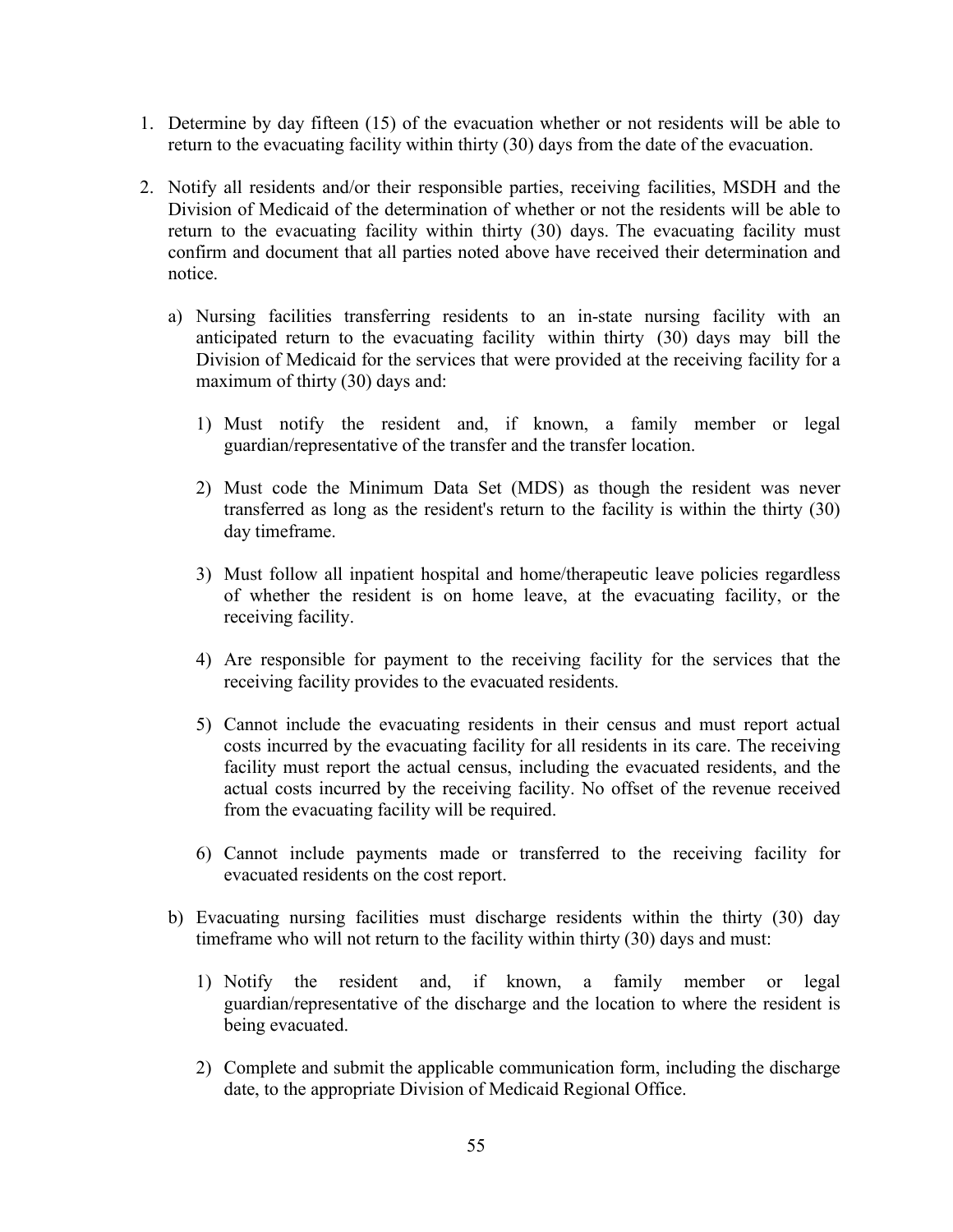- 3) Complete and submit a discharge MDS assessment, a discharge summary including the discharge date, along with the following medical information, including, but not limited to:
	- (a) Current physician orders,
	- (b) Most recent history and physical,
	- (c) Current medication administration record,
	- (d) Nutritional assessment, and
	- (e) Advanced directives, and
- 4) Comply with all admission requirements for any subsequent readmissions after the thirty (30) day timeframe.
- c) The nursing facility receiving evacuated residents who will not return to the evacuated facility within thirty (30) days must admit the evacuated nursing facility residents within the thirty (30) day timeframe and:
	- 1) Must comply with all nursing facility admission requirements.
	- 2) Complete and submit the applicable communication form, including the admission date, to the appropriate Division of Medicaid Regional Office.
	- 3) Is not required to complete a new preadmission form for the admission of evacuated residents during the disaster period.
- E. Nursing facilities may submit requests to MSDH or the Centers for Medicare and Medicaid Services (CMS) to operate under the 1135 waiver authority during a disaster or emergency.

Source: 42 C.F.R. § 483.73; Miss. Code Ann. § 43-13-121.

- History: Revised Miss. Admin. Code Part 207, Rule 2.19.D. and removed Part 207, Rule 2.19.E. eff. 04/01/2018; New Rule eff. 08/01/2017.
- *Rule 2.20: Facility Initiated Discharges*
- A. A nursing facility must notify the resident and the resident's guardian or legal representative of a facility initiated transfer or discharge.
	- 1. The notice of transfer or discharge must be given at least thirty (30) calendar days prior to the transfer or discharge unless: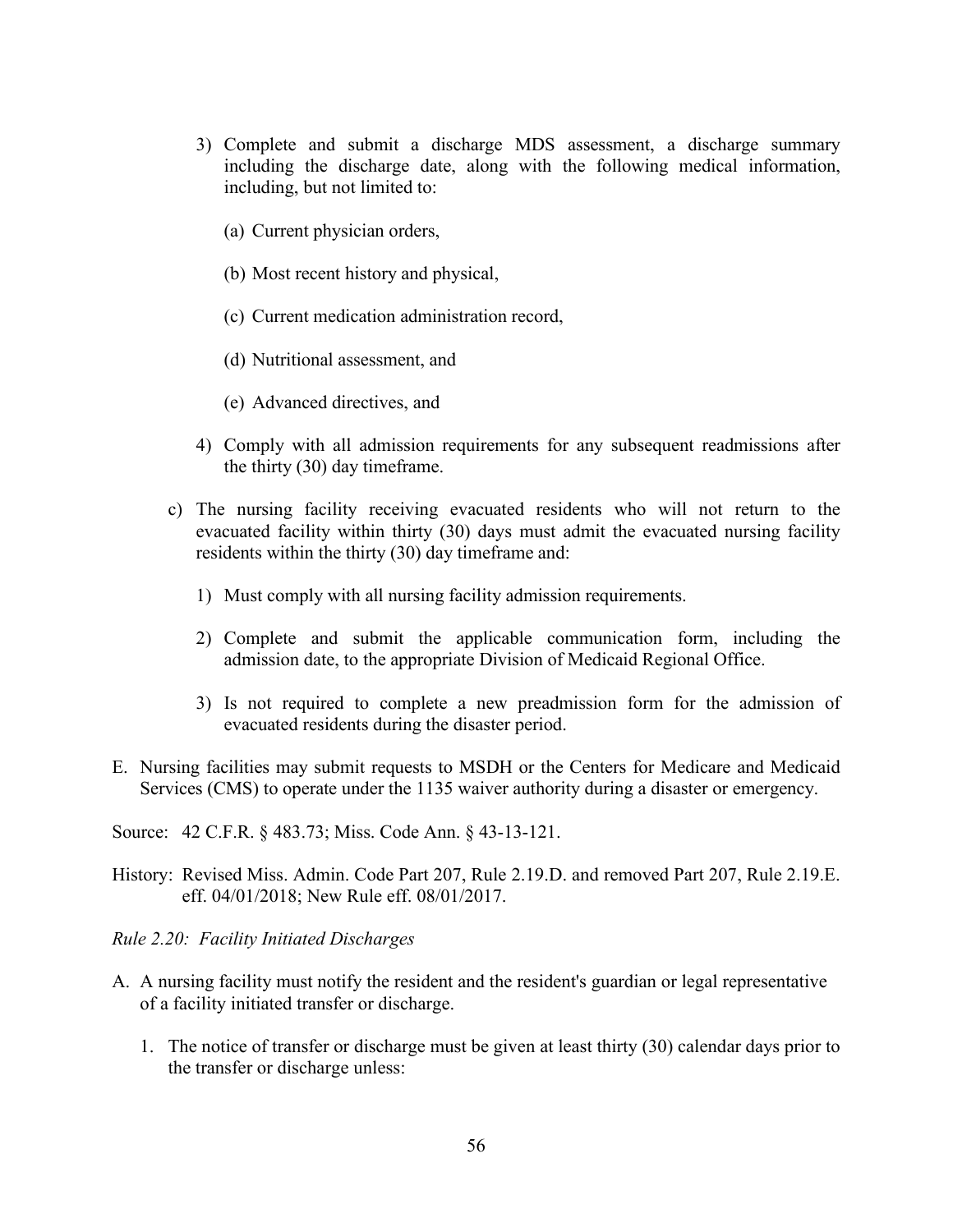- a) The safety or health of the individuals in the nursing facility would be endangered,
- b) The resident no longer requires the level of care provided by the nursing facility,
- c) An immediate transfer or discharge is required by the resident's urgent medical needs, or
- d) The resident has not resided in the nursing facility for thirty (30) calendar days.
- 2. The notice must be written, easily understood and include the following information:
	- a) The reason for the transfer or discharge,
	- b) The effective date of the transfer or discharge,
	- c) The location to which the resident is being transferred or discharged,
	- d) A statement that the resident has the right to appeal the action to the appropriate state authorities,
	- e) The name, address and telephone number of the State long-term care ombudsman,
	- f) For residents with developmental disabilities, the mailing address and telephone number of the agency responsible for the protection and advocacy of developmentally disabled individuals, and
	- g) For residents with mental illness, the mailing address and telephone number of the agency responsible for the protection and advocacy of mentally ill individuals.
- B. The nursing facility must maintain physician documentation in the medical record of transfers or discharges and the reasons for the transfer or discharge.
- C. Residents must be provided sufficient preparation and orientation by the nursing facility to ensure safe and orderly transfers or discharges.

Source: 42 C.F.R. § 483.15; Miss. Code Ann. §§ 43-13-117, 43-13-121.

History: New Rule eff. 09/01/19.

## **Part 207 Chapter 3: Intermediate Care Facility for Individuals with Intellectual Disabilities (ICF/IID)**

#### *Rule 3.1: General*

A. The Division of Medicaid may not execute a provider agreement with an intermediate care facility for individuals with intellectual disabilities (ICF/IID) for services unless the State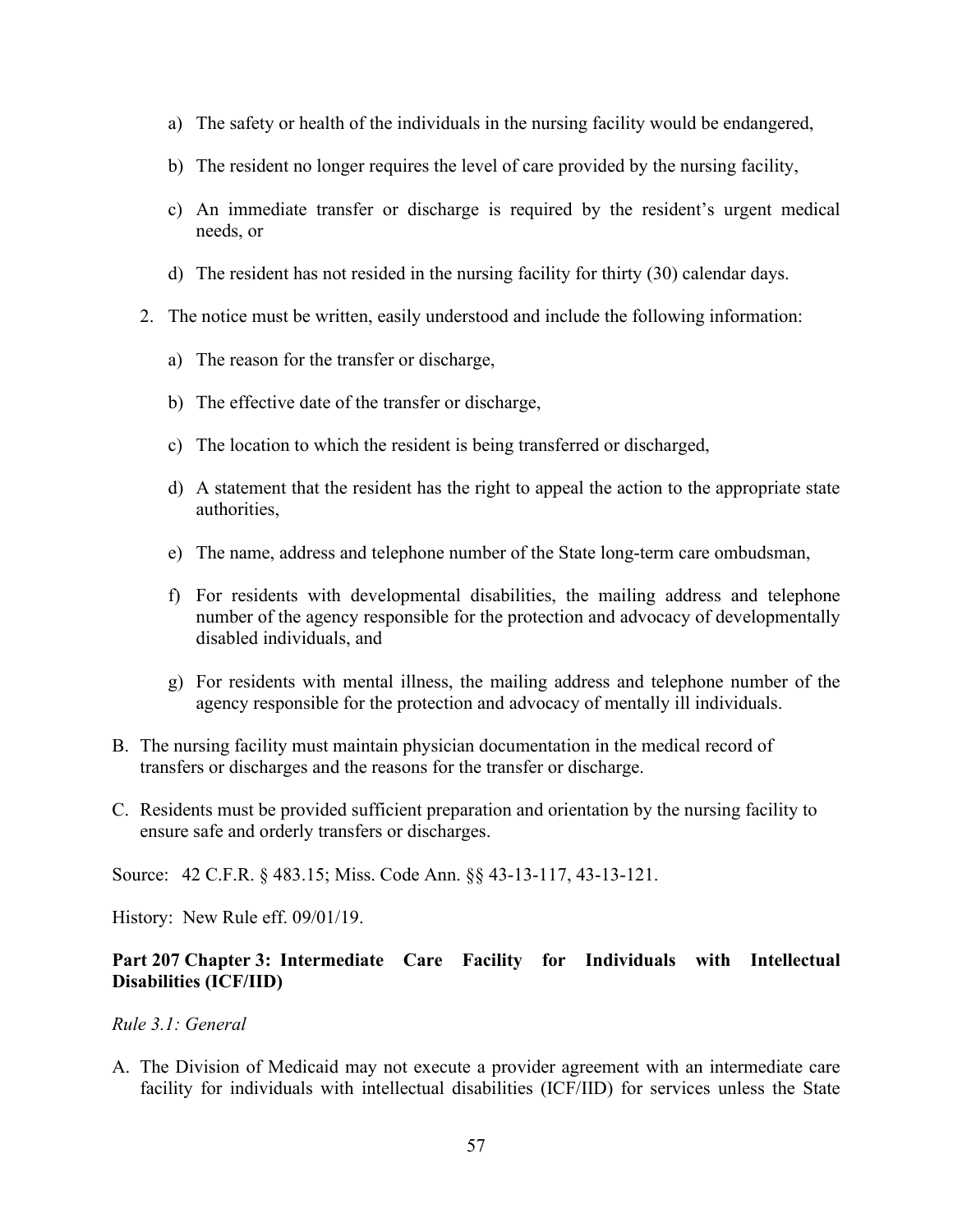survey agency or the Centers for Medicare and Medicaid Services (CMS) has certified the ICF/IID as having met all of the participation requirements. The Mississippi State Department of Health (MSDH), Division of Health Facilities Licensure and Certification, pursuant to federal law and regulation, certifies ICF/IIDs for participation in the Medicaid program.

- B. The Division of Medicaid does not reimburse an ICF/IID prior to the date of certification and execution of a valid Medicaid provider agreement.
- C. If the Division of Medicaid has adequate documentation showing good cause, it may refuse to execute an agreement, or may cancel an agreement, with a certified ICF/IID. A provider agreement is not valid, even though certified by the State survey agency, if the ICF/IID fails to meet civil rights requirements.
- Source: 42 U.S.C. §1396r; 42 C.F.R. § 442.12; 45 C.F.R. Parts 80, 84 and 90; Miss. Code Ann. § 43-13-121.

History: Revised eff. 08/01/2017.

*Rule 3.2: Provider Enrollment Requirements*

Intermediate care facility for individuals with intellectual disabilities (ICF/IID) providers must satisfy all requirements set forth in Part 200, Rule 4.8 in addition to the following provider type specific requirements:

- A. National Provider Identifier (NPI), verification from National Plan and Provider Enumeration System (NPPES).
- B. Written confirmation from the Internal Revenue Service (IRS) confirming the tax identification number and legal name.
- C. Copy of license or current certification letter and from the state of servicing location*.*

Source: Miss. Code Ann. § 43-13-121.

History: New rule eff. 08/01/2017.

#### *Rule 3.3: Duration and Termination of Provider Agreements*

- A. The duration of an intermediate care facility for individuals with intellectual disabilities' (ICF/IID's) Medicaid provider agreement is for the same period of time as an ICF/IID's certification or recertification for participation by the Mississippi State Department of Health (MSDH).
- B. The certification or recertification for an ICF/IID remains in effect until it is determined that the ICF/IID is no longer in compliance with the Conditions of Participation as determined by MSDH and/or the Centers for Medicare and Medicaid Services (CMS).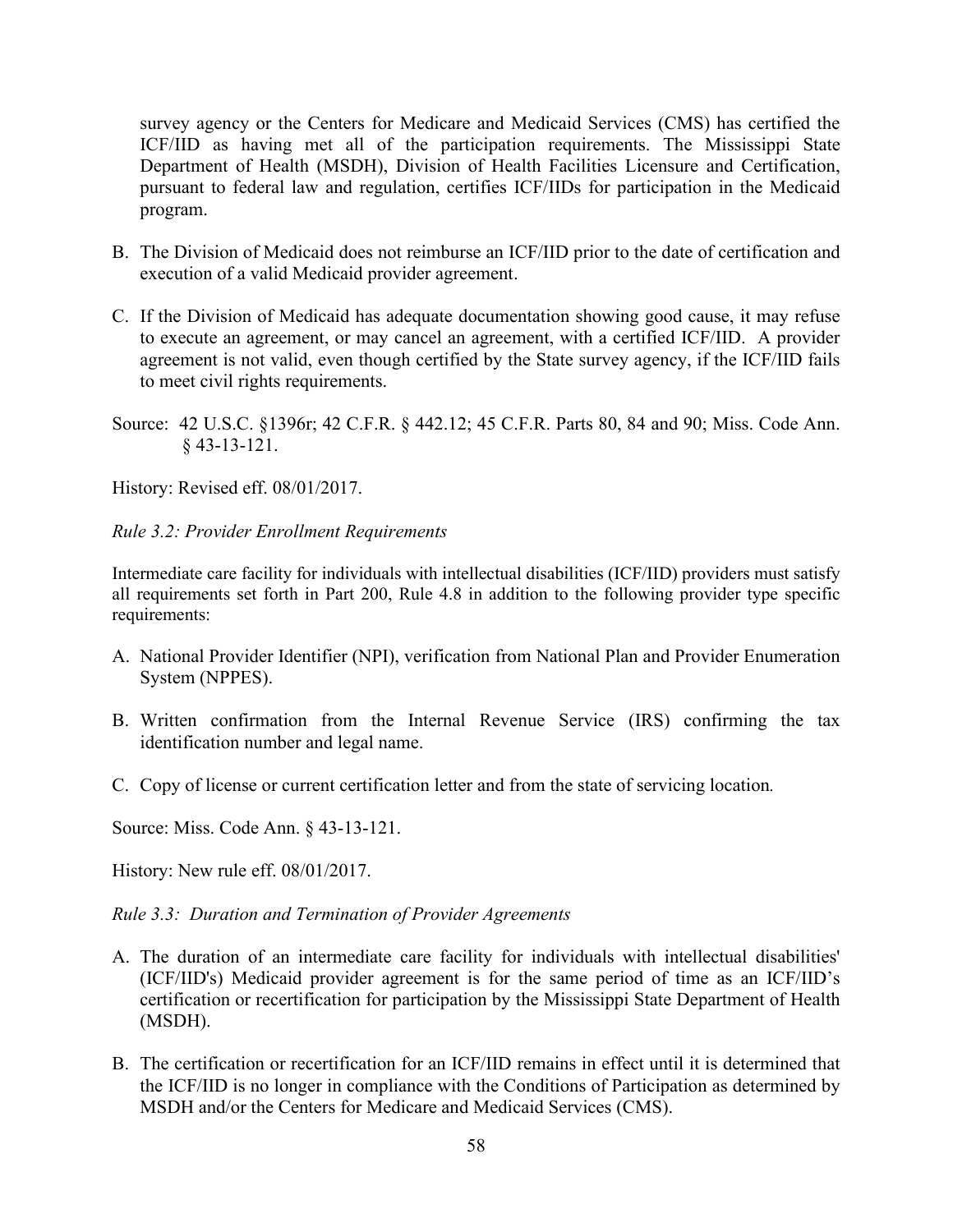- 1. ICF/IIDs must be surveyed by MSDH licensure and certification:
	- a) No later than fifteen (15) months after the last day of the previous survey to determine compliance with the Conditions of Participation, and
	- b) At a state-wide average interval of twelve (12) months or less which is computed at the end of each federal fiscal year by comparing the last day of the most recent survey for each participating ICF/IID to the last day of each ICF/IID's previous survey.
- 2. ICF/IIDs in compliance with the Conditions of Participation with standard level deficiencies, defined as when there is noncompliance with any single requirement or several requirements within a particular standard that are not of such character as to substantially limit an ICF/IID's capacity to furnish adequate care, or which would not jeopardize or adversely affect the health or safety of beneficiaries if the deficient practice recurred, may be conditionally certified with the understanding that certification will continue if either of the following applies:
	- a) All deficiencies have been satisfactorily corrected, or
	- b) The ICF/IID has made substantial progress in correcting the deficiencies and has a new plan of correction that is acceptable.
- C. The Division of Medicaid may deny payment for new admissions to an ICF/IID that no longer meets the applicable Conditions of Participation as determined by MSDH and/or CMS.
	- 1. The Division of Medicaid will:
		- a) Provide the ICF/IID up to sixty (60) days to come into compliance with the Conditions of Participation, and
		- b) Notify the ICF/IID of the intent to deny payment for new admissions and an opportunity for an informal hearing.
	- 2. The Division of Medicaid will provide an informal hearing upon written request which includes:
		- a) The opportunity to present to a Division of Medicaid official not involved in making the initial determination, evidence or documentation, in writing or in person, to refute the decision that the ICF/IID is out of compliance with the Conditions of Participation, and
		- b) A written decision stating the facts and legal basis governing the resolution of the dispute.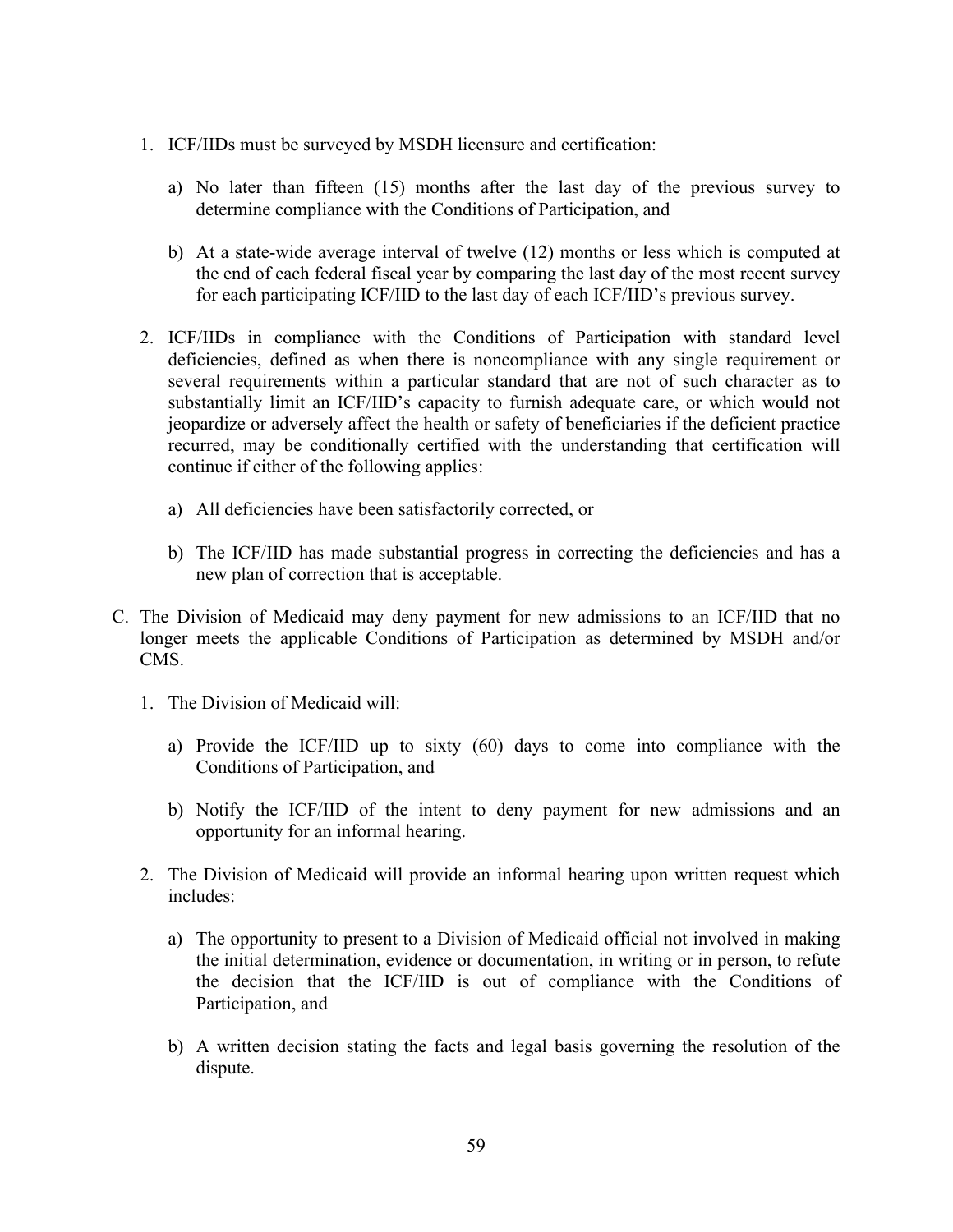- 3. If the decision of the informal hearing is to deny payment for new admissions the Division of Medicaid will inform the ICF/IID and the public at least fifteen (15) days before the effective date of the sanction with a notice that includes the:
	- a) Effective date of the denial of payments, and
	- b) Reasons for the denial of payments.
- D. The denial of payments for new admissions will continue for eleven (11) months after the month it was imposed unless, before the end of that period:
	- 1. The ICF/IID has come into compliance or is making a good faith effort to achieve compliance with the Conditions of Participation and the deficiencies do not present an immediate jeopardy to residents' safety and health, or
	- 2. The non-compliance is such that it presents an immediate jeopardy to residents' safety and health and it is necessary to terminate the ICF/IID's provider agreement.
- E. The Division of Medicaid must terminate an ICF/IID's provider agreement if an ICF/IID has been unable to achieve compliance with the Conditions of Participation during the period that payments for new admissions have been denied with the termination effective the day following the last day of the denial of payments.
- F. The Division of Medicaid may terminate an ICF/IID's provider agreement when the ICF/IID is not in substantial compliance with program requirements.
	- 1. The Division of Medicaid will provide written notification to the ICF/IID and the public.
	- 2. The Division of Medicaid will notify CMS of the decision to terminate the ICF/IID's provider agreement.
	- 3. The notice of termination will include an opportunity for the ICF/IID to request a hearing before an Administrative Law Judge prior to termination.
- G. When a provider agreement is terminated, the Division of Medicaid may continue to make payments for up to thirty (30) days to provide time for an orderly transfer of residents, whose primary source of payment is Medicaid, as specified in federal law. The ICF/IID must notify every resident, whose primary source of payment is Medicaid, and/or guardian or legal representative in writing within forty-eight (48) hours of receipt by the ICF/IID of the notice of termination.
- H. An ICF/IID may request an evidentiary hearing in writing within sixty (60) days of the receipt of the notice of a denial of payments or notice of termination or nonrenewal of its provider agreement.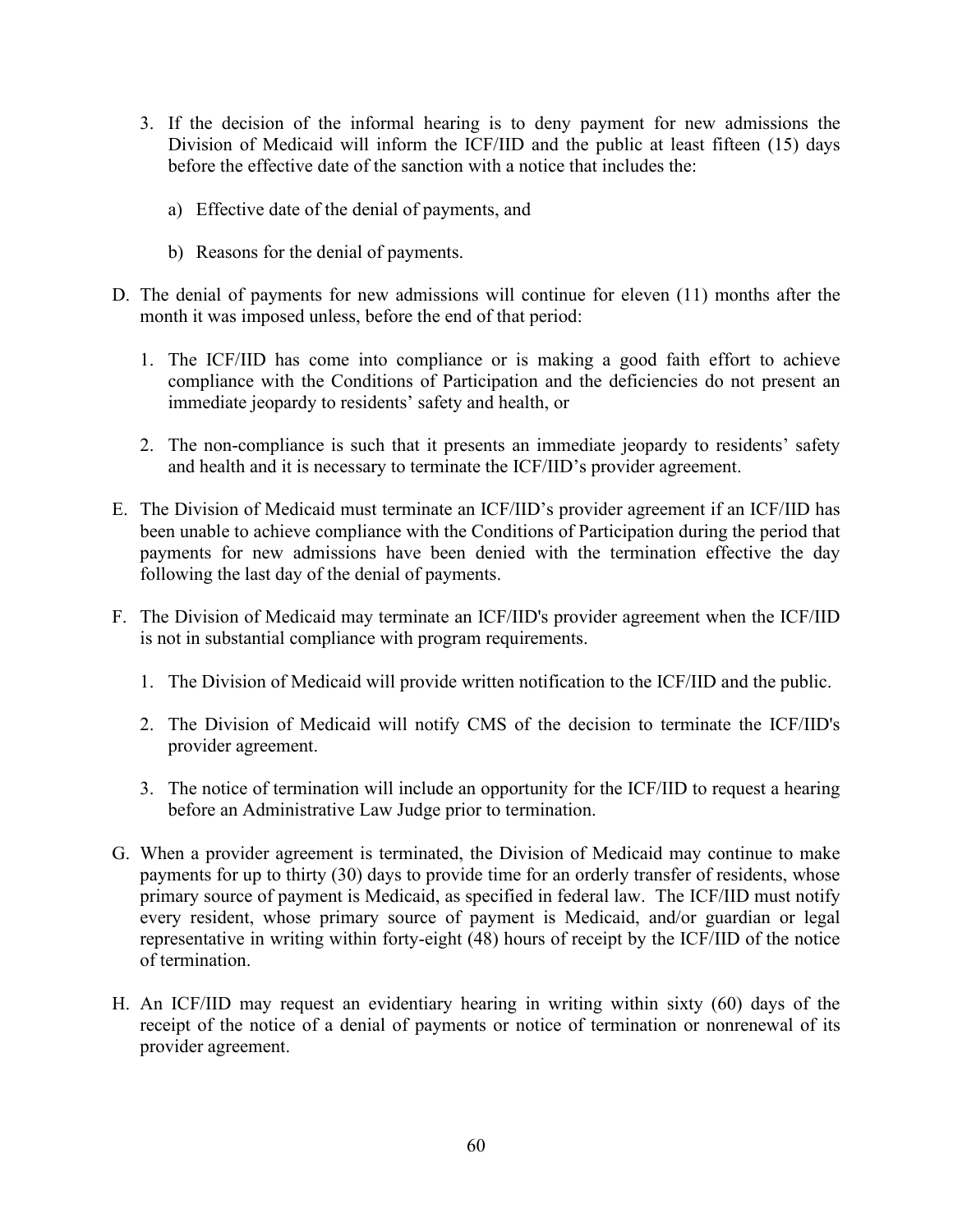- 1. The evidentiary hearing must be completed either before the effective date of the adverse action or within one hundred twenty (120) days after said date, and
- 2. If the hearing is made available only after the effective date of the action, the Division of Medicaid will, before that date, offer the ICF/IID an informal reconsideration that meets the following requirements:
	- a) A written notice to the ICF/IID of the denial, termination or nonrenewal and the findings upon which it was based,
	- b) A reasonable opportunity for the ICF/IID to refute those findings in writing, and
	- c) A written affirmation or reversal of the denial, termination, or nonrenewal.
- Source: 42 C.F.R. §§ 431.108, 431.153-154, 442.15, 442.109-110, 442.117-119; Miss. Code Ann. § 43-13-121.

History: Revised eff. 08/01/2017; Revised eff. 12/01/2015.

*Rule 3.4: Admission Review*

- A. The Mississippi Department of Mental Health (DMH) is responsible for conducting reviews of each beneficiary's need for admission to an intermediate care facility for individuals with intellectual disabilities (ICF/IID).
- B. An ICF/IID pre-admission form must be completed no more than thirty (30) days prior to the admission of the beneficiary to an ICF/IID and submitted with a copy of the current physical examination, medical and social history, and the preliminary evaluation.
- C. A physician must certify that each applicant's or beneficiary's ICF/IID level of care criteria were met at the time of admission. Recertification must be made at least every twelve (12) months thereafter.
- D. The interdisciplinary team must prepare for each resident, within thirty (30) days after admission, an individual program plan (IPP) that states the specific objectives necessary to meet the beneficiary's needs. At least annually, the comprehensive functional assessment of each beneficiary must be reviewed by the interdisciplinary team for relevancy and must be updated and the IPP is revised as needed.

Source: 42 C.F.R. §§ 456.350 - 456.381, 456.400, 456.431; Miss. Code Ann. § 43-13-121.

History: Revised eff. 08/01/2017.

*Rule 3.5: Per Diem*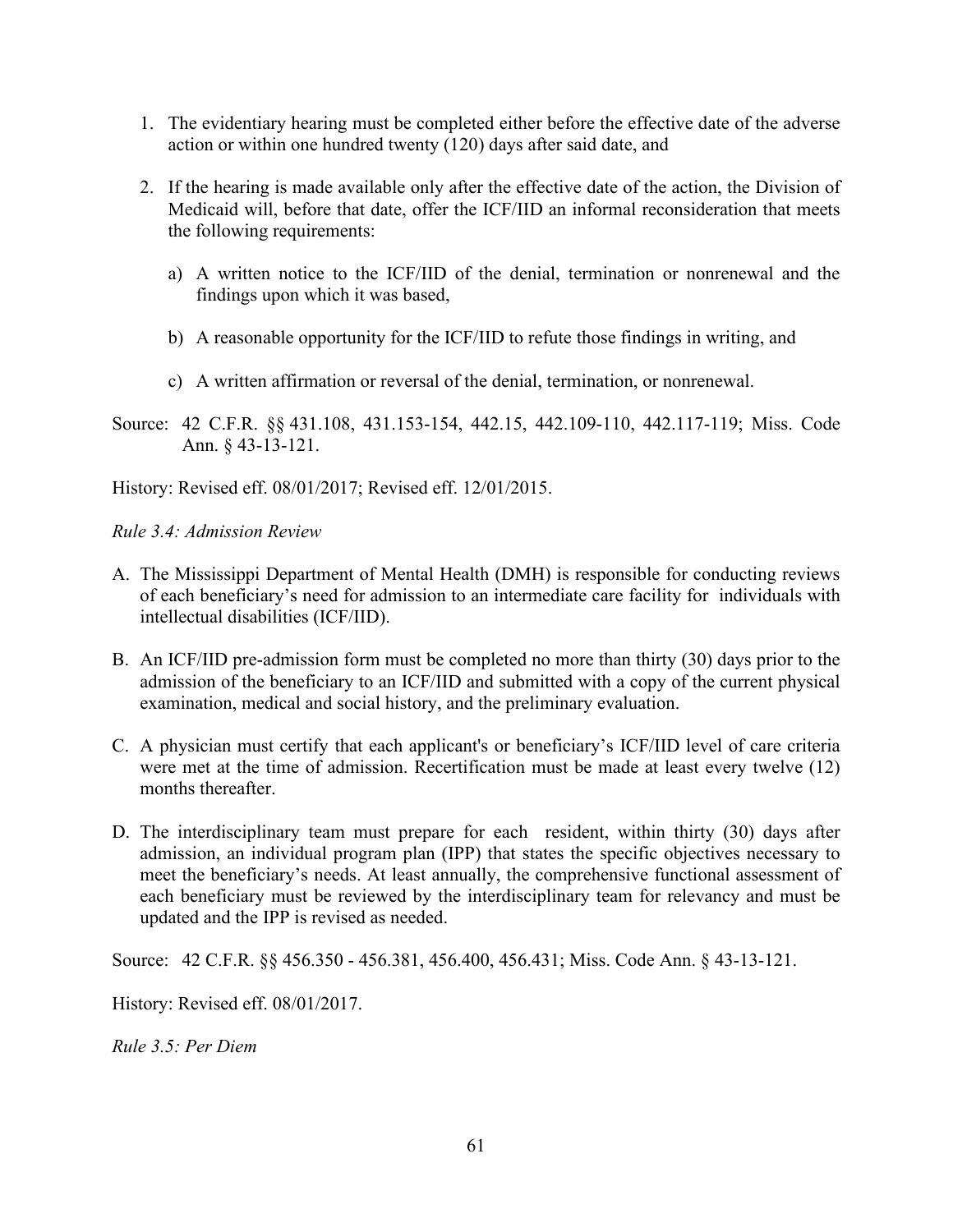- A. The intermediate care facility for individuals with intellectual disabilities (ICF/IID) must provide for all items and services required to meet the needs of a resident according to the comprehensive functional assessment and the individual program plan (IPP).
- B. Items and services covered by Medicare or any other third party must be billed to Medicare or the other third party and are considered non-allowable on the cost report. Applicable crossover claims must also be filed with the Division of Medicaid.
- C. The following items and services are included in the Medicaid per diem rates and cannot be billed separately to the Division of Medicaid or charged to a resident:
	- 1. Room/bed maintenance services.
	- 2. Nursing services.
	- 3. Physical Therapy (PT), Occupational Therapy (OT), and Speech-Language Pathology (SLP) services.
	- 4. Dietary services, including nutritional supplements.
	- 5. Activity services.
	- 6. Medically-related social services.
	- 7. Laundry services including the residents' personal laundry.
	- 8. Over-the-counter (OTC) drugs.
	- 9. Legend drugs not covered by the Medicaid program, Medicare, private, Veteran's Administration (VA) or any other payor source.
	- 10. Medical supplies including, but not limited to, those listed below. The Division of Medicaid defines medical supplies as medically necessary disposable items, primarily serving a medical purpose, having therapeutic or diagnostic characteristics essential in enabling a resident to effectively carry out a practitioner's prescribed treatment for illness, injury, or disease and appropriate for use in the ICF/IID. [Refer to Miss. Admin. Code Part 207, Rule 3.4.D. for medical supplies which must be billed outside the per diem rate.]
		- a) Enteral supplies,
		- b) Diabetic supplies,
		- c) Incontinence garments and
		- d) Oxygen administration supplies.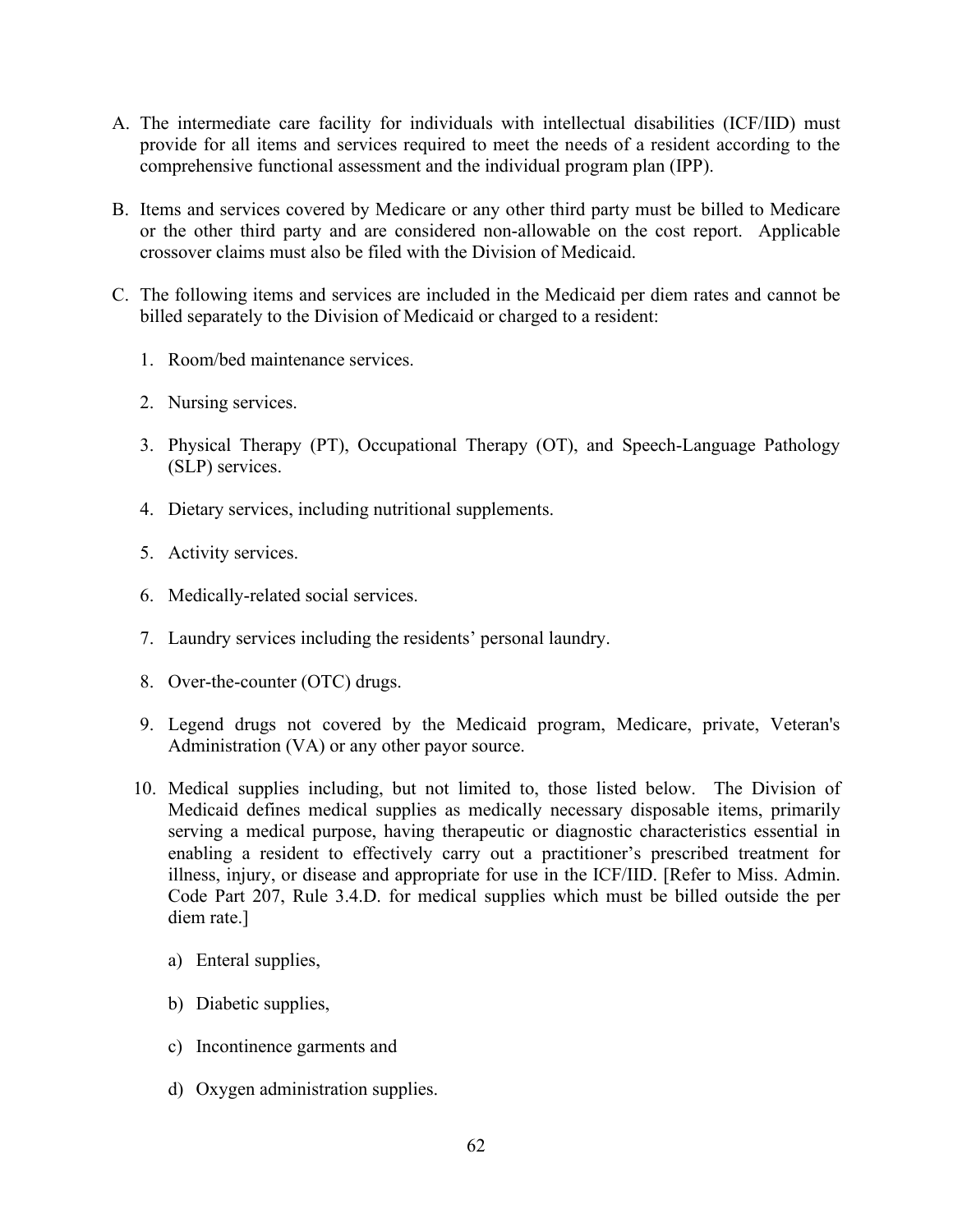- 11. Durable medical equipment (DME), except for DME listed in Miss. Admin. Code Part 207, Rule 3.4.D. The Division of Medicaid defines DME as an item that (1) can withstand repeated use, (2) is primarily and customarily used to serve a medical purpose, (3) is generally not useful to a resident in the absence of illness, injury or congenital defect, and (4) is appropriate for use in the ICF/IID. [Refer to Miss. Admin. Code Part 207, Rule 3.4.D. for DME which must be billed outside the per diem rate.]
- 12. Routine personal hygiene items and services as required to meet the needs of the residents including, but not limited to:
	- a) Hair hygiene supplies,
	- b) Comb and brush,
	- c) Bath soap,
	- d) Disinfecting soaps or specialized cleansing agents when indicated to treat special skin problems or to fight infection,
	- e) Razor and shaving cream,
	- f) Toothbrush and toothpaste,
	- g) Denture adhesive and denture cleaner,
	- h) Dental floss,
	- i) Moisturizing lotion,
	- j) Tissues, cotton balls, and cotton swabs,
	- k) Deodorant,
	- l) Incontinence supplies,
	- m) Sanitary napkins and related supplies,
	- n) Towels and washcloths,
	- o) Hair and nail hygiene services, including shampoos, trims and simple haircuts as part of routine grooming care, and
	- p) Bathing.
- 13. Private room coverage as medically necessary.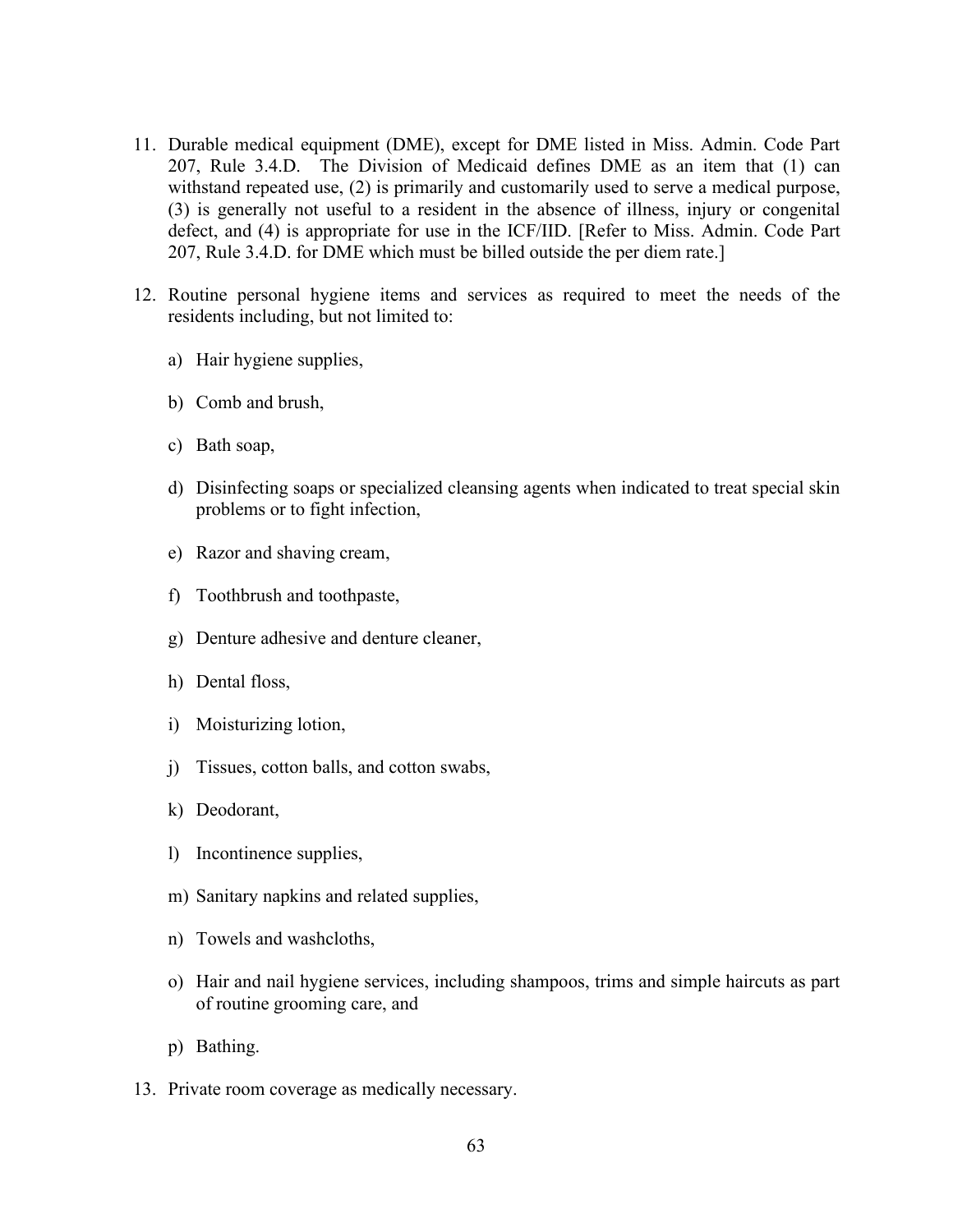- a) The Medicaid per diem reimbursement rate includes reimbursement for a resident's placement in a private room if medically necessary and ordered by a physician. The Medicaid reimbursement for a medically necessary private room is considered payment in full for the private room. The resident, the resident's family or the Division of Medicaid cannot be charged for the difference between a private and semi-private room if medically necessary.
- b) The resident may be charged the difference between the private room rate and the semi-private room rate when it is the choice of the resident or family if the provider informs the resident in writing of the amount of the charge at the time of admission or when the resident becomes eligible for Medicaid.
- 14. The ICF/IID must provide non-emergency transportation unless the resident chooses to be transported by a family member or friend.
- 15. The ICF/IID cannot use the Non-Emergency Transportation (NET) Broker to arrange transportation for residents. ICF/IIDs may use NET providers that also provide NET services for the NET Broker if:
	- a) The ICF/IID arranges the transportation, and
	- b) Pays the NET provider directly.
- D. The following items and services are not included in the Medicaid per diem rates, are considered non-allowable costs on the ICF/IID's cost report and must be billed directly to the Division of Medicaid by a separate provider with a separate provider number from that of the ICF/IID:
	- 1. Laboratory services,
	- 2. X-ray services,
	- 3. Drugs covered by the Medicaid drug program,
	- 4. Ostomy supplies,
	- 5. Continuous Positive Airway Pressure (CPAP) Devices effective January 2, 2015,
	- 6. Bi-level Positive Airway Pressure (BiPAP) Devices effective January 2, 2015, and/or
	- 7. Individualized, resident specific custom manual and/or custom motorized/power wheelchairs uniquely constructed or substantially modified for a specific resident when prior authorized by a Utilization Management/Quality Improvement Organization (UM/QIO), the Division of Medicaid, or a designated entity effective January 2, 2015.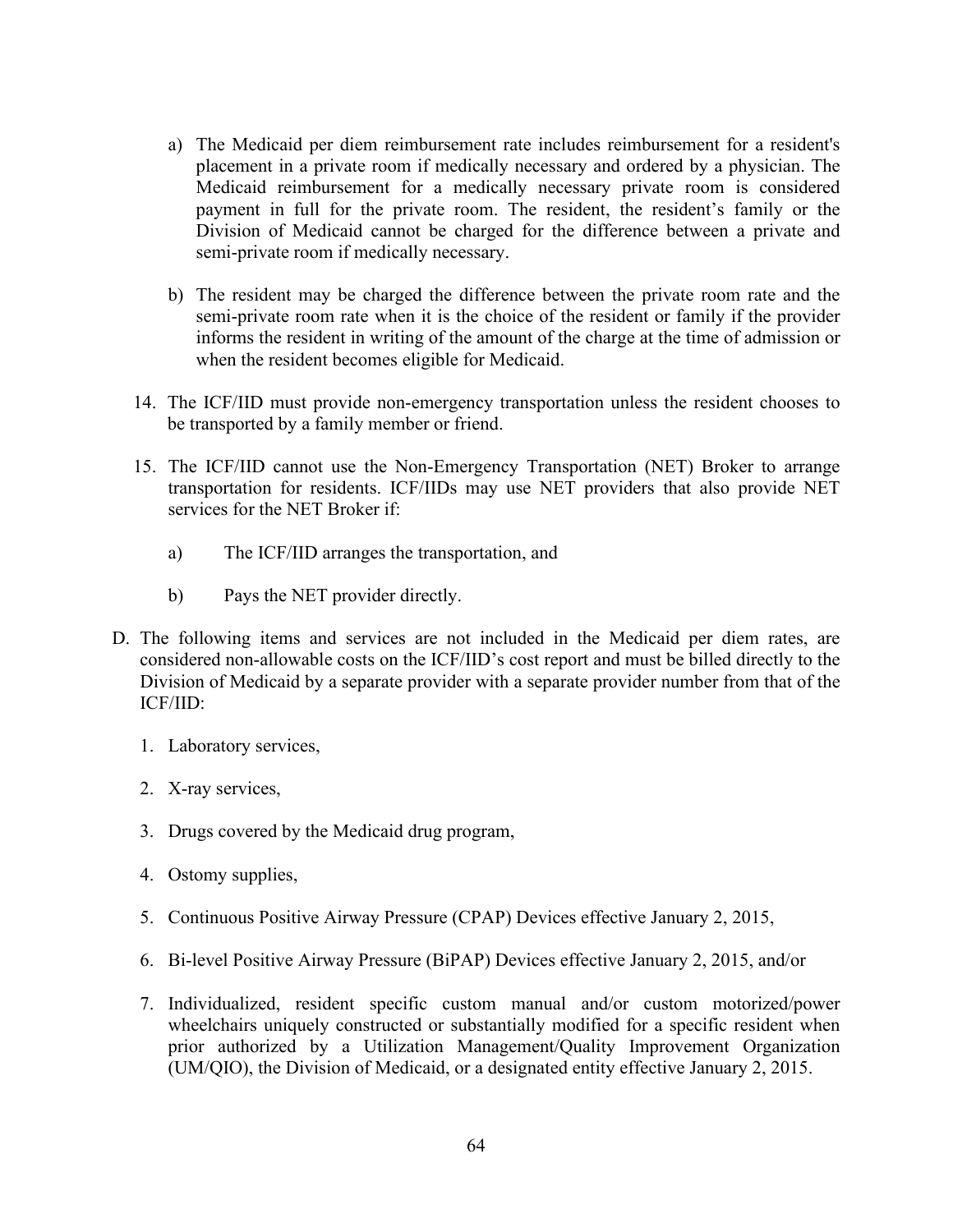- 8. Emergency transportation described in Miss. Admin. Code Part 201.
- E. All ICF/IID's must prominently display the below information in the ICF/IID, and provide to applicants for admission and residents the below information in both oral and written form:
	- 1. How to apply for and use Medicare and Medicaid benefits, and
	- 2. How to receive refunds for previous payments covered by such benefits.
- F. The ICF/IID must:
	- 1. Inform each resident who is entitled to Medicaid benefits, in writing, at the time of admission to the ICF/IID or when the resident becomes eligible for Medicaid of:
		- a) The items and services that are included in the ICF/IID services under the State Plan and for which the resident may not be charged, and
		- b) Those other items and services that the ICF/IID offers and for which the resident may be charged and the amount of charges for those services.
	- 2. Inform each resident when changes are made to the items and services specified in Miss. Admin. Code Part 207, Rule 3.4.F.1.
	- 3. Inform each resident before, or at the time of admission, and periodically during the resident's stay, of services available in the ICF/IID and of charges for those services, including any charges for services not covered under Medicare or by the ICF/IID's per diem rate.
- G. The ICF/IID may charge any amount greater than or equal to the Medicaid rate for non-Medicaid residents for items and services, consistent with the notice stated in Miss. Admin. Code Part 207, Rule 3.4.F.
	- 1. The ICF/IID's non-Medicaid per diem rate may be set above the Medicaid per diem rate, but the items and services included in the non-Medicaid rate must be identical to the items and services included in the Medicaid per diem rate.
	- 2. Items and services available in the ICF/IID not covered under Title XVIII or the ICF/IID's Medicaid per diem rate must be available and priced identically for all residents in the ICF/IID.
- H. An ICF/IID cannot require a deposit before admitting a Medicaid beneficiary.
- I. Refer to Miss. Admin. Code Part 224, Rule 1.4 for coverage of immunizations.

Source: 42 C.F.R. §§ 483.12, 483.440; Miss. Code Ann. §§ 43-13-117, 43-13-121.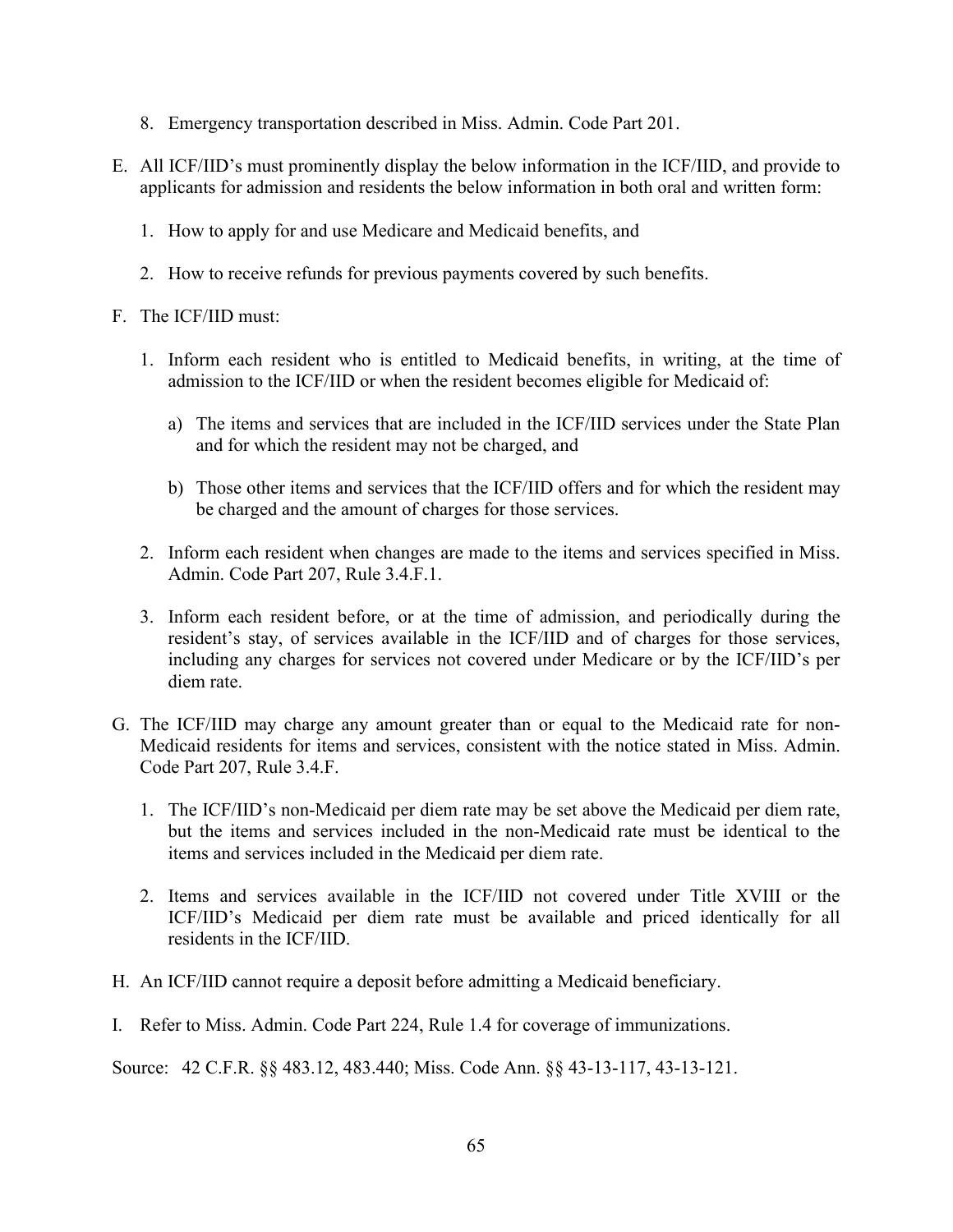History: Revised eff. 05/01/2022; Revised eff. 09/01/19; Added Miss. Admin. Code Part 207, Rule 3.4.C.15 and D.8 eff. 09/01/2018; Revised eff. 08/01/2017; Removed Miss. Admin. Code Part 207, Rule 3.4.D.5 (retroactively eff. 01/02/2015), eff. 11/01/2016; Added Miss. Admin. Code Part 207, Rule 3.4.F.4.-6., eff. 04/01/2016; Revised eff. 01/02/2015.

#### *Rule 3.6: Reimbursement*

- A. Participating Mississippi intermediate care facilities for individuals with intellectual disabilities (ICF/IIDs) must prepare and submit a Long-term Care Medicaid cost report for reimbursement.
	- 1. All cost reports are due by the end of the fifth  $(5<sup>th</sup>)$  calendar month following the reporting period.
	- 2. Failure to file a cost report by the due date or the extended due date will result in a penalty of fifty dollars (\$50.00) per day and may result in the termination of the provider agreement.
- B. The Division of Medicaid uses a prospective method of reimbursement. Effective as of July 1, 2021 all rates and/or fees for items and services will remain the same as those in effect July 1, 2021, with no adjustments except for amended desk reviews or audits affecting the rates calculated effective prior to July 1, 2021.
	- 1. The rates are calculated from cost report data.
	- 2. The rates are calculated annually with an effective date of January first  $(1<sup>st</sup>)$ .
	- 3. In no case may the reimbursement rate for services provided exceed an individual ICF/IID's customary charges to the general public for such services in the aggregate, except for those public facilities rendering such services free of charge or at a nominal charge.
	- 4. Prospective rates may be adjusted by the Division of Medicaid pursuant to changes in federal and/or state laws or regulations.
	- 5. Prospective rates may be adjusted by the Division of Medicaid based on revisions to allowable costs or to correct errors.
		- a) These revisions may result from amended cost reports, audits, or other corrections.
		- b) Facilities are notified in writing of amounts due to or from the Division of Medicaid as a result of these adjustments.
		- c) There is no time limit for requesting settlement of these amounts. This is applicable to claims for dates of service since July 1, 1993.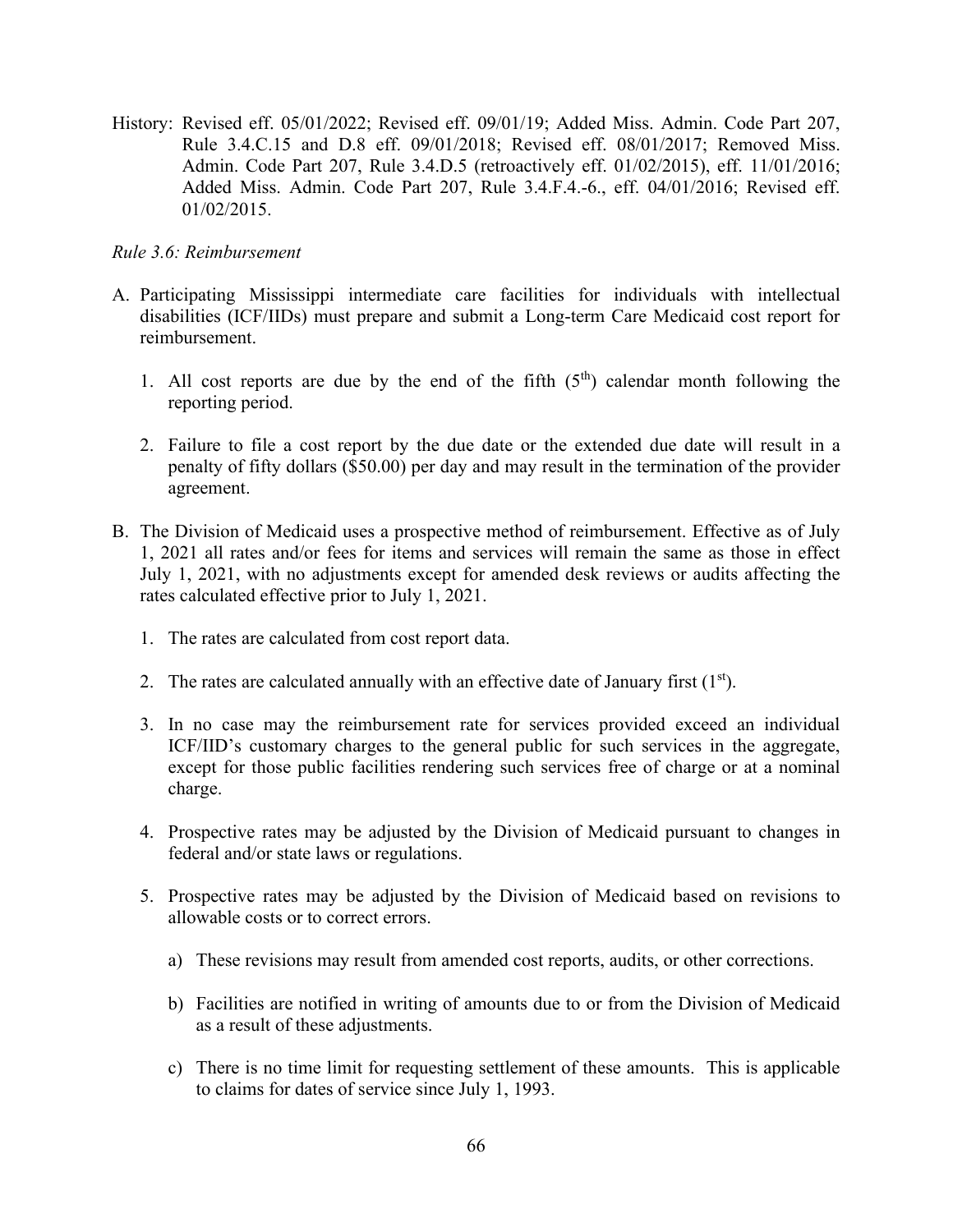- C. The Division of Medicaid conducts periodic cost report financial reviews of selected ICF/IIDs to verify the accuracy and reasonableness of the financial and statistical information contained in the Medicaid cost reports. Adjustments will be made as necessary to the reviewed cost reports based on the results of the reviews.
- D. Notwithstanding any other provision of this article, it shall be the duty of each ICF/IID that is participating in the Medicaid program to keep and maintain books, documents and other records as prescribed by the Division of Medicaid in substantiation of its cost reports for a period of three (3) years after the date of submission to the Division of Medicaid of an original cost report, or three (3) years after the date of submission to the Division of Medicaid of an amended cost report.
	- 1. Providers must maintain adequate documentation including, but not limited to, financial records and statistical data, for proper determination of costs payable under the Medicaid program.
		- a) The cost report must be based on the documentation maintained by the ICF/IID.
		- b) All non-governmental ICF/IIDs must file cost reports based on the accrual method of accounting.
		- c) Governmental ICF/IIDs have the option to use the cash basis of accounting for reporting.
	- 2. Documentation of financial and statistical data should be maintained in a consistent manner from one period to another and must be current, accurate and in sufficient detail to support costs contained in the cost report.
	- 3. Providers must make available to the Division of Medicaid all documentation that substantiates the information included in the ICF/IID cost report for the purpose of determining compliance.
		- a) These records must be made available as requested by the Division of Medicaid.
		- b) All documentation which substantiates the information included in the cost report, including any documentation relating to home office and/or management company costs, must be made available to Division of Medicaid reviewers as requested by the Division.

Source: 42 C.F.R. § 447, Subparts B and C; Miss. Code Ann. §§ 43-13-117, 43-13-121.

History: Revised eff. 07/01/2021; Revised eff. 08/01/2017.

*Rule 3.7: Temporary Leave Payment*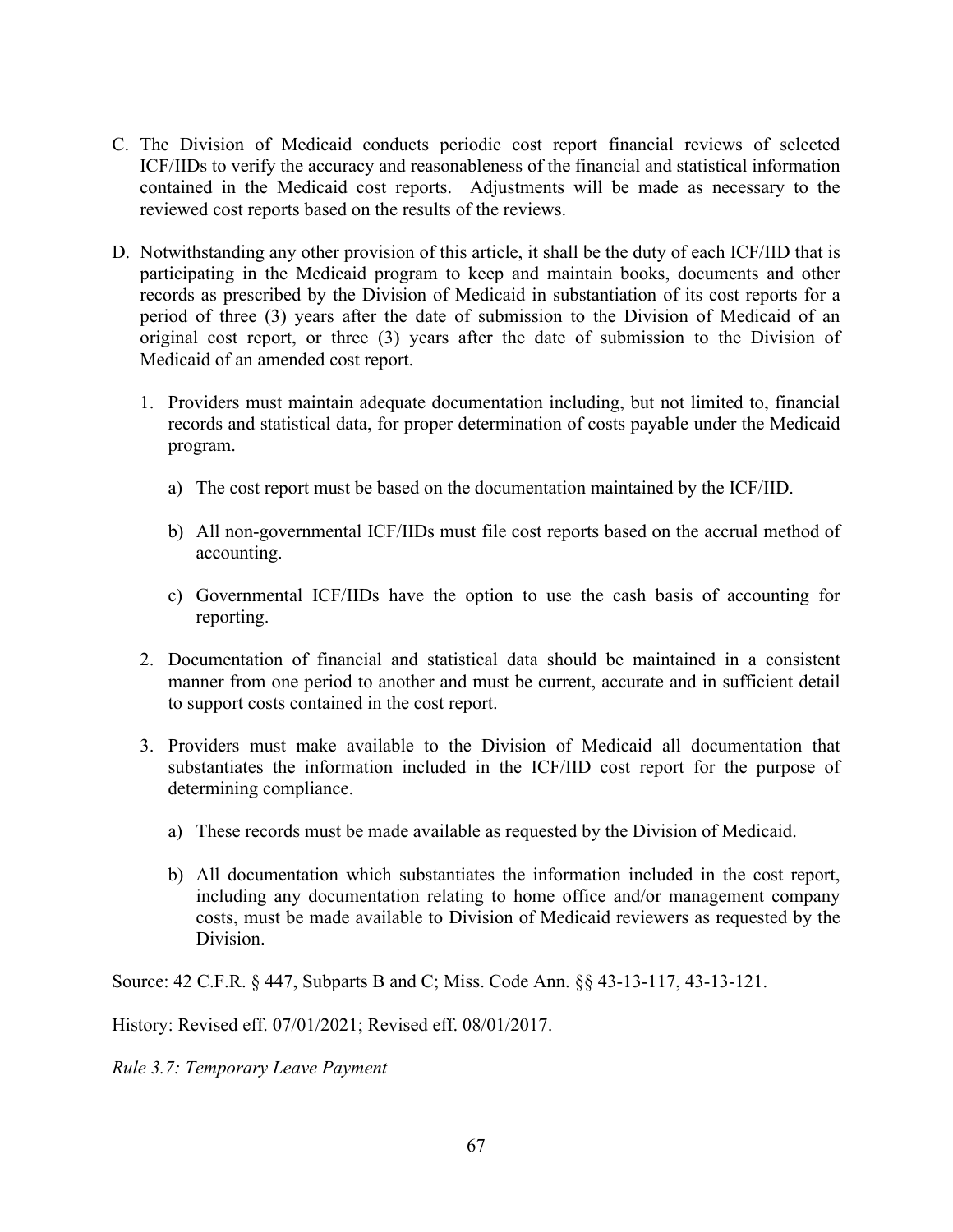- A. The Division of Medicaid defines temporary leave as a temporary absence for one (1) or more calendar days the resident is out of the intermediate care facility for individuals with intellectual disabilities (ICF/IID) for:
	- 1. A home/therapeutic temporary leave.
		- a) The temporary leave is defined as:
			- 1) Eight (8) consecutive hours or more during the day excluding dialysis, chemotherapy or medical treatments that occur two (2) or more days per week,
			- 2) An absence at twelve midnight (12 a.m.), or
			- 3) A hospital observation stay.
		- b) The first  $(1<sup>st</sup>)$  day of a temporary leave begins the calendar day the resident left the ICF/IID.
		- c) The end of the home/therapeutic temporary leave is the calendar day:
			- 1) The resident returns to the ICF/IID,
			- 2) After the resident returns if the resident was out of the ICF/IID for eight (8) or more hours as of midnight (12 a.m.) on the day the resident returned to the ICF/IID.
			- 3) The resident is admitted to an inpatient hospital acute care stay from an observation stay, or
	- 2. An inpatient hospital temporary leave.
		- a) The temporary leave is defined as an admission to the inpatient hospital for continuous acute care.
		- b) The first (1st) day of a temporary leave begins the calendar day the resident is admitted to the inpatient hospital for continuous acute care.
		- c) The end of the temporary leave is the calendar day the resident returns to the ICF/IID.
- B. Before the resident departs on home/therapeutic or inpatient hospital temporary leave, the ICF/IID must provide a written notice to the resident and/or family member or legal representative explaining the ICF/IID's temporary leave, bed-hold and resident return policies.
	- 1. The written notice must define the period of time during which the resident is permitted to return and resume residence in the ICF/IID.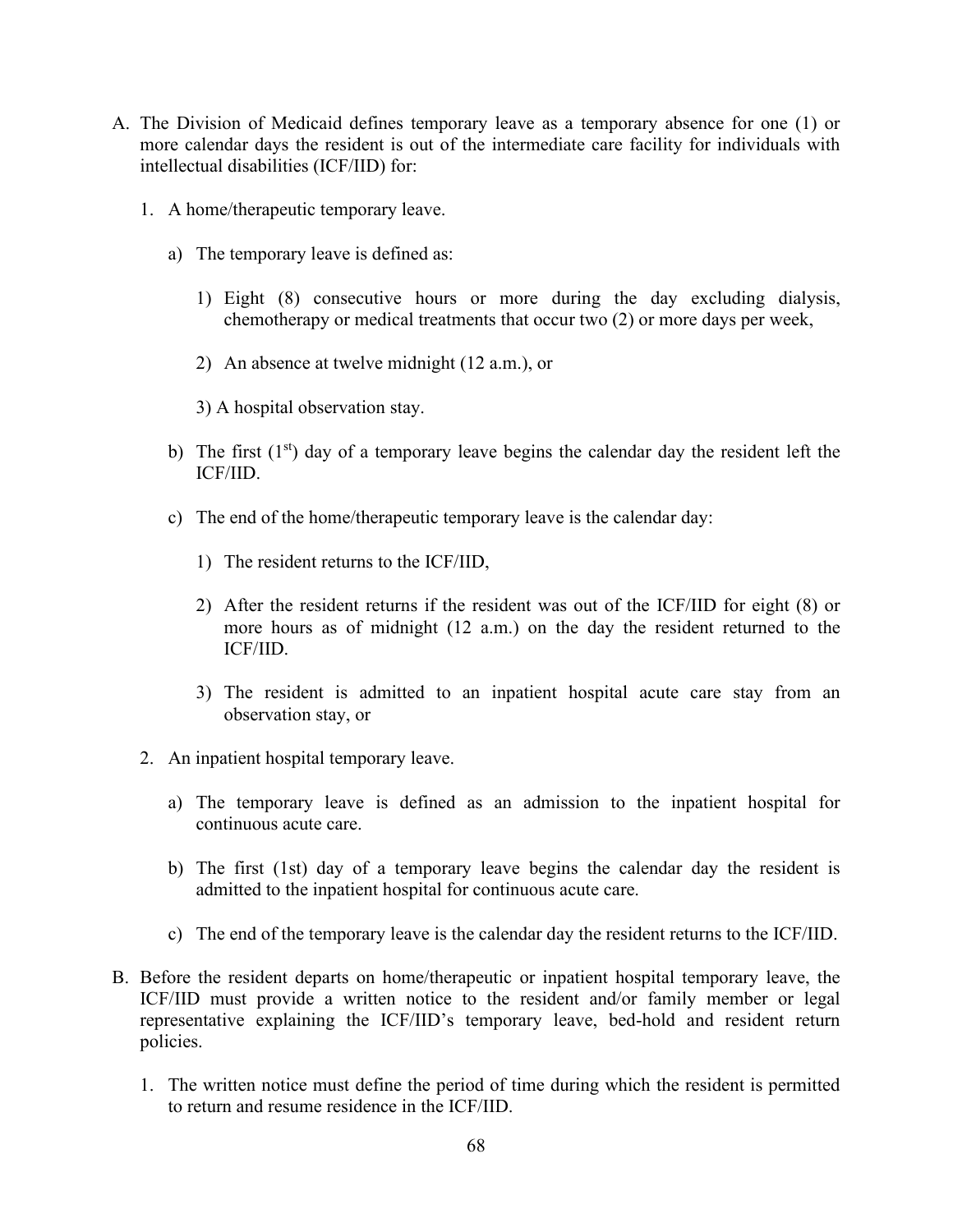- 2. The written notice must also state that if the resident's absence exceeds the Division of Medicaid's bed-hold limit the resident will be readmitted to the ICF/IID upon the first availability of a semi-private bed if the resident still requires the services provided by the ICF/IID.
- C. The Division of Medicaid covers up to fifteen (15) consecutive days of home/therapeutic temporary leave per one (1) absence for up to a total of sixty-three (63) days per state fiscal year, which begins July 1 and ends June 30 of the following calendar year, in addition to certain holidays.
	- 1. The holidays included in home/therapeutic temporary leave are:
		- a) Christmas Day,
		- b) The day before Christmas Day,
		- c) The day after Christmas Day,
		- d) Thanksgiving Day,
		- e) The day before Thanksgiving Day, and
		- f) The day after Thanksgiving Day.
	- 2. All home/therapeutic temporary leave days must be approved by the attending physician.
	- 3. Home/therapeutic temporary leave includes the resident's absence for:
		- a) Eight  $(8)$  or more consecutive hours during the day or at midnight  $(12 a.m.).$
		- b) A hospital observation stay when the resident is not admitted for an inpatient hospital acute care stay, or
		- c) Outpatient treatments except for dialysis, chemotherapy and medical treatments that occur two (2) or more days per week.
	- 4. The ICF/IID must reserve the resident's bed in anticipation of the resident's return and cannot fill the resident's bed with another resident during the covered period of home/therapeutic temporary leave.
	- 5. ICF/IIDs cannot refuse to readmit a resident from home/therapeutic temporary leave if the facility has billed for home/therapeutic leave days and the resident still requires the services provided by the ICF/IID.
	- 6. After a fifteen (15) day home/therapeutic temporary leave period has been exhausted, a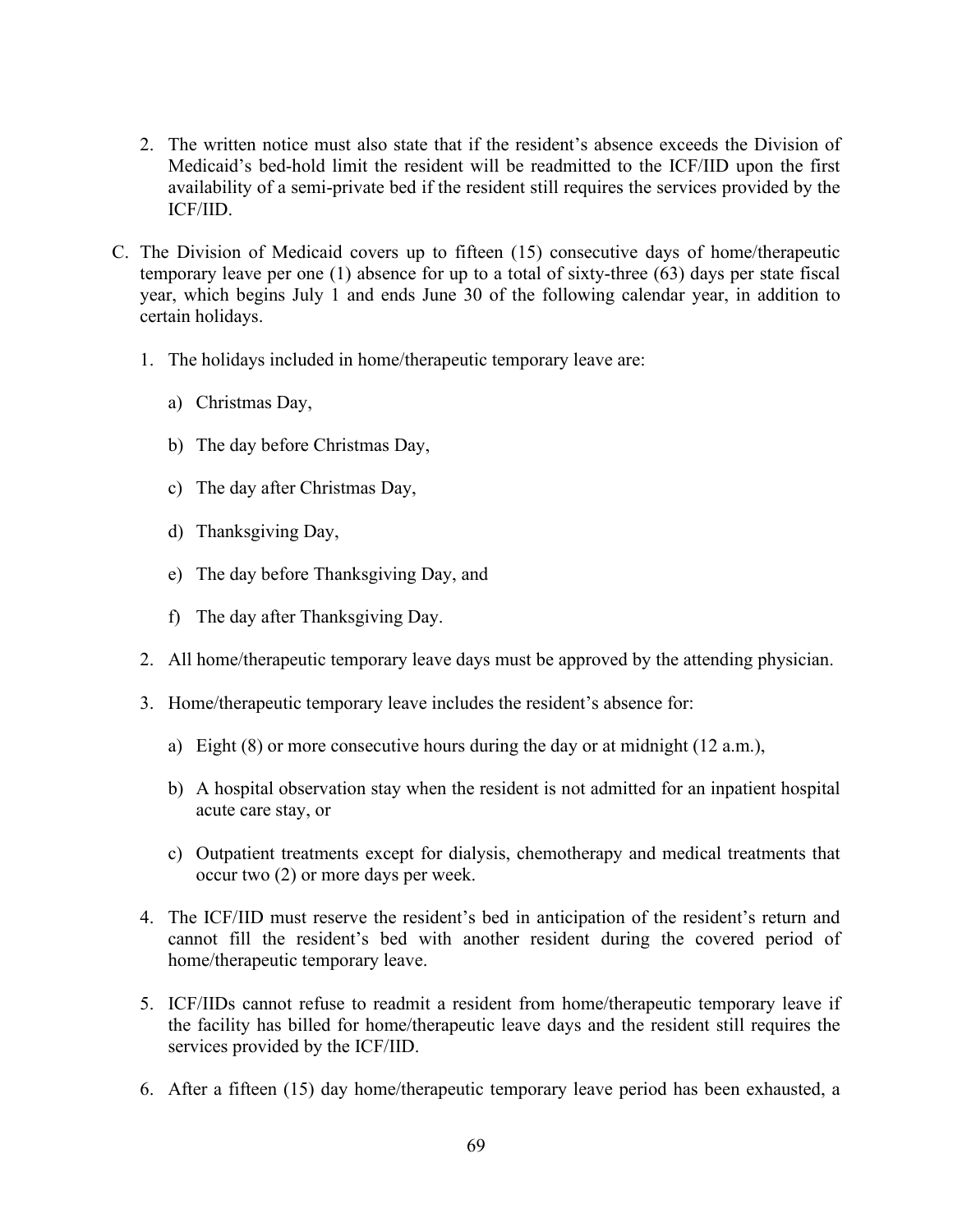new leave of absence for home/therapeutic temporary leave does not begin until the resident has returned to the ICF/IID for twenty-four (24) consecutive hours or longer.

- D. The Division of Medicaid covers fifteen (15) consecutive days of inpatient hospital temporary leave per each absence for continuous acute care during an inpatient hospital stay.
	- 1. The period of leave is determined by counting the first  $(1<sup>st</sup>)$  day of leave as the calendar day the resident was admitted to an inpatient hospital for continuous acute care after leaving the ICF/IID.
	- 2. There is no maximum number of inpatient hospital temporary leave days per each state fiscal year.
	- 3. Inpatient hospital temporary leave applies to acute care hospital stays in a licensed hospital including geriatric psychiatric units.
	- 4. Inpatient hospital temporary leave does not apply if the resident is admitted for:
		- a) Hospital observation stays,
		- b) Medicare-only skilled nursing facility (SNF) stays, or
		- c) Swing-bed stays.
	- 5. After a fifteen (15) day inpatient hospital temporary leave period has been exhausted, a new leave of absence for acute hospitalization does not begin until the resident has returned to the ICF/IID for a period of twenty-four (24) consecutive hours or longer.
	- 6. ICF/IIDs cannot refuse to readmit a resident from inpatient hospital temporary leave if the facility has billed for inpatient hospital leave days and the resident still requires the services provided by the ICF/IID.
	- 7. The ICF/IID must reserve the resident's bed in anticipation of the resident's return and cannot fill the resident's bed with another resident during the covered period of inpatient hospital temporary leave.
	- 8. If the resident is on inpatient hospital leave and has not been discharged, the ICF/IID is responsible for providing transportation for the return to the ICF/IID.

Source: 42 C.F.R. § 447.40; Miss. Code Ann. §§ 43-13-117, 43-13-121.

History: Revised 05/01/2022; Revised eff. 08/01/2018 except for Miss Admin Code Part 207, Rule 3.7.C. revised to correspond with SPA 18-0005 (eff. 07/01/2018) eff. 08/01/2018. Revised eff. 08/01/2017.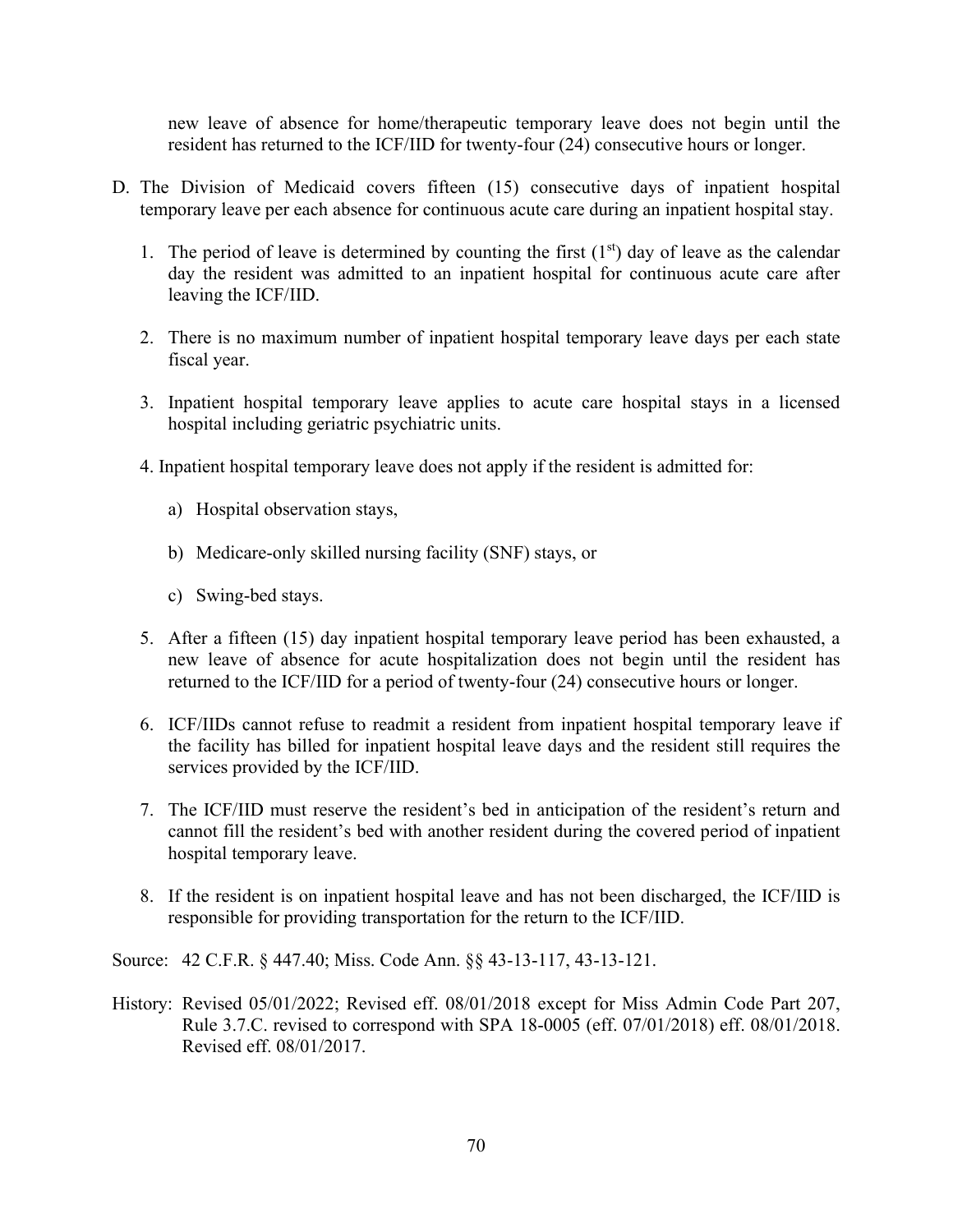#### *Rule 3.8: Resident Personal Funds*

- A. The intermediate care facility for individuals with intellectual disabilities (ICF/IID) must, upon written authorization by the resident, and/or guardian or legal representative accept responsibility for holding, safeguarding and accounting for the resident's personal funds.
	- 1. The ICF/IID may make arrangements with a federally or state insured banking institution to provide these services, but the responsibility for the quality and accuracy of compliance with the requirements of this rule remains with the ICF/IID.
	- 2. The ICF/IID must include any charges for this service in the ICF/IID's basic daily rate and cannot charge the resident.
- B. Penalties may be assessed on any ICF/IID that fails to maintain an auditable system of accounting for residents' personal funds or has had repeated instances of noncompliance with federal regulations.
- C. The ICF/IID must provide each resident and/or guardian or legal representative with a written statement at the time of admission that states the following:
	- 1. All services provided by the ICF/IID, distinguishing between services are included in the ICF/IID's basic rate and those services that are not. The written statement must include the services that may be charged to the resident's personal funds and the amount of such charges.
	- 2. There is no obligation for the resident to deposit funds with the ICF/IID.
	- 3. The resident has the right to select how personal funds will be handled including the following rights to:
		- a) Receive, retain, and manage his/her personal funds or have this done by a guardian or legal representative, if any,
		- b) Apply to the Social Security Administration to have a representative payee designated for purposes of federal or state benefits to which he/she may be entitled,
		- c) Designate, in writing, another person to act for the purpose of managing his or her personal funds except when the resident does not deposit funds with the ICF/IID, and
		- d) Require the ICF/IID to hold, safeguard and account for resident personal funds under a system established and maintained by the ICF/IID requested by the resident.
	- 4. Any charge for this service is included in the ICF/IID's basic rate.
	- 5. The ICF/IID may only accept a resident's personal funds to hold, safeguard and account when: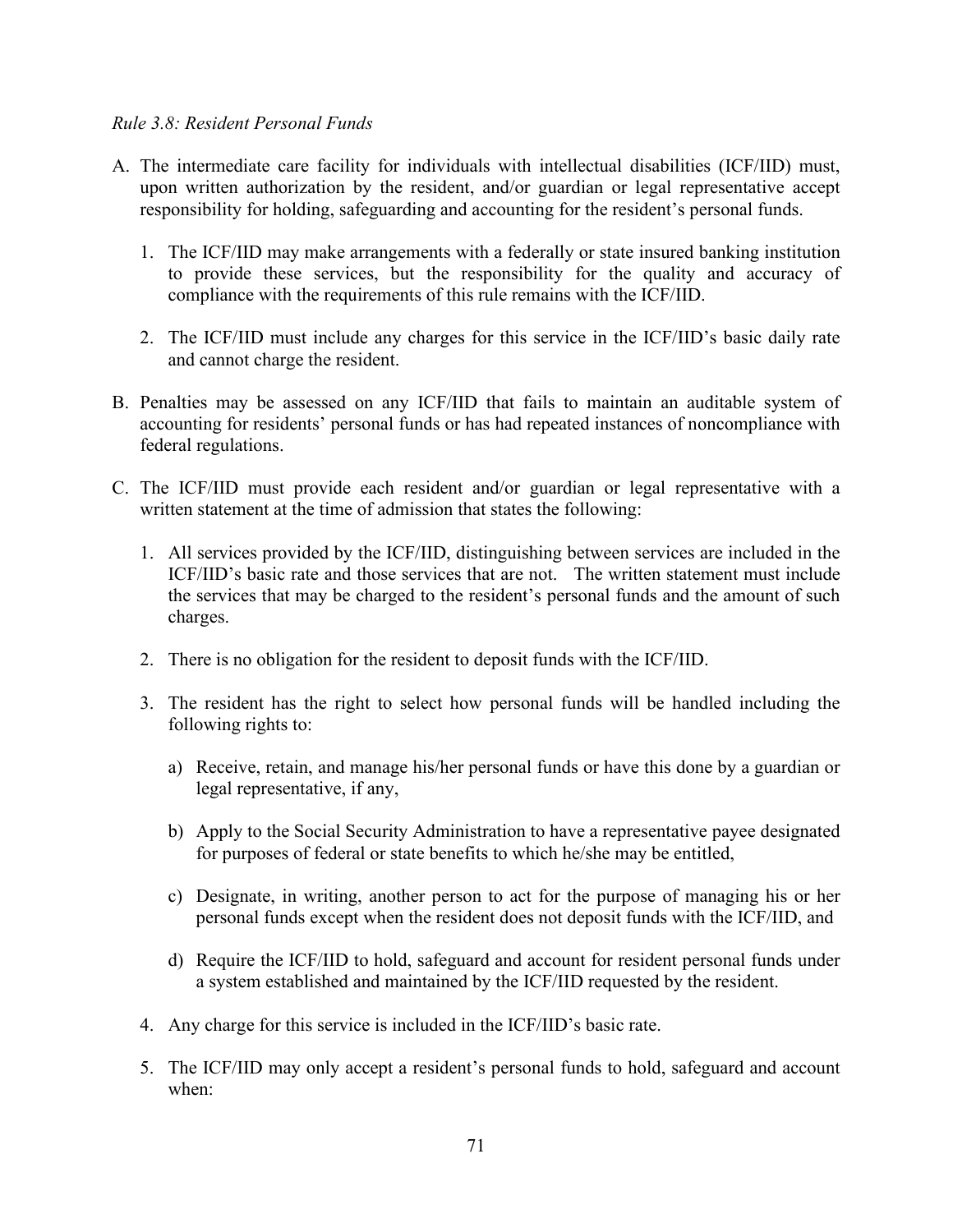- a) Provided with written authorization by the resident and/or guardian or legal representative, or
- b) The ICF/IID is appointed as the resident's representative payee.
- 6. The ICF/IID is required to arrange for the management of the resident's personal funds if the resident becomes incapable of managing his/her personal funds and does not have a guardian or legal representative.
- 7. The ICF/IID must maintain a complete copy of its resident's personal funds policies and procedures and must make them accessible and available for review.
- D. The ICF/IID must maintain current, written, individual records of all financial transactions involving the resident's personal funds which have been given for holding, safeguarding, and accounting.
	- 1. The ICF/IID must act as fiduciary of the resident's personal funds and account for these funds in an auditable manner.
	- 2. The ICF/IID must use Generally Accepted Accounting Principles (GAAP) when maintaining these records. The Division of Medicaid requires the ICF/IID to employ proper bookkeeping techniques by which it can determine upon request all deposits and withdrawals for each resident, how much interest these funds have earned for each resident, and the amount of each resident's personal funds.
	- 3. Resident fund records must:
		- a) Include the resident's name.
		- b) Identify the resident's representative, if any.
		- c) Include the resident's admission date.
		- d) Show the actual transaction date and amount of each deposit and withdrawal.
		- e) Reflect the actual date of an adjusting or correcting entry.
		- f) State the name of the person who accepted the withdrawn funds.
		- g) Show the balance after each transaction (i.e., maintain a running balance).
		- h) Provide the appropriate signatures for all disbursements of funds, such as:
			- (1) Resident's signature,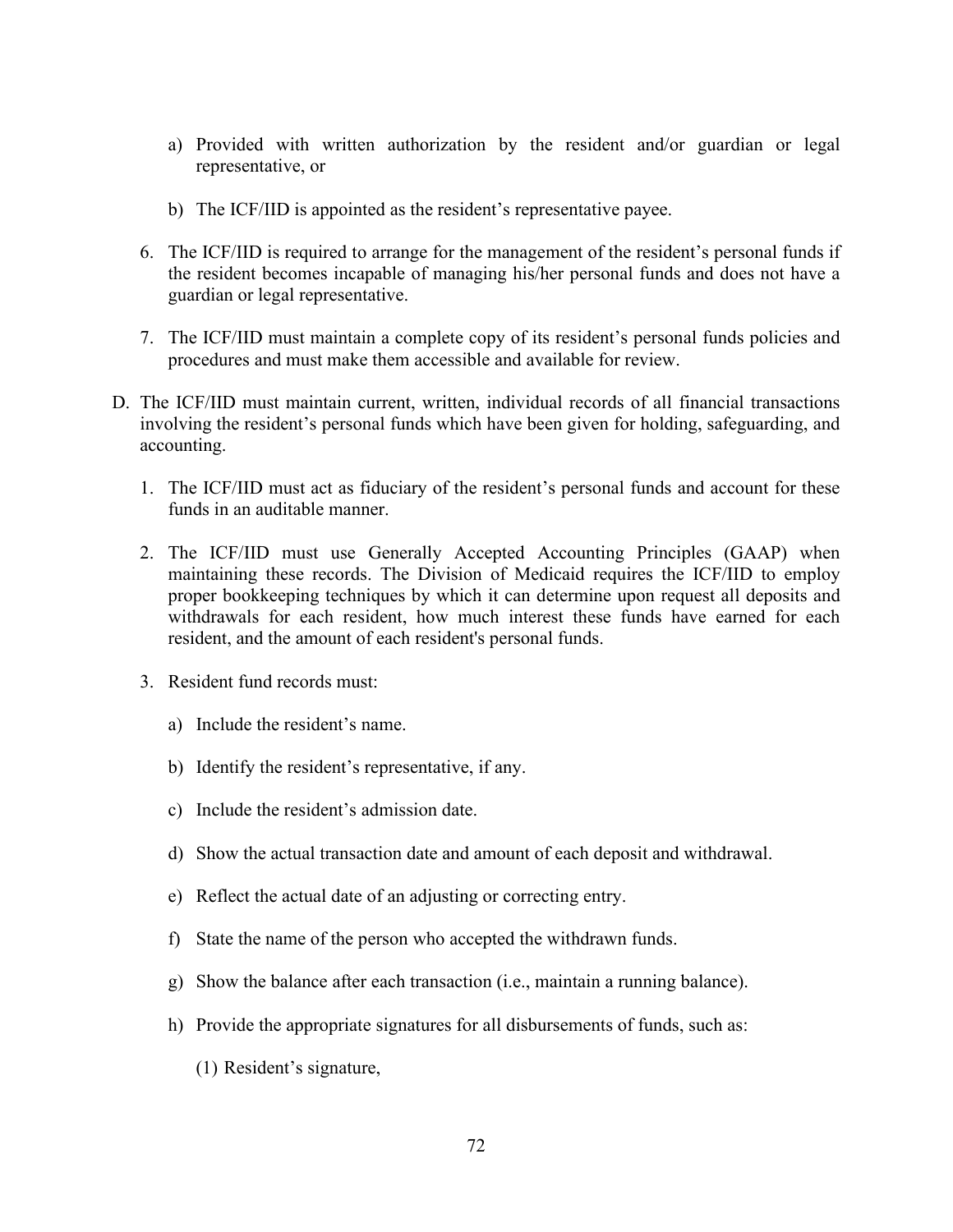- (2) Resident's mark, or "x" with two witnesses' signatures,
- (3) Power of attorney's signature,
- (4) Resident's responsible party when the amount disbursed is supported by appropriate documentation, or
- (5) Two signatures of facility personnel when the amount disbursed is supported by appropriate documentation.
- i) Document transaction with receipts indicating the purpose for which any withdrawn funds were spent. This restriction is applicable to all parties, other than the residents and their powers of attorney, who have written authorization to withdraw funds from a resident's trust fund account. Applicable parties include, but are not limited to, responsible parties, facility personnel, representative payees, etc. The facility must reimburse the resident's account for any undocumented transactions.
- j) For powers of attorney, the provider must maintain a copy of the power of attorney in the resident's file, and before the provider can allow withdrawals of funds based upon the power, the provider must ensure that the power contains language sufficient to allow the holder to withdraw funds and expend them. This power is normally designated as a "General Power of Attorney" and not as a "Limited or Special" power.
- k) Reflect the resident's earned interest, if any.
- l) Be reconcilable, at all times, with the current bank statement and/or petty cash.
- m) Not include as an outstanding item any check written on a resident's account that has not been cashed within one year of check date. Any check held as outstanding for 12 months or more should be reissued to the appropriate party or voided and credited to the appropriate resident's account. If the check was a refund for a discharged or deceased resident, the funds may be sent to the State Treasurer as unclaimed funds. For further information on Accounting Upon Death or Discharge of Resident refer to the Title 23 Administrative Code Part 207, Chapter 3 Rule 3.7 M., and
- n) Be kept for at least five years after the resident's discharge or death.
- E. Acceptable charges to resident personal funds include, but are not limited to, the following general categories and examples, if properly authorized and documented as specified in Miss. Admin. Code Rule 3.8.D. is provided. The ICF/IID must notify the resident in advance of charges for non-Medicaid covered items and services, including, but not limited to:
	- 1. Personal communication/entertainment items and services, including, but not limited to, telephone, television, radio, and computer.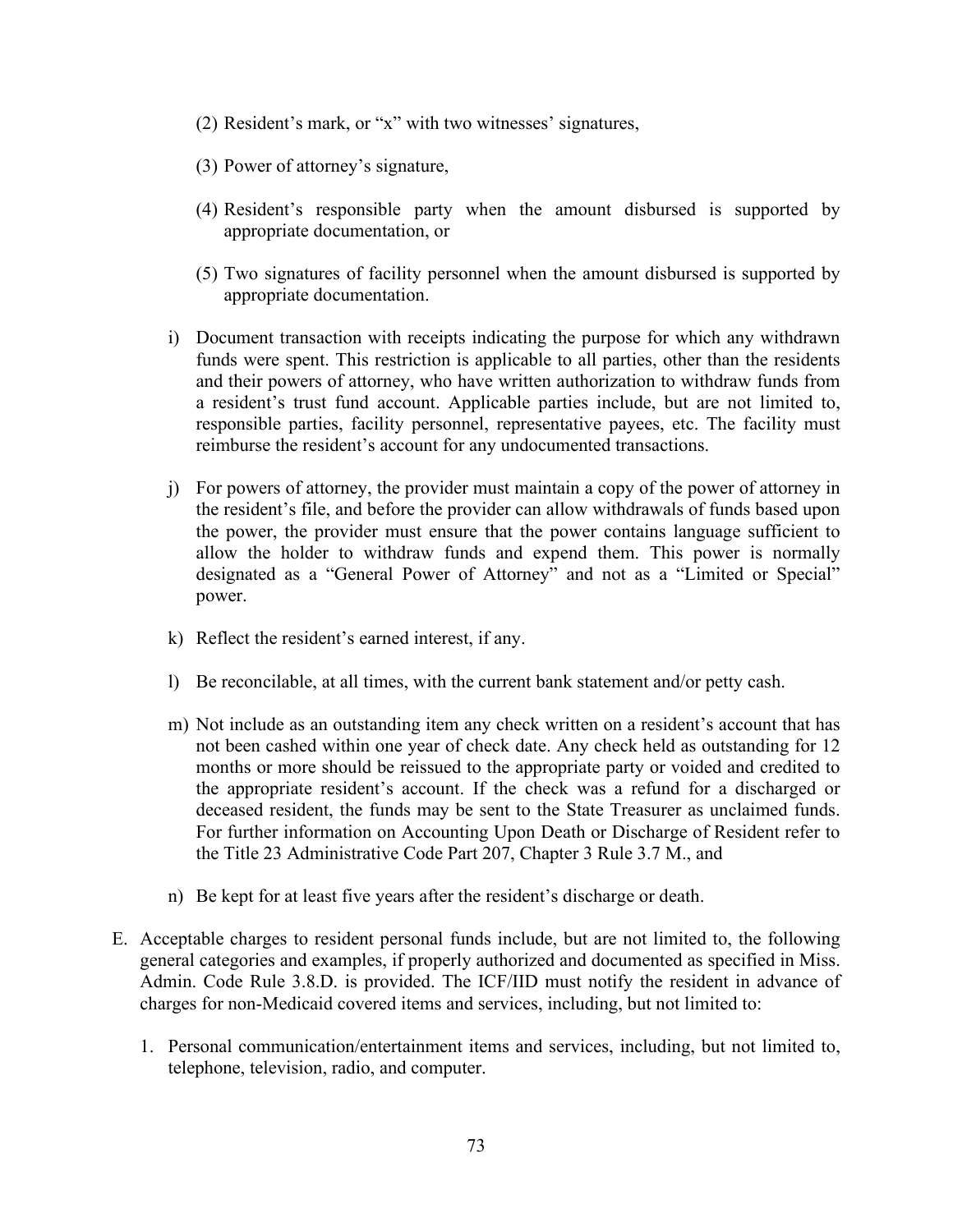- 2. Personal comfort items, including, but not limited to, tobacco, novelties, and candy.
- 3. Items and services in excess of those included in the Medicaid per diem rate, including, but not limited to, grooming or cosmetic items requested by the resident. The resident must be furnished in advance with an itemized statement of charges for these items and services.
- 4. Personal clothing.
- 5. Personal reading material.
- 6. Gifts purchased on behalf of the resident.
- 7. Flowers and plants for the resident's room.
- 8. Entertainment and social events included in the Medicaid per diem rate.
- 9. Private sitters or aides.
- 10. Private room, unless the private room is medically necessary including, but not limited to, isolation for infection control.
- 11. Specially prepared or alternative food requested instead of, or in addition to, the food generally prepared by the ICF/IID.
- 12. Authorized cost-sharing in Medicaid-covered services, including Medicaid Income liability for room and board.
- F. Unacceptable charges to resident's personal funds include, but are not limited to:
	- 1. Any charge not:
		- a) Authorized by the resident and/or guardian or legal representative, or
		- b) Documented.
	- 2. Nursing, dietary, activities, room/bed maintenance, and personal hygiene services.
	- 3. Medically necessary items and services reimbursed as part of the Medicaid per diem rate.
		- a) Any properly made charge for equipment or services including, but not limited to, geriatric or geri-chairs, wheelchairs, support shoes, gurneys, and counseling services must be supported by a written statement from the resident's physician that documents the item or service was not medically necessary.
		- b) Failure to maintain the physician's denial of medical necessity statement may result in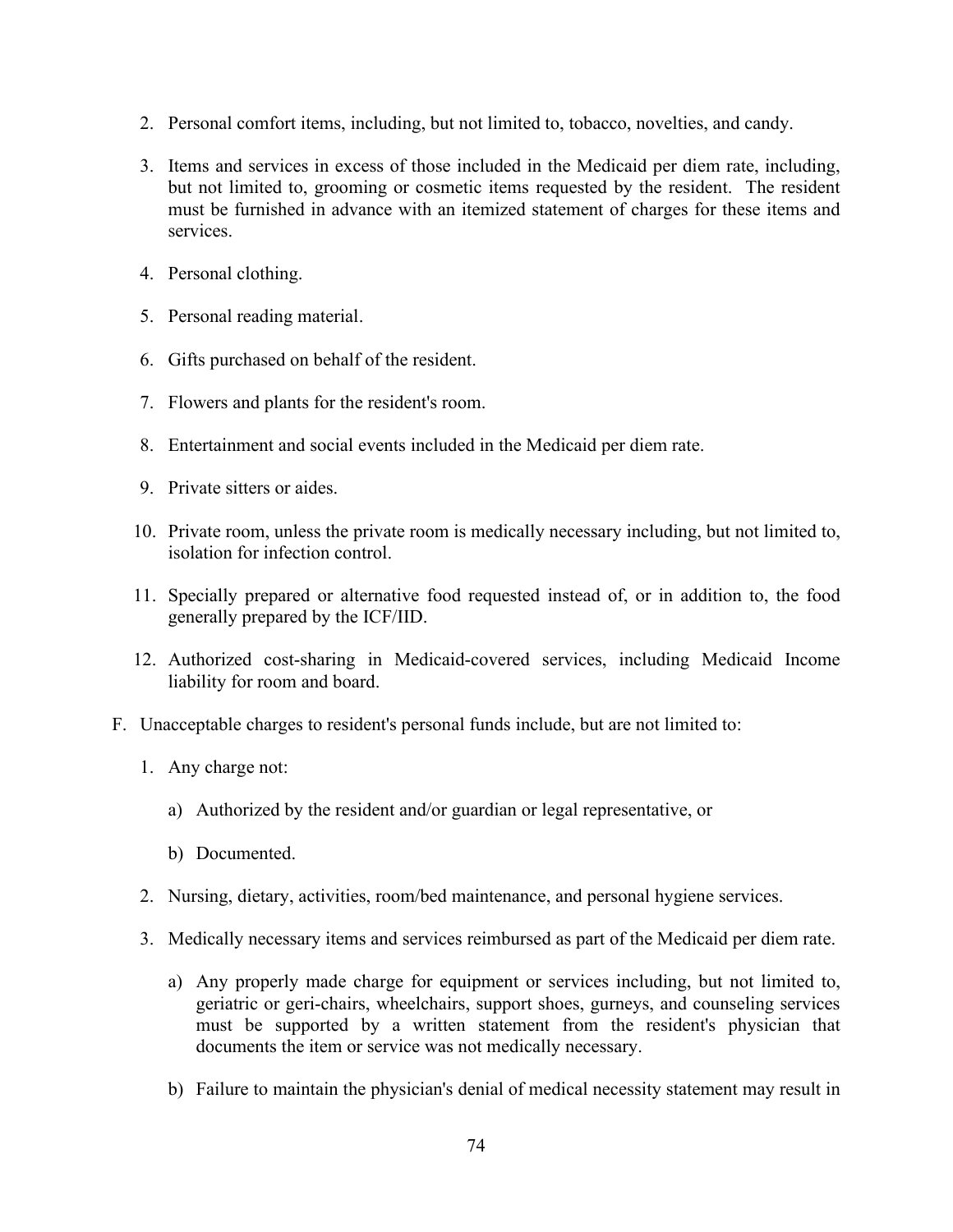the ICF/IID's reimbursement of charges to a resident's account.

- 4. Transportation.
- 5. Any item or service requiring a waiver of the resident's personal needs allowance, including, but not limited to, repayment of a debt owed to the ICF/IID. The personal needs allowance may be used by an ICF/IID for ICF/IID costs only upon the written authorization of the resident and/or guardian or legal representative with the understanding that this action is voluntary and is not a requirement.
- 6. Loans or collateral for loans to anyone, including the ICF/IID, and other residents in the trust fund. A resident's balance must be positive at all times, as a resident with a negative balance is in effect borrowing money from the other residents.
- 7. Transfers or gifts of money not authorized by the resident and/or guardian or legal representative including, but not limited to, the resident's guardian or legal representative transferring funds without documentation that the funds were used for the benefit of the resident*.*
- 8. Any item or service as a condition of admission or continued stay.
- G. The ICF/IID must provide each resident and/or guardian or legal representative reasonable access to his/her own financial records.
	- 1. The ICF/IID must provide a written financial statement, at least quarterly, to each resident and/or guardian or legal representative.
	- 2. The quarterly financial statement must reflect any resident's personal funds which the ICF/IID has deposited in an interest bearing or a non-interest bearing account, as well as any resident personal funds held by the ICF/IID in a petty cash account.
- H. The ICF/IID must keep any funds received from a resident for holding, safeguarding and accounting separate from the ICF/IID's funds and from the funds of any person other than another resident in that ICF/IID.
	- 1. The ICF/IID cannot open any additional accounts within the trust fund account, including donation accounts or miscellaneous accounts.
	- 2. Only funds of the ICF/IID's residents may be maintained as part of the resident's personal funds account.
- I. The ICF/IID must deposit any resident's personal funds in excess of fifty (\$50.00) dollars into an interest-bearing account(s) separate from any of the ICF/IID's operating accounts.
	- 1. The ICF/IID must credit all interest earned on such separate account(s) in one of the following ways, at the election of the ICF/IID: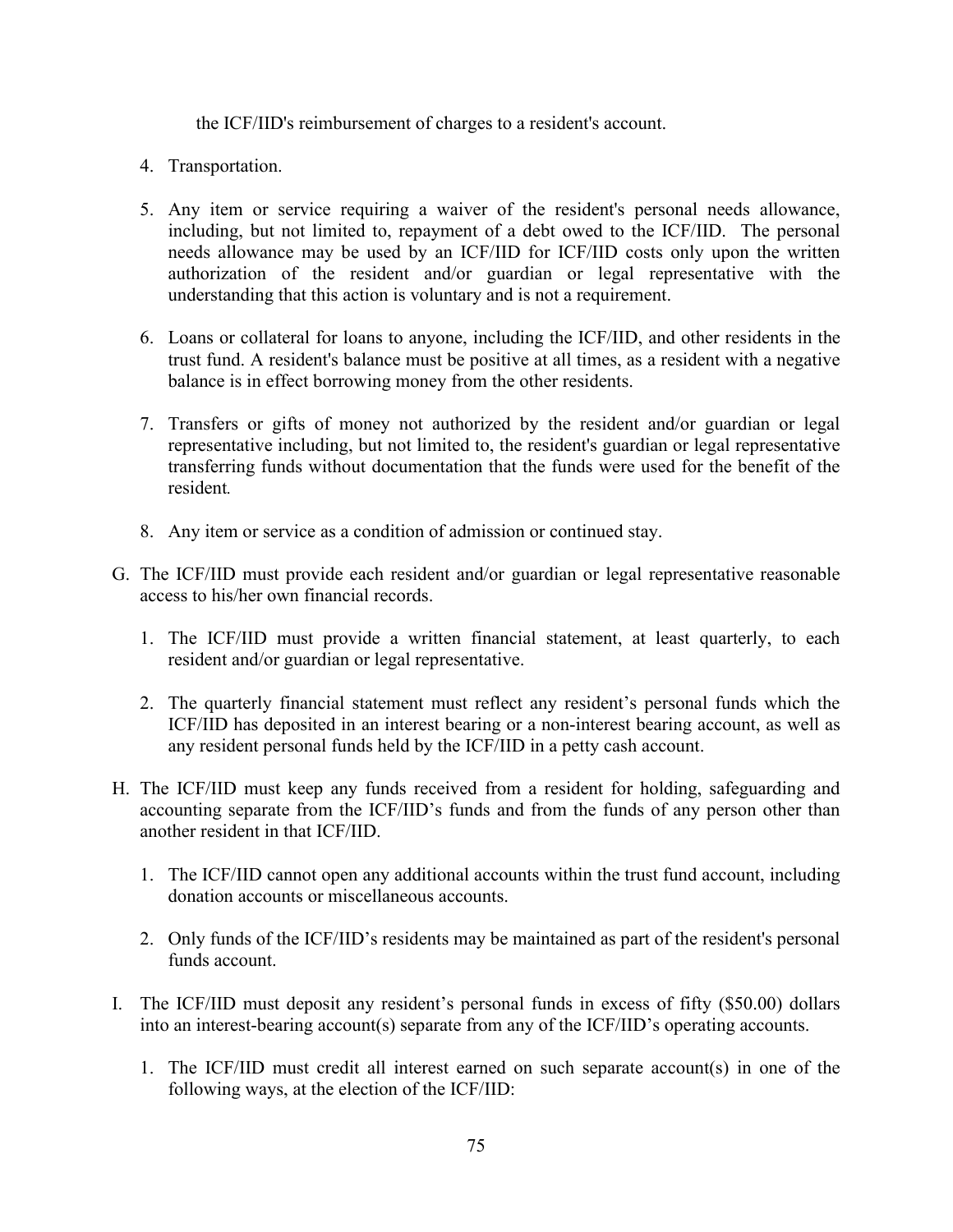- a) Prorated to each resident's personal funds account on an actual interest-earned basis, or
- b) Prorated to each resident's personal funds account on the basis of its end-of-quarter balance.
- 2. The ICF/IID must maintain a resident's personal funds that do not exceed fifty dollars (\$50.00) in a non-interest bearing account, an interest bearing account or a petty cash fund. However, if the facility maintains a resident's personal funds of fifty dollars (\$50.00) or less in a pooled account with all other resident's personal funds, and interest is accumulated based on the total amount of funds in the trust fund account, all residents must be allocated interest proportionately.
- 3. The ICF/IID must neither limit nor restrict any resident with funds on deposit within the resident trust fund account to a maximum of fifty dollars (\$50.00). An ICF/IID must not establish policy that conflicts with the absolute right of residents for the ICF/IID to hold, safeguard, manage, and account for all residents' funds deposited with the ICF/IID.
- J. The residents must have access to funds daily during normal business hours and for some reasonable time of at least two (2) hours on Saturday and Sunday. The ICF/IID must, upon request or upon the resident's transfer or discharge, during normal business hours, return to the resident, guardian, or legal representative all funds remaining that the ICF/IID has received for holding, safeguarding, and accounting in a petty cash fund.
- K. For a resident's personal funds that the ICF/IID has received and are deposited in an account outside the ICF/IID, the ICF/IID, upon request, must within five (5) business days return to the resident, guardian, or legal representative, any or all of those funds.
- L. Upon sale of the ICF/IID or other transfer of ownership, the ICF/IID must provide the new owner with a written account, prepared by a certified public accountant in accordance with the American Institute of Certified Public Accountants' Generally Accepted Accounting Principles, of all resident personal funds being transferred and obtain a written receipt for those funds from the new owner.
	- 1. The ICF/IID must give each resident, guardian, or legal representative a written accounting of any resident's personal funds held by the ICF/IID before any transfer of ownership occurs.
	- 2. In the event of a disagreement with the accounting provided by the ICF/IID, the resident retains all rights and remedies provided under state law.
	- 3. An ICF/IID cannot require a family member or other individual to sign a financial responsibility statement for a Medicaid resident. In instances where a Medicaid beneficiary has no family member or individual available for such signatures, it is clearly discriminatory for a Medicaid provider to refuse admission to the resident.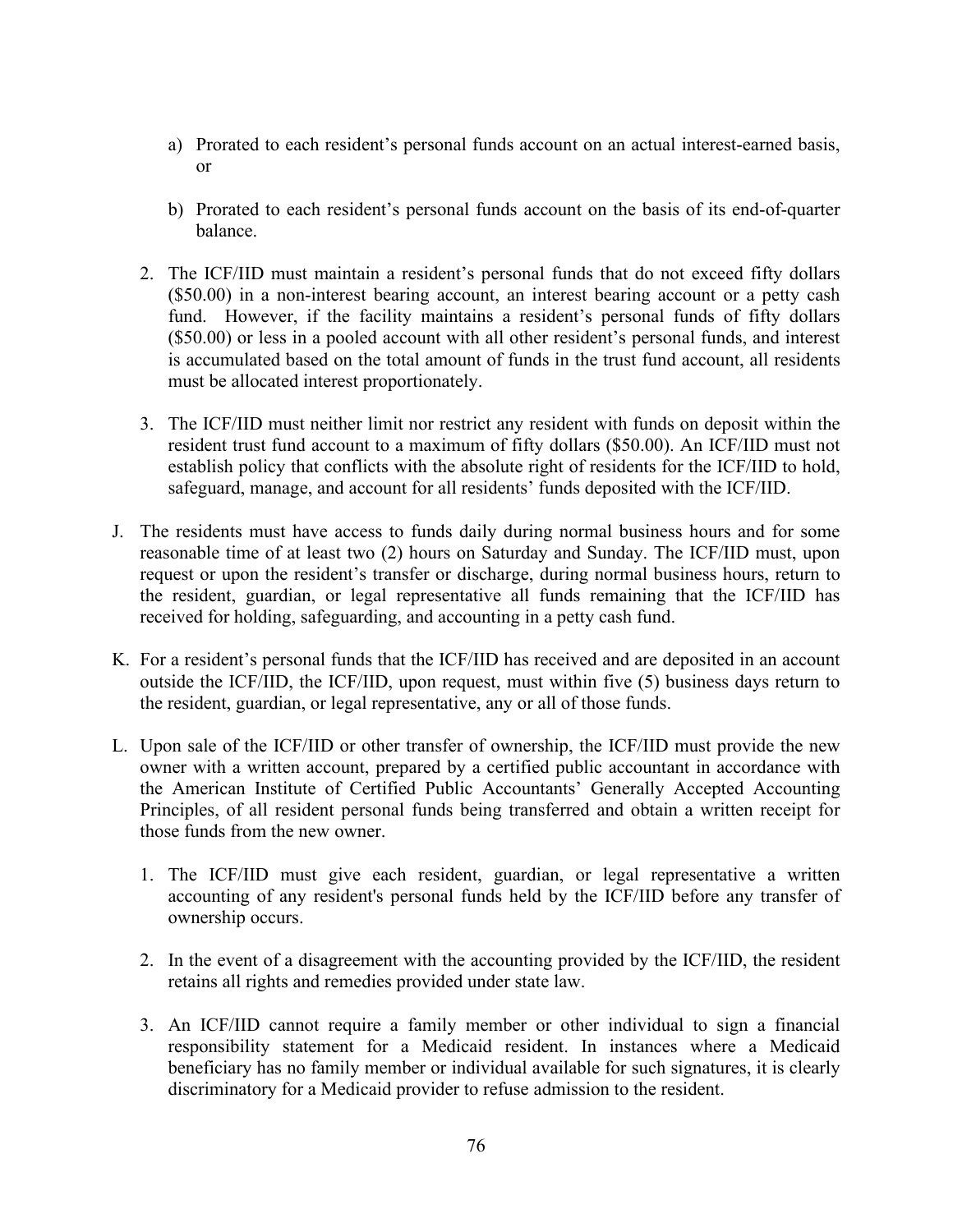- M. Accounting Upon Death or Discharge of Resident
	- 1. The ICF/IID must, within thirty (30) days of a resident's death or discharge, convey the resident's l funds and a final accounting of those funds to the individual or probate jurisdiction administering the resident's estate. If the deceased resident's estate has no executor or administrator, the ICF/IID must convey the resident's funds and provide a final accounting to the:
		- a) Resident's next of kin,
		- b) Resident's representative, or
		- c) Clerk of the probate court of the county in which the resident died.
	- 2. Disposition of Funds for Deceased Resident Who Dies Intestate Within a Long-Term Care Facility
		- a) Any Medicaid beneficiary receiving medical assistance for services provided in a long-term care facility who dies intestate and leaves no known heirs shall have deemed, through acceptance of such medical assistance, the Division of Medicaid as the beneficiary of funds in his/her possession at the time of death, in an amount not to exceed two hundred fifty dollars (\$250.00). The Division of Medicaid is the beneficiary of these funds regardless of whether a claim is later made to the beneficiary's property in accordance with Miss. Code Ann. § 43-13-120(3) and (4).
		- b) The long-term care facility shall make a report to the State Treasurer of all funds, including any accrued interest, in the possession of the Medicaid beneficiary at the time of death. The report of such funds shall be on a form prescribed or approved by the State Treasurer and shall include the name of the deceased Medicaid beneficiary and his/her last known address prior to entering the facility, the name and last known address of each person who may possess an interest in such funds, and any other information which the State Treasurer prescribes by regulation. This report must be filed with the State Treasurer, with a copy to the Division of Medicaid, prior to November 1 of the year in which the facility provided services to the Medicaid beneficiary having funds to which this section applies.
		- c) Within one hundred twenty (120) days from November 1 of each year in which a report is made, the State Treasurer shall cause notice to be published in the newspaper in accordance with Miss. Code Ann. § 43-13-120(3). The Division of Medicaid shall pay the cost of publishing the notice.
		- d) The long-term care facility that makes a report of funds of a deceased Medicaid beneficiary shall pay over and deliver such funds, including any accrued interest, to the State Treasurer not later than ten (10) days after notice of such funds has been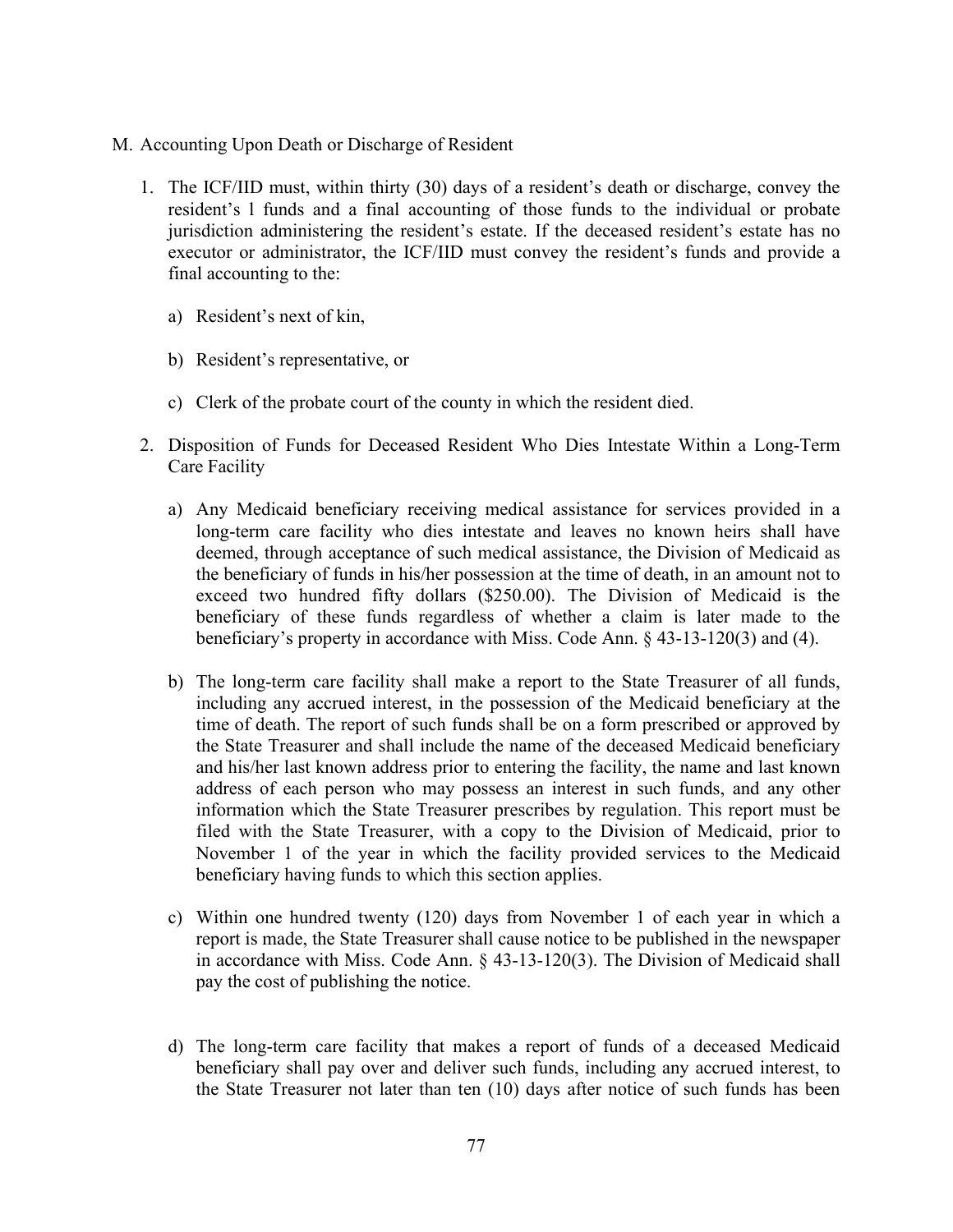published by the State Treasurer.

- e) If within ninety (90) days of the State Treasurer's publication no claims are made to the funds in excess of the two hundred fifty dollars (\$250.00) the Division of Medicaid has already received pursuant to 2.a) above, the State Treasurer shall place those funds in a special account in the State Treasury to the credit of the Division of Medicaid.
- 3. Disposition of funds for deceased residents who die intestate in a state institution is as follows:
	- a) Miss. Admin. Code Part 207, Rule 3.8.M.2., shall not be applicable for residents of any state institution.
	- b) The funds of any resident in a state institution who dies intestate and without known heirs may be deposited in the ICF/IID's operational account, after a period of one (1) year from the date of death.
- N. The ICF/IID must purchase a surety bond or otherwise provide assurance as to all personal funds of residents deposited with the ICF/IID.
	- 1. The Division of Medicaid defines a surety bond as an agreement between the principal, which is the ICF/IID, the surety, which is the insurance company, and the obligee, who is the resident(s) or the residents participating in the trust fund, wherein the ICF/IID and the insurance company agree to compensate the resident for any loss of residents' personal funds that the ICF/IID holds, safeguards, manages and for which the ICF/IID accounts. The purpose of the surety bond is to guarantee that the ICF/IID will pay the resident for losses occurring for any failure by the ICF/IID to hold, safeguard, manage, and account for the residents' personal funds, that is, losses occurring as a result of acts or errors of negligence, incompetence or dishonesty.
	- 2. Unlike other types of insurance, the surety bond protects the obligee, or the residents of the trust fund, not the principal, from loss. The surety bond differs from a fidelity bond, sometimes called employee dishonesty insurance or a crime bond, which covers no acts or errors unless they involve dishonesty.
	- 3. The surety bond is the commitment of the ICF/IID to meet the standard of conduct.
		- a) The ICF/IID assumes the responsibility to compensate the obligee, or the residents of the trust fund, for the amount of the loss up to the entire amount of the surety bond.
		- b) The surety bond coverage must be for an amount equal to or greater than the highest daily balance for all resident personal funds held on deposit.
		- c) A copy of the surety bond and evidence of the payment of the premium for the appropriate bond coverage amount must be kept at the ICF/IID and available for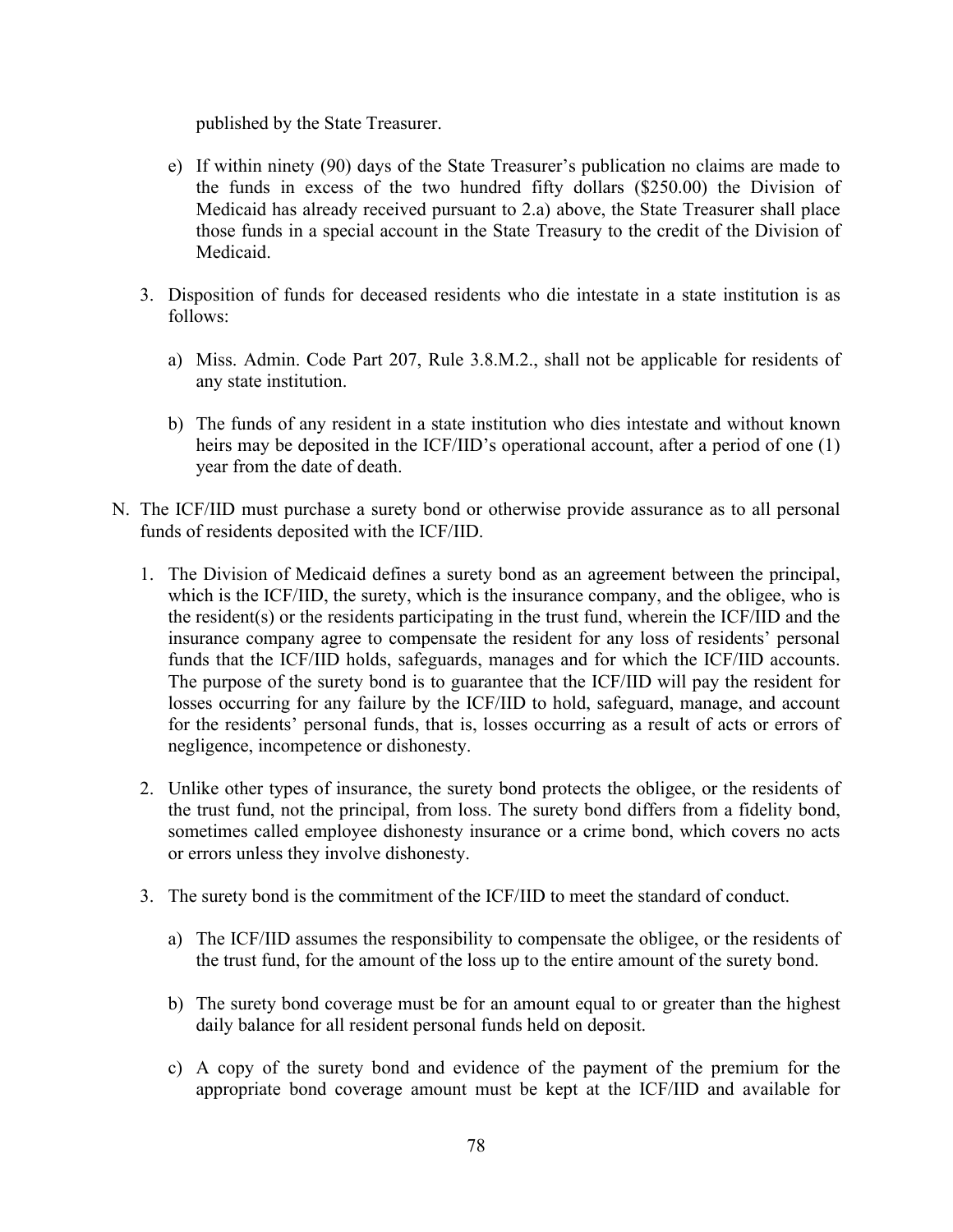inspection.

- 4. Any reasonable alternative to a surety bond must:
	- a) Designate the obligee, or the residents, individually or in aggregate, who can collect in case of a loss,
	- b) Specify that the obligee may collect due to any failure by the ICF/IID, whether by commission, bankruptcy, or omission, to hold, safeguard, manage, and account for the residents' funds, and
	- c) Be managed by a third party unrelated in any way to the ICF/IID or its management.
- 5. The ICF/IID cannot be named as an obligee.
	- a) Self-insurance is not an acceptable alternative to a surety bond. Funds deposited in bank accounts protected by the Federal Deposit Insurance Corporation (FDIC), or similar entity, are not acceptable alternatives.
	- b) If a corporation has a surety bond that covers all of its facilities, the corporation surety bond must be sufficient to ensure that all of the corporation's facilities are covered against any losses due to acts or errors by the corporation, its agents, or any of its facilities. The intent is to ensure that if a corporation were to go bankrupt or otherwise cease to operate, the funds of the residents in the corporation's facilities would be protected.
- O. If a resident is incapable of managing personal funds and has no representative, the ICF/IID must refer the patient to the local office of the Social Security Administration (SSA) and request that a representative payee be appointed.
	- 1. In the time period between notification to the appropriate agencies, institution of formal guardianship proceedings, and notification to the local SSA and the actual appointment of a guardian or representative payee, the ICF/IID must serve as temporary representative payee for the resident.
	- 2. In order to safeguard and maintain an accurate accounting of the resident's account, funds received on behalf of the resident must initially be deposited in the trust fund account before they can be disbursed for any expenses. A resident's monthly income source cannot be commingled with ICF/IID funds prior to those funds being transferred to the trust account.
- P. The ICF/IID must maintain a current, written record for each resident that includes written receipt for all personal possessions deposited with the ICF/IID by the resident. The property record must be available to the resident.
- Q. The ICF/IID must notify each resident receiving medical assistance under Title XIX,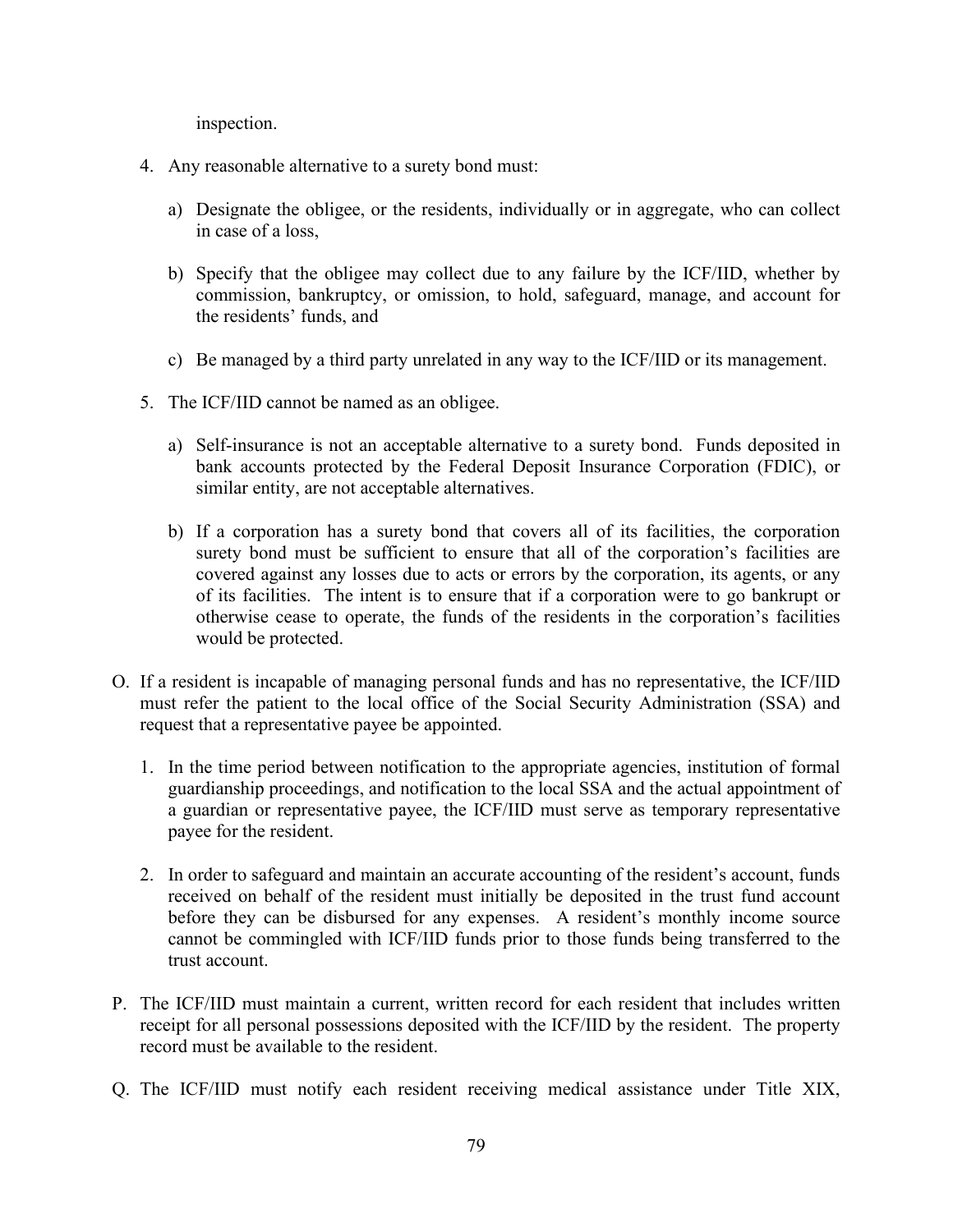Medicaid, when the amount in the resident's account reaches two hundred dollars (\$200.00) less than the supplemental security income (SSI) resource limit and five hundred dollars (\$500.00) less than the Medicaid resource limit to remain eligible for Medicaid long-term care benefits.

- 1. The notice must include the fact that if the amount in the account, in addition to the value of the resident's other non-exempt resources, reaches the applicable resource limits; the resident may lose eligibility for such medical assistance or SSI.
- 2. The ICF/IID must issue written notification to the Medicaid Regional Office of any resident receiving medical assistance under Title XIX when the resident's account balance reaches the applicable resource limit.
- R. The Division of Medicaid defines:
	- 1. The basic rate as the standard or per diem rate Medicaid pays the ICF/IID per Medicaid resident per day, as established periodically from cost reports. The basic rate is important in the discussion of resident personal funds in that items and services included in the rate cannot be charged to a resident; the resident must be informed, in writing at the time of admission, of the items and services provided by the ICF/IID as well as the items and services not included in the basic rate; and the amount of such charges that may be charged to the resident.
	- 2. The book balance as the total balance of all resident personal funds and petty cash held according to the accounting ledger.
	- 3. Census as the total number of residents in an ICF/IID.
	- 4. Compliance with The Omnibus Budget Reconciliation Act (OBRA) of 1987 as requiring an ICF/IID to establish and maintain a system that fully and completely accounts for the resident's personal funds managed by the provider.
	- 5. Exception as any item or area selected for review that does not meet the regulatory standards. Finding and exception are used interchangeably for resident trust fund review purposes.
	- 6. Fiduciary as having rights and powers normally belonging to another person that must be exercised with a high standard of care for the benefit of the beneficiary. Regarding resident personal funds, a party who is entrusted to conduct the financial affairs of another person is acting in a fiduciary or trust capacity and has responsibility to use due care and to act in the best interests of the party for whom he is acting in this capacity. A party acting in a fiduciary capacity is also responsible to give an accounting of all transactions made on behalf of the party for whom he is acting.
	- 7. Fiscal Agent as the agency under contract with the Division of Medicaid for the purpose of disbursing funds to providers of services under the Medicaid program. The fiscal agent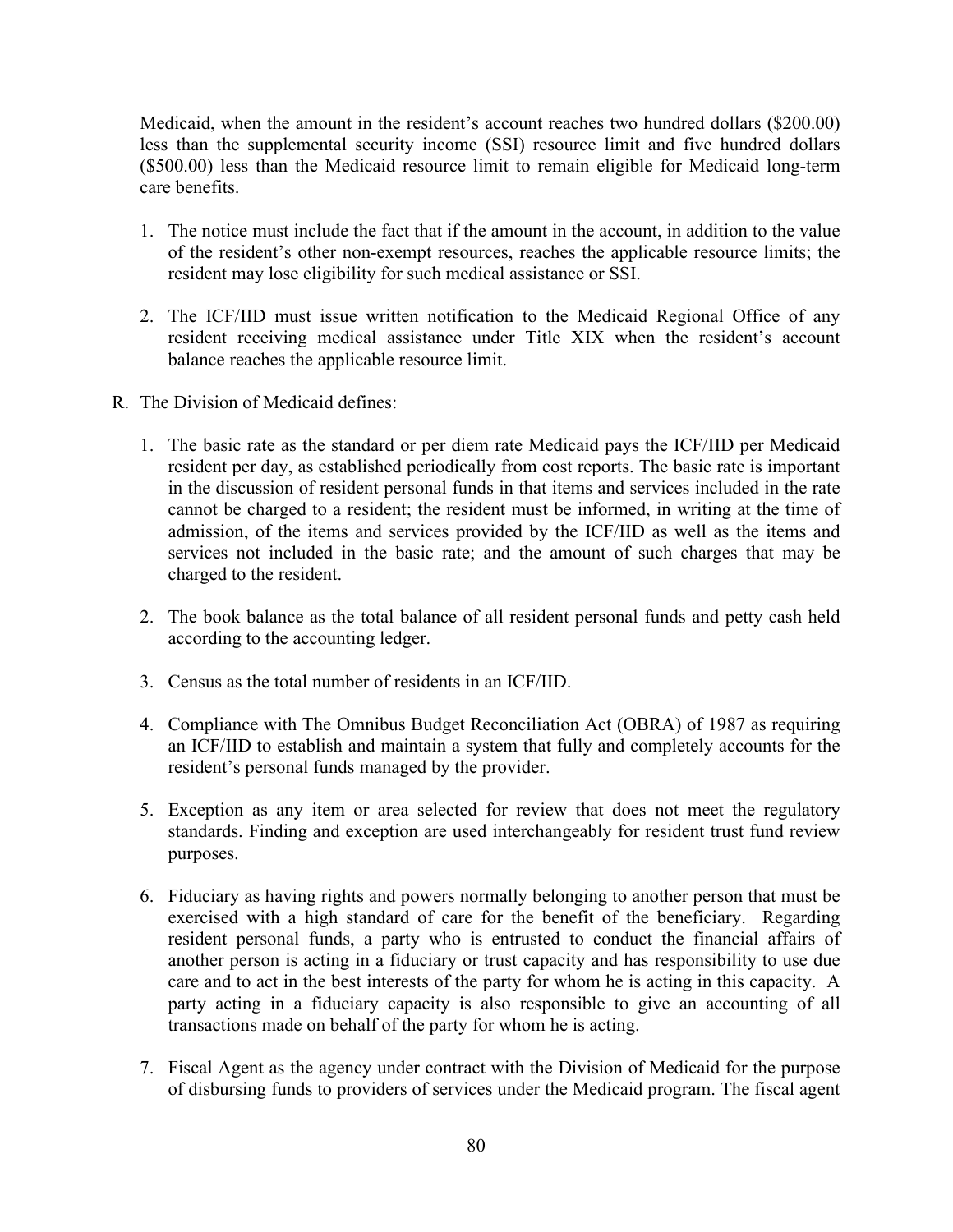collects eligibility and payment information from agencies administering Medicaid and processes the information for payment to providers.

- 8. Generally Accepted Accounting Principles (GAAP) as guidelines for proper accounting practices codified by the Financial Accounting Standards Board which includes proper bookkeeping techniques by which the ICF/IID can determine, upon request, all deposits and withdrawals for each resident, how much interest these funds have earned for each resident and the amount of each individual resident's fund balance.
- 9. Intestate as without a valid will at the time of death.
- 10. Legal guardian, legal representative, or conservator as a person(s) appointed by the court of jurisdiction to manage the resident's income and assets in the best interest of the resident. The court may require a court order prior to disbursements of the resident's personal funds, and/or a periodic accounting to the court to document income and disbursements. A legal guardian, legal representative or conservator must supply documentation to the ICF/IID for disbursements from the resident fund, just as any other responsible party for any other resident.
- 11. Medicaid income as the maximum liability that the resident owes to the ICF/IID each month for room and board.
- 12. Medically necessary items and services as those items and services that are documented by the attending physician or medical personnel delegated by the attending physician as reasonable and necessary. If a resident's personal funds are expended for an item or service covered in the ICF/IID's basic rate, evidence must be in the resident's file to verify that the item or service is not medically necessary and therefore justifiable as an expenditure of the resident's personal funds.
- 13. Obligee as the residents of the trust fund, the party to whom the ICF/IID is legally or morally bound. The obligee is the beneficiary of funds, collected in the event of the failure of the ICF/IID to hold, safeguard, manage, and account for the residents' personal funds.
- 14. Per Diem Rate Refer to Miss. Admin. Code Part 207, Rule 3.8.R.1.
- 15. Personal needs allowance (PNA) as the amount of funds a resident is allowed to keep after room and board liability, supplemental health insurance premiums, and allowable minimum monthly needs allowances are deducted from the resident's gross income.
- 16. Plan of Correction as an acceptable plan that must address each exception noted in the findings letter and include the following:
	- a) Documentation that the exception has been corrected,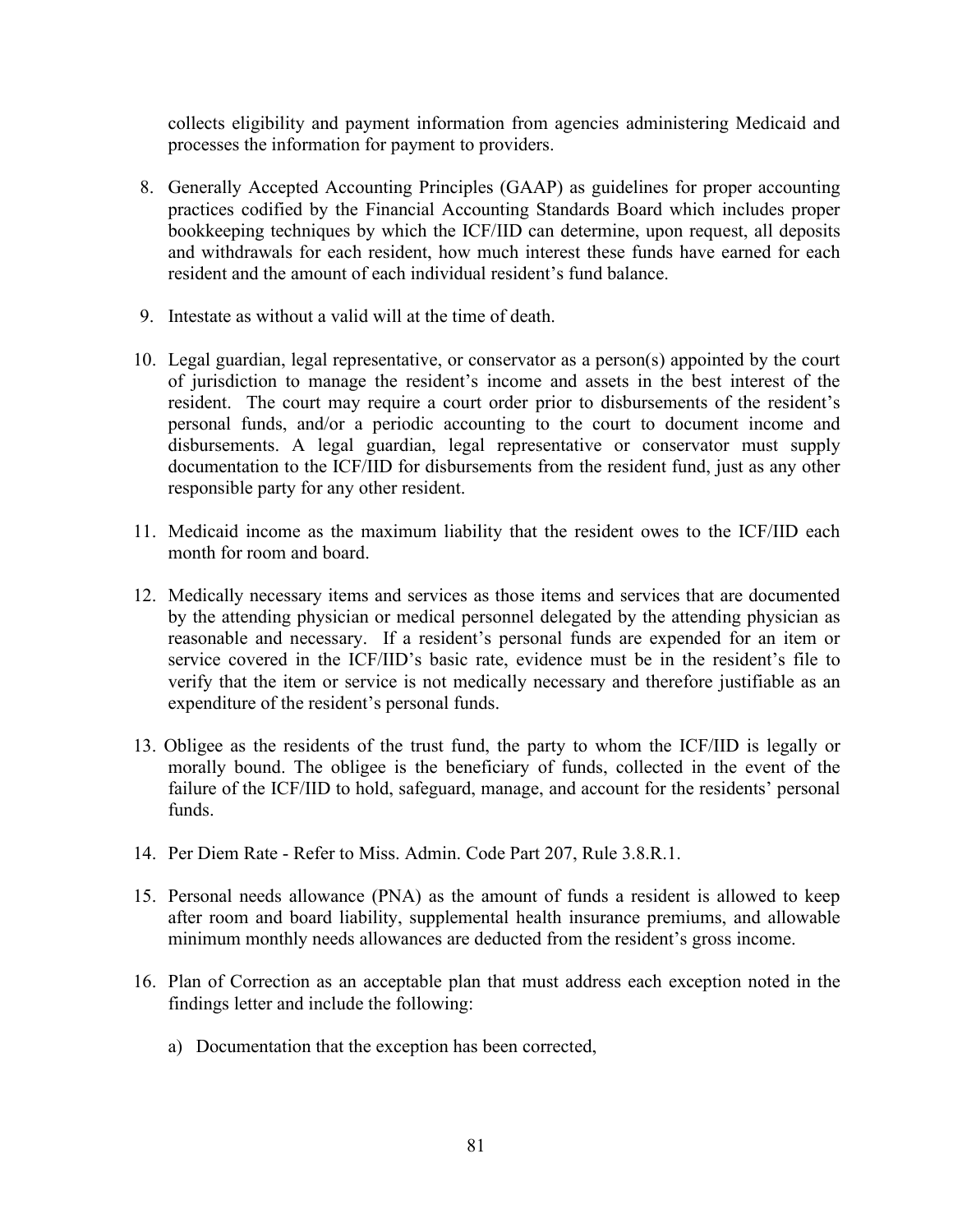- b) Measures that have been put in place to ensure that the exception will not be repeated, and
- c) Measures that have been put in place to monitor the continued effectiveness of the changes.
- 17. Reconciliation as the total of the residents' personal funds held, as noted from the bank's current statement of the balance and any cash held at the ICF/IID, equaling the total of the resident's personal funds as noted from the ICF/IID's accounting ledger for all residents participating in the resident trust fund. Any difference between the two (2) totals must be accounted for by documented outstanding credits and debits or documented reconciling items such as unposted current interest, unposted petty cash vouchers, or corrections.
- 18. Representative payee as someone designated by the resident to receive and manage their Social Security, Veterans Administration, Railroad Board, or other federal or state benefits. An ICF/IID must be willing to be designated as a temporary representative payee if no guardian or legal representative is available to represent the resident.
- 19. Resident's personal funds as all of a resident's money on deposit with the facility, including all of the resident's personal funds, regardless of the source.
- 20. Resource limit as the maximum amount of assets a resident may have in order to qualify for Medicaid services. For trust fund review purposes, the Supplemental Security Income (SSI) resource limit and the Medicaid resource limit are the two resource limits to be considered.
- 21. Trust Fund Authorization as the documentation the resident and/or guardian or legal representative signs appointing an individual to assist the resident in managing his/her personal funds maintained within the resident trust fund account. Any withdrawal of funds by this appointed individual must be for the benefit of the resident, must be signed for, and supported by appropriate documentation such as a receipt or invoice.
- 22. State institutions as facilities owned and operated by the State.
- 23. Testate as having a valid will at the time of death.
- 24. Trial balance as a listing of all residents participating in the resident personal fund account with the balance of each resident's personal fund.
- 25. Written authorization as authorization to establish a resident personal fund in the form of a written statement signed by the resident and/or guardian or legal representative. In addition, authorization to perform a specific funds transaction for the resident must be in writing and/or documented with a receipt of purchase.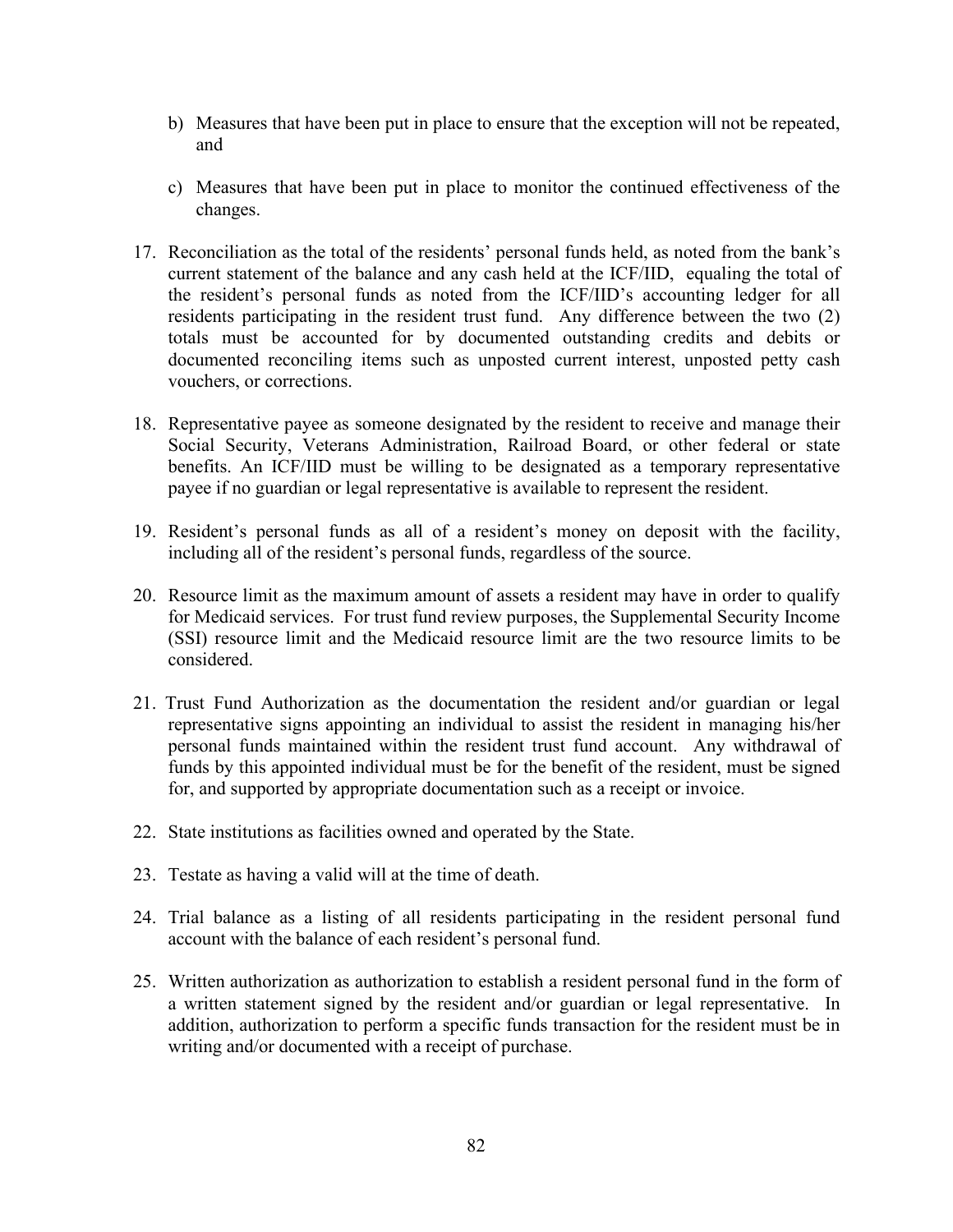- Source: 42 U.S.C. § 1396r; 42 C.F.R. §§ 431.53, 447.15, 483.420; Miss. Code Ann. §§ 43-13- 120, 43-13-121.
- History: Revised eff. 05/01/2022; Revised eff. 09/01/2018; Revised eff. 12/01/2017; Revised eff. 08/01/2017.

*Rule 3.9: Utilization Review*

The Division of Medicaid's Utilization Management/Quality Improvement Organization (UM/QIO) is the organization designated to conduct utilization reviews (UR) in intermediate care facilities for individuals with intellectual disabilities (ICF/IIDs), as required by the Division of Medicaid.

Source: 42 C.F.R. Part 456, 42 C.F.R. Part 483, Subpart I; Miss. Code Ann. § 43-13-121.

History: Revised eff. 10/01/2019. Revised eff. 08/01/2017.

*Rule 3.10: Release of Information* 

- A. Public access to records maintained by the Division of Medicaid is mandated. The exception to public access is those records which are exempt as confidential or privileged.
- B. Beneficiary-specific information will only be released by the Division of Medicaid when the requirements of federal regulations are met.
- C. Provider-specific information, including, but not limited to, cost reports, reimbursement rates, reimbursement amounts and reports not beneficiary-specific, will be available to the public when:
	- 1. A written request for the information is made to the Executive Director of the Division of Medicaid,
	- 2. The information is available in existing agency files and reports, and
	- 3. The requestor reimburses the Division of Medicaid for the costs associated with the compilation of the requested material, as permitted by law.
- D. Statistical data that does not contain protected health information is available as requested. This type of information is generally available in the Division of Medicaid's annual report or other reports generated for agency reporting or administrative purposes. The requestor shall reimburse the Division of Medicaid for the costs associated with the compilation of the requested material, as permitted by law.
- Source: 42 C.F.R. § 431.300 307, 45 C.F.R. Parts 160 and 164; Miss. Code Ann. §§ 25-61-1, 43-13-121.

History: Revised eff. 08/01/2017.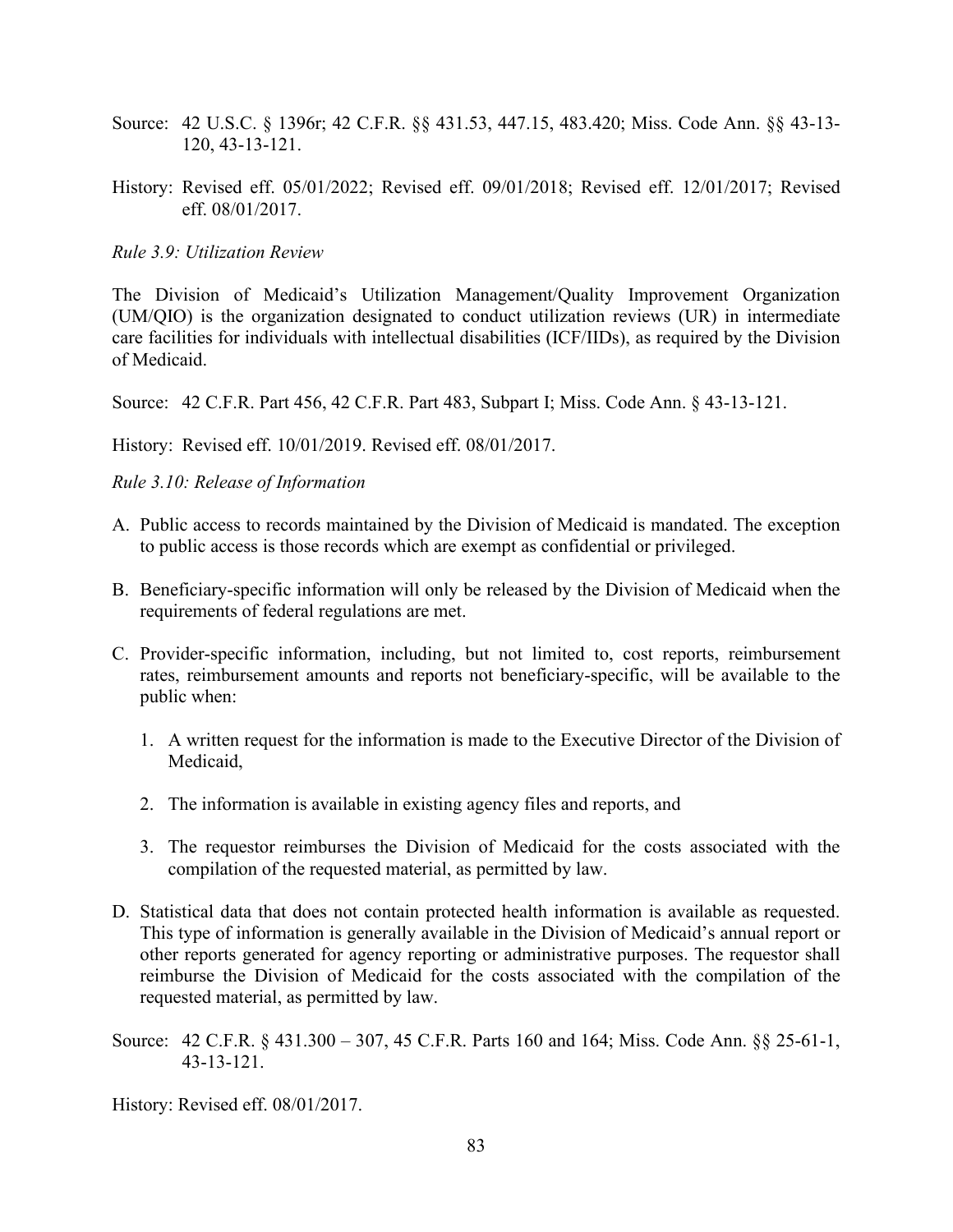## *Rule 3.11: Individualized, Resident Specific Custom Manual and/or Custom Motorized/Power Wheelchairs Uniquely Constructed or Substantially Modified for a Specific Resident*

- A. The Division of Medicaid defines a wheelchair as a seating system that is designed to increase the mobility of residents who would otherwise be restricted by inability to ambulate or transfer from one place to another.
- B. The Division of Medicaid defines an individualized, resident specific custom manual and/or custom motorized/power wheelchair as one that has been uniquely constructed or substantially modified for a specific resident referred to in this Rule as "custom manual wheelchair" and/or "custom motorized/power wheelchair."
- C. The Division of Medicaid does not classify the following wheelchairs as custom manual and/or custom motorized/power wheelchairs:
	- 1. Standard manual wheelchairs,
	- 2. Standard manual wheelchairs with added accessories,
	- 3. Standard motorized/power wheelchairs, and/or
	- 4. Standard motorized/power wheelchairs with added accessories.
- D. The Division of Medicaid covers custom manual and/or custom motorized/power wheelchairs and accessories for rental up to the purchase price or purchase when:
	- 1. Medically necessary with comprehensive documentation that a standard wheelchair cannot meet the resident's needs and the resident requires the custom manual and/or custom motorized/power wheelchair for six (6) months or longer,
	- 2. Ordered by a pediatrician, orthopedist, neurosurgeon, neurologist, or a physiatrist,
	- 3. Not primarily used as a restraint, and
	- 4. Prior authorized by a Utilization Management/Quality Improvement Organization (UM/QIO), the Division of Medicaid or designated entity.
- E. The Division of Medicaid requires the following documentation for a custom manual and/or custom motorized/power wheelchair.
	- 1. A face-to-face evaluation by a pediatrician, orthopedist, neurosurgeon, neurologist, or a physiatrist who is prescribing the custom manual and/or custom motorized/power wheelchair which includes, but is not limited to:
		- a) The reason for the evaluation visit is a mobility examination,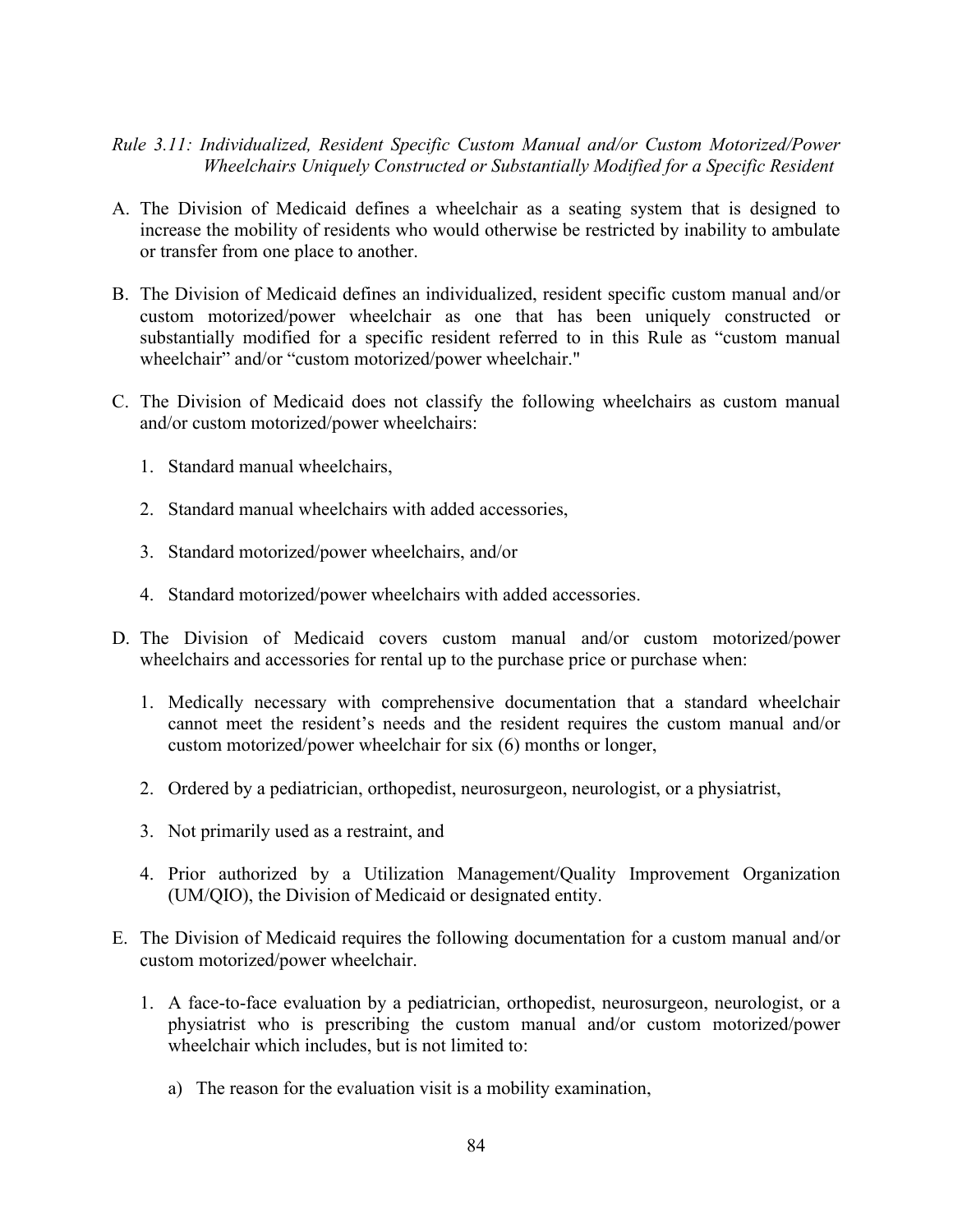- b) If the resident currently possesses a custom manual and/or custom motorized/power wheelchair not previously purchased by the Medicaid program.
- c) A certificate of medical necessity with comprehensive documentation that describes the medical reason(s) why a custom manual and/or custom motorized/power wheelchair is medically necessary such that no other type of wheelchair can meet the needs of the resident including, but not limited to:
	- 1) The diagnosis/co-morbidities and conditions relating to the need for a custom manual and/or custom motorized/power wheelchair.
	- 2) Description and history of limitation/functional deficits.
	- 3) Description of physical and cognitive abilities to utilize equipment.
	- 4) History of previous interventions/past use of mobility devices.
	- 5) Description of existing equipment, age of equipment and specifically why it is not meeting the resident's needs.
	- 6) Explanation as to why a less costly mobility device is unable to meet the resident's needs.
	- 7) Description of the resident's ability to safely tolerate/utilize the prescribed custom manual and/or custom motorized/power wheelchair.
	- 8) The type of custom wheelchair and each individual attachment and/or accessory required by the resident.
- 2. An initial evaluation by a physical therapist (PT) or occupational therapist (OT), not employed by the Durable Medical Equipment (DME) provider or the manufacturer, within three (3) months of the date of the written prescription to determine the individualized needs of the resident which includes whether the resident currently possesses a custom manual and/or custom motorized/power wheelchair not previously purchased by the Division of Medicaid at the time of the initial evaluation.
- 3. An agreement by both the prescribing physician and the PT or OT performing the initial evaluation that the individualized equipment being ordered is appropriate to meet the needs of the resident.
- 4. A subsequent evaluation after the delivery of the custom manual and/or custom motorized/power wheelchair by a PT or OT, not employed by the DME provider or the manufacturer, to determine if the custom manual and/or custom motorized/power wheelchair is appropriate for the resident's needs.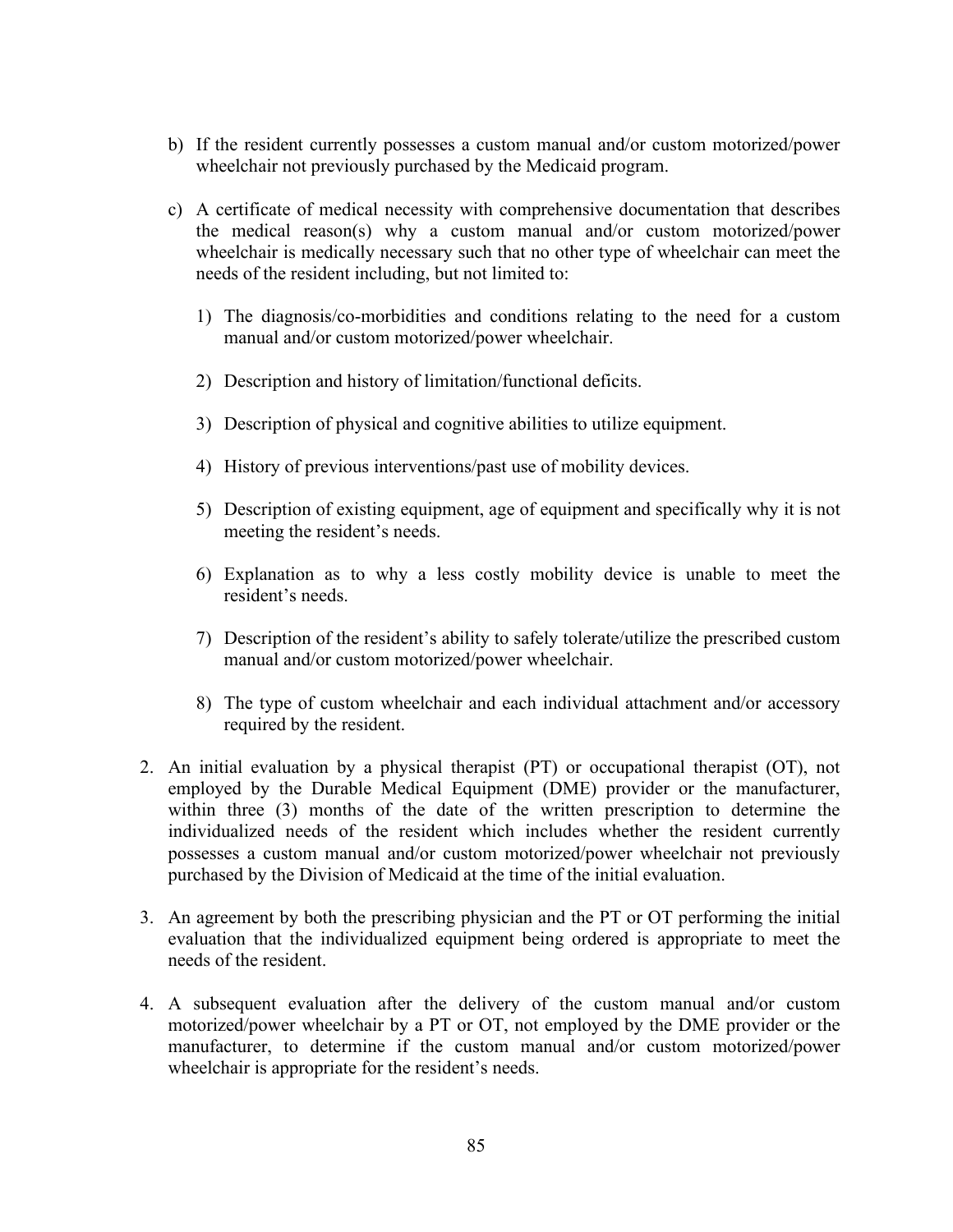- 5. The PT/OT initial and subsequent evaluations must include the appropriate seating accommodation for the resident's height and weight, specifically addressing anticipated growth and weight gain or loss.
- F. The Division of Medicaid covers a custom motorized/power wheelchair only when a custom manual wheelchair cannot meet the needs of the resident. The resident must meet the following criteria:
	- 1. Be bed/chair confined with documented severe abnormal upper extremity dysfunction or weakness,
	- 2. Expect to have physical improvements or the reduction of the possibility of further physical deterioration from the use of a custom motorized/power wheelchair,
	- 3. Be for the necessary treatment of a medical condition,
	- 4. Have a poor prognosis for being able to self-propel a functional distance,
	- 5. Not exceed the weight capacity of the custom motorized/power wheelchair prescribed,
	- 6. Have sufficient eye and/or hand perceptual capabilities to operate the custom motorized/power wheelchair safely,
	- 7. Have sufficient cognitive skills to understand directions, such as left, right, front, and back, and be able to maneuver the motorized/power wheelchair in these directions independently,
	- 8. Be independently able to move away from potentially dangerous or harmful situations when seated in the custom motorized/power wheelchair,
	- 9. Demonstrate the ability to start, stop, and guide the custom motorized/power wheelchair within a reasonably confined area,
	- 10. Be in an environment conducive to the use of the custom motorized/power wheelchair.
		- a) The environment must have sufficient floor surfaces and sufficient door, hallway, and room dimensions for the custom motorized/power wheelchair to turn and enter and exit, as well as necessary ramps to enter and exit the ICF/IID.
		- b) The environmental evaluation must be documented and signed by the resident/caregiver and DME provider for the custom motorized/power wheelchair.
- G. The Division of Medicaid covers a customized electronic interphase device, specialty and/or alternative controls if the resident is unable to manage a custom motorized/power wheelchair without the assistance of said device. The Division of Medicaid requires documentation of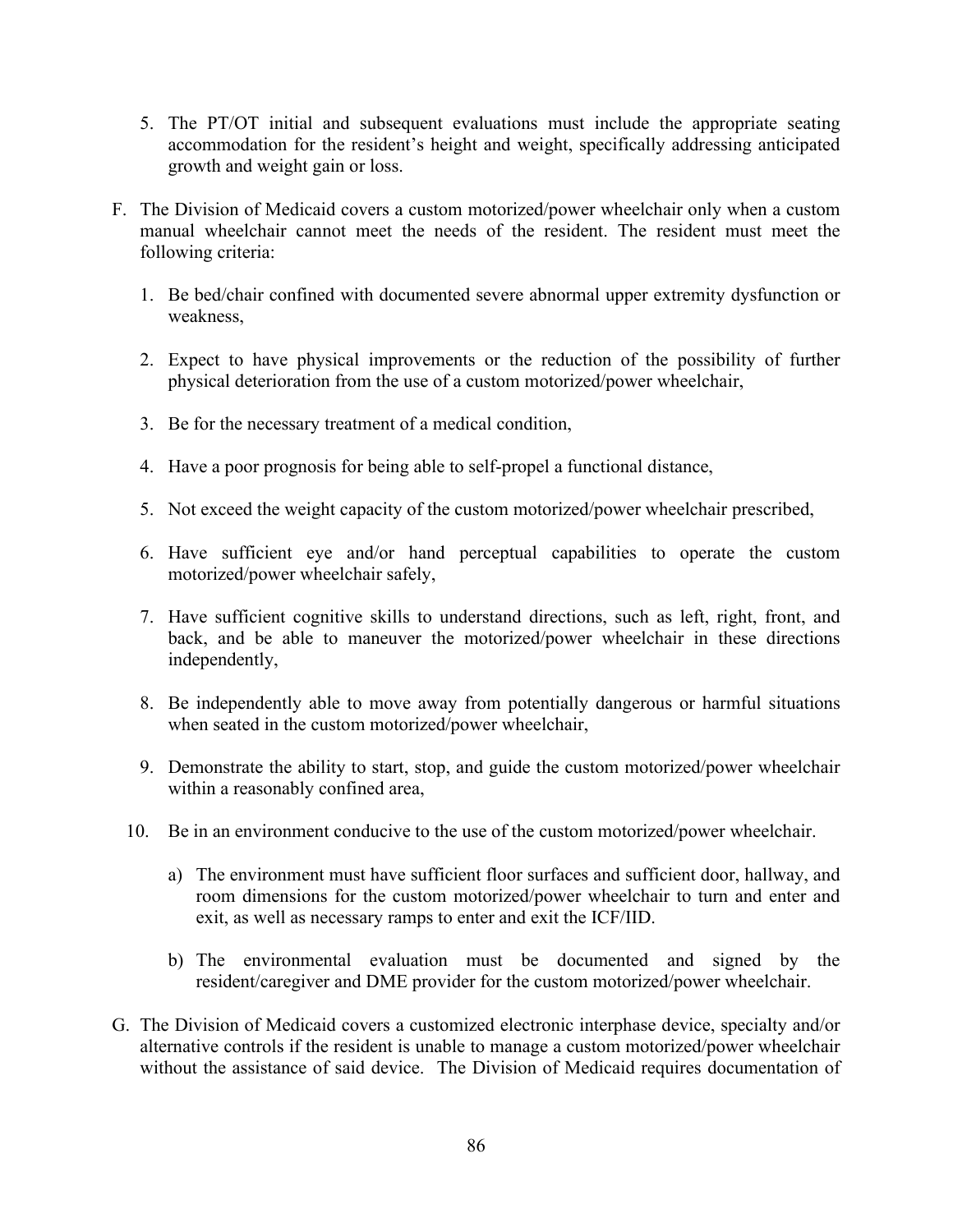an extensive evaluation of each customized feature required for physical status and specification of the medical benefit of each customized feature.

- 1. For a joystick, the resident must demonstrate safe operation of the custom motorized/power wheelchair with an extremity, such as the hand or foot, using a joystick hand or foot operated device. The resident can manipulate the joystick with fingers, hand, arm, or foot.
- 2. For a chin control device, the resident must demonstrate safe operation of the custom motorized/power wheelchair with manipulation of the chin control device. The resident must have a medical condition which prevents the use of their hands/arms but is able to move their chin and safely operate the chair in all circumstances.
- 3. For a head control device, the resident must demonstrate safe operation of the custom motorized/power wheelchair with manipulation of the head control device. The resident must have a medical condition which prevents the use of their hands/arms but is able to move their head freely with control of their head and can safely operate the chair in all circumstances.
- 4. For an extremity control device, the resident must demonstrate safe operation of the custom motorized/power wheelchair with manipulation of the extremity control device. The resident must have a medical condition which prevents or limits fine motor skills during the use of their extremities but is able to move their hands/arms/legs to safely operate the chair in all circumstances.
- 5. For a sip and puff feature, the resident must demonstrate safe operation of the custom motorized wheelchair with manipulation of the sip and puff control. The resident cannot move their body at all and cannot operate any other driver except this one.
- H. Custom manual and custom motorized/power wheelchairs are limited to one (1) per resident every five (5) years based on medical necessity. Reimbursement:
	- 1. Is made for only one (1) custom manual and/or custom motorized/power wheelchair at a time.
	- 2. Includes all labor charges involved in the assembly of the wheelchair and all covered additions, accessories and modifications.
	- 3. Includes support services such as emergency services, delivery, setup, education and ongoing assistance with use of the wheelchair.
	- 4. Is made only after the PT or OT subsequent evaluation is completed.
- I. The DME provider must ensure the prescribed custom manual and/or custom motorized/power wheelchair and accessories are adequate to meet the resident's needs, must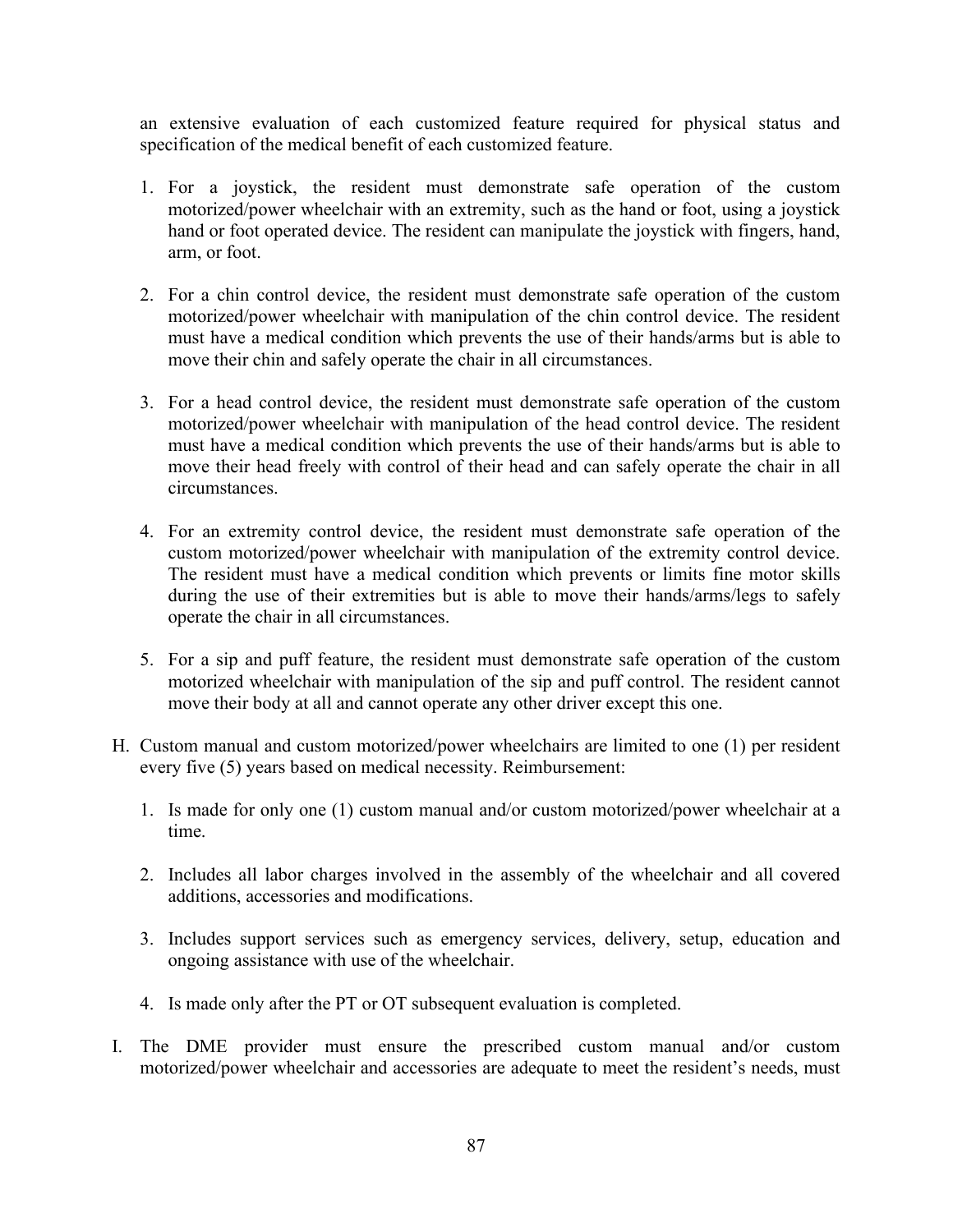ensure the proper height and width, and must provide an automatic or special locking mechanism for residents unable to apply manual brakes.

- J. The DME provider providing custom motorized/power wheelchairs to residents must:
	- 1. Have at least one (1) employee with Assistive Technology Professional (ATP) certification from Rehabilitation Engineering and Assistive Technology Society of North America (RESNA) who specializes in wheelchairs and who must be registered with the National Registry of Rehab Technology Suppliers (NRRTS).
		- a) The NRRTS and RESNA certified personnel must have direct, in-person, face-to-face interaction and involvement in the custom motorized/power wheelchair selection for the resident.
		- b) RESNA certifications must be updated every two (2) years.
		- c) NRRTS certifications must be updated annually.
		- d) If the certifications are found not to be current, the prior authorization request for the motorized/power wheelchair will be denied.
	- 2. Provide a lifetime warranty on the powered mobility base frame against defects in material and workmanship for the lifetime of the resident.
	- 3. Provide a two (2) year warranty of the major components, beginning on the date of delivery to the resident.
		- a) The main electronic controller, motors, gear boxes and remote joystick must have a two (2) year warranty from the date of delivery.
		- b) Cushions and seating systems must have a two (2) year warranty or full replacement for manufacturer defects or if the surface does not remain intact due to normal wear.
	- 4. If the DME provider supplies a custom motorized/power wheelchair that is not covered under a warranty, the DME provider is responsible for any repairs, replacement or maintenance that may be required within the two (2) years.
- K. DME providers providing custom motorized/power wheelchairs, customized electronic interphase devices, specialty and/or alternative controls for wheelchairs, extensive modifications and seating and positioning systems must have a designated repair and service department, with a technician available during normal business hours, between eight (8:00) a.m. and five (5:00) p.m. Monday through Friday. Each technician must keep on file records of attending continuing education courses or seminars to establish, maintain and upgrade their knowledge base.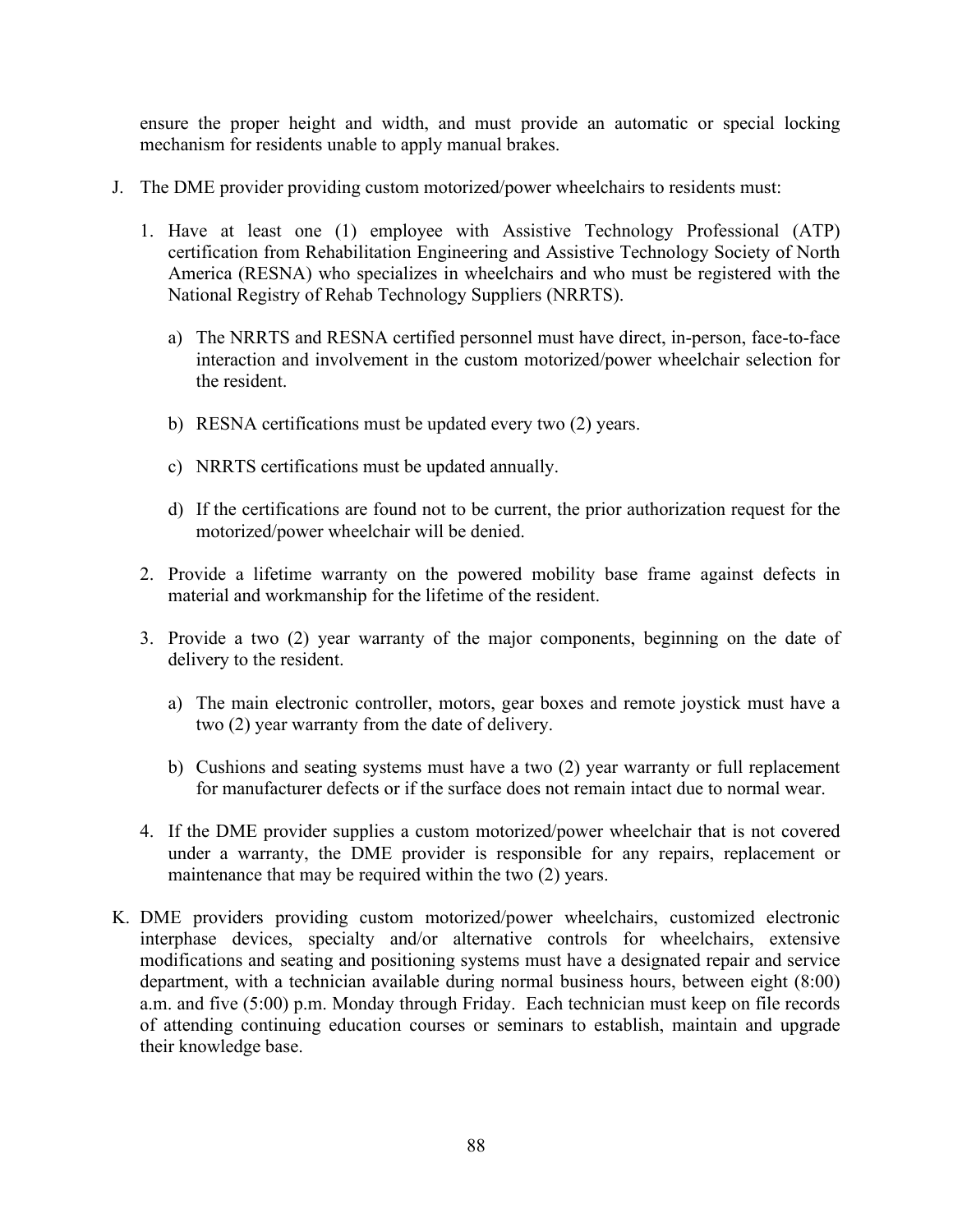- L. The Division of Medicaid covers repairs, including labor and delivery, of a custom manual and/or custom motorized/power wheelchair owned by the resident not to exceed fifty percent (50%) of the maximum allowable reimbursement for the cost of replacement.
	- 1. The ICF/IID is responsible for the repairs, including labor and delivery, of custom manual and/or custom motorized/power wheelchairs delivered to the resident prior to January 2, 2015.
	- 2. Major repairs and/or replacement of parts require prior authorization from a UM/QIO, the Division of Medicaid, or designated entity and must include an estimated cost of the necessary repairs, including labor, and documentation from the practitioner that there is a continued need for the custom manual and/or custom motorized/power wheelchair.
	- 3. An explanation of time involved for repairs and/or replacement of parts must be submitted to a UM/QIO, the Division of Medicaid, or designated entity.
	- 4. Manufacturer time guides must be followed for repairs and/or replacement of parts.
	- 5. The Division of Medicaid defines repair time as point of service and does not include travel time to point of service.
	- 6. No payment is made for repairs or replacement if it is determined that intentional abuse, or misuse, of the wheelchair or components has occurred. This includes damage incurred due to inappropriate covered transportation for the prescribed custom manual and/or custom motorized/power wheelchair.
	- 7. Reimbursement will be made for up to one (1) month for rental of a wheelchair while the resident's wheelchair is being repaired.
	- 8. The Division of Medicaid does not cover the repair of a rented custom manual and/or custom motorized/power wheelchair.

Source: 42 U.S.C. § 1395m; Miss. Code Ann. §§ 43-13-117, 43-13-121.

History: Revised eff. 08/01/2017; New eff. 01/02/2015.

### *Rule 3.12: Disaster Procedures*

- A. Intermediate care facilities for individuals with intellectual disabilities (ICF/IIDs) must comply with all federal, state, local, and Mississippi State Department of Health (MSDH) emergency preparedness requirements and must establish and maintain an emergency preparedness program in accordance with 42 C.F.R. § 483.475.
- B. ICF/IIDs must develop and maintain an emergency preparedness plan that must be reviewed and updated at least annually and must: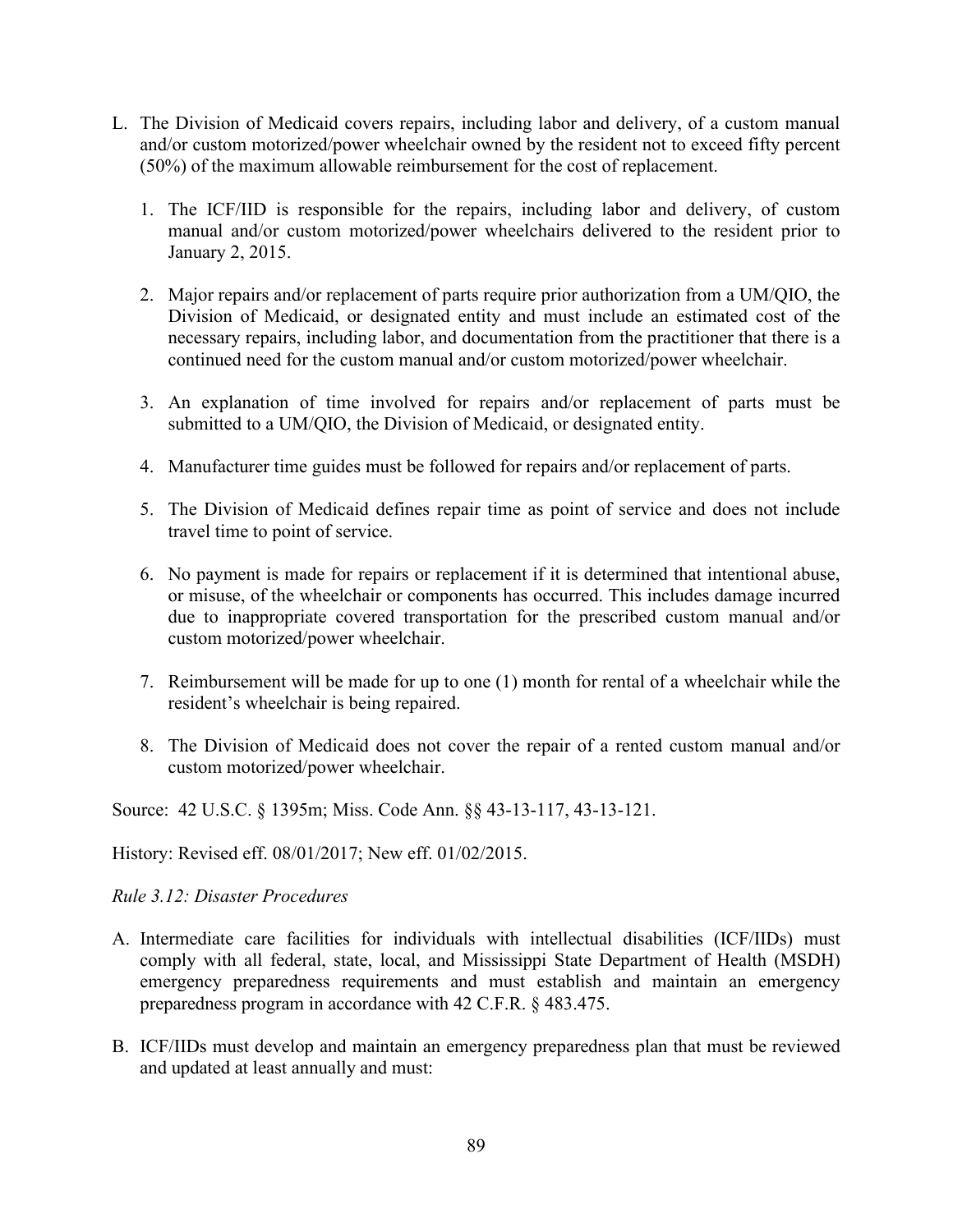- 1. Be based on and include a documented, facility-based and community-based risk assessment, utilizing an all-hazards approach, including missing residents.
- 2. Include strategies for addressing emergency events identified by the risk assessment.
- 3. Address the special needs of its ICF/IID population, including, but not limited to, persons at-risk; the type of services the ICF/IID has the ability to provide in an emergency; and continuity of operations, including delegations of authority and succession plans.
- 4. Include a process for cooperation and collaboration with local, tribal, regional, state, and federal emergency preparedness officials' efforts to maintain an integrated response during a disaster or emergency situation, including documentation of the ICF/IID's efforts to contact such officials and, when applicable, of its participation in collaborative and cooperative planning efforts.
- C. ICF/IIDs must develop a system to track the location of on-duty staff and sheltered residents in the ICF/IID's care during and after an emergency. If on-duty staff and sheltered residents are relocated during the emergency, the ICF/IID must document the specific name and location of the receiving facility or other location.
- D. ICF/IIDs may temporarily transfer or discharge residents to other in-state ICF/IIDs or to an evacuation location identified in their MSDH approved emergency operations plan during declared public health emergencies and must:
	- 1. Determine by day fifteen (15) of the evacuation whether or not residents will be able to return to the evacuating facility within thirty (30) days from the date of the evacuation.
	- 2. Notify all residents and/or their responsible parties, receiving facilities, MSDH, the Department of Mental Health (DMH), and the Division of Medicaid of the determination of whether or not the residents will be able to return to the evacuating facility within thirty (30) days. The evacuating facility must confirm and document that all parties noted above have received their determination and notice.
		- a) ICF/IIDs transferring residents to an in-state ICF/IID with an anticipated return to the evacuating facility within thirty (30) days may bill the Division of Medicaid for the services that were provided at the receiving facility for a maximum of thirty (30) days and:
			- 1) Must notify the resident and, if known, a family member or legal guardian/representative of the transfer and the transfer location.
			- 2) Must follow all inpatient hospital and home/therapeutic leave policies regardless of whether the resident is on home leave, at the evacuating facility or the receiving facility.
			- 3) Are responsible for payment to the receiving facility for the services that the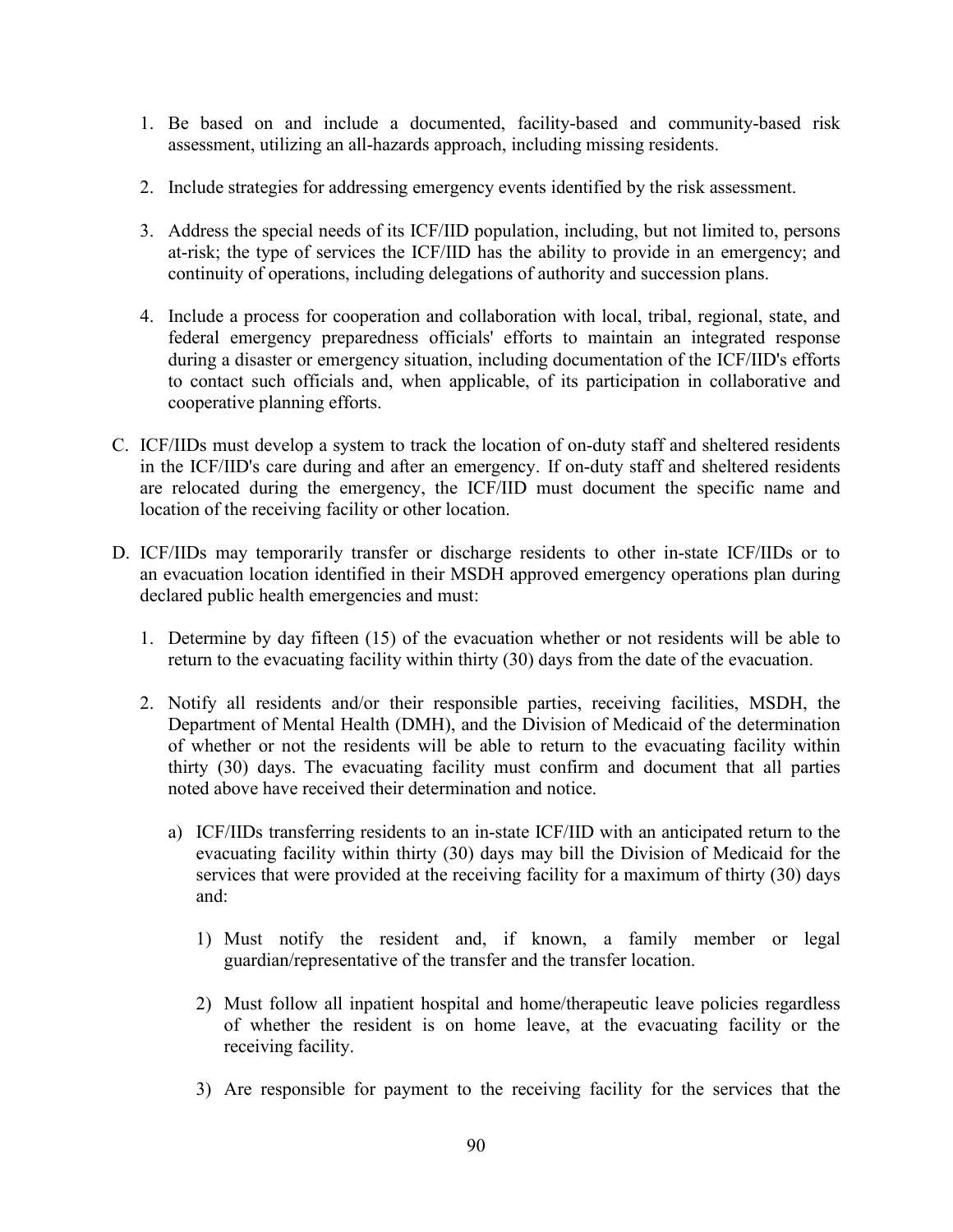receiving facility provides to the evacuated residents.

- 4) Cannot include the evacuating residents in their census and must report actual costs incurred by the evacuating facility for all residents in its care. The receiving facility must report the actual census, including the evacuated residents, and the actual costs incurred by the receiving facility. No offset of the revenue received from the evacuating facility will be required.
- 5) Cannot include payments made or transferred to the receiving facility for evacuated residents on the cost report.
- b) Evacuating ICF/IIDs must discharge residents within the thirty (30) day timeframe who will not return to the evacuating facility within thirty (30) days and must:
	- 1) Notify the resident and, if known, a family member or legal guardian/representative of the discharge and location to where the resident is being evacuated.
	- 2) Complete and submit the applicable communication form, including the discharge date, to the appropriate Division of Medicaid Regional Office.
	- 3) Complete and submit to the receiving facility, a discharge summary, including the discharge date, along with the following medical information including, but not limited to:
		- (a) Current physician orders,
		- (b) Current Individual Support Plan (ISP),
		- (c) Psychological history,
		- (d) Social history,
		- (e) Most recent history and physical,
		- (f) Current medication administration record,
		- (g) Nutritional assessment, and
		- (h) Advanced directives, and
	- 4) Comply with all normal admission requirements for any subsequent readmissions after the thirty (30) day timeframe.
- c) The ICF/IID receiving evacuated residents who will not return to the evacuated facility within thirty (30) days must admit the evacuated ICF/IID residents within the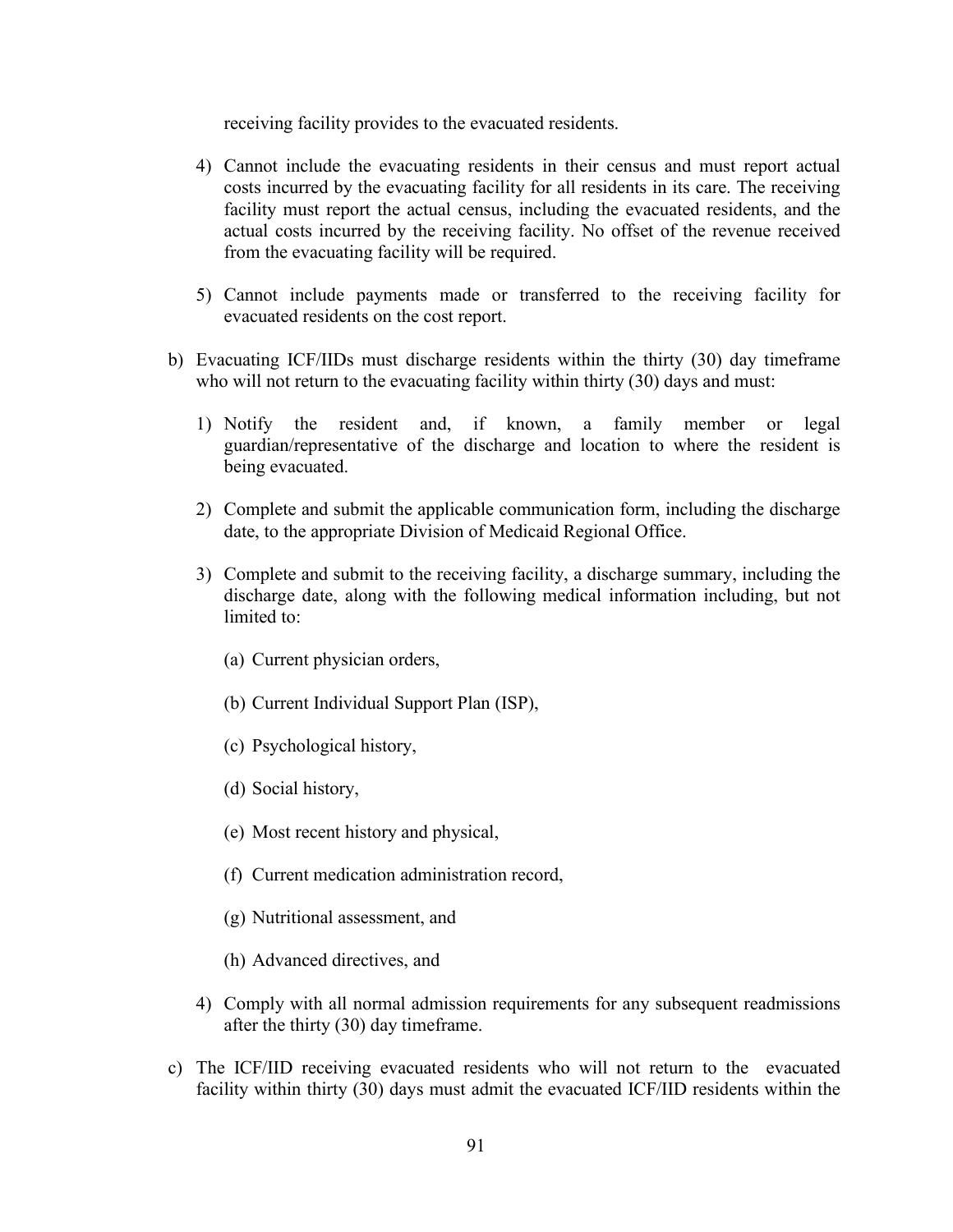thirty (30) day timeframe and:

- 1) Must comply with all normal admission requirements.
- 2) Complete and submit the appropriate communication form, including the admission date, to the appropriate Division of Medicaid Regional Office.
- 3) Is not required to complete a new ICF/IID preadmission form for the admission of evacuated residents during the disaster period.
- E. ICF/IIDs may submit requests to MSDH or the Centers for Medicare and Medicaid Services (CMS) to operate under the 1135 waiver authority during a disaster or emergency.

Source: 42 C.F.R. § 483.475; Miss. Code Ann. § 43-13-121.

- History: Revised Miss. Admin. Code Part 207, Rule 3.12.D. and removed Part 207, Rule 3.12.E eff. 04/01/2018; New Rule eff. 08/01/2017.
- *Rule 3.13: Facility Initiated Discharges*
- A. An intermediate care facility for individuals with intellectual disabilities (ICF/IID) must notify the resident and the resident's guardian or legal representative of a facility initiated transfer or discharge.
	- 1. The notice of transfer or discharge must be given at least thirty (30) calendar days prior to the transfer or discharge unless:
		- a) The safety or health of the individuals in the nursing facility would be endangered,
		- b) The resident no longer requires the level of care provided by the nursing facility,
		- c) An immediate transfer or discharge is required by the resident's urgent medical needs, or
		- d) The resident has not resided in the nursing facility for thirty (30) calendar days.
	- 2. The notice must be written, easily understood and include the following information:
		- a) The reason for the transfer or discharge,
		- b) The effective date of the transfer or discharge,
		- c) The location to which the resident is being transferred or discharged,
		- d) A statement that the resident has the right to appeal the action to the appropriate state authorities,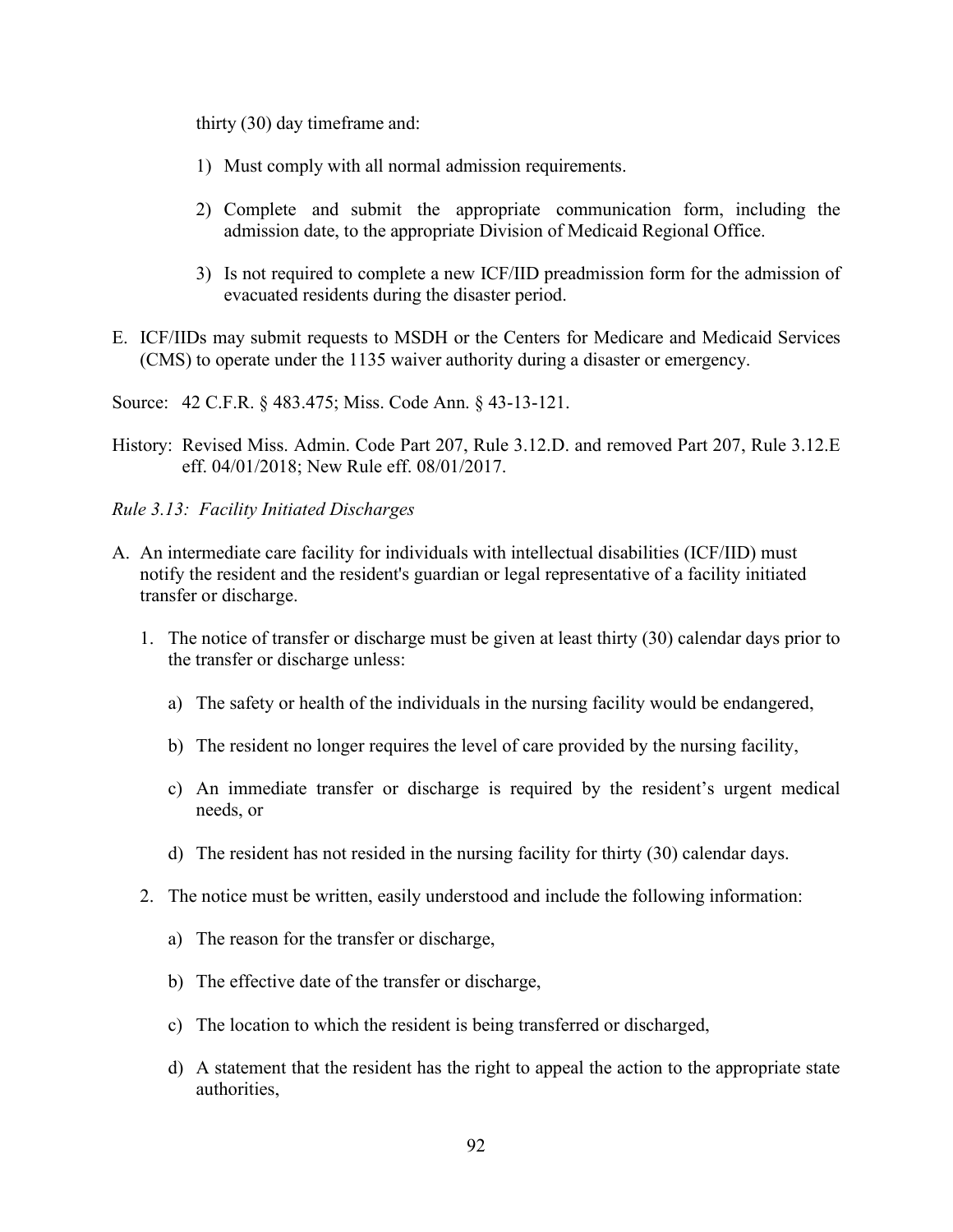- e) The name, address and telephone number of the State long-term care ombudsman,
- f) For residents with developmental disabilities, the mailing address and telephone number of the agency responsible for the protection and advocacy of developmentally disabled individuals, and
- g) For residents with mental illness, the mailing address and telephone number of the agency responsible for the protection and advocacy of mentally ill individuals.
- B. The (ICF/IID) must:
	- 1. Maintain physician documentation in the medical record of transfers or discharges and the reasons for the transfer or discharge.
	- 2. Develop a final summary of the resident's developmental, behavioral, social, health and nutritional status and, with the consent of the resident or legal guardian, provide a copy to authorized persons and agencies, and
	- 3. Provide a post-discharge plan of care that will assist the resident to adjust to the new living environment.
- C. Residents must be provided sufficient preparation and orientation by ICF/IID to ensure safe and orderly transfers and/or discharges.

Source: 42 C.F.R. §§ 483.15, 483.440; Miss. Code Ann. §§ 43-13-117, 43-13-121.

History: New Rule eff. 09/01/19.

# **Part 207 Chapter 4: Psychiatric Residential Treatment Facility**

*Rule 4.1: General*

- A. The purpose of these regulations is to set forth the minimum requirements for providers who provide described mental health services to Medicaid beneficiaries in a Psychiatric Residential Treatment Facility (PRTF).
- B. The regulations have been prepared for the information and guidance of providers of services participating in the Mississippi Medicaid Program.
- C. Inpatient psychiatric services for beneficiaries under age twenty-one (21) must be provided before the beneficiary reaches age twenty-one (21) or, if the beneficiary was receiving the services immediately before he/she reached age twenty-one (21), before the earlier of the following: the date he/she no longer requires the services or the date he/she reaches age twenty-two (22).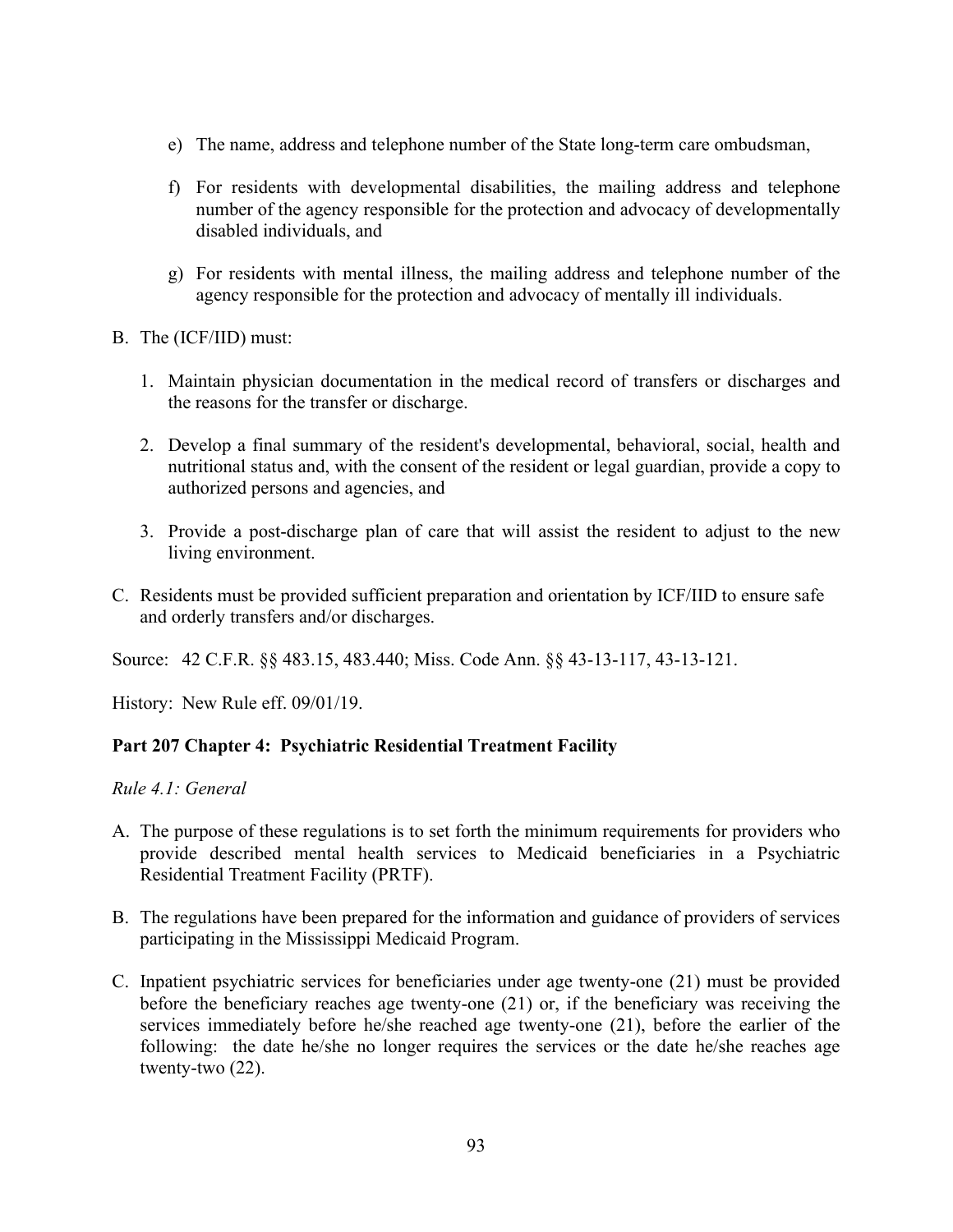- D. The goal of PRTF treatment is to help the child reach a level of functioning where less restrictive treatment will be possible.
- E. PRTF providers must adhere to applicable state and federal regulations related to their license.
- F. The facility must have a signed transfer agreement with one or more general hospitals to provide needed diagnostic and medical services to residents.
- G. The facility must have arrangements with community physicians to provide specialized medical care to residents when needed.

Source: Miss. Code Ann. § 43-13-121; 42 CFR 441.151 (a)(2)(ii), (c)(1)(2), 441.152 (a)(3); OBRA section 4755; 42 CFR 441, Subpart D; 42 CFR 483.52

## *Rule 4.2 Provider Enrollment*

Enrollment into the Medicaid program requires each provider to comply with the requirements outlined Part 200, Chapter 4, Rule 4.8, in addition to the following provider type specific requirements:

- A. National Provider Identifier (NPI), verification from National Plan and Provider Enumeration System (NPPES).
- B. Board of Director's (Commissioner's) Resolution form, letter of signature authority, or copy of minutes indicating signature authority.
- C. Written confirmation from the IRS confirming your tax identification number and legal business name.
- D. CLIA certificate and completed certification form.
- E. Joint Commission on Accreditation of Health Care Organization (JCAHO) or Council on Accreditation (COA) accreditation.

Source: Miss. Code Ann. § 43-13-121; 43-13-117; 43-13-118; 43-13-129; 42 CFR 441, Subpart D; 42 CFR 441.151

*Rule 4.3: Staffing*

The Division of Medicaid requires Psychiatric Residential Treatment Facilities (PRTF) have the following staff:

A. The governing body of the PRTF must appoint an administrator to be responsible for the overall management of the facility. The administrator must have appropriate academic credentials and administrative experience in child/adolescent psychiatric treatment. The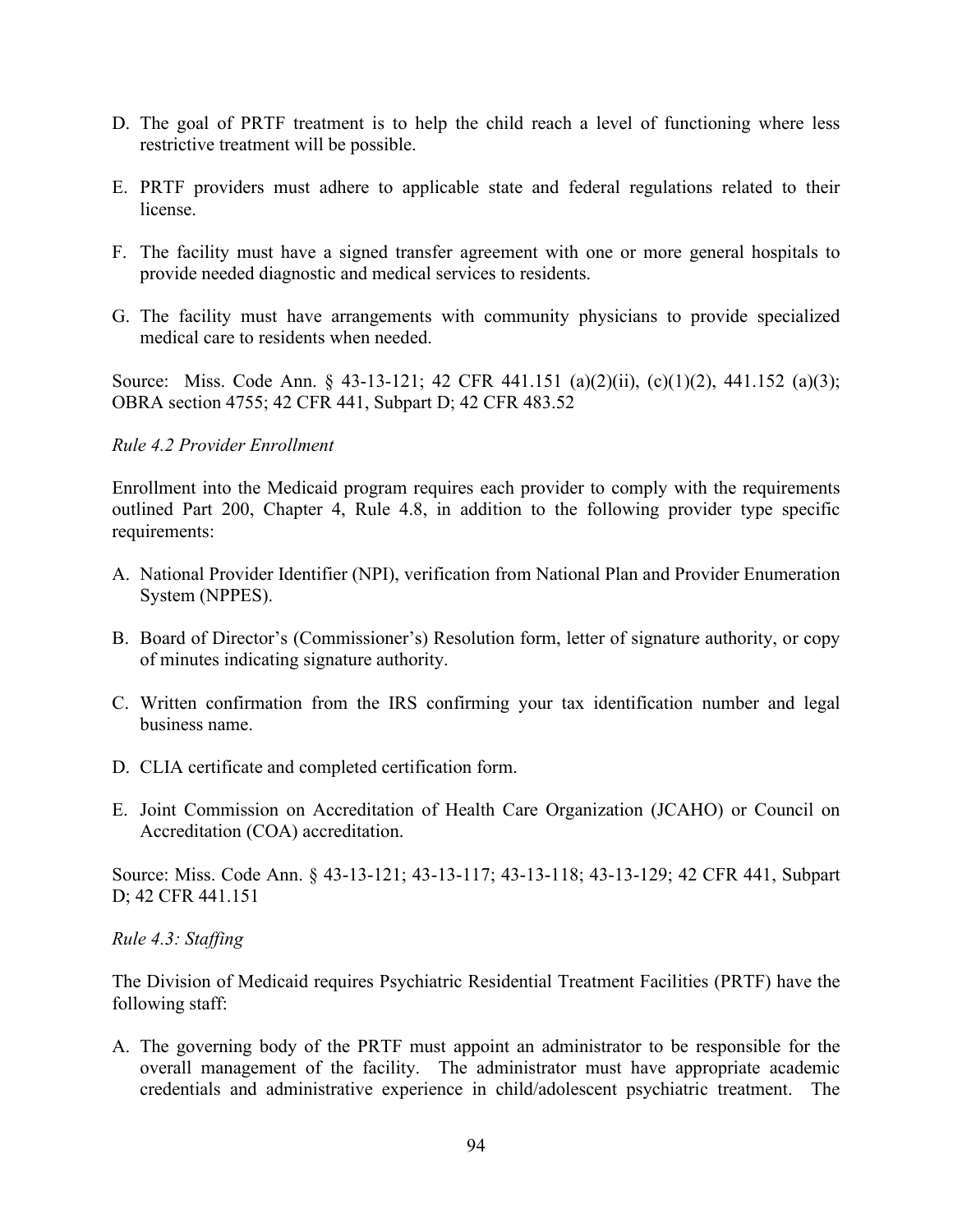administrator must be responsible for the fiscal and administrative support of the facility's clinical program.

- B. The facility must appoint a medical director to be responsible for coordinating medical services and directing resident treatment. The medical director must be a board-certified child/adolescent psychiatrist or a psychiatrist who has successfully completed an approved residency in child/adolescent psychiatry.
- C. The facility must appoint a full-time clinical director to be responsible for coordinating clinical services and implementing patient treatment. The clinical director must be one of the following:
	- 1. A board-certified child/adolescent psychiatrist,
	- 2. A psychiatrist who has successfully completed an approved residency in child/adolescent psychiatry,
	- 3. A licensed psychologist who is experienced in child/adolescent mental health treatment,
	- 4. A psychiatric mental health nurse practitioner (PMHNP) who is experienced in child/adolescent mental health treatment, or
	- 5. A licensed certified social worker who is experienced in child/adolescent mental health treatment.
- D. A board-certified child/adolescent psychiatrist or a psychiatrist who has successfully completed an approved residency in child/adolescent psychiatry may serve as both medical director and clinical director provided that he/she is a full-time employee.
- E. The facility must employ sufficient full-time professional staff to provide clinical assessments, therapeutic interventions, ongoing program evaluations, and adequate resident supervision twenty-four (24) hours a day. At least fifty percent (50%) of the professional staff hours must be provided by full-time employees. Professional staff must be appropriately licensed and trained/experienced in providing mental health treatment. These staff members will include, but not be limited to, the following:
	- 1. A board-certified child/adolescent psychiatrist or a psychiatrist who has successfully completed an approved residency in child/adolescent psychiatry,
	- 2. A licensed psychologist,
	- 3. A registered nurse,
	- 4. A licensed certified social worker,
	- 5. A certified teacher, and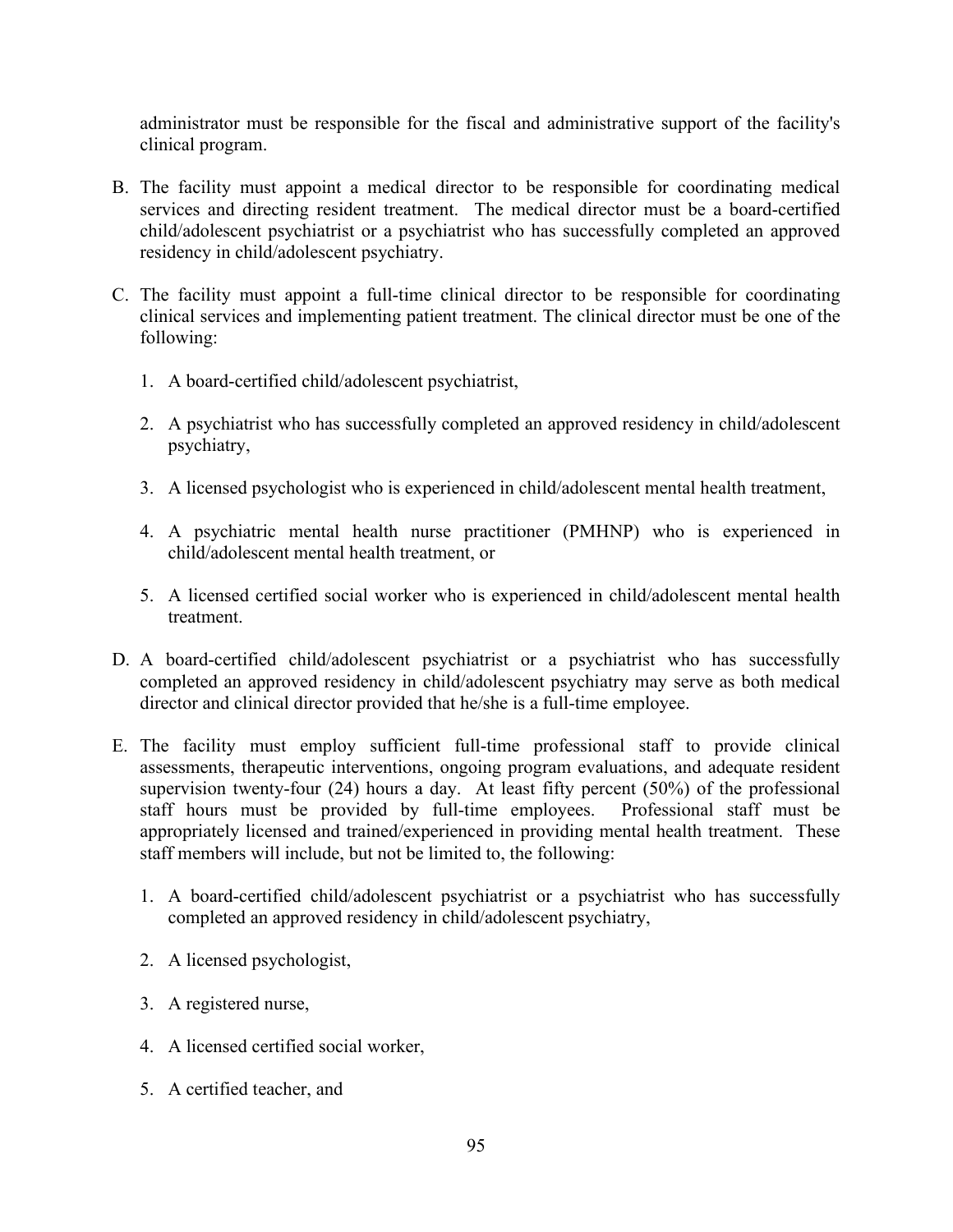- 6. A recreation specialist.
- F. The PRTF must have access, through full/part-time or contract employment, the services of each of the following:
	- 1. A licensed occupational therapist or credentialed creative arts therapist,
	- 2. A rehabilitation counselor, and
	- 3. A licensed speech-language pathologist.
- G. The PRTF must provide an adequate staff-to-resident ratio on all shifts to provide for resident and staff safety.
- H. The PRTF must notify the Division of Medicaid of changes in the Administrator, Medical Director or Clinical Director. Division of Medicaid must receive the notification in writing within seventy-two (72) hours of the effective change.

Source: Miss. Code Ann. § 43-13-121; 42 CFR 441. Subpart D; 42 CFR 441.151 (a)(2)

### *Rule 4.4: Admission*

The Division of Medicaid covers PRTF services when a child does not require emergency or acute psychiatric care but does require supervision and treatment on a twenty-four (24) hour basis.

- A. A board-certified child/adolescent psychiatrist or a psychiatrist who has successfully completed an approved residency in child/adolescent psychiatry with admitting privileges must approve each admission.
- B. The goal of PRTF treatment is to help the child reach a level of functioning where less restrictive treatment will be possible.
- C. The need for PRTF admission must be supported by documentation that:
	- 1. The child has a diagnosable psychiatric disorder.
	- 2. The child can participate and process information as evidenced by an appropriate IQ for the program to which they have been admitted, unless there is substantial evidence that the IQ score is suppressed due to psychiatric illness.
	- 3. The child's psychiatric symptoms are severe enough to warrant residential treatment under the direction of a psychiatrist.
	- 4. The referring psychiatrist or psychologist advises that residential treatment is needed.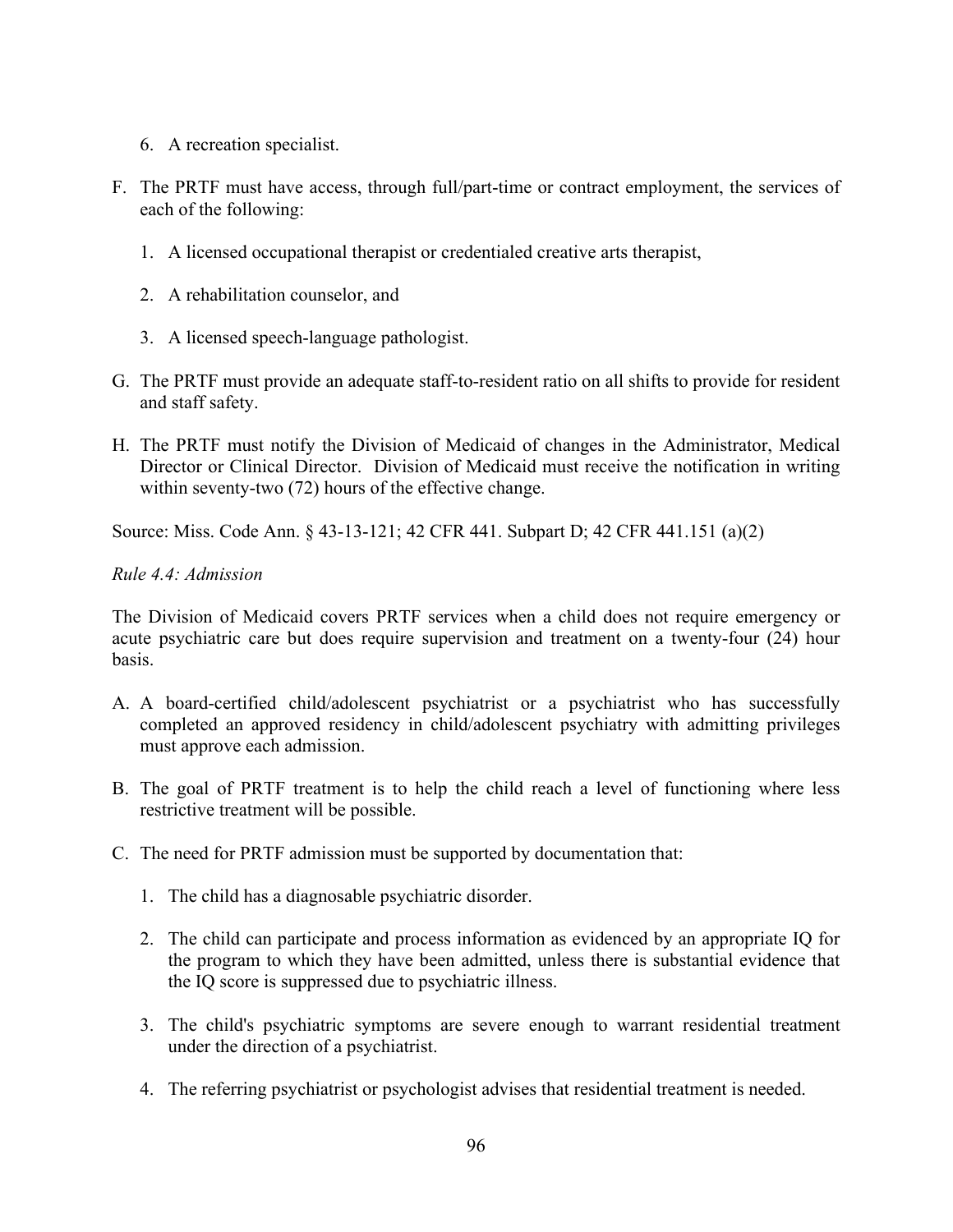- 5. At least one (1) of the following:
	- a) The child has failed to respond to less restrictive treatment in the last three (3) months.
	- b) Adequate less restrictive options are not available in the child's community.
	- c) The child is currently in an acute care facility whose professional staff advise that residential treatment is needed.
- 6. The admission has been certified by the UM/QIO as medically and psychologically necessary.
- D. The facility must provide the parent/guardian with contact information for the Disability Rights Mississippi, including the phone number and mailing address, and document in the record.

Source: Miss. Code Ann. § 43-13-121; 42 CFR 441.152 (a)(3); 456.180(b)(1); 441.152 (a)(2); 441.152 (a)(1); 483.356 (c); 483.366 (a); 483.356 (d)

*Rule 4.5: Non-Covered Services*

Division of Medicaid does not cover:

- A. Admissions on the weekends. The Division of Medicaid defines weekend admissions as admission after 5:00 p.m. on a Friday. Covered days will not begin until the following Monday.
- B. Non-covered days of stay.
- C. Any days of stay not certified by the UM/QIO.
- Source: Miss. Code Ann. § 43-13-121

*Rule 4.6: Reimbursement*

- A. Participating Mississippi facilities must prepare and submit a Medicaid cost report for reimbursement of long term care facilities.
	- 1. All cost reports are due by the end of the fifth  $(5<sup>th</sup>)$  calendar month following the reporting period.
	- 2. Failure to file a cost report by the due date or the extended due date will result in a penalty of fifty dollars (\$50.00) per day and may result in the termination of the provider agreement.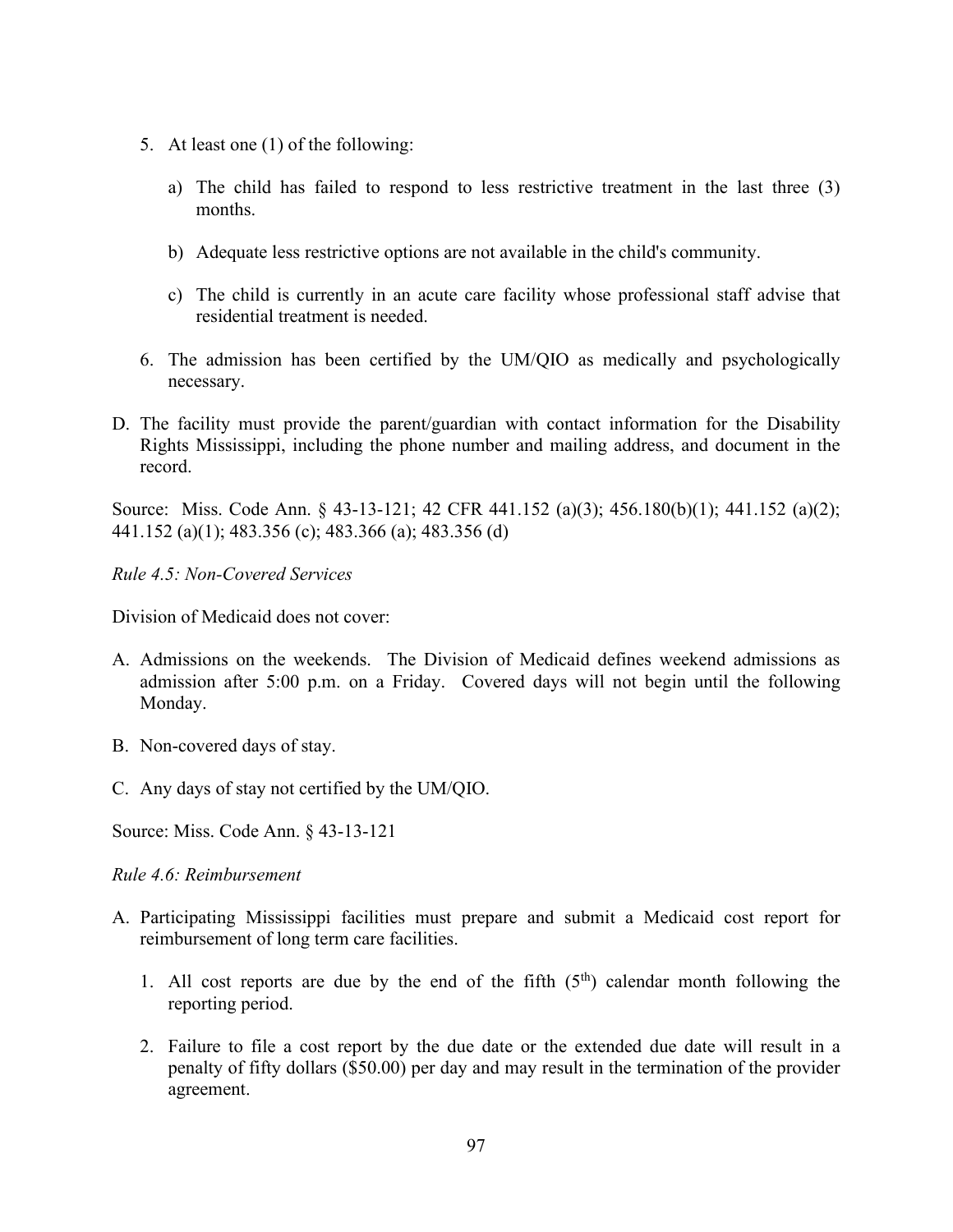- B. The Division of Medicaid uses a prospective method of reimbursement. Effective as of July 1, 2021 all rates and/or fees for items and services will remain the same as those in effect July 1, 2021, with no adjustments except for amended desk reviews or audits affecting the rates calculated effective prior to July 1, 2021.
	- 1. The rates are determined from cost report data.
	- 2. Standard rates are determined annually with an effective date of January first  $(1<sup>st</sup>)$ .
	- 3. In no case may the reimbursement rate for services provided exceed an individual facility's customary charges to the general public for such services in the aggregate, except for those public facilities rendering such services free of charge or at a nominal charge.
	- 4. Prospective rates may be adjusted by the Division of Medicaid pursuant to changes in federal and/or state laws or regulations when authorized by the state legislature.
	- 5. Prospective rates may be adjusted by the Division of Medicaid based on revisions to allowable costs or to correct errors when authorized by the state legislature.
		- a) These revisions may result from amended cost reports, field visit reviews, or other corrections.
		- b) Facilities are notified in writing of amounts due to or from the Division of Medicaid as a result of these adjustments.
		- c) There is no time limit for requesting settlement of these amounts. This is applicable to claims for dates of service since July 1, 1993.
- C. The Division of Medicaid conducts periodic field level cost report financial reviews of selected long term care facilities, including nursing facilities, intermediate care facilities for the mentally retarded, and psychiatric residential treatment facilities, to verify the accuracy and reasonableness of the financial and statistical information contained in the Medicaid cost reports. Adjustments will be made as necessary to the reviewed cost reports based on the results of the reviews.
- D. Notwithstanding any other provision of this article, it shall be the duty of each nursing facility, intermediate care facility for the mentally retarded, psychiatric residential treatment facility, and nursing facility for the severely disabled that is participating in the Medicaid program to keep and maintain books, documents and other records as prescribed by the Division of Medicaid in substantiation of its cost reports for a period of three (3) years after the date of submission to the Division of Medicaid of an original cost report, or three (3) years after the date of submission to the Division of Medicaid of an amended cost report.
	- 1. Providers must maintain adequate documentation including, but not limited to, financial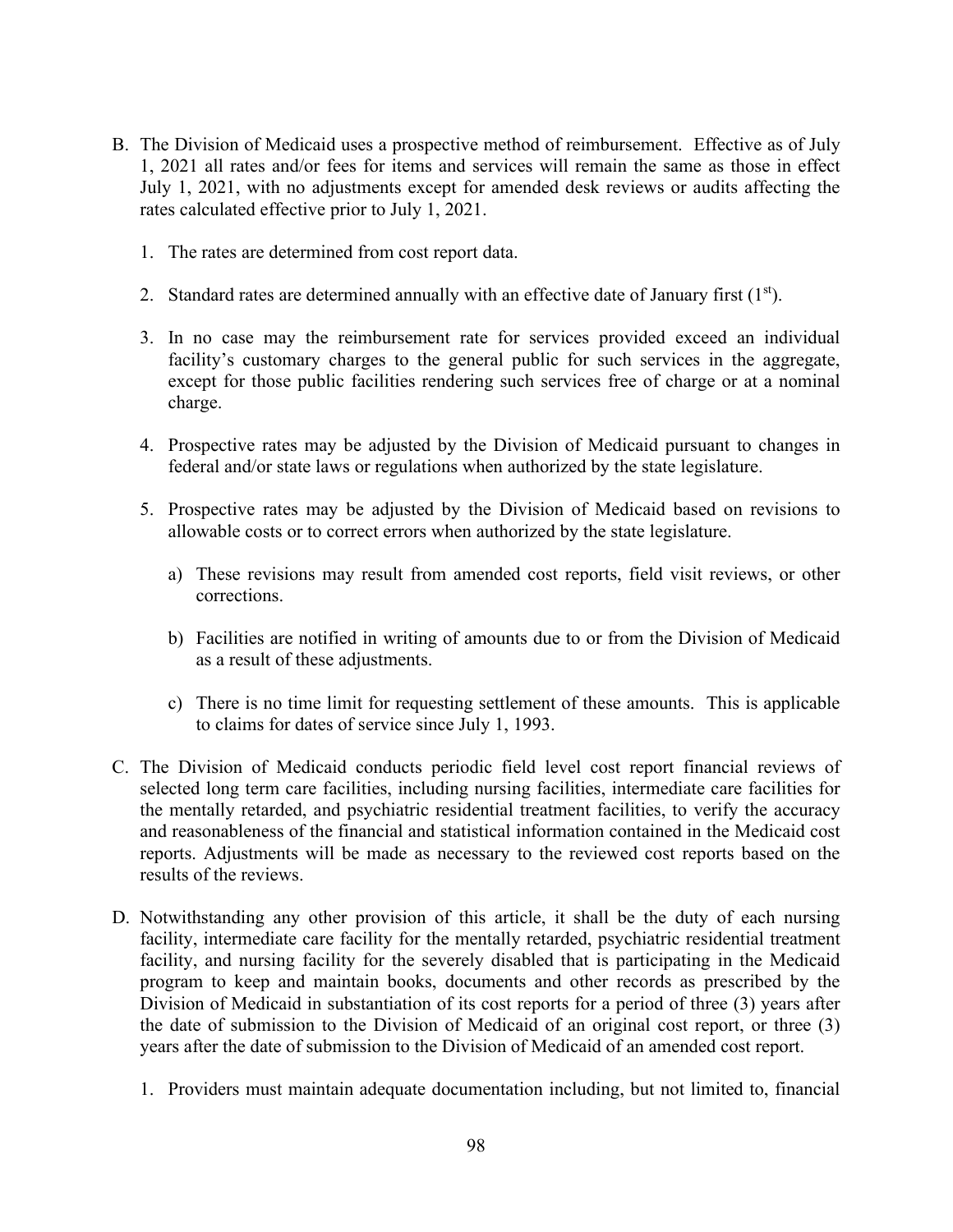records and statistical data, for proper determination of costs payable under the Medicaid program.

- a) The cost report must be based on the documentation maintained by the facility.
- b) All non-governmental facilities must file cost reports based on the accrual method of accounting.
- c) Governmental facilities have the option to use the cash basis of accounting for reporting.
- 2. Documentation of financial and statistical data should be maintained in a consistent manner from one period to another and must be current, accurate and in sufficient detail to support costs contained in the cost report.
- 3. Providers must make available to the Division of Medicaid all documentation that substantiates the information included in the facility cost report for the purpose of determining compliance.
	- a) These records must be made available as requested by the Division of Medicaid.
	- b) All documentation which substantiates the information included in the cost report, including any documentation relating to home office and/or management company costs must be made available to Division of Medicaid reviewers as requested by the Division.
- E. Services and charges include the following:
	- 1. The facility may charge any amount greater than or equal to the Medicaid rate for non-Medicaid residents for the provision of services under the State Medicaid Plan.
	- 2. While the facility may set their basic per diem charge for non-Medicaid residents at any level, the services covered by that charge must be identical to the services provided to Medicaid residents and covered by the Medicaid per diem rate.
	- 3. Any items and services available in the facility that are not covered under Title XVIII or the facility's basic per diem rate or charge must be available and priced identically for all residents in the facility.
- F. Medicaid allows payment for the date of admission to the PRTF. Medicaid does not cover the date of discharge from the facility. A Medicaid-eligible beneficiary cannot be charged for the date of discharge. If a beneficiary is discharged on the date of admission, the day is covered as the date of admission.
- G. Private room coverage by Medicaid is as follows: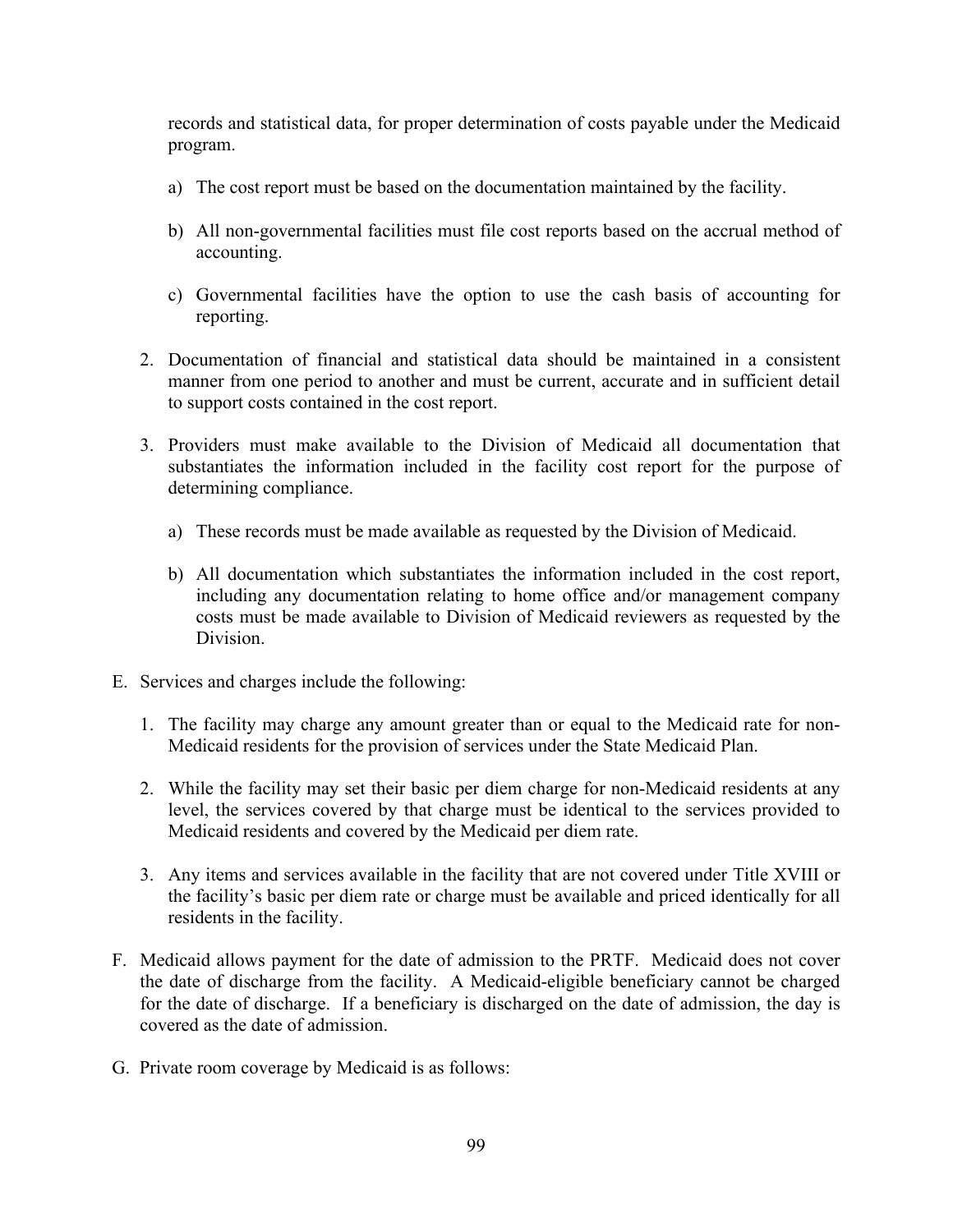- 1. The overall average cost per day determined from the cost report includes the cost of private rooms.
- 2. The average cost per day is used to compute PRTF reimbursement rates. Therefore, the cost of a private room is included in the reimbursement rate and no extra charge can be made to the beneficiary, his/her family or the Medicaid program.
- 3. Medicaid reimbursement is considered as payment in full for the beneficiary.
- H. The following rules apply to hospital leave:
	- 1. A fifteen (15) day length of stay is allowed in a non-psychiatric unit of a hospital. The facility must reserve the hospitalized resident's bed in anticipation of his/her return. The bed cannot be filled with another resident during the covered period of hospital leave.
	- 2. A resident must be discharged from the facility if he/she remains in the hospital for over fifteen (15) days. A leave of absence for hospitalization is broken if the resident returns to the facility for twenty-four (24) hours.
	- 3. Facilities cannot refuse to readmit a resident from hospital leave when the resident has not been hospitalized for more than fifteen (15) days and still requires PRTF services.
	- 4. If the resident is on inpatient hospital leave and has not been discharged, the PRTF is responsible for providing transportation for the return to the PRTF.
- I. If a resident elopes from the facility and remains absent for twenty-four (24) hours or longer, he/she must be discharged from the facility. If further treatment at the same facility is desired after the end of the twenty-four (24) hours, the child/adolescent must go through a readmission process.
- J. The following rules apply to therapeutic leave:
	- 1. An absence from the facility for eight (8) hours or more within one calendar day constitutes a leave day.
	- 2. Medicaid coverage of therapeutic leave days per fiscal year, July  $1 -$  June 30, is eighteen (18) days for a PRTF.
	- 3. Each therapeutic leave day taken each month must be reported on the billing mechanism.
	- 4. The attending physician must approve all therapeutic leave days. Documentation must include goals to be achieved during the leave, the duration of leave, who participated in the leave, and the outcome of the leave.
- K. Payment during therapeutic leave from the facility is as follows: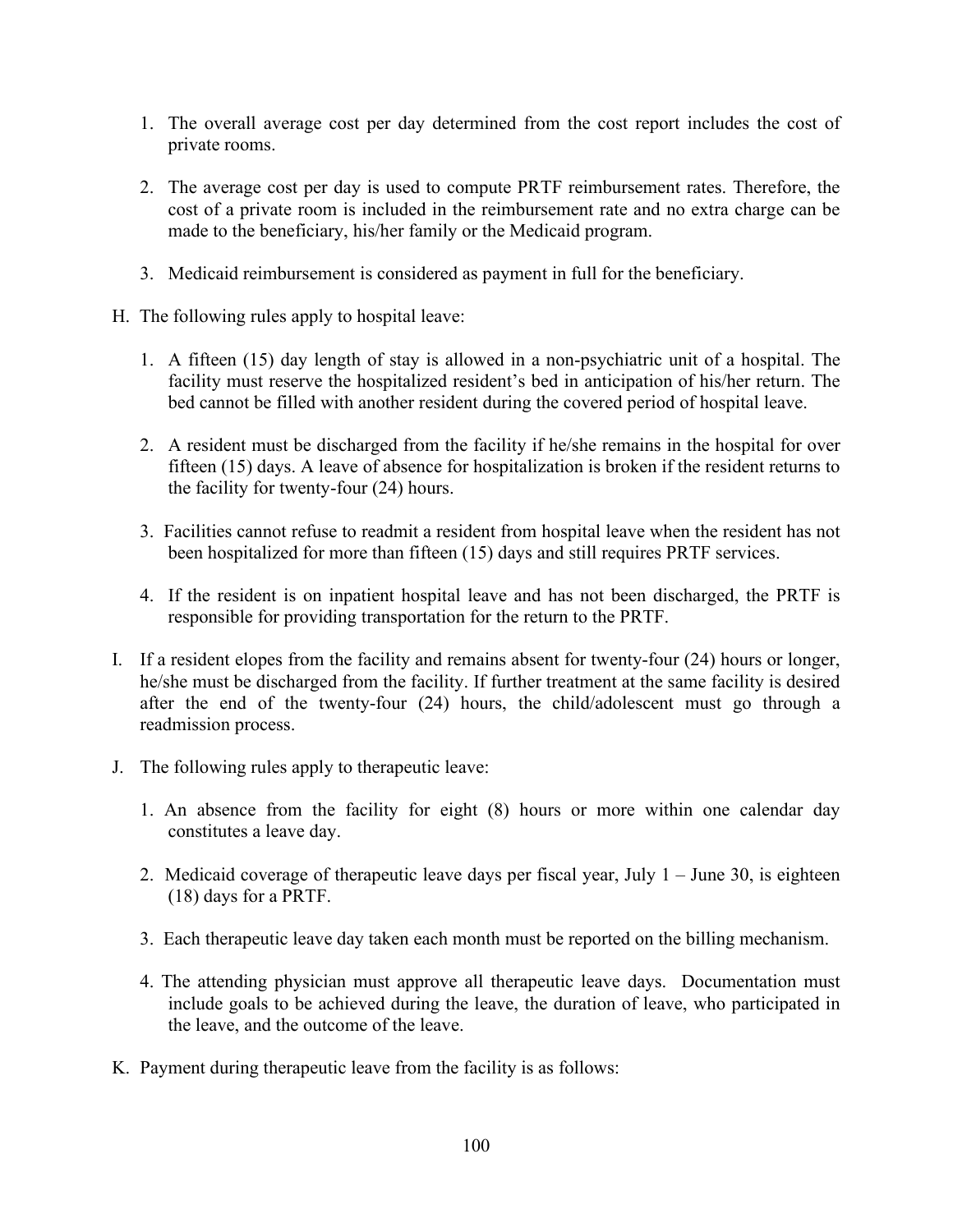- 1. A temporary absence of a resident from a PRTF does not interrupt the monthly payments to the facility under the provisions as outlined in Part 207, Chapter 4 Rule 4.6 J.
- 2. Each facility is required to maintain leave records and indicate periods of therapeutic leave days.
- 3. Before a resident departs on therapeutic leave, the facility must provide each resident and family member or legal representative written information explaining leave policies. The information must define the period of time the resident is permitted to return and resume residence in the facility.
- 4. A refund of payment will be demanded for all leave days taken in excess of the allowable or authorized number of days.
- L. The PRTF must provide non-emergency transportation.

The PRTF cannot use the Non-Emergency Transportation (NET) Broker to arrange transportation for residents. PRTFs may use NET providers that also provide NET services for the NET Broker if:

- 1) The facility arranges the transportation, and
- 2) Pays the NET provider directly.
- Source: Miss. Code Ann. §§ 43-13-117, 43-13-121, 42 CFR § 447 Subparts B & C, Miss. Code Ann. § 43-13-117, 42 CFR § 447.15.
- History: Revised eff. 05/01/2022; Revised eff. 07/01/2021; Added Miss. Admin. Code Rule 4.6.L. eff. 09/01/2018.

*Rule 4.7: Active Treatment*

The use of the term "treatment' refers to the active treatment of the resident. The Division of Medicaid defines active treatment as a process comprising of the following:

- A. Multi-disciplinary diagnostic assessment,
- B. Interdisciplinary treatment planning,
- C. Therapeutic intervention,
- D. Treatment evaluation/revision, and
- E. Discharge/aftercare planning.

Source: Miss. Code Ann. § 43-13-121; 142 CFR 441.154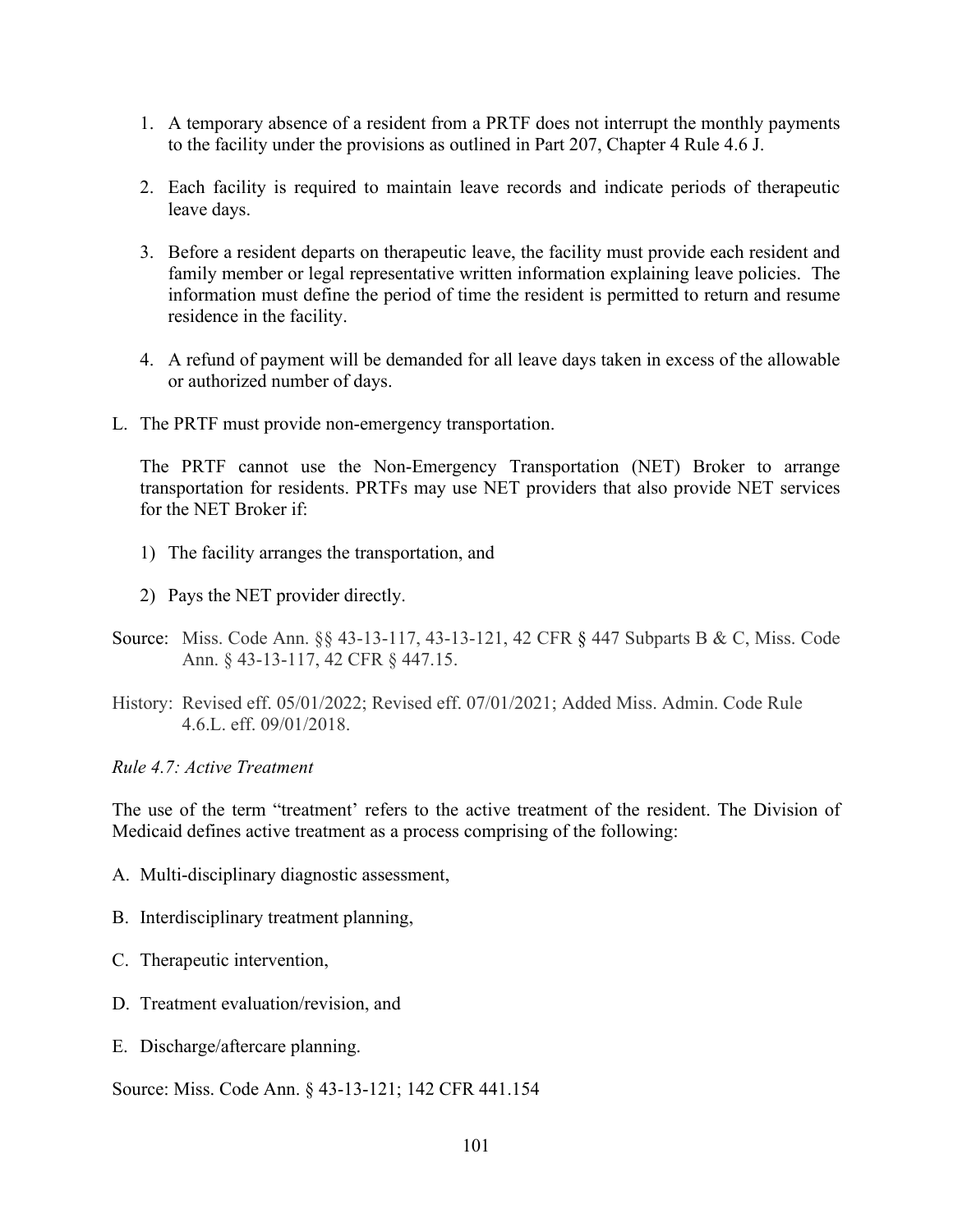### *Rule 4.8: Assessment and Evaluation*

- A. The diagnostic evaluation must document the need for the PRTF level of care.
- B. Diagnostic evaluations must be completed within the first fourteen (14) days of admission. The assessment process must include, but is not limited to, the following:
	- 1. A psychiatric evaluation.
	- 2. A psychological evaluation signed by a licensed psychologist, which must have been completed in the sixty (60) days prior to admission. If no psychological evaluation has been conducted within the last twelve (12) months, one must be completed within fourteen (14) days following PRTF admission.
	- 3. A medical history and examination.
	- 4. A psychosocial assessment, which includes a psychological profile, a developmental profile, a behavioral assessment, and an assessment of the potential resources of the resident's family.
	- 5. A Child and Adolescent Needs and Strengths (CANS-MH) assessment.
	- 6. An educational evaluation.
	- 7. A nursing assessment.
	- 8. A nutritional assessment, if indicated.

Source: Miss. Code Ann. § 43-13-121; 42 CFR 441.155(b)(1), 441.156(b)(2)

### *Rule 4.9: Treatment Planning*

- A. Treatment planning is defined by the Division of Medicaid as a collaborative venture which the members of various disciplines jointly develop a comprehensive, individualized plan of care for each individual.
	- 1. The treatment plan must be designed to achieve the individual's discharge from inpatient status at the earliest possible time.
	- 2. An initial treatment plan must be in effect within twenty four (24) hours after the resident's admission to the psychiatric residential treatment facility (PRTF).
	- 3. The interdisciplinary treatment team must meet to discuss, approve and implement a more comprehensive treatment plan within fourteen (14) days after the individual's admission, monthly for the first six (6) months and every ninety (90) days thereafter.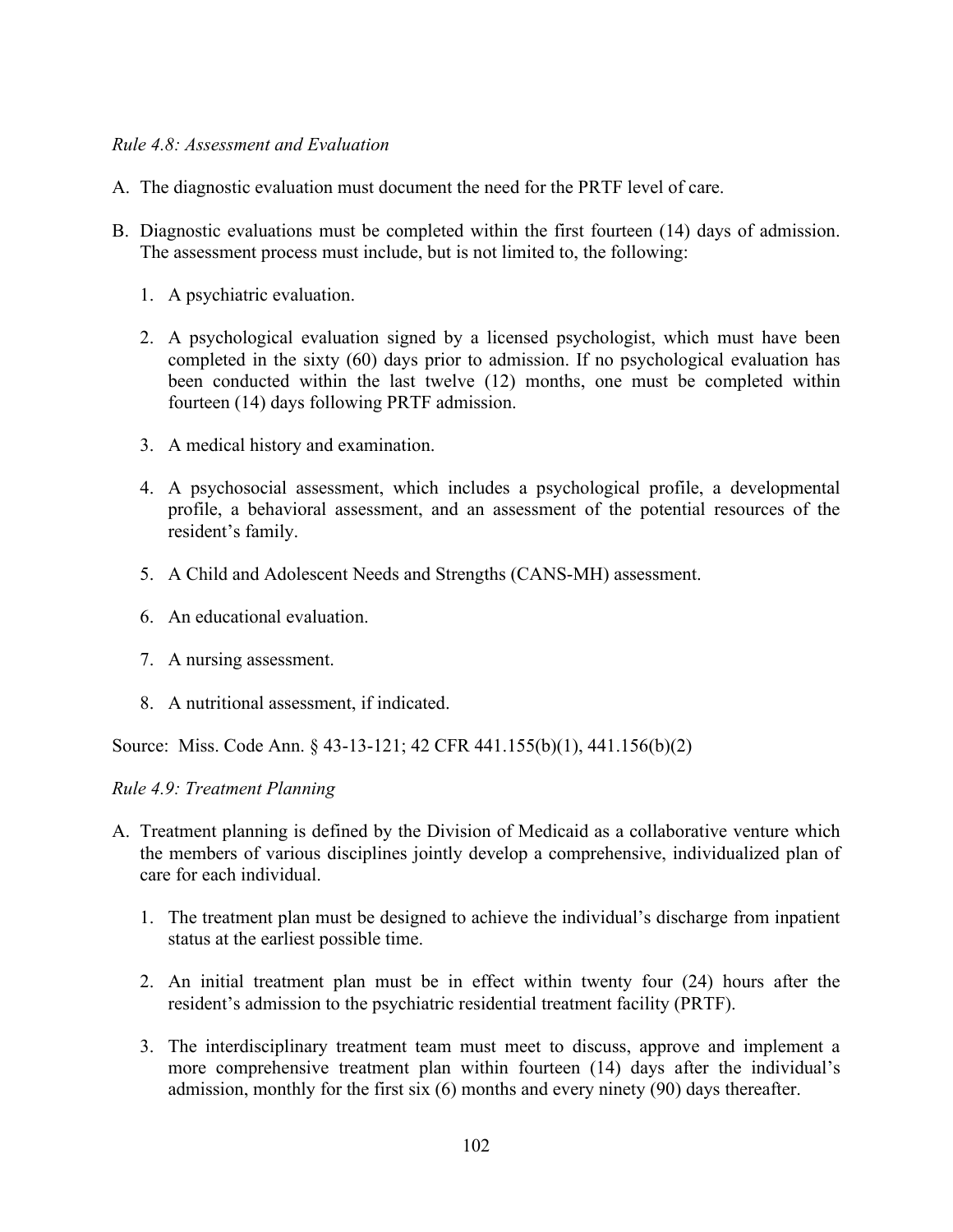- 4. The treatment plan document must contain evidence that the treatment team actively partners with the individual and his/her parent or legal guardian and indicate efforts to accommodate scheduling conflicts for therapy sessions, meetings and calls to ensure active participation by all parties in the treatment planning/review/revision process.
- B. The treatment team must include the number of staff members necessary for the optimal treatment of the individual.
	- 1. At a minimum, the team must include one of the following:
		- a) A board-certified child/adolescent psychiatrist or a psychiatrist who has successfully completed an approved residency in child/adolescent psychiatry,
		- b) A psychiatric mental health nurse practitioner (PMHNP) and a physician licensed to practice medicine or osteopathy,
		- c) A licensed clinical psychologist and a physician licensed to practice medicine or osteopathy,or
		- d) A master's level clinical psychologist and a physician licensed to practice medicine or osteopathy with specialized training and experience in diagnosis and treatment of mental illness.
	- 2. The team must also include one (1) or more of the following:
		- a) A licensed certified social worker (LCSW) who has a minimum of one (1) year experience in treating individuals under the age of twenty-one (21) with serious emotional disturbances (SED), or
		- b) A registered nurse who has a minimum of one (1) year experience in treating individuals with SED.
		- c) A licensed professional counselor (LPC) who has a minimum of one (1) year experience treating individuals under the age of twenty-one (21) with serious emotional disturbances (SED),
		- d) A licensed occupational therapist with specialized training or one (1) year of experience treating mentally ill individuals, or
		- e) A master's level clinical psychologist.
- C. The treatment plan delineates all aspects of the individual's treatment and includes, at a minimum:
	- 1. A diagnostic evaluation that includes examination of the medical, psychological, social,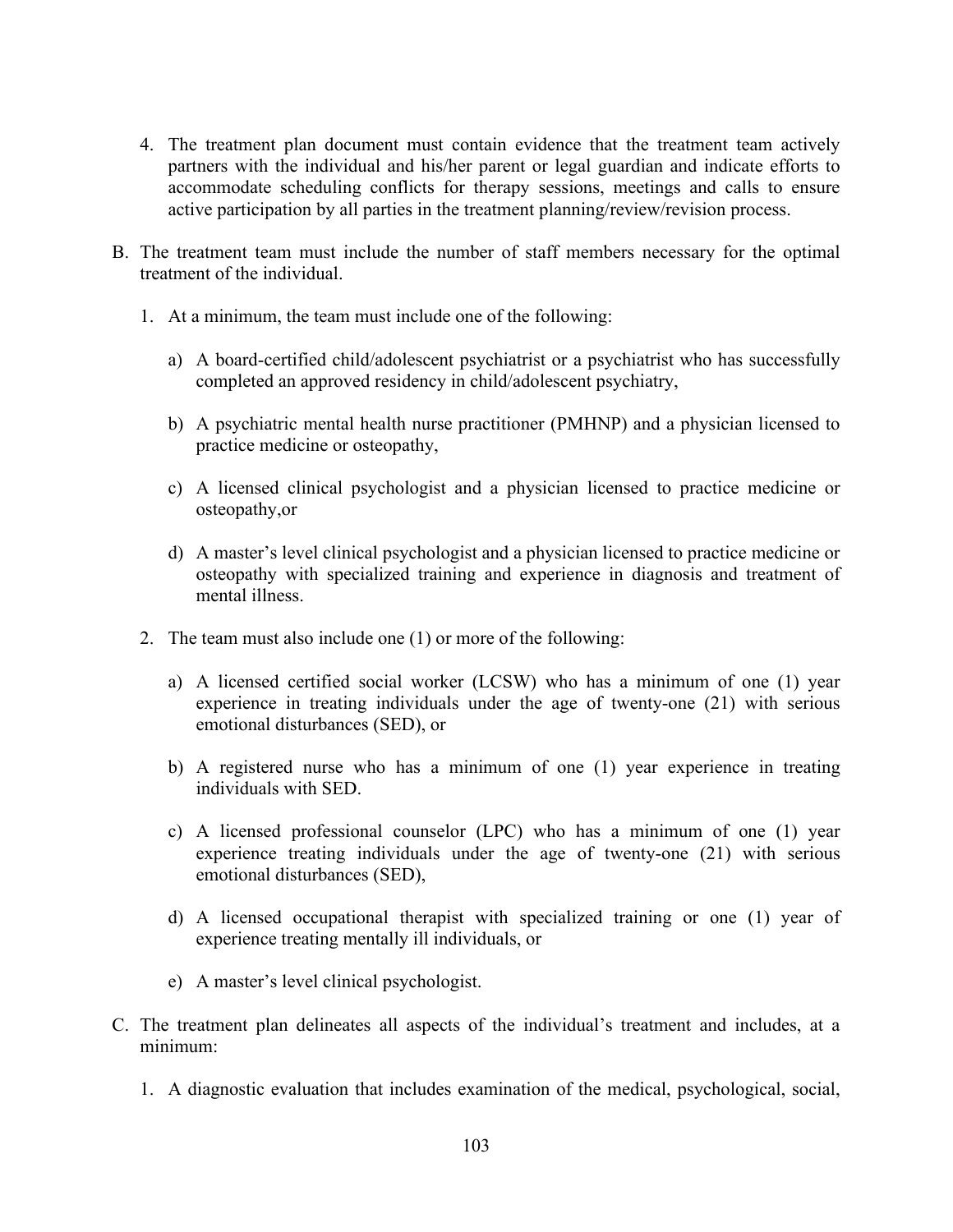behavioral, and developmental aspects of the individual's situation and reflects the need for inpatient psychiatric care.

- 2. An assessment of the individual's immediate therapeutic needs.
- 3. An assessment of the individual's long-range therapeutic needs.
- 4. An assessment of the individual's personal strengths and liabilities.
- 5. Identification of the clinical problems that are to be the focus of treatment.
- 6. Measurable and realistic treatment goals for each identified problem.
- 7. Observable, measurable treatment objectives that represent incremental progress towards goals, coupled with target dates for their achievement.
- 8. An integrated program of therapies, activities, and experiences designed to meet each objective.
	- a) Special procedures, as defined in Miss. Admin. Code Title 23, Part 207, Rule 4.12, cannot be included in the treatment plan as a treatment modality.
	- b) The treatment plan must document and address any interventions that may be contraindicated or inappropriate for the individual.
	- c) If special procedures become necessary, the treatment plan must be amended or modified within one (1) working day of the first incident to reflect the use of the least restrictive necessary measures. The effectiveness or ineffectiveness of interventions must be evaluated and revised therapeutic measures should be incorporated into the individual's treatment plan to be used as a basis for future interventions.
- 9. The clinician identified as responsible for each aspect of treatment.
- 10. Identification of goals, objectives and treatment strategies , and include feedback from the individual and his/her parent or legal guardian regarding the discussion of treatment options available in the community. If a geographically distant therapist will be utilized, this must be specified in the treatment plan.
- 11. An individualized discharge plan that includes:
	- a) Discharge criteria, indicating specific goals to be met,
	- b) An estimated discharge target date, and
	- c) No later than seven (7) days prior to discharge, the discharge plan must also include an aftercare plan that addresses coordination of family, school/vocational and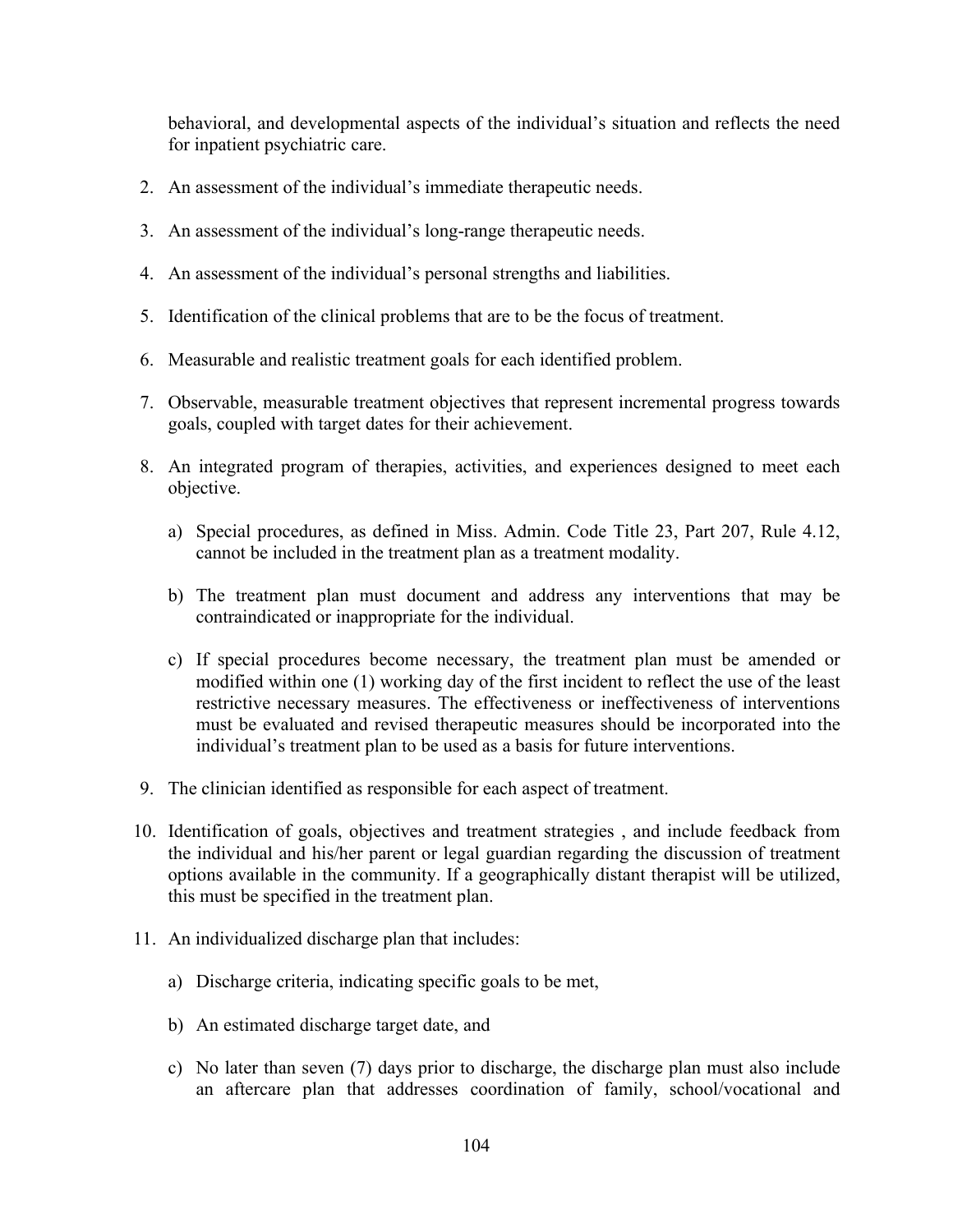community resources, including recommendations and/or arrangements for further treatment, to ensure continuity of care for the individual.

- D. The treatment team must meet to review, and revise if necessary, the individual's treatment plan a minimum of every thirty (30) days or more often when necessary to provide optimum treatment. The treatment review team must assess the individual's progress in treatment by:
	- 1. Noting treatment successes, discussing which objectives and/or goals have been achieved and when, and explaining treatment failures.
	- 2. Making changes in the treatment plan, as needed.
	- 3. Re-assessing the individual's need for continued residential care, as opposed to less restrictive treatment.
	- 4. Noting the individual's measurable progress towards discharge, reviewing/revising the discharge criteria and/or target date as needed.
- Source: Miss. Code Ann. §§ 43-13-117, 43-13-121; 42 CFR 441.154(a)(b); 441.155(b)(2);  $441.155(c)(1)(2); 441.156(b)(1)(3)(4)(5); 441.156(c)(1)(2); 144.156(d)(1)(2).$

History: Revised eff. 05/01/2022.

## *Rule 4.10: Therapeutic Interventions*

- A. Psychotherapy is defined as the intentional, face to face interaction between a mental health professional and a client, either an individual, family, or group, in which a therapeutic relationship is established to help resolve symptoms of the resident's mental and/or emotional disturbance.
- B. Individual therapy is defined as psychotherapy that takes place between a mental health therapist and a resident. Individual Therapy must be provided a minimum of one (1) hour each week unless its contraindication is documented in the treatment plan. Individual Therapy must be provided by master's level mental health therapists.
- C. Family therapy is defined as psychotherapy that takes place between a mental health therapist and a resident's family members or guardians, with or without the presence of the resident. If a resident is in the custody of the Department of Human Services (DHS), family therapy may also include others, including DHS representatives and foster family members, acting in loco parentis. Family Therapy must be at least twice a month, unless its contraindication is documented in the treatment plan.
	- 1. Each resident's family, guardian, or person acting in loco parentis must participate in the family therapy sessions.
	- 2. If the resident's family is more than a two (2) hour drive from the PRTF, one (1) face-to-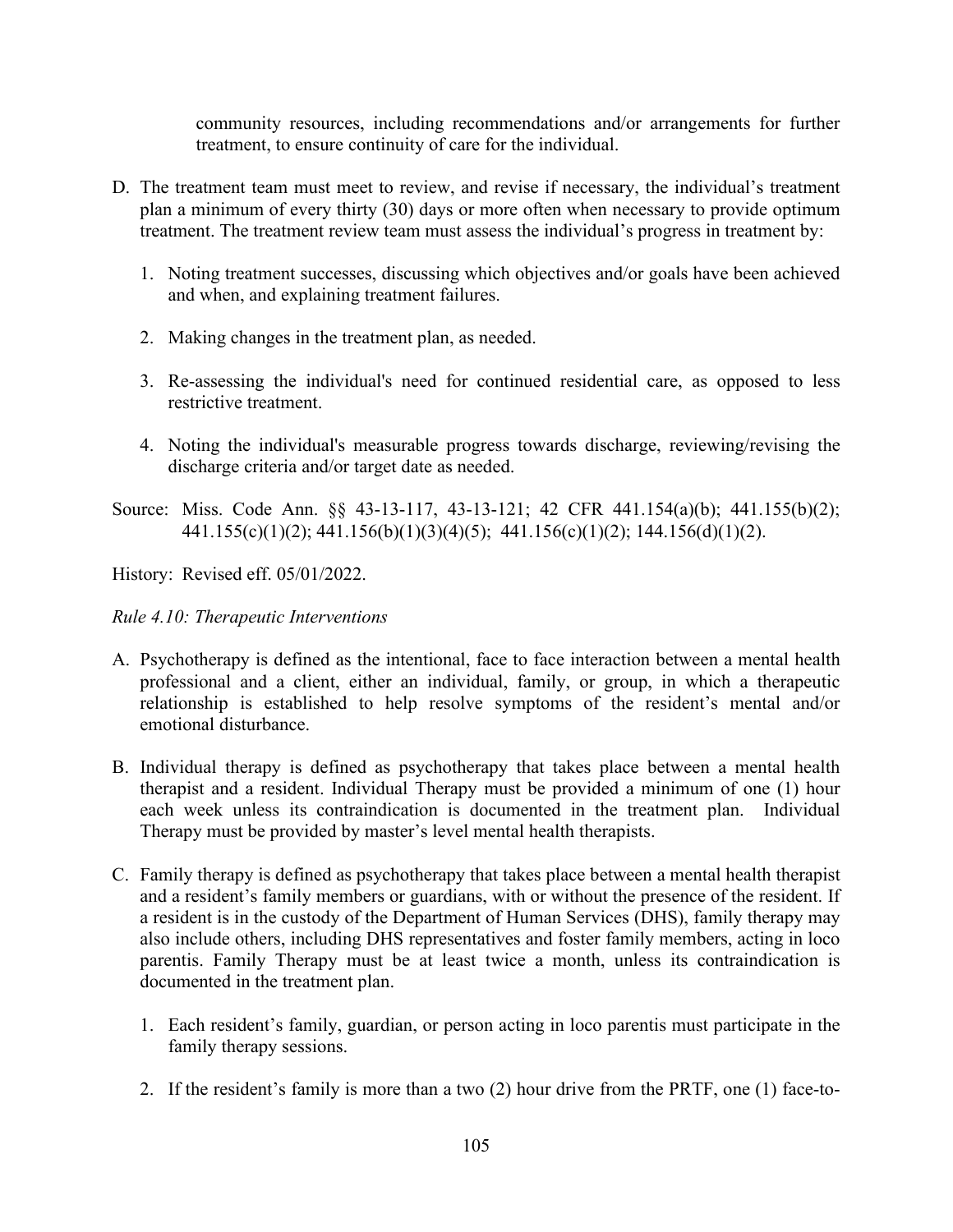face family therapy session and one (1) therapeutic conference call is acceptable.

- 3. Family Therapy must be therapeutic in nature to include discussing the resident's functioning, treatment progress, goals and objectives.
- 4. Social visits or phone calls are not considered family therapy.
- 5. Family Therapy must be provided by master's level mental health therapists.
- 6. Residents who are in the custody of the Department of Human Services (DHS) must complete one (1) face-to-face family therapy session with the social worker in the county of the PRTF, unless the social worker in the home county is available, and complete the second (2nd) family therapy session via telephone with the social worker in the home county.
- 7. A geographically distant therapist may provide family therapy when there are family issues that must be resolved or ameliorated before face-to-face sessions that include the resident can be productive and therapeutic.
	- a) Distance alone is not justification for prescribing off-site therapy.
	- b) When off-site therapy is appropriate, the treatment plan must identify the off-site therapist, indicate the goals for such therapy, and specify how information will be exchanged between the PRTF and the off-site therapist.
	- c) Collaboration between therapists is the responsibility of the PRTF and must be documented in the clinical record.
- D. Group therapy is defined as psychotherapy that takes place between a mental health therapist and at least two (2), but not more than eight (8) residents at the same time.
	- 1. Possibilities for groups include, but are not limited to, those which focus on relaxation training, anger management and/or conflict resolution, social skills training, and selfesteem enhancement.
	- 2. Each resident must participate in a minimum of three (3) hours of group therapy, provided in at least three (3) sessions, each week unless contraindication is documented in the treatment plan.
	- 3. The length, frequency and timing of sessions in which services are delivered must be determined by what is developmentally appropriate for each resident.
	- 4. Group therapy must be provided by master's level mental health therapists although larger groups up to twelve (12) participants can be co-led by a person with a lesser level of training.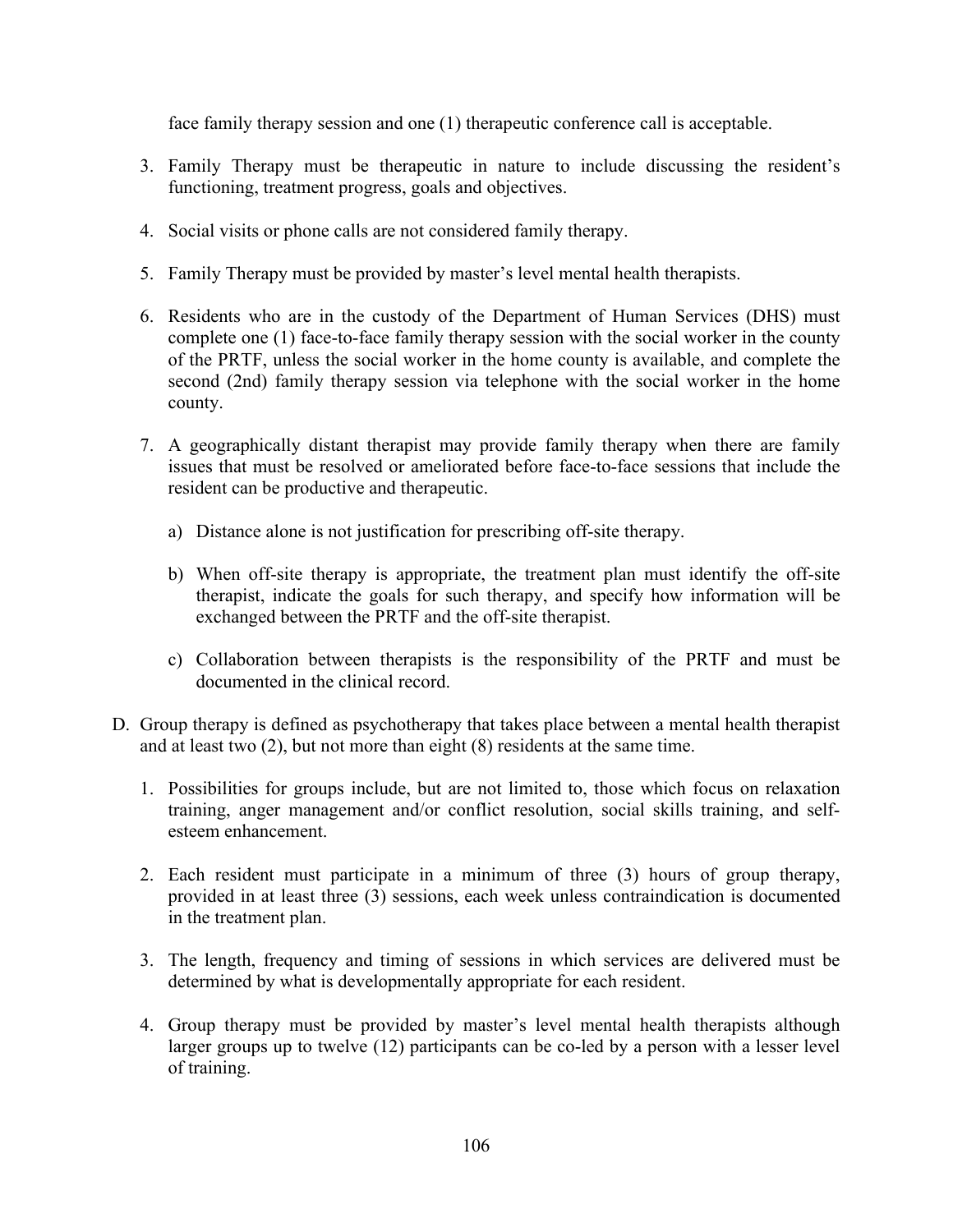- E. Psychotherapy notes must be documented for each therapy session and include the following essential elements:
	- 1. The date and time in and time out of the session,
	- 2. The type of therapy, either individual, family or group,
	- 3. The person(s) participating in the session,
	- 4. The length of the session,
	- 5. Clinical observations about the resident including their demeanor, mood, affect, mental alertness, thought processes or risks,
	- 6. The content of the session,
	- 7. Therapeutic interventions attempted and the resident's response to the intervention(s),
	- 8. The resident's response to any significant others who may be present in the session,
	- 9. The outcome of the session,
	- 10. A statement summarizing the resident's degree of progress toward the treatment goals,
	- 11. Reference at least monthly to the resident's progress in relation to the discharge criteria and the estimated discharge date,
	- 12. The signature and printed name, if needed for clarity, of the therapist, and
	- 13. Monthly summaries are not acceptable in lieu of psychotherapy session notes.
- F. Milieu therapy is defined as residential psychiatric treatment that occurs in the total environment of the closed setting, also referred to as the "therapeutic community." Milieu therapy must be provided twenty-four (24) hours a day by all PRTF staff.
	- 1. Emphasis is placed on clear, healthy, respectful communication between resident/resident, staff/staff, and staff/resident, and on shared problem-solving and decision-making.
	- 2. The entire environment, not just the limited time spent with an identified therapist, is considered vital to the treatment process. The physical environment of the facility must reflect a warm, child-friendly atmosphere with treatment-oriented information including, but not limited to, motivational/educational posters, schedules of activities, requirements for level systems and rules for unit, written in positive terms and age appropriate language. Materials must be posted in a manner that is highly visible and easily accessible to residents.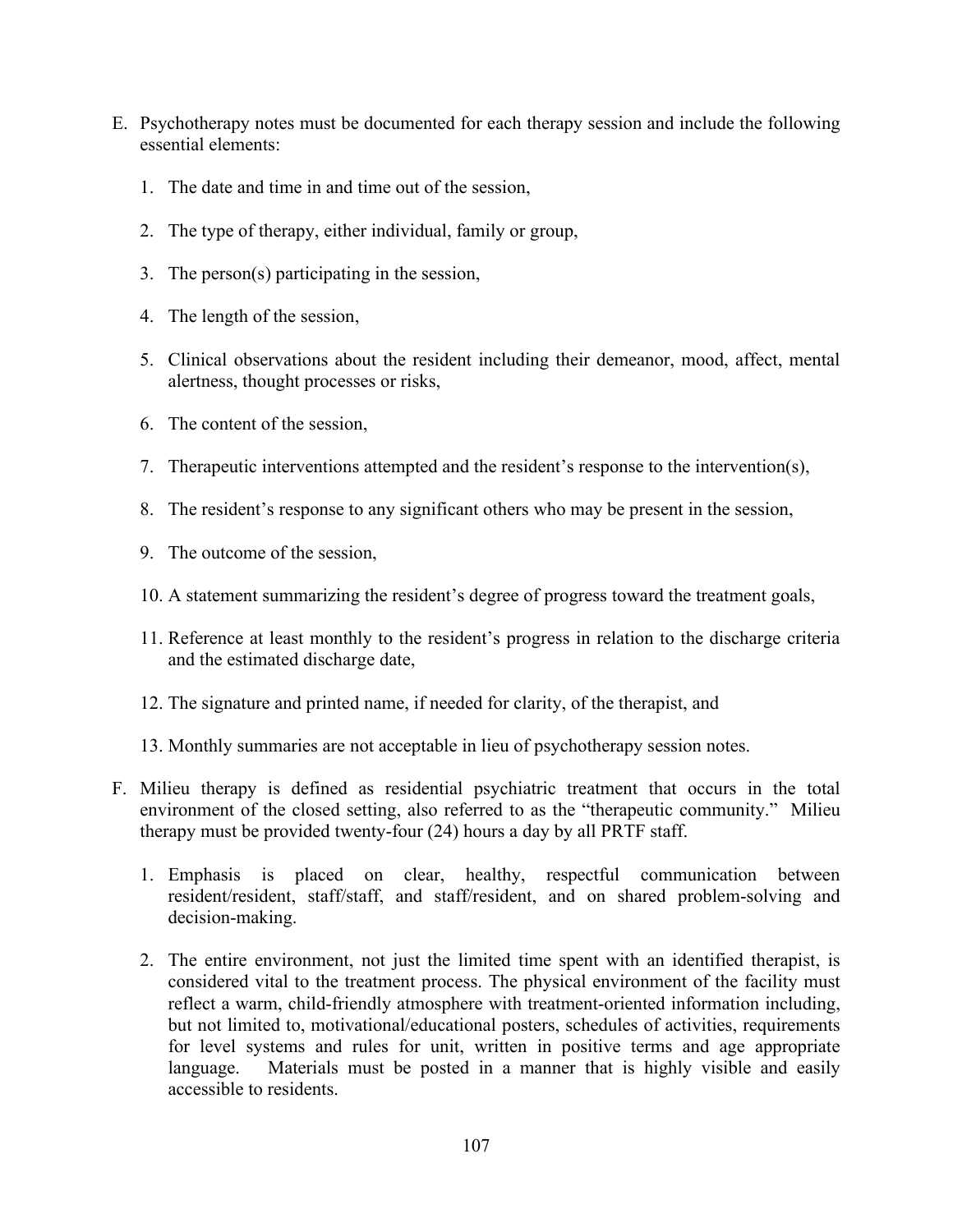- 3. Milieu notes must be documented daily and:
	- a) Present a clear picture of the resident's participation and interactions in the therapeutic community.
	- b) Describe the resident's actions, staff interventions, and the resident's response to those interventions.
	- c) Are usually completed by direct care staff.
	- d) If a checklist is used, it must be accompanied by at least a brief narrative.
	- e) Must be behaviorally focused.
	- f) Behavior and events should be described rather than labeled.
	- g) Must reflect a pattern of clear, respectful communication between staff and resident, with emphasis on the resident's involvement and collaboration in his/her own treatment.
- 4. The community meeting is a required element of milieu therapy. This is a time when all residents and most, if not all, professional and direct care staff meet together to discuss and solve problems that arise in community living, make community decisions, set goals, resolve conflicts and discuss ideas that may enhance treatment.
- 5. Documentation that community meetings are held at least daily and are attended by all residents and most, if not all, professional and direct care staff.
- 6. Documentation that the focus of community meetings is good communication and collaboration among residents and staff to solve problems, make community decisions, and introduce/discuss ideas/suggestions that will enhance treatment.
- 7. Documentation that residents are knowledgeable about their treatment and actively participate in goal-setting and treatment evaluation.
- 8. Community meeting notes must be clearly identifiable.
- 9. Each resident's participation must be documented, or his/her absence justified, in a minimum of one (1) community meeting per day.
- 10. Notes must reflect that the community meetings are therapeutic in nature and address treatment issues including, but not limited to:
	- a) Problem identification,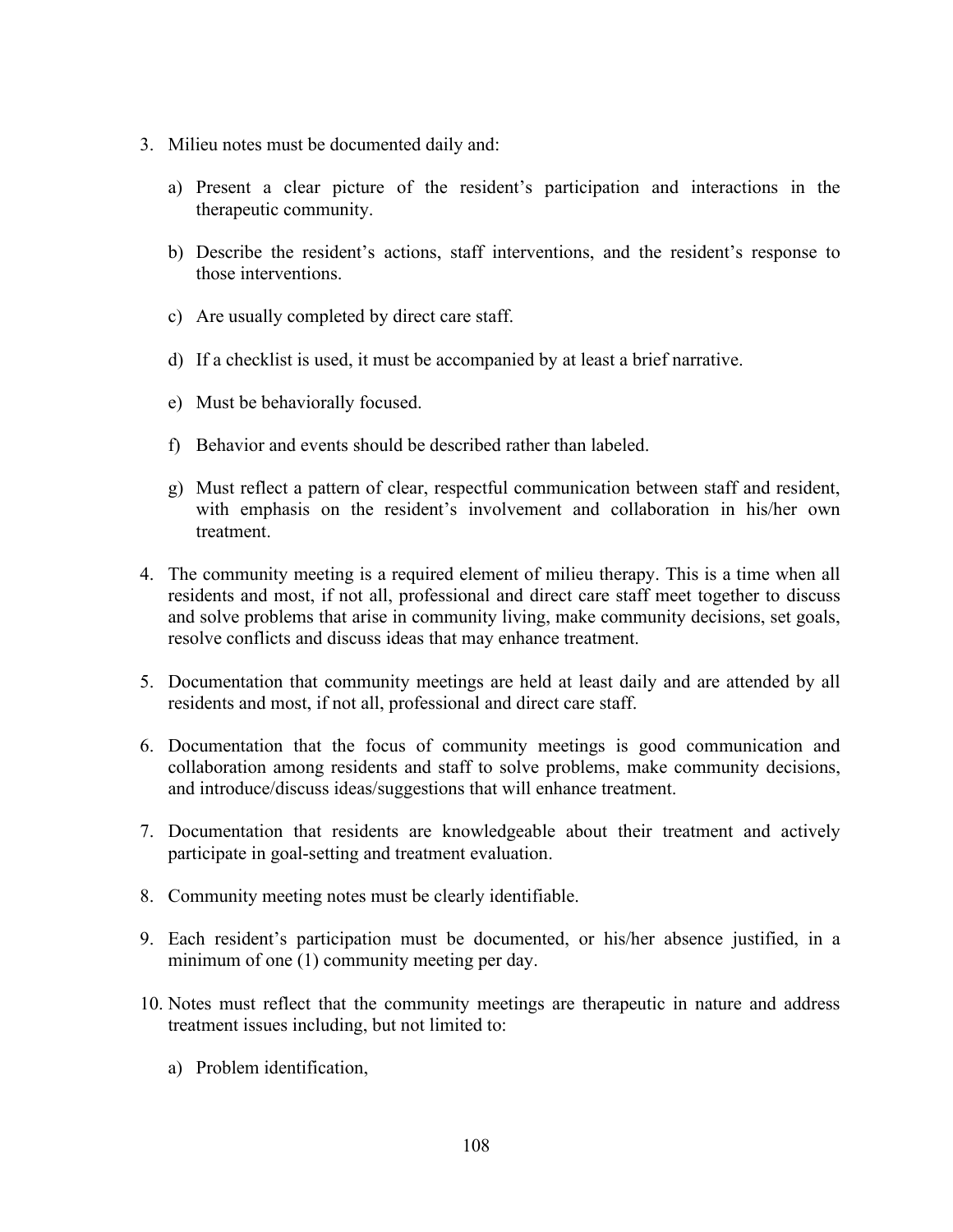- b) Goal-setting,
- c) Problem-solving,
- d) Conflict resolution,
- e) Behavioral observations/evaluation,
- f) Problems in community living.
- 11. The nature of each resident's participation must be described.
- 12. If a checklist is used, it must be accompanied by at least a brief narrative.
- G. Therapeutic Pass/Therapeutic Leave is defined as those times when a resident is permitted time "away" from the PRTF to practice skills learned in treatment or to work on significant relationships in a setting that is less structured and controlled.
	- 1. Therapeutic Pass refers to "away" time of less than eight (8) hours.
		- a) If a resident leaves the facility on a therapeutic pass accompanied by PRTF staff, no documentation is required.
		- b) If a resident leaves the facility on a therapeutic pass with anyone other than staff, including relatives or representatives of DHS, therapeutic goals for the pass must be identified and documented. At the conclusion of the pass, documentation must indicate whether or not the therapeutic goals were met.
	- 2. Therapeutic Leave refers to "away" time of eight (8) hours or more in the same calendar day. A single day of therapeutic leave is determined by the resident's absence from the facility for eight (8) hours or more between the hours of 12:01 a.m. and 11:59 p.m. on any given day.
		- a) Therapeutic Leave is not allowed during the fourteen (14) day assessment period following admission.
		- b) The attending physician or PMHNP must approve all therapeutic leave days.
	- 3. Documentation at the time a resident leaves the facility must include:
		- a) The date/time of check-out,
		- b) The required time of return,
		- c) The name(s) of the person(s) with whom the leave will be spent,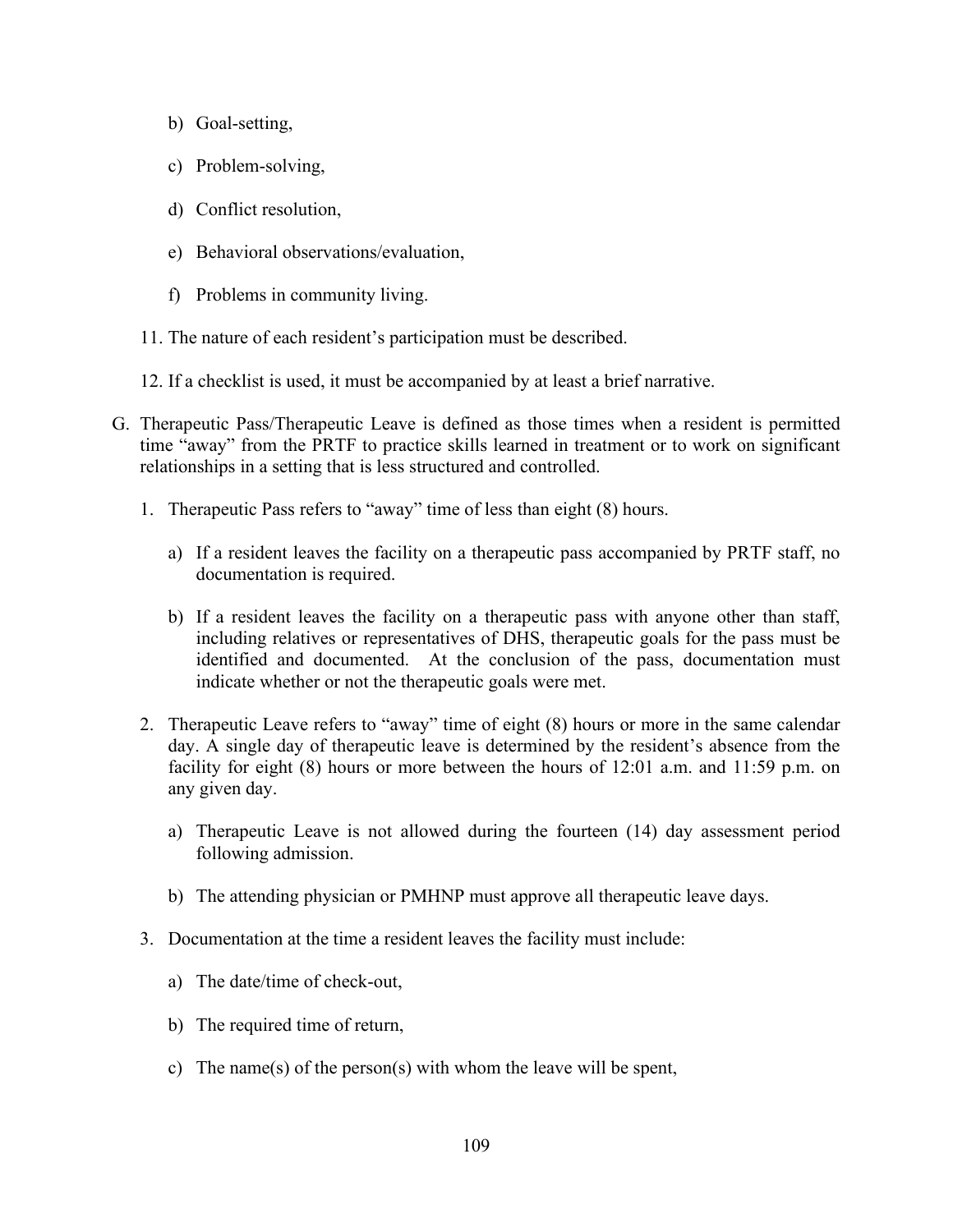- d) The resident's physical/emotional condition at the time of departure including vital signs,
- e) The types and amounts of medication being provided and instructions in lay terms for taking them,
- f) Therapeutic goals for the leave, as related to the goals established in the treatment plan,
- g) The name and signature of the person with whom the resident is leaving, and
- h) The signature of the staff person checking the resident out.
- 4. Documentation at the time of the resident's return must include:
	- a) The date and time of check-in,
	- b) The resident's physical/emotional condition at the time of return including vital signs and notation of any physical injury or complaint,
	- c) Whether or not any contraband was found,
	- d) The types and amounts of medication being returned, if any, and explanation of any missed doses,
	- e) An explanation of any early or late return from leave,
	- f) A brief report on the outcome of the leave by the parent or guardian,
	- g) The name and signature of the person returning the resident's to the facility,
	- h) The signature of the staff person checking resident in, and
	- i) An assessment of the outcome of the leave must be conducted by the resident's therapist within seventy-two (72) hours of the resident's return from leave.
- H. Creative arts therapies is defined as those therapies, including art, movement/dance, music and poetry, which a qualified professional uses the creative process and the resident's response to the created product to help the resident resolve emotional conflicts, increase selfawareness, develop social skills, manage behavior, solve problems, reduce anxiety, improve reality orientation, and/or increase self-esteem.
- I. Occupational therapy is defined as the use of purposeful activity, designed and guided by a qualified professional, to help the resident achieve functional outcomes that promote the highest possible level of independence.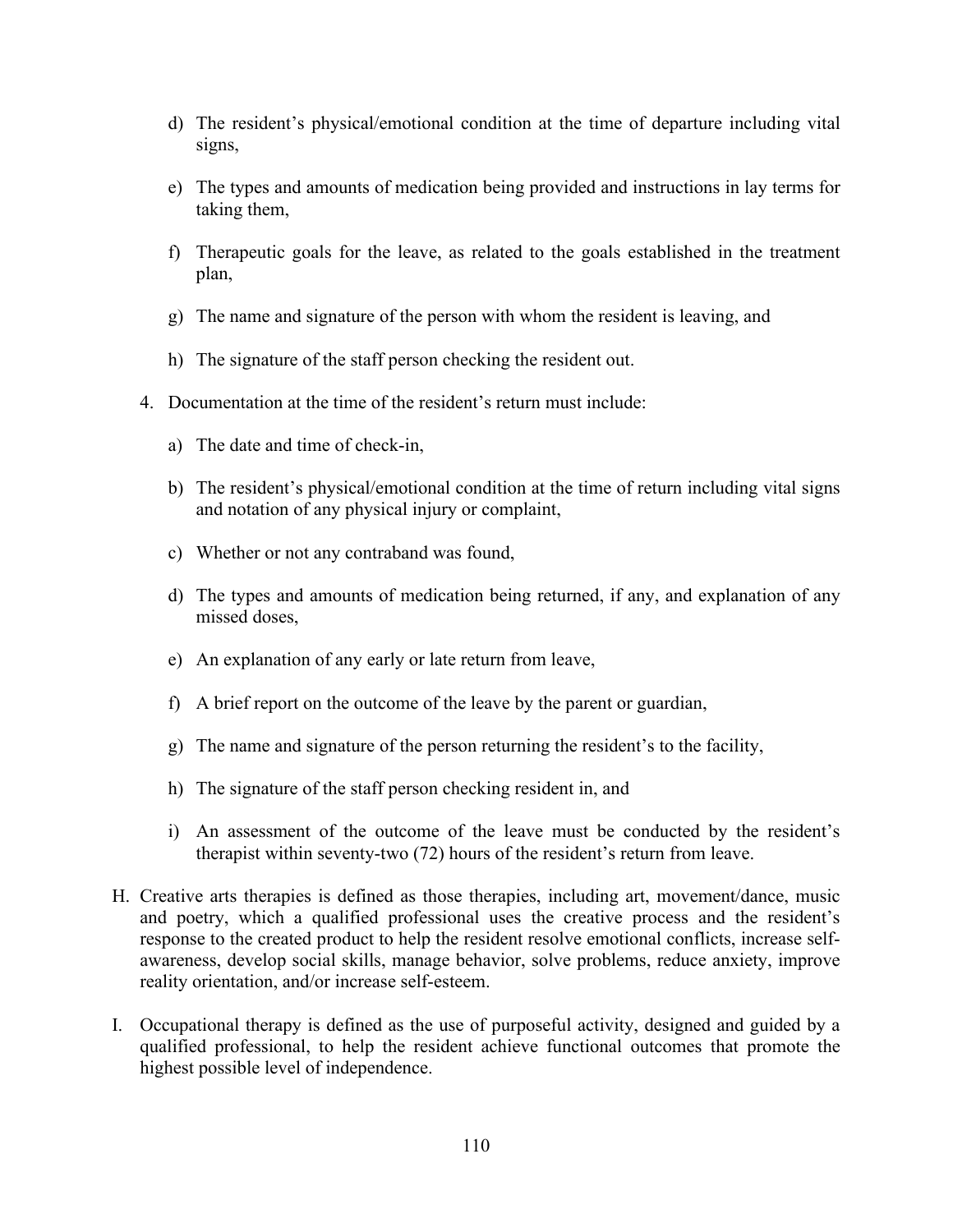- J. Recreation therapy is defined as a process that utilizes recreation services for purposive intervention in physical, emotional and/or social behavior to bring about a desired change in that behavior and to promote the growth and development of the resident.
- K. Speech-Language Pathology is defined as remedial assistance with speech and/or language problems provided by a licensed speech-language pathologist.
- L. When other therapies such as art therapy, recreational therapy, occupational therapy, dance/movement therapy, music therapy, speech/language therapy, are employed, their use must be documented in the clinical record in much the same manner as psychotherapy including date, length, type of session, together with a summary of the session's content, process, outcome and the therapist's name/signature.

Source: Miss. Code Ann. § 43-13-121; 42 CFR § 441.155(b)(1)(4)(5)

*Rule 4.11: Medical Treatment and Early and Periodic Screening, Diagnosis, and Treatment (EPSDT) Requirements*

- A. The Division of Medicaid covers medically necessary Early and Periodic Screening, Diagnosis, and Treatment (EPSDT) services for EPSDT-eligible beneficiaries in accordance with Miss. Admin. Code Part 223, without regard to service limitations and with prior authorization.
- B. A psychiatric residential treatment facility (PRTF) must ensure that every individual receives medically necessary EPSDT services regardless of whether such services are identified in the individual's plan of care.
- C. Each PRTF must have written policies and procedures and a designated area for responding to an individual's physical and/or medical needs in the PRTF.
- D. EPSDT services in a PRTF must be provided by:
	- 1. The PRTF,
	- 2. Under arrangement between the PRTF and a qualified Mississippi Medicaid enrolled non-facility provider, and/or
	- 3. By a qualified Mississippi Medicaid enrolled provider in the community not affiliated with or under arrangement with the PRTF.
- E. The Division of Medicaid reimburses for medically necessary EPSDT services:
	- 1. On the PRTF's cost report if services are provided directly by the PRTF or under arrangement with the PRTF, or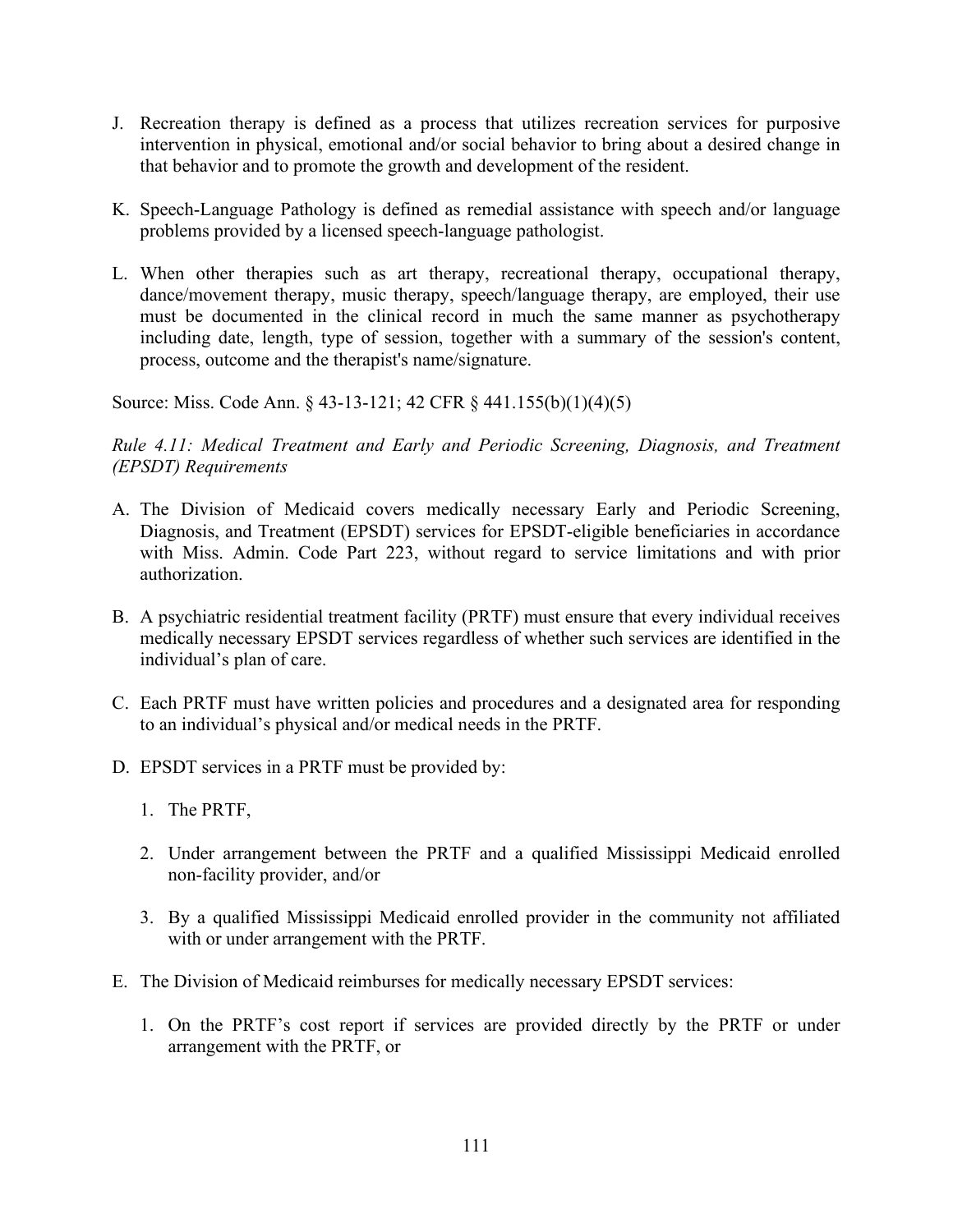- 2. Directly to the provider directly if EPSDT services are provided by a qualified Mississippi Medicaid enrolled provider in the community not affiliated with or under arrangement with the PRTF.
- F. The Division of Medicaid does not reimburse a provider for any duplicative psychiatric service that the PRTF is responsible for providing.
- G. PRTF providers must document all EPSDT services provided in the medical record.
- Source: U.S.C. § 1396d; 42 C.F.R. §§ 431.107; 455.1; Miss. Code Ann. §§ 43-13-117, 43-13- 121.

History: Revised eff. 04/01/2019.

### *Rule 4.12: Special Procedures*

- A. The Division of Medicaid defines special procedures as seclusion and restraint and must be used as an immediate response only in emergency safety situations when needed to help a resident regain control of his/her behavior. At all times, the least restrictive effective intervention must be used. The potential therapeutic effects of prevention of self and other injury and reinforcement of behavioral boundaries must be weighed against the countertherapeutic effects.
	- 1. Seclusion is defined as the involuntary confinement of a resident in an area from which she/he is physically prevented from leaving. It is used to ensure the physical safety of the resident or others and to prevent the destruction of property or serious disruption of the milieu.
	- 2. Restraint is defined as the restriction of a resident's freedom of movement or normal access to his/her body through physical, mechanical or pharmacological means, in order from the least to the most restrictive method. It is used to ensure the resident's physical safety.
		- a) Personal restraint is defined as the restraint of a resident through human physical action using a standard technique or method designed and approved for such use. It is used to prevent a resident from causing harm to self or others or to prevent destruction of property.
		- b) Mechanical restraint is defined as the restraint of a resident through the use of any mechanical device, material or equipment attached or adjacent to the resident's body that s/he cannot easily remove.
		- c) Pharmacological restraint is defined as the use of a medication, which is not a standard part of the resident's treatment regimen, to control or alter the resident's mood or behavior or to restrict freedom of movement. Pharmacological restraint is used to insure the safety of the resident or others through a period of extreme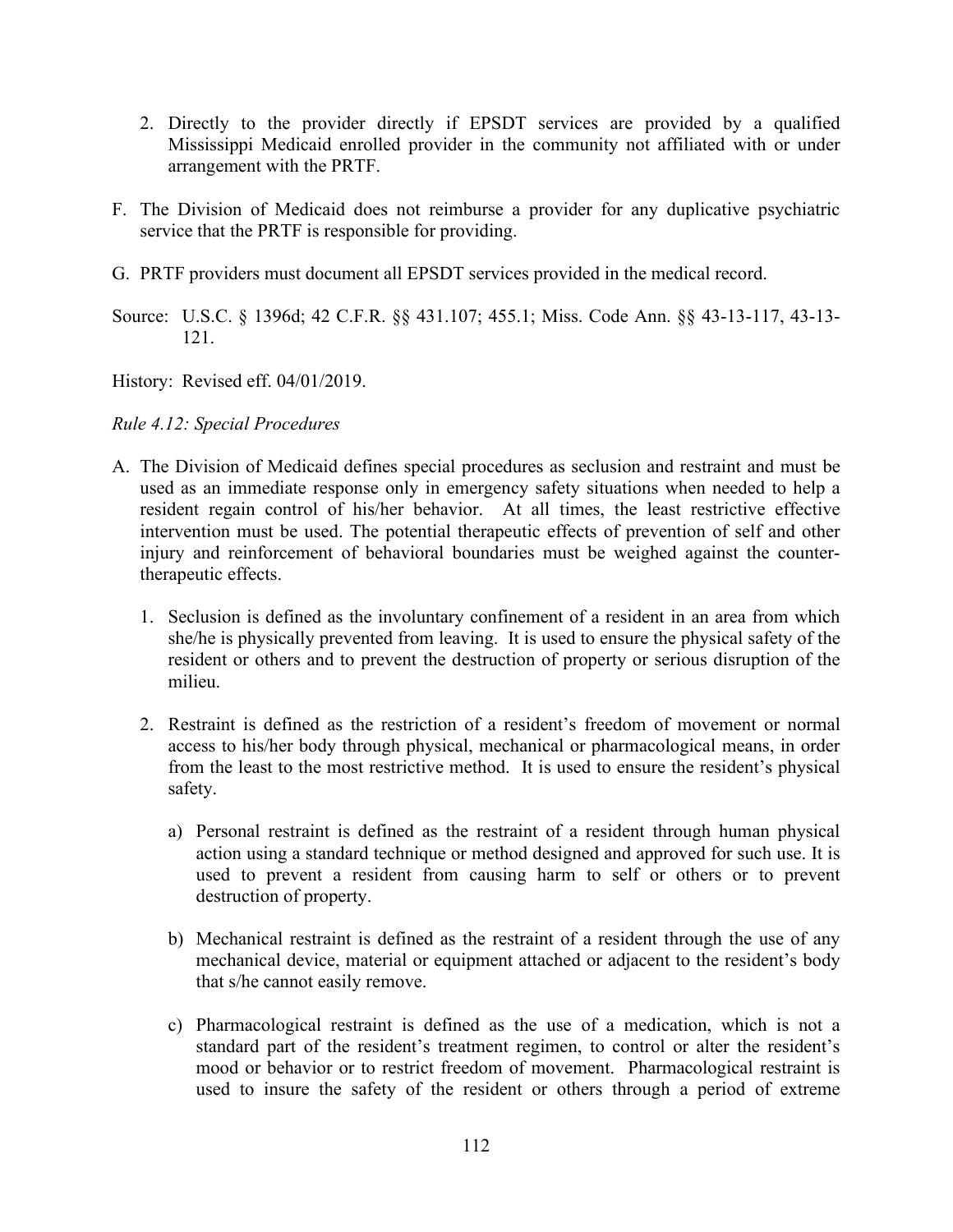agitation when less restrictive measures have not been effective. Standing PRN orders for pharmacological restraints are prohibited.

- B. Seclusion or restraint must only be used in situations where less restrictive interventions have been determined to be ineffective. Any use of seclusion or restraint must be:
	- 1. In accordance with appropriate techniques,
	- 2. Applied by staff trained and approved to use such techniques,
	- 3. Implemented in the least restrictive manner possible,
	- 4. In a room that is safe and sanitary, with adequate lighting, ventilation and temperature control, and
	- 5. Evaluated on a continual basis and ended at the earliest possible time based on the assessment and evaluation of the resident's condition.
- C. Seclusion or restraint cannot be used as a method of coercion, discipline or retaliation as compensation for lack of staff presence or competency, for the convenience of staff in controlling a resident's behavior, or as a substitute for individualized treatment.
	- 1. Restraint and seclusion must not be used simultaneously.
	- 2. Any personal or mechanical restraint of a resident in a face-down position is prohibited.
	- 3. Any personal or mechanical restraint of a resident in a spread-eagle position with legs and arms apart is prohibited.
	- 4. Standing, or "as needed" (PRN), orders for seclusion or restraint are prohibited.
- D. The following actions are required for any form of special procedure with the exceptions as noted below:
	- 1. Only a physician or a PMHNP may order the seclusion or personal/mechanical restraint of a resident.
	- 2. If seclusion or personal/mechanical restraint is initiated without orders from a physician or PMHNP, a verbal or telephone order must be obtained from the physician or PMHNP by an RN or LPN no later than one (1) hour after the start of the procedure. If the physician's or PMHNP's order cannot be obtained within the one (1) hour, the procedure must be discontinued.
	- 3. Pharmacological restraint may be initiated only by medical staff acting on a physician's or PMHNP's orders. At the time of the order, the physician or PMHNP must identify a specific time when the procedure is expected to end and/or the expected duration of the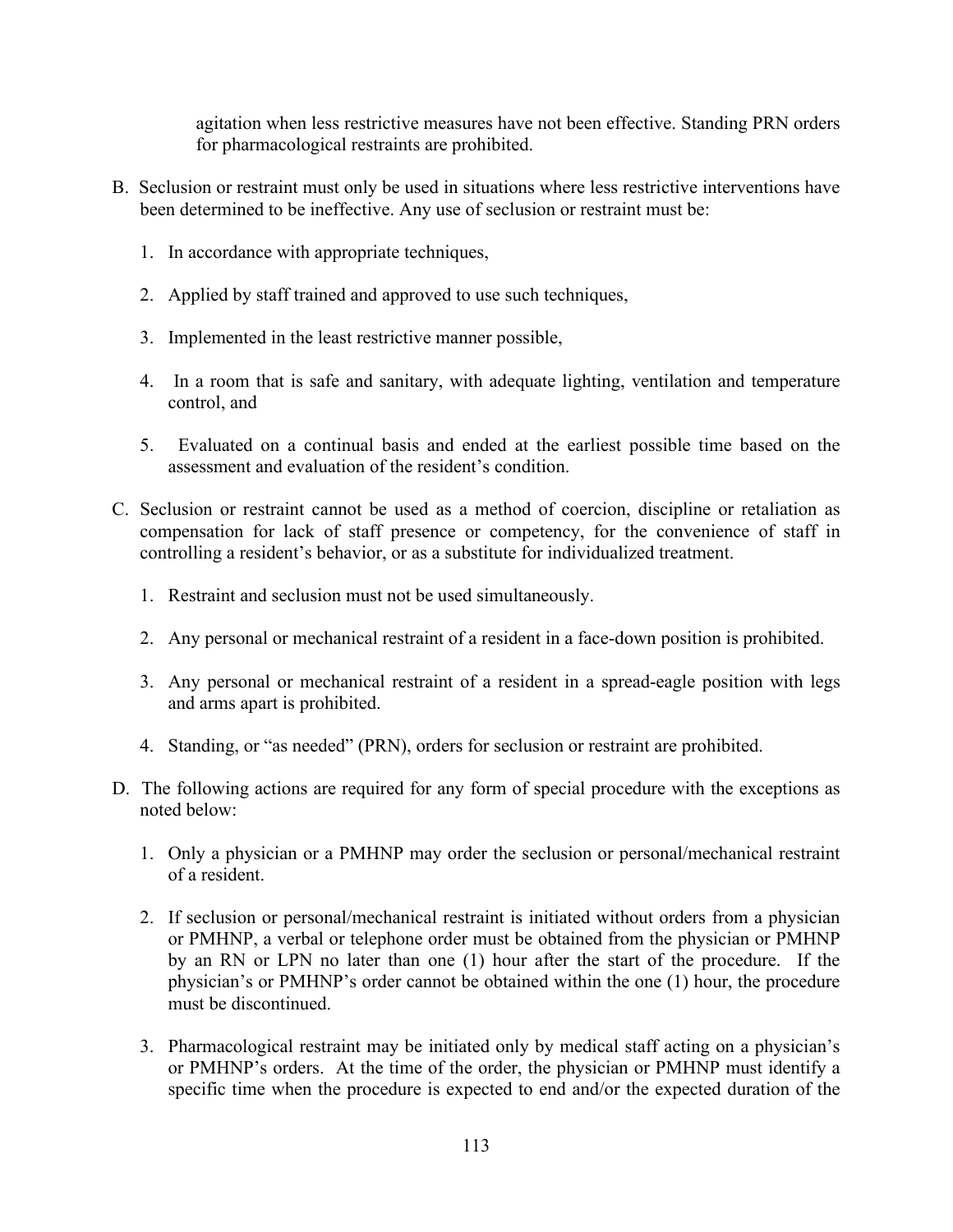medication's effects, at which time the resident's condition must be assessed and the incident must be processed with the resident.

- 4. The physician's or PMHNP's order for seclusion or personal/mechanical restraint must be for a time period not to exceed one (1) hour for residents younger than nine (9) years of age, or two (2) hours for residents nine (9) to twenty one (21) years of age.
	- a) The original order may be renewed, if clinically justified, in accordance with these limits for up to a total of twenty four (24) hours.
	- b) After the renewal limits of the original order are reached, a physician or PMHNP must see and assess the resident before issuing a new order.
- 5. The staff person responsible for terminating seclusion must be physically present in or immediately outside the seclusion room throughout the duration of the procedure.
- 6. The staff person responsible for terminating a mechanical restraint must be physically present throughout the duration of the procedure.
- 7. Within one (1) hour of the initiation of the emergency safety intervention, a physician, PMHNP or RN must conduct a face-to-face assessment of the physical and psychological well-being of the resident.
- 8. Even if the emergency safety intervention is terminated in less than one (1) hour, the face-to-face assessment must be conducted within an hour of its initiation.
- 9. The health and comfort of the resident must be assessed every fifteen (15) minutes by direct observation, and staff must record their findings at the time of observation.
- 10. Vital signs must be taken every hour unless contraindicated and documented in the resident's record.
- 11. There must be clear criteria for ending the special procedure and the resident must be made aware of them when the procedure is initiated and at follow-up intervals as appropriate.
- 12. A physician, PMHNP, or RN must evaluate the resident's well-being immediately after the seclusion or restraint is terminated.
- 13. At an appropriate time, but no later than twenty-four (24) hours following the conclusion of the special procedure, the resident must be given the opportunity to discuss with all staff involved in the procedure the antecedents, emotional triggers, and consequences of his/her behavior and any learning that occurred as a result of the intervention.
- E. All staff who have direct resident contact must have ongoing education, training, and demonstration of knowledge of the proper and safe use of seclusion/ restraint and alternative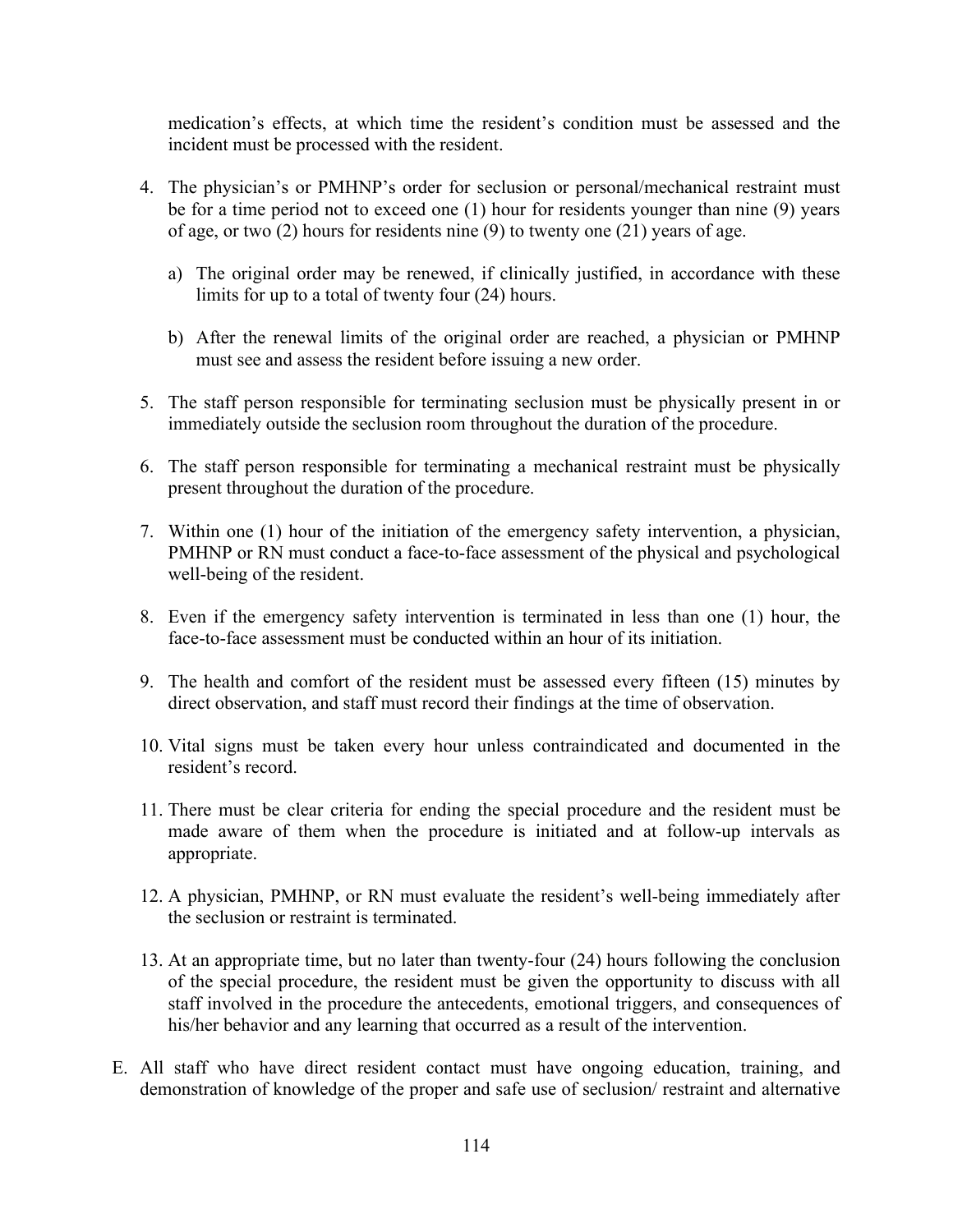techniques/methods for handling the behavior, symptoms, and situations that traditionally have been treated through seclusion and restraint. Training in the application of physical restraint must be a professionally recognized method, which does not involve restraining a resident in a face-down or spread-eagle position with legs and arms apart.

- F. If a facility provides for the use of seclusion/restraint, it must inform the prospective resident and the parent/guardian at the time of admission of the circumstances under which these special procedures are employed. The facility must provide the parent/guardian with a copy of its policy regarding seclusion/restraint and obtain a signed acknowledgment from the parent/guardian documenting that the policy was explained and a copy given to them. This acknowledgment must be filed in the resident's record. In the event that a resident requires either seclusion or restraint, the PRTF must notify the parent/guardian as soon as possible, but no later than twenty-four (24) hours after the initiation of the procedure.
- G. Documentation of each incident of seclusion or restraint must be part of the resident's permanent record.
	- 1. Documentation of each incident of seclusion or restraint, including personal, mechanical and pharmacological restraint, must include, but not be limited to, the following information:
		- a) The date and time the procedure started and ended,
		- b) The name of the physician or PMHNP who authorized it, the name(s) of staff who initiated the procedure, were involved in applying or monitoring it, and/or were responsible for terminating it,
		- c) Whether or not the resident returned from therapeutic leave within the preceding twenty-four (24) hours,
		- d) The reason the procedure was used,
		- e) Which less restrictive options were attempted, and how they failed,
		- f) Criteria for ending the procedure,
		- g) The results of the face-to-face assessment conducted by a physician, PMHNP or RN within one (1) hour after initiation of the procedure including:
			- (1) The resident's physical and psychological status,
			- (2) The resident's behavior,
			- (3) The appropriateness of the intervention measures, and
			- (4) Any complications resulting from the intervention.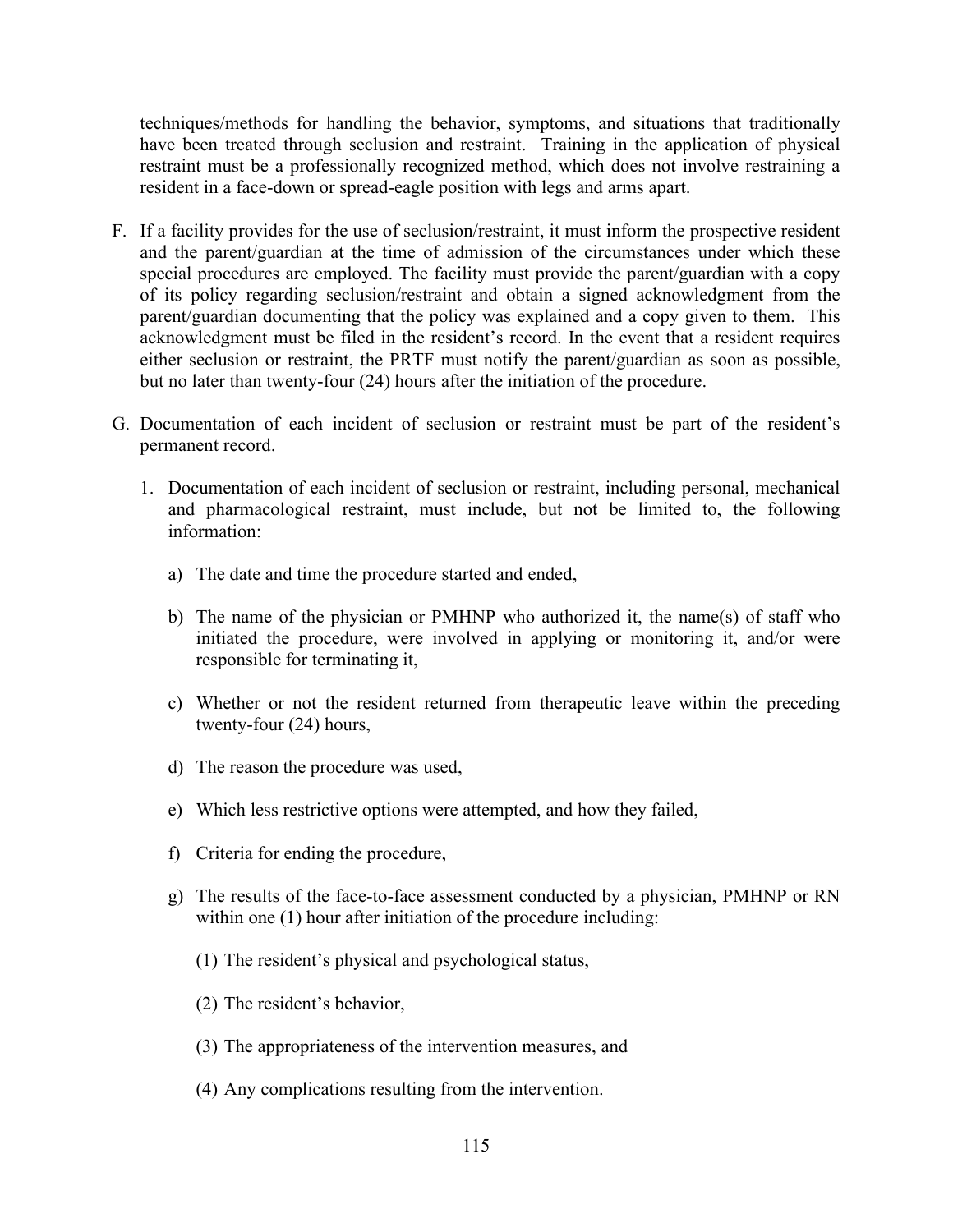- h) The resident's condition at the time of each fifteen (15) minute reassessment and at the end of the procedure,
- i) The signature of the person documenting the incident,
- j) A record of both staff/resident and staff only debriefing sessions, which must take place within twenty-four (24) hours of the use of seclusion/restraint, and must include the names of staff present for or excused from the debriefing and any changes to the resident's treatment plan that resulted from the debriefings, and
- k) Notification of the resident's parents/guardians within twenty-four (24) hours of the initiation of each incident, including the date and time of notification and the name of the staff person providing the notification.
- 2. A separate log documenting all episodes of seclusion/restraint in the PRTF must be maintained. A multi-disciplinary team, including at least nursing personnel, physician or PMHNP, therapist, and quality management personnel, must review incidents of seclusion/restraint monthly. These meetings must be documented.
- 3. Information regarding the number of times seclusion or restraint have been employed by a facility must be included each month as part of the facility's census report to the UM/QIO.

Source: Miss. Code Ann. § 43-13-121; 42 CFR 483.364(b)(1)(2); 483.356(a)(1)(2)(3)(4); 483.366(a); 483.356(a)(3)(ii); 483.358(d)(e)(f); 483.364(a); 483.362(a)(c); 483.370(a)(b).

### *Rule 4.13: Medication*

- A. Documents pertaining to medication must be accurate and readily located. When medication is a prescribed intervention for a problem identified in the resident's treatment plan, it must be noted as such in the treatment plan. Medication changes must be made during treatment planning meetings whenever possible. When circumstances preclude this, the changes must be reviewed for all team members' update at the next available staffing opportunity.
- B. When medications are prescribed or changed, a member of the professional staff must review, with each resident's parent/guardian, the following:
	- 1. The name/class of medication,
	- 2. The method of administration,
	- 3. The symptoms targeted,
	- 4. Possible side effects of the medication,
	- 5. Possible long-term effects of the medication,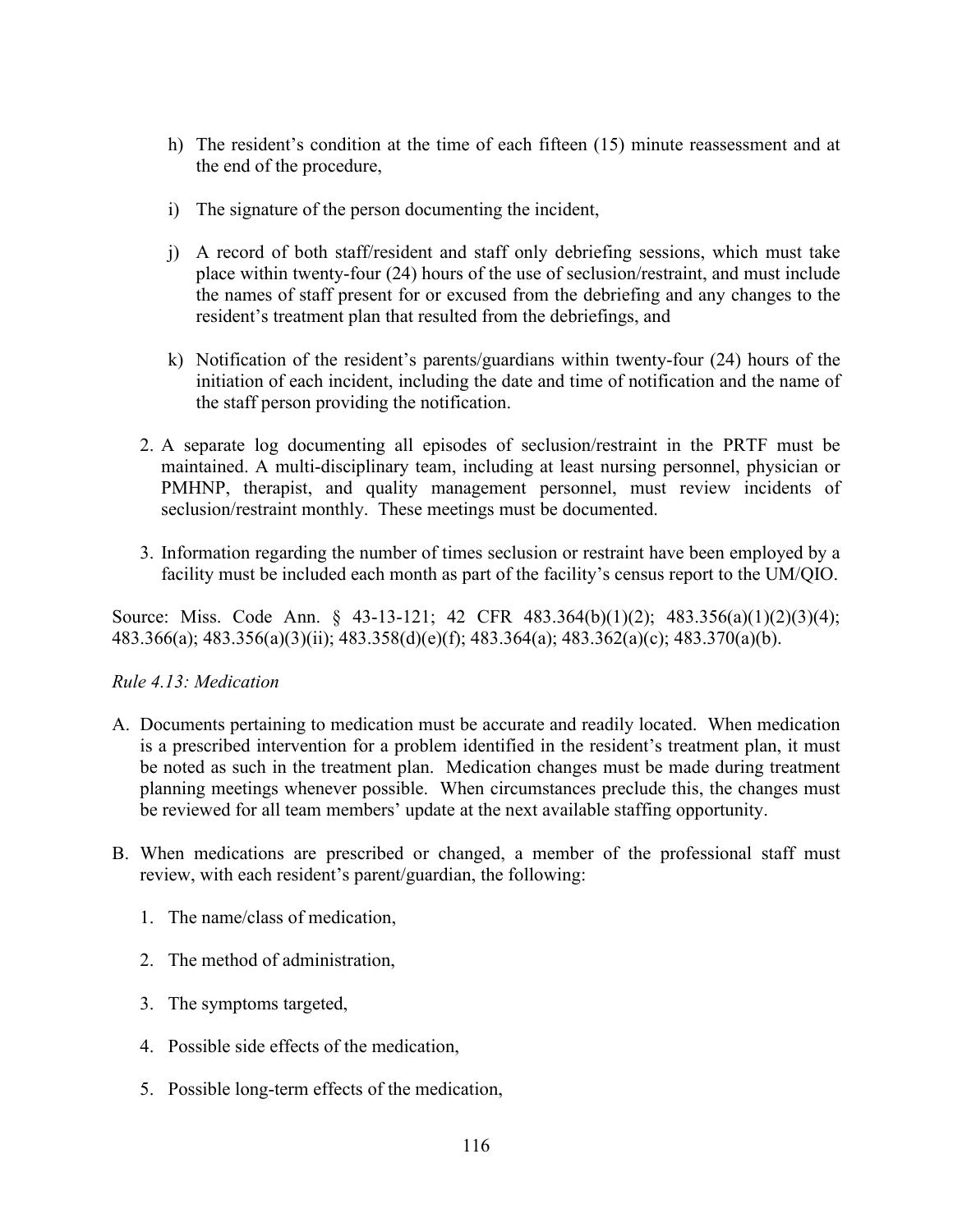- 6. Treatment alternatives, and
- 7. Likely outcomes of using/not using the medication.
- C. When a face-to-face encounter cannot be held with a parent/guardian prior to starting a medication regimen, the "informed consent" conference must be held by telephone, with the parent's/guardian's responses noted and dated.
	- 1. Two (2) PRTF staff must witness the form after talking with the parent/guardian.
	- 2. The informed consent must be signed by the parent/guardian within thirty (30) days after the telephone consent.
- D. Documentation must substantiate that medications have been accurately administered in accordance with the physician's or PMHNP's orders. Any variances must be justified in the record by medical staff.
- E. An instrument for monitoring medication side effects must be identified and routinely administered to each resident who is prescribed psychoactive medication upon admission, at least every sixty (60) days during his/her stay and again at discharge.
- F. Medication adjustment is defined as the use of a resident's routine medication in a nonroutine way to help the resident through a period of heightened stress or agitation. Medication adjustment is not considered to be a special procedure. Medication adjustments must not be sedating, must be administered orally, and must be taken voluntarily by the resident. Standing PRN orders for medication adjustments are acceptable.

Source: Miss. Code Ann. § 43-13-121.

# *Rule 4.14: Discharge Aftercare*

- A. No later than seven (7) days prior to the resident's projected discharge date, the treatment team must develop a provisional aftercare plan for the resident. The plan's content must include, but not be limited to:
	- 1. The planned discharge date,
	- 2. The date of the resident's admission and discharge,
	- 3. The name of the person/agency expected to assume care and custody of the resident,
	- 4. The physical location/address where the resident is expected to reside,
	- 5. A list of the resident's psychiatric diagnoses,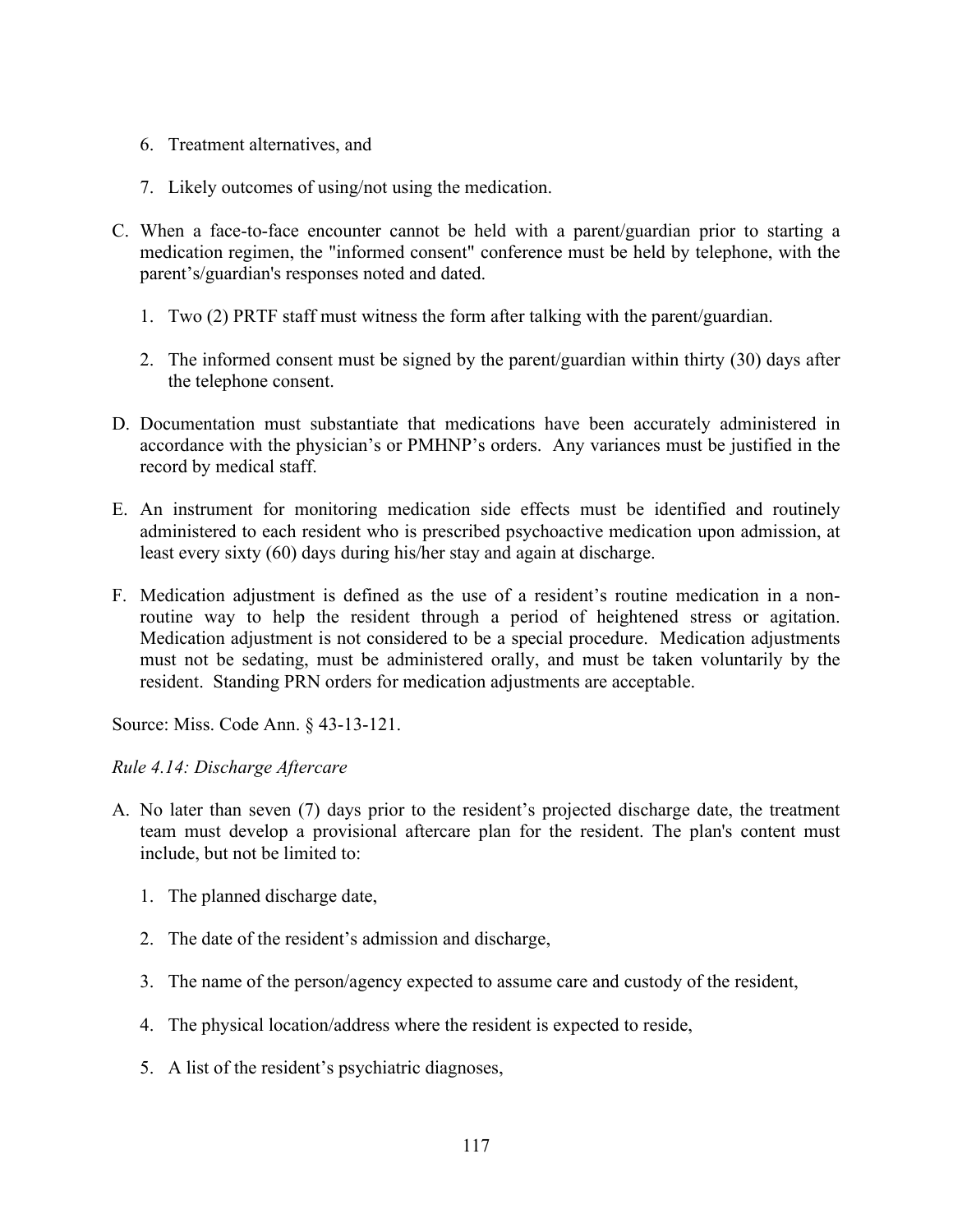- 6. Behavior management recommendations for parents and any other suggestions which might contribute towards the resident's successful participation in family life,
- 7. Educational summary and practical recommendations/suggestions for teachers which might contribute towards the resident's success at school, and
- 8. Treatment recommendations or observations/comments for follow-up mental health clinicians which may increase the likelihood of success in therapeutic aftercare.
- B. At the time of the resident's discharge the facility must:
	- 1. Amend the provisional aftercare plan to include:
		- a) The dates of the resident's admission and discharge,
		- b) The name of the person/agency expected to assume care and custody of the resident,
		- c) The physical location/address where the resident is expected to reside,
		- d) A list of the resident's psychiatric diagnoses,
		- e) Detailed information about the resident's medications the names, strengths and dosage instruction in lay terms for all medications prescribed for the resident, as well as any special instructions such as lab work requirements,
		- f) Behavior management and other pertinent recommendations for parents/caregivers,
		- g) Names, addresses and telephone numbers of the agencies/persons who will provide follow -up mental health services, the date and time of initial aftercare appointments, and treatment recommendations for the providers of those services,
		- h) Place where the resident will be attending school, a summary of the resident's educational progress while at the PRTF, his/her current educational standing, and recommendations for the resident's teachers,
		- i) Other recommended resources, if applicable, including recreational, rehabilitative, or other special programs believed to offer benefit to the resident,
		- j) The parent/guardian's signed acknowledgment that she/he was provided:
			- 1) A copy of the resident's aftercare plan,
			- 2) A minimum of a seven (7) day supply of the resident's medications, and
			- 3) Prescriptions for a thirty (30) day supply of the resident's medications.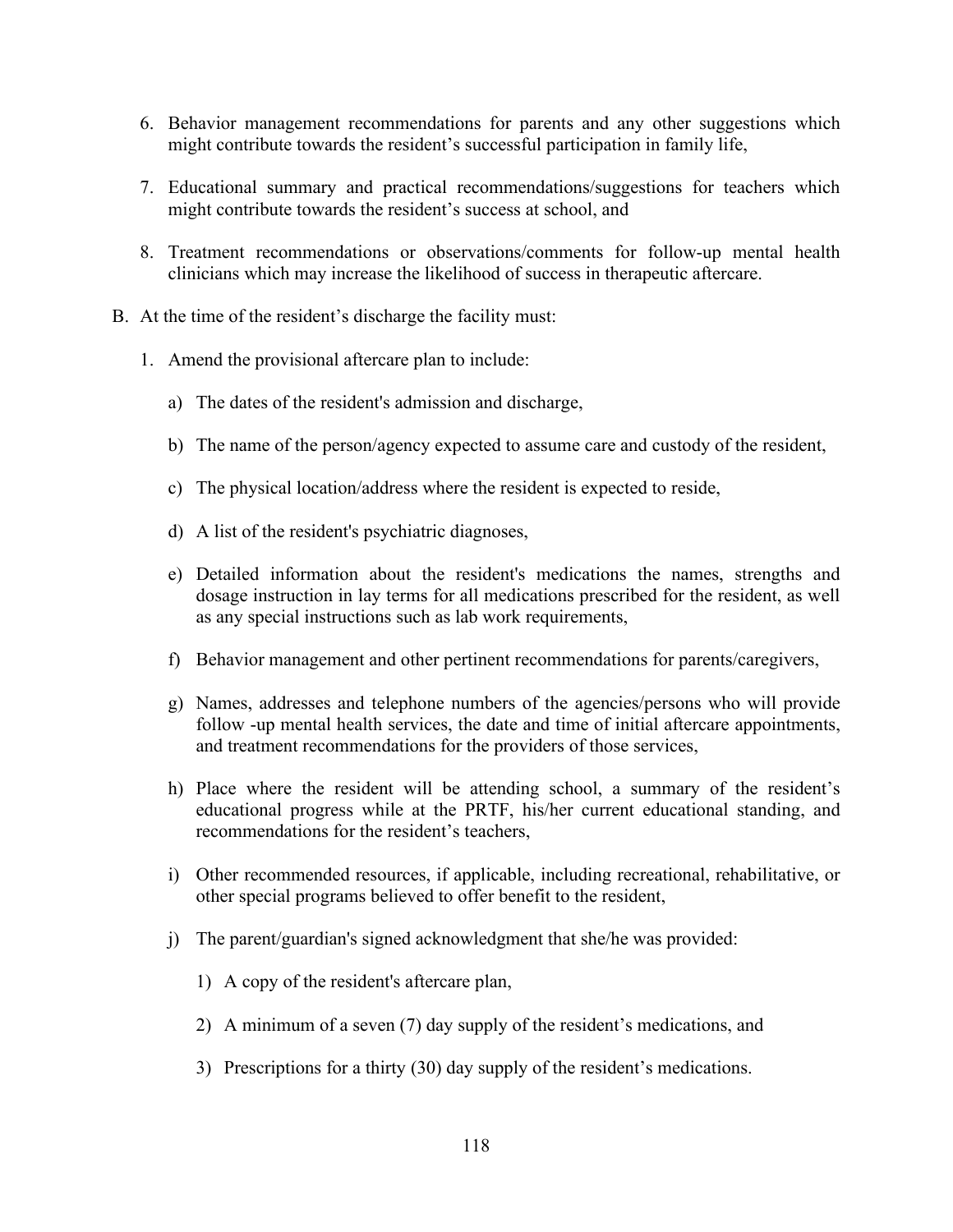- 2. Provide the parent/guardian with:
	- a) A written copy of the final aftercare plan.
	- b) A supply of all current medications prescribed for the resident, equal to the amount already stocked for that resident by the PRTF but not less than a seven (7) day supply or more than a thirty (30) day supply.
	- c) Prescriptions for a thirty (30) day supply of all medications prescribed for the resident.
- 3. Seek the parent's/guardian's consent to release copies of the resident's educational summary and recommendations to the resident's school. If this consent is obtained, the educational information must be mailed to the resident's school within one working day following the resident's discharge. The school must not be sent the resident's complete aftercare plan, but only the part pertaining to education.
- 4. Seek the parent's/guardian's consent to release copies of the resident's aftercare plan and discharge summary to the providers of follow-up mental health services. If this consent is obtained, the aftercare plan and discharge summary must be mailed to mental health aftercare within two (2) weeks following the resident's discharge.

Source: Miss. Code Ann. § 43-13-121; 42 CFR 441, Subpart D

### *Rule 4.15: Reporting Requirement*

- A. The PRTF must keep the Division of Medicaid informed of serious occurrences involving residents of the PRTF.
	- 1. The death of any resident or a serious incident involving any resident, regardless of whether or not those involved were Medicaid beneficiaries, must be reported to the Division of Medicaid.
		- a) The death of any resident must be reported to the Division of Medicaid as soon as possible, but no later than close of business the same day.
		- b) Serious incidents must be reported by fax to the Division of Medicaid by close of the next business day.
	- 2. The Division of Medicaid defines serious incidents as:
		- a) Serious injury of a resident, defined as any significant impairment of the physical condition of the resident as determined by qualified medical personnel.
			- 1) This includes, but is not limited to, burns, lacerations, bone fractures, substantial hematoma, and injuries to internal organs, whether self-inflicted or inflicted by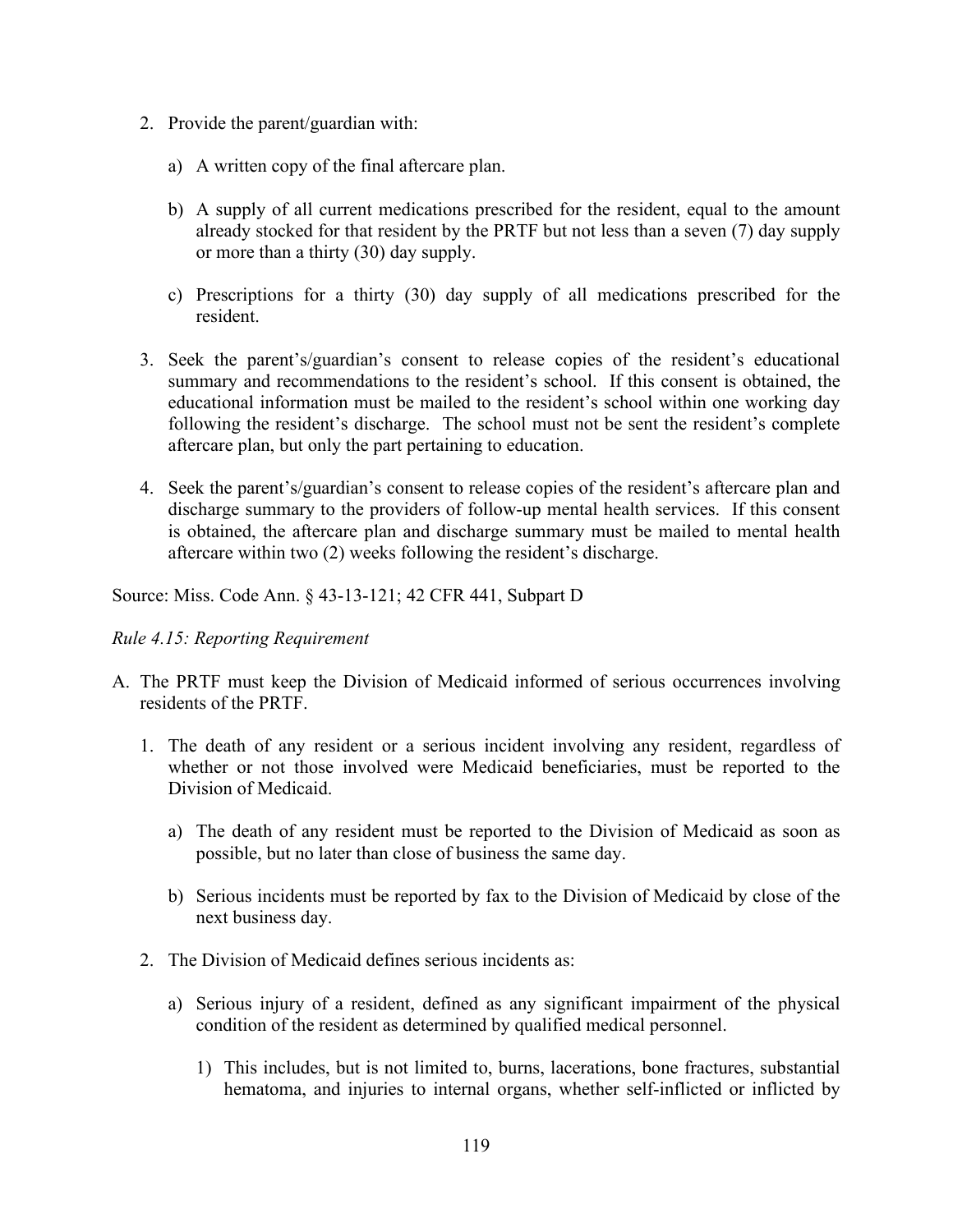someone else.

- 2) All serious injuries that require medical intervention are to be reported.
- b) Suicide attempt by a resident.
- c) Elopement of a resident.
- d) Allegations of sexual contact between residents.
- e) Allegations of maltreatment, like abuse and/or neglect of a resident.
- f) Any injury of a resident sustained in the course of a seclusion or restraint.
- 3. Each report must include:
	- a) The name of the resident, if she/he is a Medicaid beneficiary,
	- b) A description of the occurrence, and
	- c) The name, street address, and telephone number of the facility.
- B. Serious incidents must also be reported to the appropriate agencies or entities according to applicable state and federal regulations. These include, but are not limited to:
	- 1. Department of Human Services (DHS).
	- 2. Mississippi State Department of Health, Bureau of Health Facilities Licensure and Certification (MSDH).
	- 3. Disability Rights Mississippi (DRM) formerly known as the State Protection and Advocacy office.
	- 4. Regional Office of the Center for Medicare and Medicaid Services (CMS)
	- 5. Medicaid Fraud Control Unit, Attorney General (MFCU)
	- 6. Utilization Management and Quality Improvement Organization (UM/QIO) for the Division of Medicaid.

Source: Miss. Code Ann. § 43-13-121; 43-21-353; 42 CFR 483.374

*Rule 4.16: Maintenance of Records*

Refer to Maintenance of Records Part 200, Ch.1, Rule 1.3.